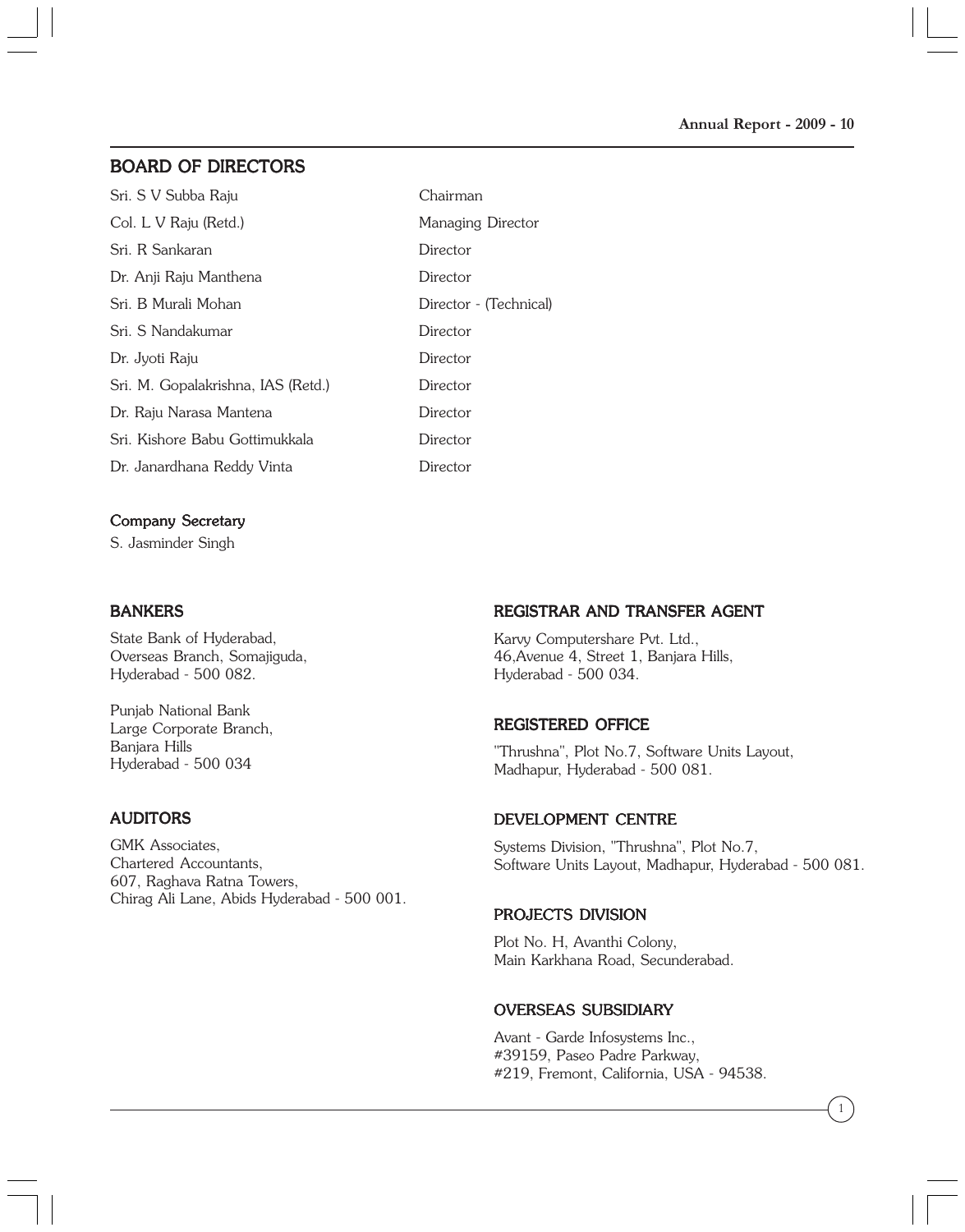# **CONTENTS**

## CONSOLIDATED FINANCIALS

### AVANT-GARDE INFOSYSTEMS INC., USA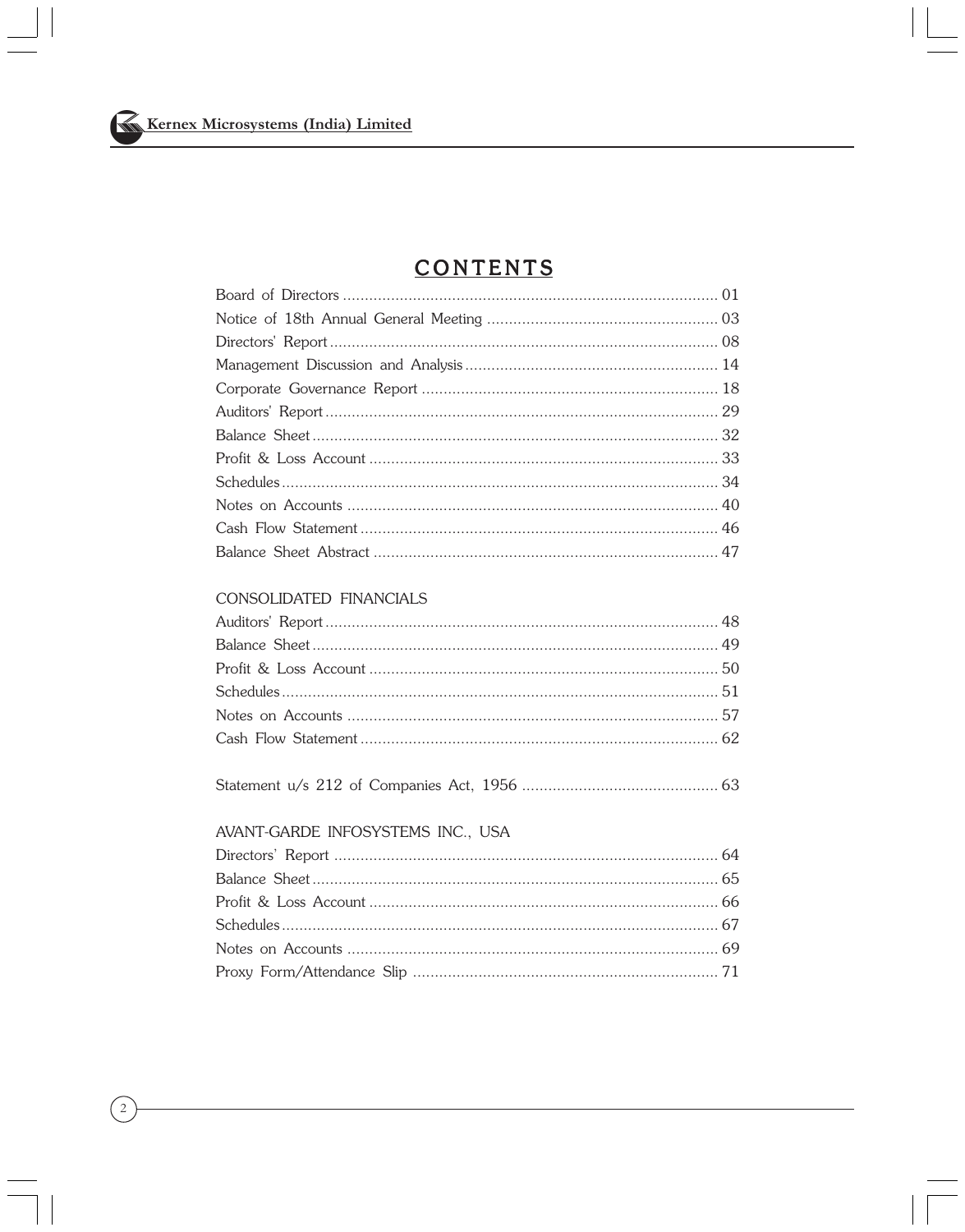# NOTICE

Notice is hereby given that the Eighteenth Annual General Meeting of the members of the company will be held on Friday the September 24, 2010 at  $2.30$  p.m. at Hotel Minerva Grand, Sarojinidevi Road, Secunderabad to transact the following business.

# ORDINARY BUSINESS

- 1) To receive, consider and adopt the audited Balance Sheet as at 31st March, 2010 and the Profit and Loss account for the year ended on that date together with the reports of the Director's and Auditors thereon.
- 2) To appoint a Director in place of Sri S.Nandakumar who retires by rotation and being eligible, offers himself for re-appointment.
- 3) To appoint a Director in place of Dr.Anji Raju who retires by rotation and being eligible, offers himself for re-appointment.
- 4) To appoint a Director in place of Dr. Jyoti Raju who retires by rotation and being eligible, offers herself for re-appointment.
- 5) To appoint Auditors and fix their remuneration.

M/s GMK Associates, Chartered Accountants, Hyderabad retire at the conclusion of this Annual General Meeting and are eligible for re-appointment.

## SPECIAL BUSINESS

6) To consider and if thought fit to pass with or without modification the following resolution as an ordinary resolution

"RESOLVED that in pursuance of provisions of section 198, 269, 309 and 311, schedule XIII and other applicable provisions, if any, of the Companies Act, 1956 (including any statutory modifications thereof for the time being in force) consent of the Company is hereby accorded for the reappointment of Col.L.V.Raju (Retd), Managing Director of the Company, not liable to retirement by rotation, for a further period of 5 years with effect from 1st July, 2010 as per the terms and conditions set out hereunder".

- 1. Remuneration:
- A) Salary:

Rs. 2,50,000/- per month with authority to

the Board of Directors and/or a Committee of the board, to fix his salary from time to time up to a maximum of Rs. 4,00,000/-. The annual increments will be merit-based and take into account the Company's performance.

B) Perquisites & Allowances:

In addition to the salary payable, Col LV Raju (Retd) shall also be entitled to the following perquisites and allowances

- a) House Rent Allowance @ 40% of the salary.
- b) Special Monthly allowance @ 60% of the salary.
- c) Reimbursement of Medical expenses incurred for self and his family not exceeding one month salary in a year or three months salary in a block of three years.
- d) Leave travel assistance: Expenses incurred for self and family in accordance with company's rules.
- e) Car: The Company shall provide a car for company's business.
- f) Phone / cell phone: free except for personal long distance calls which shall be billed.
- g) Club Fee: Subject to a maximum of two clubs. This will not include admission and life membership.
- h) Group Medical Insurance and Personal Accident Insurance Premium as per the rules of the Company.
- i) Such other perquisites and allowances in accordance with the rules of the Company or as may be agreed to by the Board of Directors and/ or Committee of the Board and Col. L.V.Raju (Retd.)
- l. For the purpose of calculating the above ceiling, perquisites shall be evaluated as per the Income-tax rules, wherever applicable. In the absence of any such rules, perquisites shall be evaluated at actual cost.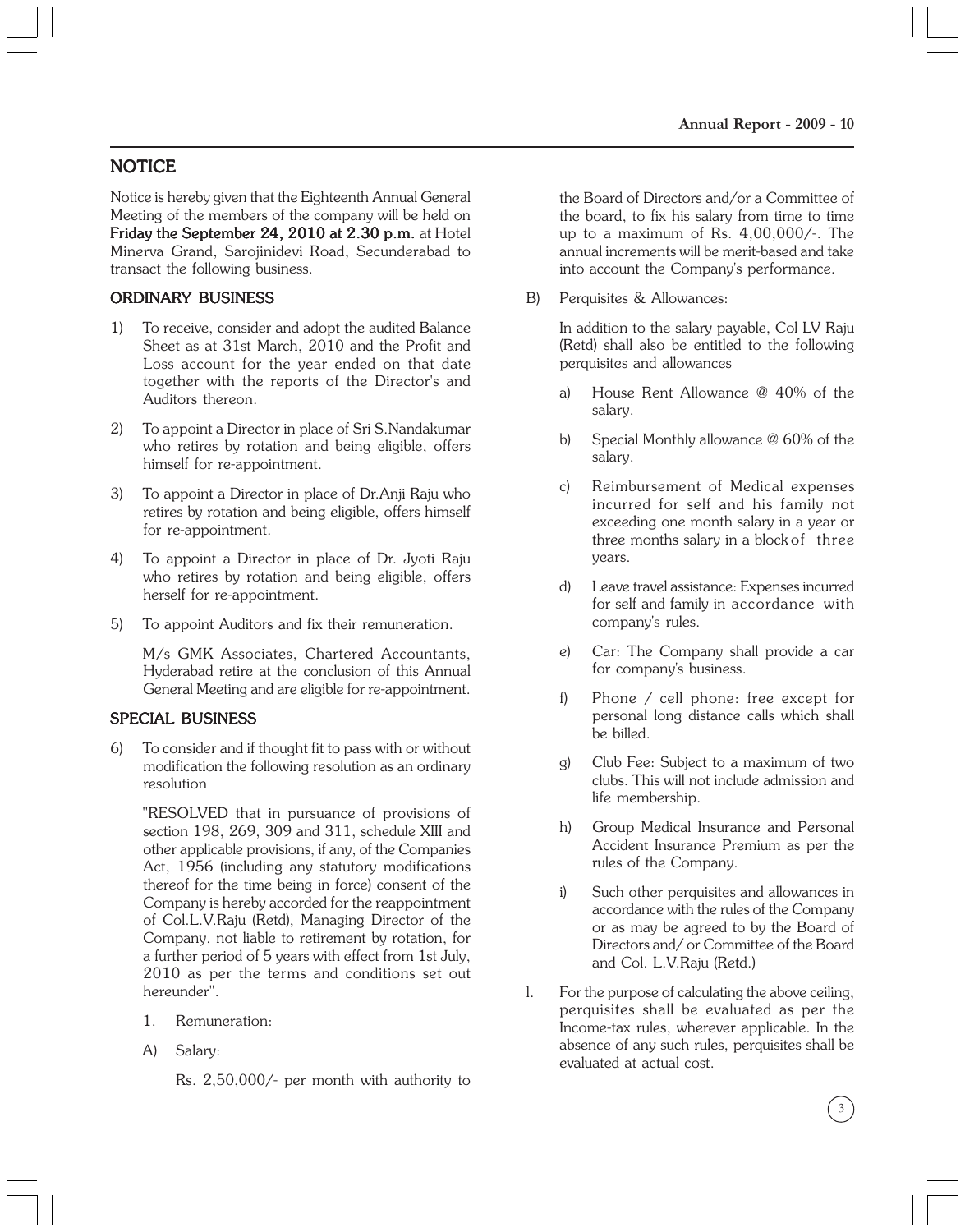## **Kernex Microsystems (India) Limited**

- ll. Company's contribution to provident fund and Superannuation Fund or annuity Fund, to the extent these, either singly or together are not taxable under the Income-tax Act, Gratuity payable as per rules of the company and encashment of the leave as per the rules of the Company and shall not be included in the computation of limits for the remuneration or perquisites aforesaid.
- lII. In addition, he shall be entitled to reimbursement of entertainment expenditure actually and properly incurred for the business of the Company.
- 2. Commission: Such remuneration by way of commission, in addition to the Salary and perquisites and allowance payable, as may be determined by the Board of Directors of the company at the end of each financial year, subject to the overall ceilings stipulated in section 198 and 309 of the Companies Act' 1956, and subject to amendments, therein if any. The specific amount of commission payable to the Managing Director would be between half and twice his annual salary, will be based on certain performance criteria to be laid down by the Board of Directors and/or a Committee of the Board and will be payable annually after the Annual accounts have been approved by the Board of Directors and adopted by the shareholders.

4

- 3. Minimum remuneration: Notwithstanding any thing to the contrary herein contained, if in any financial year during the currency of the tenure of Col. L V Raju (Retd.), the Company has no profits or its profits are inadequate, the Company will pay remuneration by way of salary, perquisites and allowance as specified above, subject to the limits specified in Part ll in Section ll to the Scheduled XIII of the Companies Act' 1956 including amendments made thereto.
- 4. The terms and conditions of the appointment and / or Agreement may be altered or varied from time to time by the Board of Directors and/or a Committee of the Board as it may, in its discretion, deem fit, within the Maximum amount payable to Col. L V Raju (Retd.) in accordance with Schedule Xlll to the Companies Act' 1956, subject to amendments, if any, or any amendments made hereinafter in this regard.

 By order of the Board For Kernex Microsystems (India) Limited

Place : Hyderabad Col. L V Raju (Retd.) Date: 29th May, 2010 Managing Director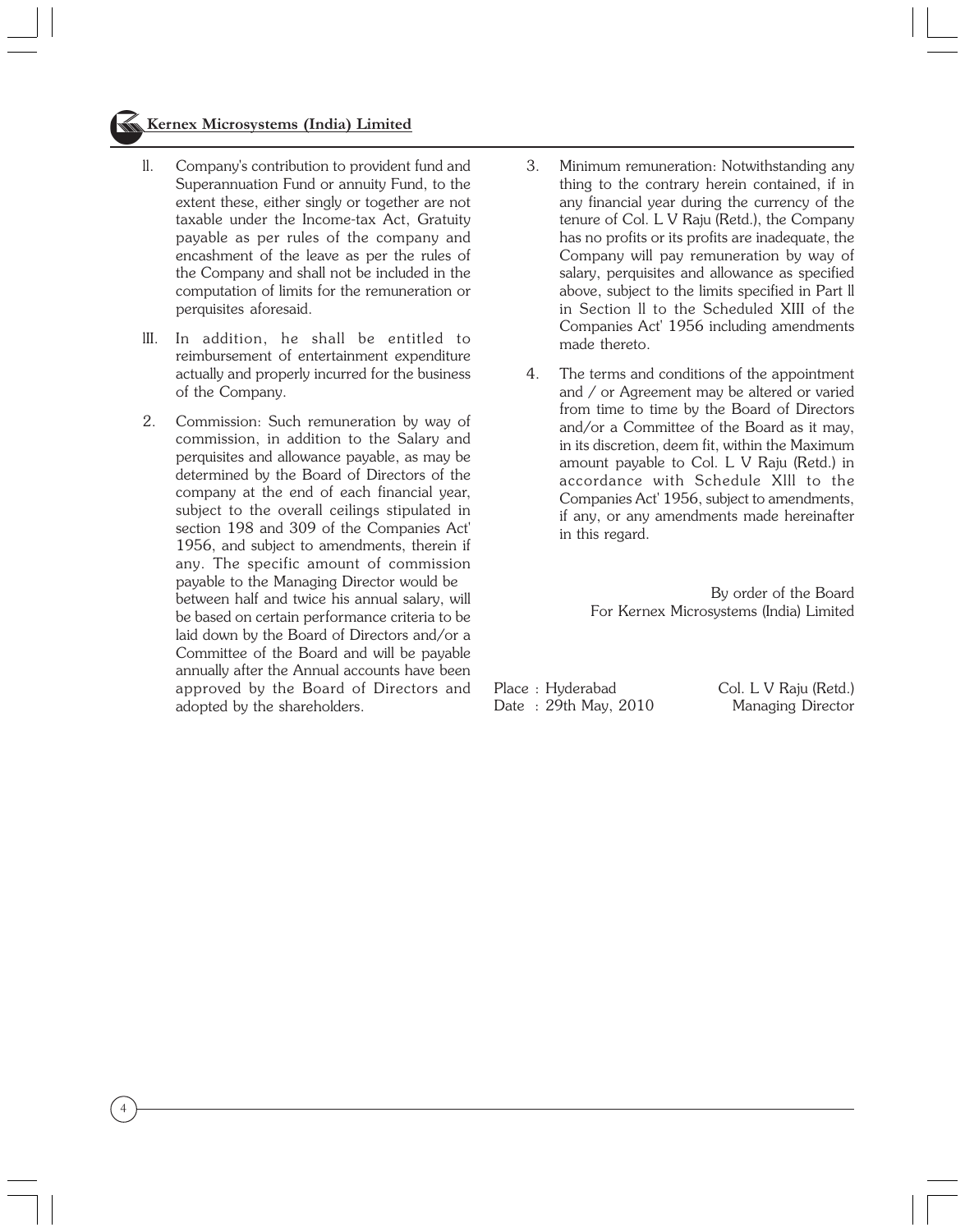# **NOTES**

- 1. A member entitled to attend and vote at the meeting is entitled to appoint a proxy to attend and vote instead of himself and the proxy need not be a member of the company. The proxy form duly completed and signed should be deposited at the registered office of the company not later than 48 hours before the commencement of the meeting.
- 2. The Register of members and share transfer Books of the Company will be closed from September 19, 2010 to September 24, 2010 (Both Days inclusive).
- 3. Shareholders holding shares in electronic form are hereby informed that bank particulars registered against their respective depository accounts will be used by the Company for payment of the dividend. The Company or its Registrar cannot act on any request received directly from the shareholders holding shares in electronic form for any change of bank particulars or bank mandates, such changes are to be advised only to Depository participant of the shareholders.
- 4. To avoid the incidence of fraudulent encashment of the warrants, members are requested to intimate the Registrars and Share Transfer Agents of the Company under the signature of the Sole/First joint holder the following information so that the Bank account number and Name and Address of the Bank can be printed on dividend warrants, if and when issued:
	- a. Name of sole/First joint holder and folio number
	- b. Particulars of Bank Account viz.,
		- i) Name of the Bank
		- ii) Name of the Branch
		- iii) Complete address of the Bank with pin code number
		- iv) Account type, whether Savings or Current Account
		- v) Bank Account number allotted by the Bank
- 5. Shareholders holding shares in physical form are requested to advise any change of address immediately to company's Registrar and Share Transfer Agent, Karvy Computershare Private Limited. Shareholders holding shares in electronic form must send the advice about change in address to their respective Depository participa nts and not to the Company.
- 6. At the ensuing Annual General Meeting Sri S.Nandakumar, Dr. M. Anji Raju and Dr. Jyoti Raju shall retire by rotation and being eligible, offer themselves for re-appointment.
- 7. Members seeking any information with regard to accounts are requested to write to the Company at least 10 days in advance of the meeting to enable the management to keep the information ready.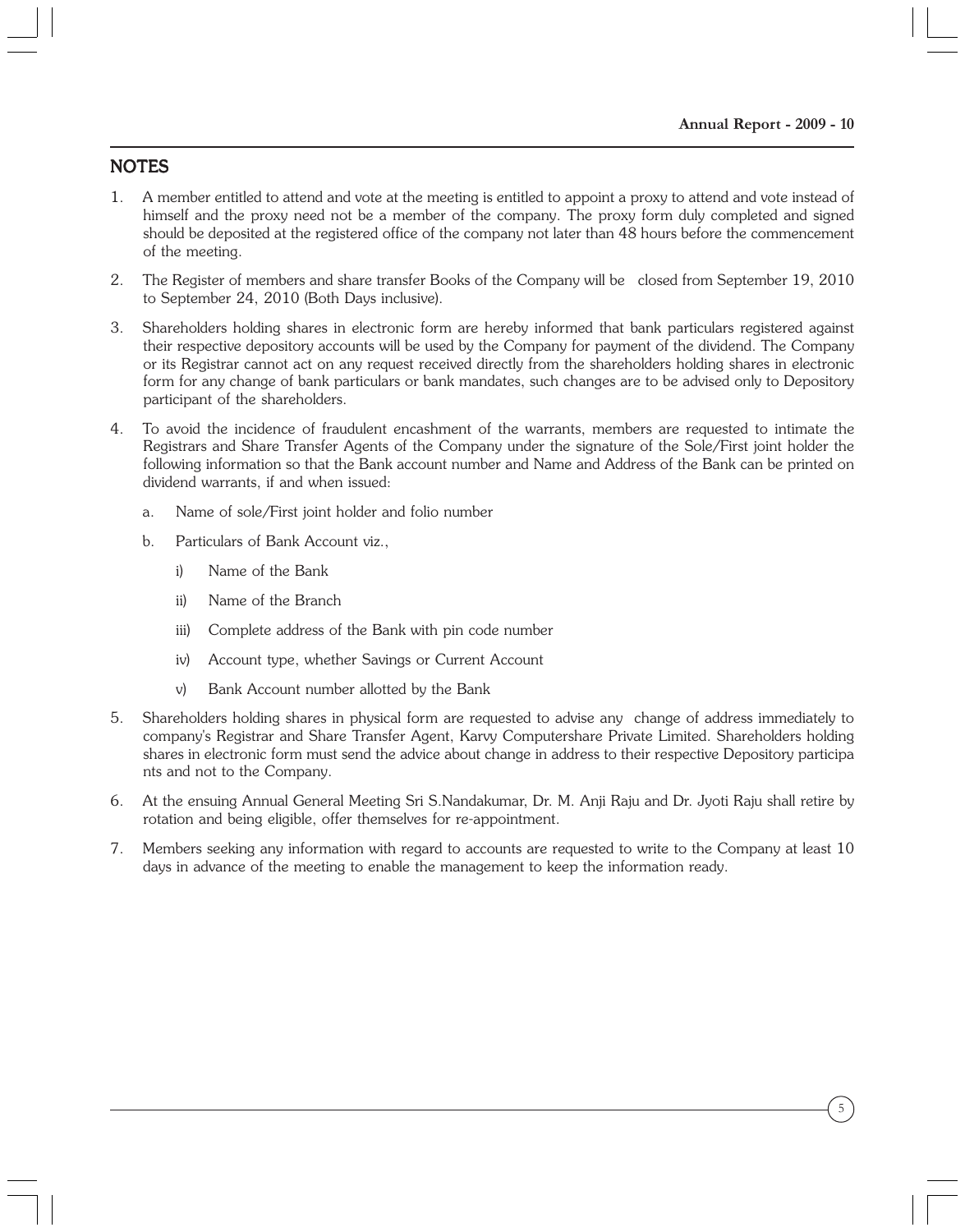| <b>Particulars</b>                                                                                                                                          | Sri S.Nandakumar                                                                                                                                                                                                                                                                                                                                                               | Dr.M.Anji Raju                                                                                                                                                                                                                                                                                                                                                                                                   | Dr. Jyoti Raju                                                                                                                                                                                                            |
|-------------------------------------------------------------------------------------------------------------------------------------------------------------|--------------------------------------------------------------------------------------------------------------------------------------------------------------------------------------------------------------------------------------------------------------------------------------------------------------------------------------------------------------------------------|------------------------------------------------------------------------------------------------------------------------------------------------------------------------------------------------------------------------------------------------------------------------------------------------------------------------------------------------------------------------------------------------------------------|---------------------------------------------------------------------------------------------------------------------------------------------------------------------------------------------------------------------------|
| Date of Birth                                                                                                                                               | September 9, 1952                                                                                                                                                                                                                                                                                                                                                              | April 3, 1945                                                                                                                                                                                                                                                                                                                                                                                                    | January 14, 1974                                                                                                                                                                                                          |
| Date of Appointment                                                                                                                                         | February 2, 2005                                                                                                                                                                                                                                                                                                                                                               | May 20, 2005                                                                                                                                                                                                                                                                                                                                                                                                     | January 16, 2004                                                                                                                                                                                                          |
| Qualifications                                                                                                                                              | B.Tech, (IIT), PGDBM<br>(XLRI) and DBF (ICFAI)                                                                                                                                                                                                                                                                                                                                 | M.S. (General Surgery)<br>from Andhra University<br>and M.D. (USA)                                                                                                                                                                                                                                                                                                                                               | Bachelor of Engineering<br>in computer science<br>from Birla Institute of<br>Technologies & Science,<br>Pilani, MS in Computer<br>Science with Phd in<br>computer science from<br>University of California,<br><b>USA</b> |
| Expertise in specific<br>Functional area                                                                                                                    | Corporate planning,<br><b>Business Development</b><br>& Management<br>Consulting services.<br>He has worked as a<br>Group Vice President of<br>Nagarjuna Fertilizers and<br>Chemicals Ltd and head<br>of Management<br>Consulting Services,<br>TCS, Chennai. He is a<br>Honorary Secretary of<br>Consulting Services and<br>a member of All India<br>Management<br>Association | He has been practicing<br>for the last 33 years in<br>the space centre, NASA<br>region of Houston,<br>Texas and been actively<br>involved in software<br>related activities in<br>Corporate hospitals.<br>He has served as a<br>member of various<br>committees in clear Lake<br>Regional Medical centre<br>as well as managing<br>partner of Anesthesia<br>Associates and president<br>professional corporation | Nine years experience in<br>defining, designing and<br>developing wireless<br>networking products<br>Presently Manager in<br>Cisco System,<br>Santaclara CA, USA                                                          |
| Directorship held in<br>other public companies<br>(excluding foreign<br>companies)                                                                          | Nil                                                                                                                                                                                                                                                                                                                                                                            | Nil                                                                                                                                                                                                                                                                                                                                                                                                              | Nil                                                                                                                                                                                                                       |
| Memberships /<br>Chairmanships of<br>committees of other<br>Public companies<br>(includes only Audit and<br>Shareholders/ Investors<br>Grievance Committee) | Nil                                                                                                                                                                                                                                                                                                                                                                            | Nil                                                                                                                                                                                                                                                                                                                                                                                                              | Nil                                                                                                                                                                                                                       |
| Number of shares held in<br>the company                                                                                                                     | Nil                                                                                                                                                                                                                                                                                                                                                                            | 4,31,578                                                                                                                                                                                                                                                                                                                                                                                                         | 1,73,329                                                                                                                                                                                                                  |

# Details of Directors Seeking Appointment/Reappointment at the 18th Annual General Meeting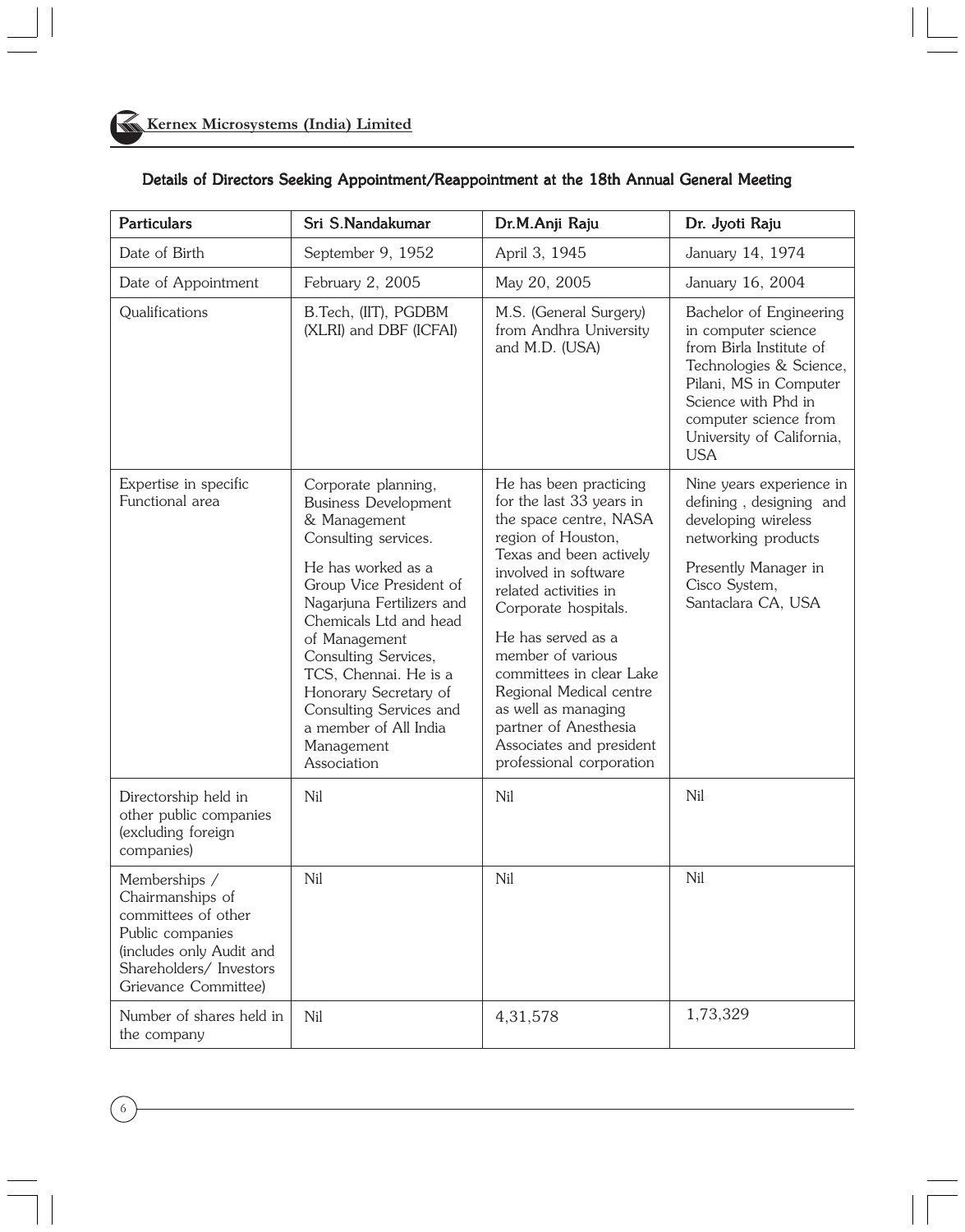## EXPLANATORY STATEMENT

(Pursuant to section 173(2) of the Companies Act, 1956)

#### Item no. 6:

Col. L.V.Raju(Retd.), at present, is the Managing Director of the Company, joined the Company in 1994 and was appointed as Managing Director, for the period of 5 years with effect from 1st July, 2005. Col. L.V.Raju (Retd.) holds post Graduate Diploma in Industrial Engineering & Information Technologies from NITIE, Bombay, PG Diploma form college of Military Engineering, Pune, B.E. Mechanical Engineering from Sri Venkateswara University, Tirupati. With his rich experience of 42 years in the field, the Company has diversified into Research & Development of new technologies and products and was instrumental in Company's development of Anti coliision devices, electronic Lx system for overseas markets, Multi section Digital axle counter for railways all over the world. The Board, keeping in view, the long and varied experience of ColL.V.Raju (Retd.) in large size project implementations re-appointed him as the Managing Director of the Company for a further period of 5 years with effect from 1st July 2010 on the terms and conditions contained in the notice.

In terms of the provision of Section 269, 309 and Schedule Xlll of the Companies Act 1956, the terms of appointment as set out in the resolution are required to be approved by the shareholders. Your Board recommends the resolution for your approval.

None of the Directors of the Company, except Col.L.V.Raju and Dr. Jyoti Raju being related to him may be deemed to be concerned or interested in the resolution.

> By order of the Board For Kernex Microsystems (India) Limited

Place : Hyderabad Col. L V Raju (Retd.) Date : 29th May, 2010 Managing Director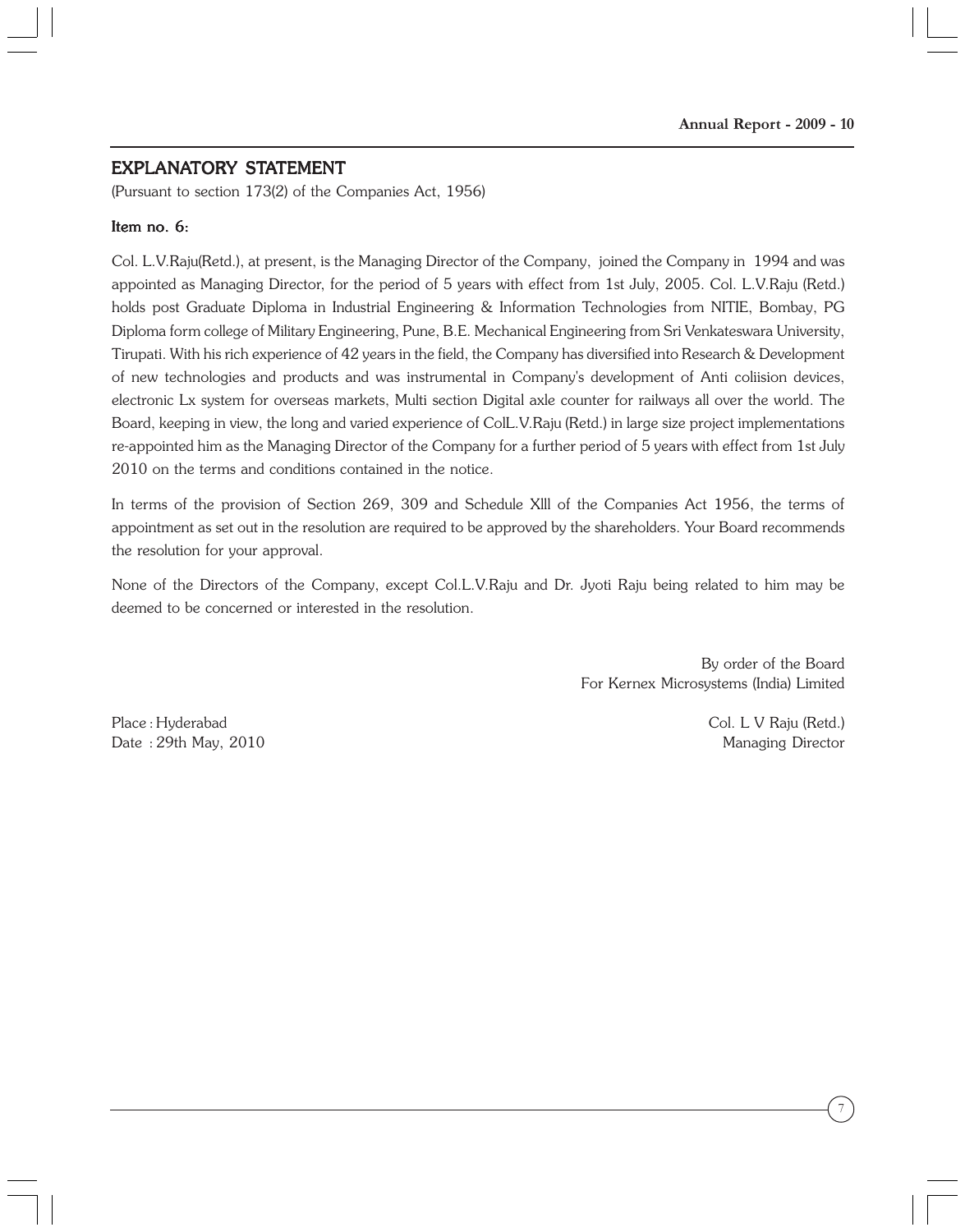

# DIRECTORS' REPORT

 $T_{\Omega}$ 

The Members Kernex Microsystems (India) Limited

Your Directors present herewith, the Eighteenth Annual Report together with the audited accounts of the company for the year ending 31 March 2010.

 $R_1$  in lacks in lacks in lacks in lacks in lacks in lacks in lacks in lacks in lacks in lacks in lacks in lacks in lacks in lacks in lacks in lacks in lacks in lacks in lacks in lacks in lacks in lacks in lacks in lacks

## Financial Results

|                                                    | 2009-10   | 2008-09 |
|----------------------------------------------------|-----------|---------|
| Sales and Other Income                             | 657.30    | 2427.26 |
| Profit before interest and<br>depreciation         | (680.61)  | 751.51  |
| Interest                                           | 236.93    | 105.96  |
| Depreciation                                       | 139.96    | 181.90  |
| Profit before Tax                                  | (1057.50) | 463.65  |
| Provision for Taxation                             |           | 183.74  |
| Profit after Tax                                   | (699.10)  | 279.91  |
| Add: Balance brought forward<br>from previous year | 1997.41   | 1870.74 |
| Profit available for appropriation                 | 1298.30   | 2150.64 |
| Earnings Per Share (Rs.)                           |           |         |
| - Basic                                            | (5.59)    | 2.24    |
| - Diluted<br>Appropriations:                       | (5.59)    | 2.24    |
| Transfer to General Reserve                        |           | 7.00    |
| Proposed Dividend                                  |           | 125.00  |
| Income Tax on proposed<br>Dividend                 |           | 21.24   |
| Balance carried to the<br>Balance sheet            | 1298.30   | 1997.41 |

## Dividend

8

Your Directors have not recommended any dividend for the financial year, as the company has not made any profit.

## Company's Project

- 1. Your company has exclusive license for manufacturing, installation and commissioning of net worked system 'Raksha Kavach' for which IP rights are held by Konkan Railway Corporation. This system has been installed over 1800 kms and 730 kms in NF Railways and konkan route respectively. This system is being maintained by your company on behalf of Konkan Railways. Railways have taken a decision, according to 2010 budget speech by Honourable railway minister that, deployment of ACD system in the Southern, South Central and South Western Railways, for which ACD survey has been done during 2003-2004, will be taken up shortly. The work is yet to be released, and awaiting for the outcome of new trials ordered. Final report on trials is being submitted by 30th September, 2010, by RDSO to Railway board.
- 2. You will be happy to learn that the State-of-Art facility is ready at Hardware Technology Park for manufacture of 10,000 ACDs/year has been completed in all respects and is ready to under take design and manufacturing operations at short notice.
- 3. During the period under consideration some of our last year products like RFID- based track I-D determination device, new type of Goods Guard ACD, Gangman ACD, etc., have been perfected. These are ready for deployment and commercialization. During this year, OMC and AMC on Konkan Route was carried out to the extent ordered. In the NF Route, the agreement for CMC was signed on 21st Jan., 2010. After the preparatory works, on 4th Apr., 2010, CMC has started. This will continue for 2010-2011 and also for 2011 to 2012.
- 4. Expected CMC contract and manufacturing, supply and deployment of ACD in three zones did not materialize. Company has to maintain adequate manpower for retention, holding and continuation of R&D works and maintenance of ACD technology. This has resulted in incurring a loss of Rs.6.99 crores in the year under review.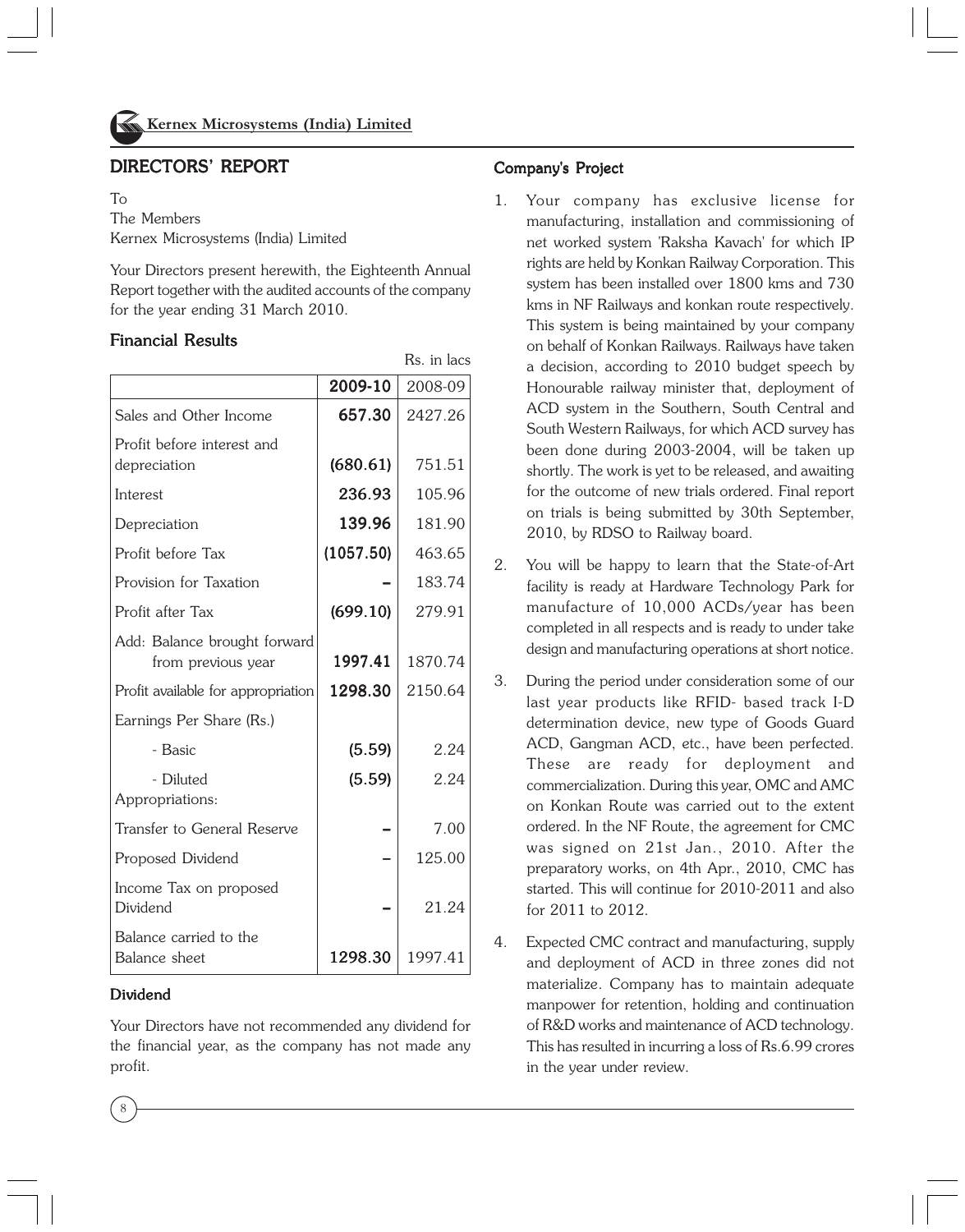## Indigenization and Cross Approvals

You are aware that your company has signed collaboration agreement with M/s. Altpro D.O.O. Zagreb, Croatia for provisioning of MS DAC( Multi Section Digital Axle Counters), and submitted over 95% documents to RDSO for obtaining cross approvals, which is expected shortly.

Your company, which has signed contract for provisioning of 136 Lx Gates in Nov., 2008 with Egyptian National Railways, Egypt has since completed development of Lx Gates, gone through sample gates Site Acceptance Tests (SAT) and started manufacturing of these Gates. First Factory Acceptance test was conducted in July, 2010. Already nearly 40% equipment has since been shipped to Egypt as on 1st September, 2010.

### **Certification**

Progress on obtaining SIL standards is in progress for Lx Gates being supplied to Egypt and in future to other users in the overseas market from an Indian independent assessor.

### INTERNATIONAL OPERATIONS

### Ongoing Projects

Your company is continuously scouting for markets for Railway Safety Products in Bangladesh, Indonesia, Egypt and Turkey. However, these countries are yet to firm up their specifications and requirements.Your company's, 136 Lx Project in Egypt for 10.6 Million US\$ and 38.6 Million LE is progressing well and is expected to be completed by January 2011.

## Expected Projects including extension of existing projects

The 174 Lx Project in Egypt has been reviewed and accepted and t is likely to be ordered as an extension of the existing project under installation by the Company amounting to around Rs.160.00 crores in a piece meal fashion.

Your company has submitted proposal to supply 40 Auto Lx Gates to a few MNCs for ENR at a cost of Rs.50.00 crores.

Your company is also planning to provide manpower consulting service for Egypt and also to Libyan Railways for execution of railway works.

## RESEARCH & DEVELOPMENT AND STRATEGIC PLANS FOR ACQUIRING NEW TECHNOLOGIES

You are aware that your company's strong point and strength are R&D, acquiring of new technologies that are in demand, diversifications where such opportunities arise.

The following related R&D Projects havebeen completed:

- a) Development of Hardware of Lx Gates for Electrical Interlocking System with SIL-3 standards.
- b) Development of Hardware for Lx Gates for Mechanical system with SIL-3 Standards.
- c) Universal two out of three logical units that can be used where higher SIL standards are required, for all safety related projects.
- d) Required software internally validation capabilities.
- e) Safety case based certification according to CENELAC standards in progress (50126, 50128 and 50129).
- f) Updated AMSS ACD System is being made.
- g) Updated ACDRS for ACD System is being made.
- h) Improving the Track-ID determination technique using DGPS and other advanced techniques.
- i) Using RFID for track identification in the trains.

The Company intends to diversify into Solar Energy, High capacity power invertors, and development of TPWS etc., either on its own or on joint venture basis

#### Status of utilization of Initial Public offering proceeds

Out of Rs.99.01 crores, collected through the initial public offering of 39,60,444 equity share of Rs.10/- each, the company has utilized Rs.86.14 crores as on March 31, 2010 for establishing the manufacturing facilities of ACDs and Auto Driving devices for Sky Bus Metro including training and administrative facilities in 10 Acre plot in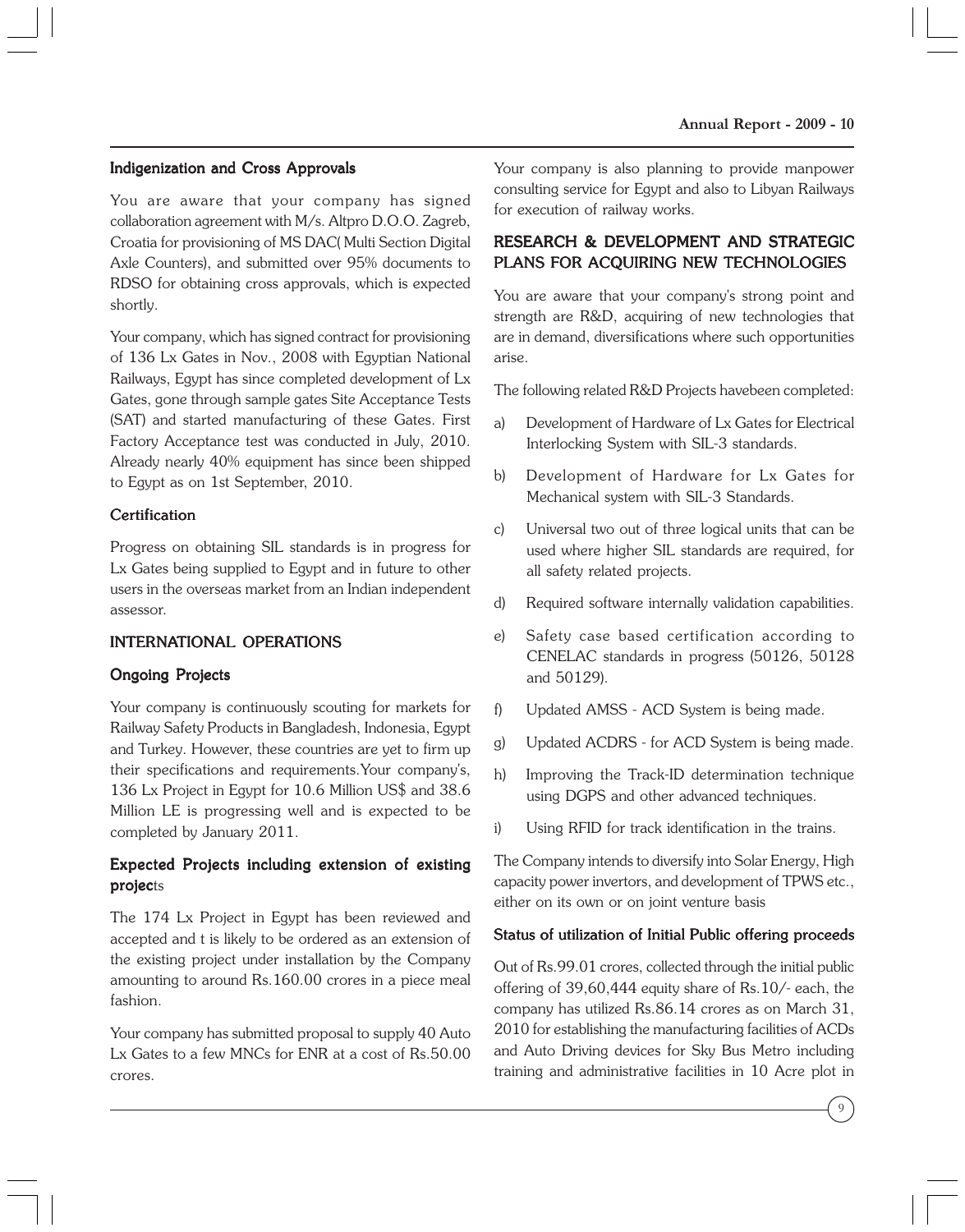Hardware technology Park and acquisition of land and creation of infrastructure for the Intelligent Transportation centre, on Research and Development of number of products ,establishing International Marketing offices in India and Egypt, Project offices for ACD related projects and maintenance services, Balance of funds have been deposited with State Bank of Hyderabad, which is the monitoring authority.

#### Progress achieved on the IPO and expansion projects

## a) Establishment of new manufacturing centre for ACDs, ADDs and Advanced Signal Systems:-

Construction of various buildings, machinery and external services have been completed, which include R&D centre, manufacturing centre, training centre, etc., are functionally ready.

## b) Establishment of Intelligent Transportation Technology Centre

Land over 530 Acres has been acquired & conversion to Industrial use is in progress. Land for approach roads has been acquired. One Administrative and technical block has been relocated to Hardware technology park. Work is in progress for security fencing, road and track network. Equipment including test equipments & devices required computers, network has been completed. Here we will be testing navigation systems, train position systems, remote controlled operations, radio translation propagations, RFID technology applications, toll gate systems and toll gate audit systems and railway safety equipment.

## c) Special R&D Projects: Planning design and evaluation of the following R&D projects are in progress:-

- i) Upgradation of Collision Avoidance system for trains is in the final stages. Latest TCAS announced by R&D is in the planning and design stage.
- ii) SPAD: This project in the form of Train Protection and Warning System is being developed. Initial planning and designs are in progress.
- iii) TAWD: In this project Multi-section Axle counters has been developed with foreign collaboration.
- iv) Auto & Semi-Auto Lx Gates: Kernex has successfully planned, developed, evaluated, put through live trials and presently deployed in Egypt, through existing contracts.
- v) Train Position / Destination display units: This project in progress is based on GPS based vehicle tracking system earlier developed.
- vi) SMPS mode Battery chargers: These are developed as part of power supply arrangements for the above projects.
- vii) Charge controllers for Solar Power Systems: These are also developed as part of other systems.
- viii) Data Loggers: This project is recently taken up as part of the above systems for development.
- ix) AMSS & ACDRS-MIS: This is being developed as part of collision-avoidance system monitoring tools.
- x) RFID based Track Position Systems: These have been developed as part of the Train Collision Avoidance system

# International Marketing of KMIL Products

# 1. Train Collision Avoidance System

Your company is fully geared up to provide Train Collision Avoidance System keeping customer requirements in mind as this system is likely to be more reliable and also found having better integrity. The Company will be focusing for marketing of this product in Egyptian Railways, South Africa, Sudan, Turkey, Bangladesh and Indonesia

# 2. Lx Gate Systems

a) ENR: Besides the 136 Lx gates KMIL is likely to be awarded an additional 174 Lx protection systems amounting to 185 million LE (approximately Rs. 165 crores)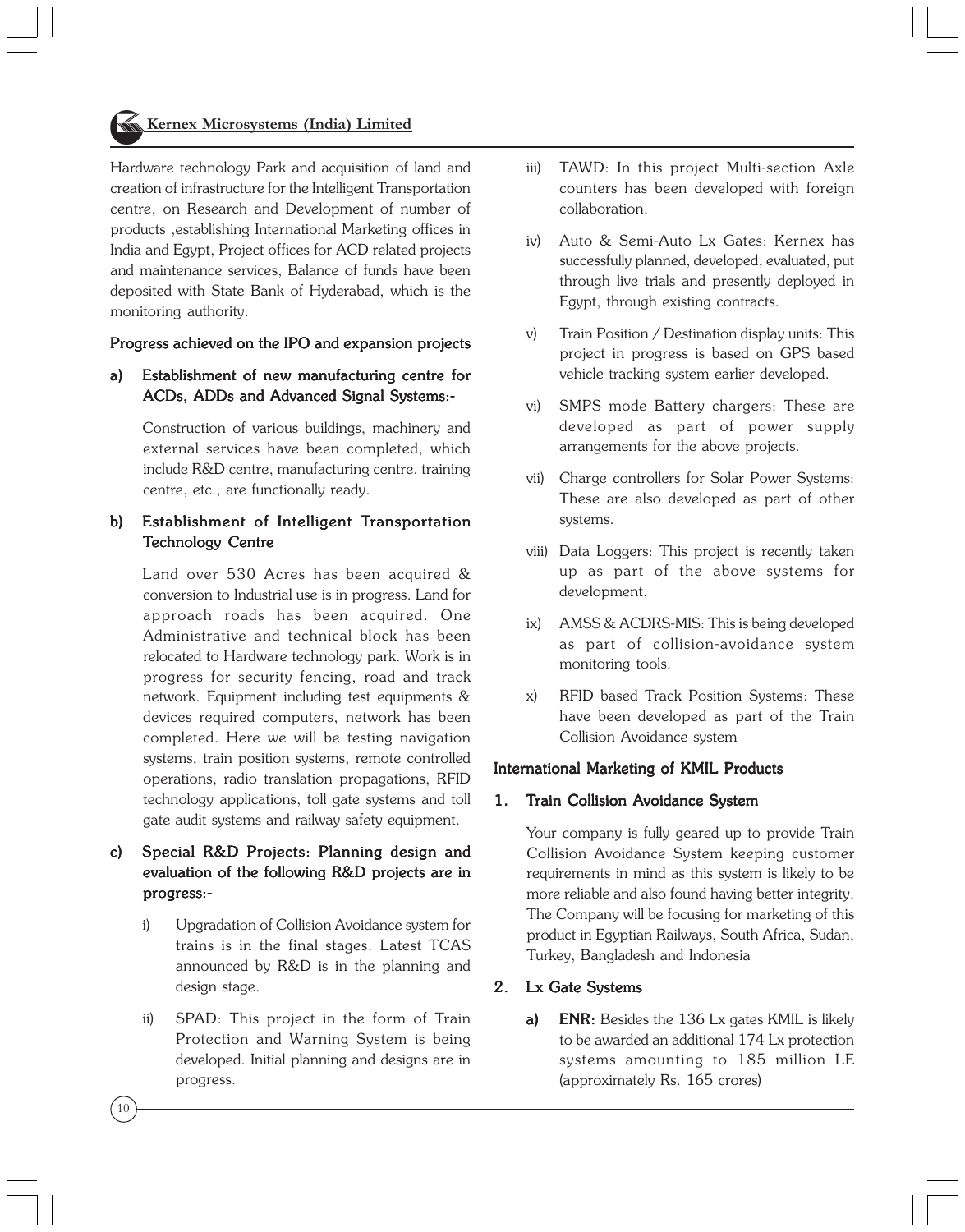- b) Supply of Lx System for Modernization of ENR: ENR had released a tender for modernization of Benha - Alexandria Corridor where approximately 50 fully automatic Lx protection system will be required.
- c) Supply of Lx system to Europe: Some MNC's during their visit in February 2010 to KMIL have stated that though they are evaluating KMIL Lx protection System for the ENR modernization project and they are also keen to supply the same to European countries.
- d) Supply of Lx system to Essar Hot Metal Rail Transport System at Hazira: KMIL had offered a quotation for the supply of 11 systems to be used within the plant at Essar Hot Metal factory at Hazira. This is a scaled down model of the Lx protection system being offered to ENR, however supplemented by RFID solution.

## 3. Multi-Section Digital Axle Counter System BO23

- a) Status of cross approval by RDSO: RDSO in their latest communication have requested for the performance proven ness certificates from the user railways of Croatia, Kosovo, Slovakia, Serbia etc., to accord the cross approval. M/S Altpro has obtained and forwarded the certificate from Kosovo railways to KMIL on 17th May 2010 accounting to 2,30,000 Hours of operations as against 4,32,000 hours as required for cross approval. Balance certificates are being obtained.
- b) Market potential of MSDAC BO23: Once the cross approval is granted KMIL will be allowed to participate in tenders for provision of MSDAC to various zones. In the current railway budget for 2010 -11 an amount of 131 crores have been allocated for provision of this equipment.
- c) International potential of MSDAC BO23: As per the cross approval policy KMIL needs to indigenize this product in three years and execute a 50 Lakh bank guarantee for this purpose. Thus KMIL has circulated a draft

technology transfer agreement with M/s. Altpro for 100% indigenization in three years. The agreement for effecting sales in the neighboring countries is to be entered.

## 4. Establishment of Project Centres / Maintenances centers

Project Offices in Guwahati and Goa. Forward Repair Centre in New Jalpaiguri, Guwahati, Burdwan, Mughalsarai, Karwar and Erode were exstablished. New offices will be established in Delhi, Chennai, Guntakal and Hubli based on the release of new orders and also central survey centre at Hyderabad.

## Overseas 100% Owned Subsidiary

Your Company has one Wholly Owned Subsidiary in USA as on 31st March 2010. The members may refer to the statement under section 212 of the Companies Act, 1956 for further information on this subsidiary. The Balance Sheet of the said Company is also attached herewith as required under Section 212 of the Companies Act, 1956.

## Directors' Responsibility Statement:

As required under Section 217 (2AA) of the Companies Act, 1956 it is hereby stated that:

- a) In the preparation of the Annual Accounts for the year ended March 31, 2010 the applicable Accounting Standards had been followed along with proper explanation relating to material departures
- b) The directors had selected such Accounting Policies and applied them consistently and made judgments and estimates that are reasonable and prudent so as to give a true and fair view of the state of affairs of the company at the end of the financial year and of the profit or loss of the company for that period.
- c) The directors had taken proper and sufficient care for the maintenance of adequate accounting records in accordance with the provisions of the Act for safeguarding the assets of the Company and for preventing and detecting fraud and other irregularities; and
- d) The directors had prepared the annual accounts on a going concern basis.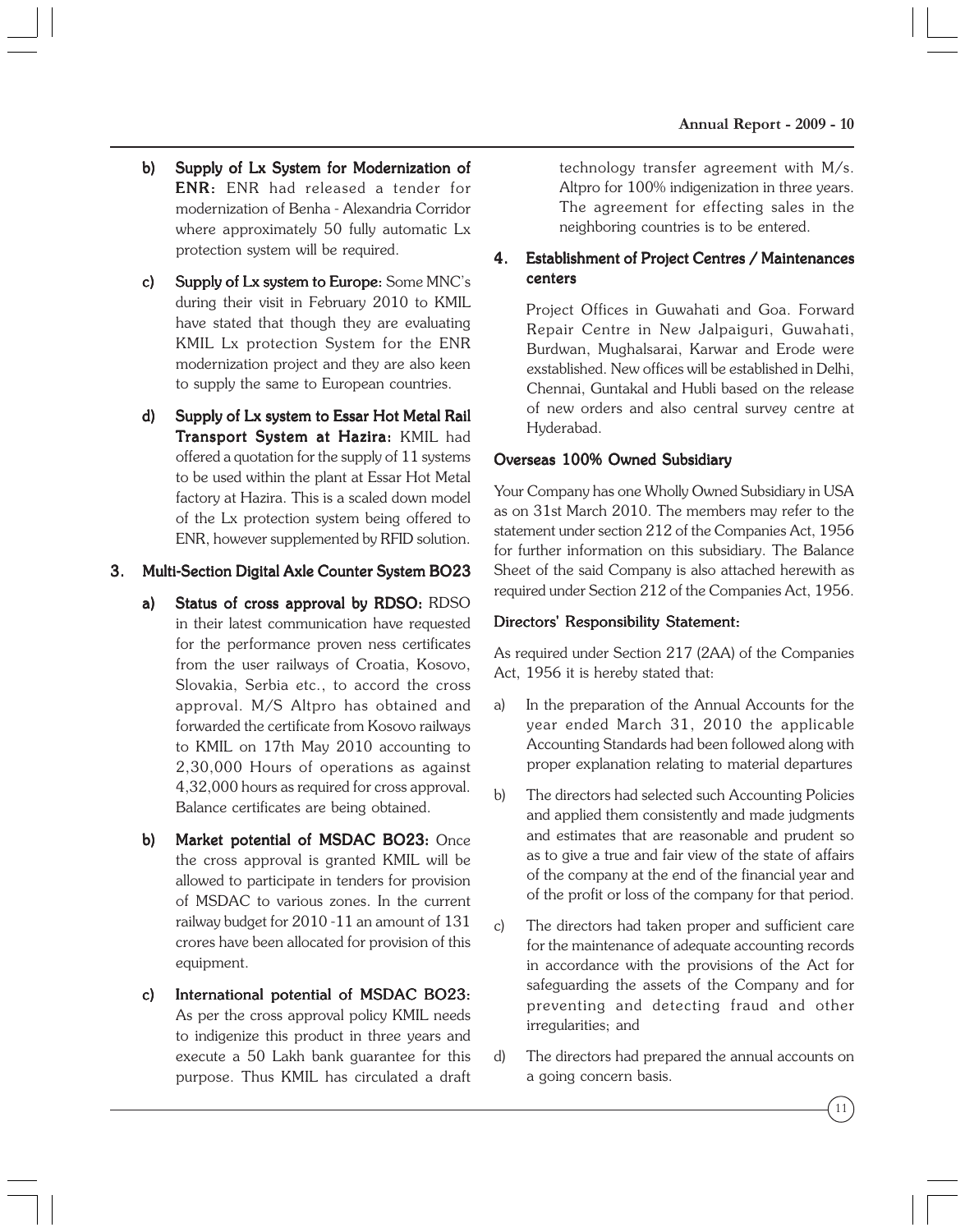

## Audit Committee of Board:

The Audit Committee of the company comprises three independent Directors and the Chairman of the Audit Committee was present at the previous Annual General Meeting.

Corporate Governance Report and Management Discussions and Analysis Report:

Separate reports on Corporate Governance along with Auditors' Certificate on its compliance as well as Management Discussion and Analysis Report forming part of this report is annexed.

#### Fixed Deposits:

The company has not accepted any deposits from the public and therefore, the provisions of section 58A of the Companies Act, 1956 are not applicable.

#### Conservation of Energy, Technology Absorption, etc.:

The particulars prescribed under 217 (1) (e) of the Companies Act, 1956 read with the Companies (Disclosure of particulars in the Report of Board of Directors) Rules 1988, in respect of technology absorption, foreign exchange earnings and outgo are set out in the annexure forming part of this report.

#### Employee Relations: Employee

Relations between the employees and the management continued to be cordial during the year.

### Particulars of Employees:

Information as per section 217(2A) of the Companies Act, 1956 read with the Companies (particulars of employees) Rules, 1975 forming part of this Report is enclosed.

#### Directors:

Sri S Nandakumar, Dr M. Anji Raju and Dr. Jvoti Raju, Directors retire by rotation and being eligible, offer themselves for reappointment. Col. S.S Rajan has resigned from the Board due to personal reasons. Your Board records its appreciation for the valuable services rendered by Col.S.S.Rajan during his tenure as Director.

#### Auditors:

M/s. GMK Associates, Chartered Accountants, Hyderabad the Statutory Auditors of the Company retire at the conclusion of this Annual General Meeting and are eligible for re-appointment.

#### Acknowledgements:

The Directors take this opportunity to thank all investors, business partners, clients, and technology partners, Company's Bankers, State Bank of Hyderabad, Punjab National Bank, Central and State Government Authorities for their continued support during the year. Your Directors would like to place on record their appreciation of the contribution made by employees at all levels for their commendable team work, dedicated and whole hearted efforts made during the year.

For Kernex Microsystems (India) Limited

Place : Hyderabad S V Subba Raju Date : May 29, 2010 Chairman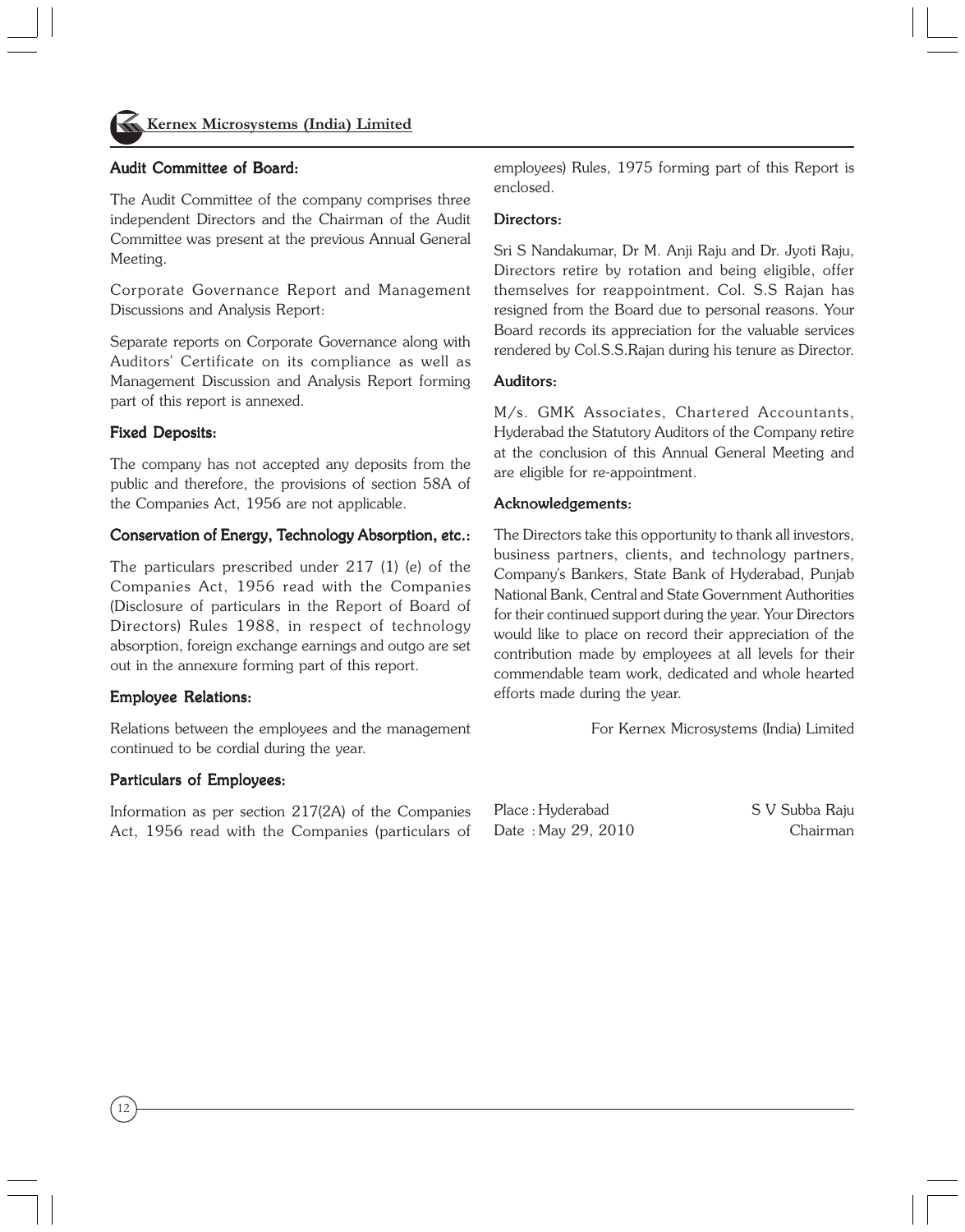# ANNEXURE TO THE DIRECTORS' REPORT

Particulars pursuant to Companies (Disclosure of Particulars in the report of Board of Directors) Rules,1988

### A. Conservation of Energy:

The activities of the company do not result in significant consumption of energy. However the company takes all the necessary steps to conserve energy at the offices and work places on an ongoing basis.

#### B. Technology absorption Adaptation and Innovation:

There is no imported technology involved in the operations of the company. The company continues to focus its attention towards the rapid technological changes in the fields of its activity and train the man power continuously to improve the productivity. The technologies being used are indigenous and the company has evolved a training methodology to measure the extent of adaptation by it's personnel and training needs are identified accordingly.

The Company is, further, in the process of establishing special R&D projects like Up-gradation of Anti-Collision Devices to international standards and implementation of SPAD features in ACD system, Developing of Multi Section Digital Axle Counter and Railway Diagnostic System for Hot bearings, Vibrations and Wobbling of wheels etc. Which will become import substitute at economical prices suitable to Indian Railways and other railways working in developing countries.

| C. Foreign exchange earnings and out go: | (Rs. In lacs) |
|------------------------------------------|---------------|
| Foreign Exchange Earned                  | 0.00          |
| Foreign Exchange Used                    | 249.08        |

For and on behalf of the Board For Kernex Microsystems (India) Limited

Place : Hyderabad **S V Subba Raju** Date : May 29, 2010 Chairman

## Annexure to the Directors' Report

Information as per Section  $217(2A)$  of the companies Act, 1956 and the companies (Particulars of employees) Rules, 1975 and forming part of the Director's report for the year ended March 31, 2010

| Name                      | Designation          | Remuneration<br>(Rs. lacs) | Qualification | Date of<br>Joining | Experience | Age<br>(Years) | <b>Previous</b><br>Employment               |
|---------------------------|----------------------|----------------------------|---------------|--------------------|------------|----------------|---------------------------------------------|
| Col L V Raju  <br>(Retd.) | Managing<br>Director | 24.09                      | M Tech        | 25.08.94           | 42 Years   | 65             | Served in army<br>and retired<br>as Colonel |

Remuneration includes salary and allowance, commission, company's contribution to provident fund.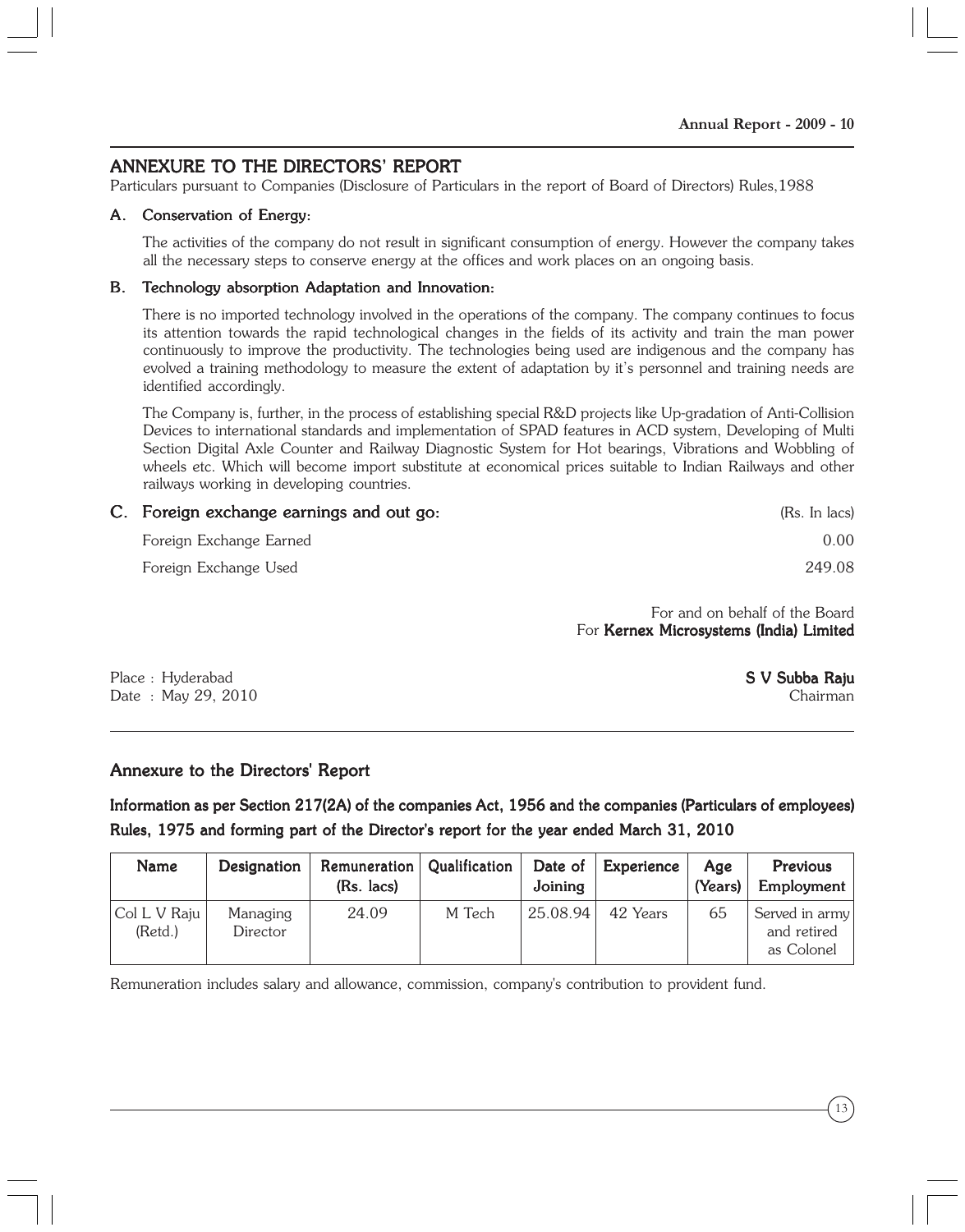# MANAGEMENT DISCUSSION AND ANALYSIS

Year 2009-2010 has been very difficult one for the world. This is so particularly, as the recession cycle has continued over three years and resources and reserves have got exhausted. However, India has got in re-bound cycle with an impressive growth of 6.7%, taking overall growth rate. Internal economy has done extremely well and shown resilience displaying strong fundamentals. However, on the export front, India has done just below average, due to cancellation of orders and non-materialization of orders due to prevailing recession in most of the Industrialized countries.

Eventhough, Indian economy has been isolated from Global effects, it cannot escape the impact completely. Govt. has come forward and dished out many tax concessions like reduction of 2% pre-shipment export credit interest and reducing of excise and service taxes from 14% to 8% and from 12% to 8% respectively. Special economic zones have done extremely well attracting more capital technologies and generating employment. There has been great incentives for Agriculture growth through credit support to farmers, fertilizer subsidiary, remuneration prices for foods, minimum wages to labours, loan waivers to farmers, etc.

Infrastructure sector has attracted biggest investments like National Highways, Airports, Docks and Harbours, bridges and real estates. PPP business model is the order of the day.

IT sector has grown over 13% to 15% and hardware sector 7% to 9% in the year. This is substantial, compared to developed countries. Automobile related sector has also grown up by 25%. Indian Parliament has announced infrastructure finance company Ltd. with Rs.25,000 crores corpus fund and also National clean Energy fund has been created. Railways have been provided Rs.16,752 cores to modernize and expand the railway network.

Railways have also embarked on dedicated freight corridors from New Delhi to Mumbai and New Delhi to Kolkata, for which planning is in progress.

India needs to improve the availability of power, health services, education both at lower and higher levels, infrastructure, non-conventional energy, urban and rural development. Road network, modes of urban transportation like Metros, light, mono and trams.

The fields that are open for investments are infrastructure, water and irrigation, roads and highways, power supply, food processing, health, education, water supply, drainage systems, urban transportation like Metro, light, mono or trams.

Your company having over 11,00,000 hours of software and hardware development experience, excellent R&D infrastructure, highly experienced and trained manpower, state-of-art manufacturing facilities, large scale integrated solutions providing capabilities has enormous opportunities in Indian and Overseas market.

Railways announced number of projects for the decade upto 2020. The window of opportunity is wide and open for all technology companies, especially your company in Railways.

### TCAS & TPWS Development

Corporate Safety Plan of 2003-2013 was prepared in August 2003 and presented to Parliament and the plan aims to reduce incidental accidents attributable to human and equipment failure and preventable fatal accidents to an acceptable / tolerable level. Some of the projects through safety plan are TPWS, TMS, TCAS, MTRC, Digital Axle Counters, Electronic Interlocking systems, Data Loggers, etc.

#### Period 2009-2010

During this period Honourable Minister for Railways announced during Railway Budget in February 2010, that ACD has worked satisfactory and as a beginning, three Southern zones, namely South Central, Southern and South Western where ACD survey has been completed in 2003-2004, Installation of ACD System would be taken up.

However, Technology Partner of your company, KRCL has to yet finalize the cost of ACDs and submit proposal to Railways. As part of price determination exercise, a Cost Accountant has been nominated to finalize the

14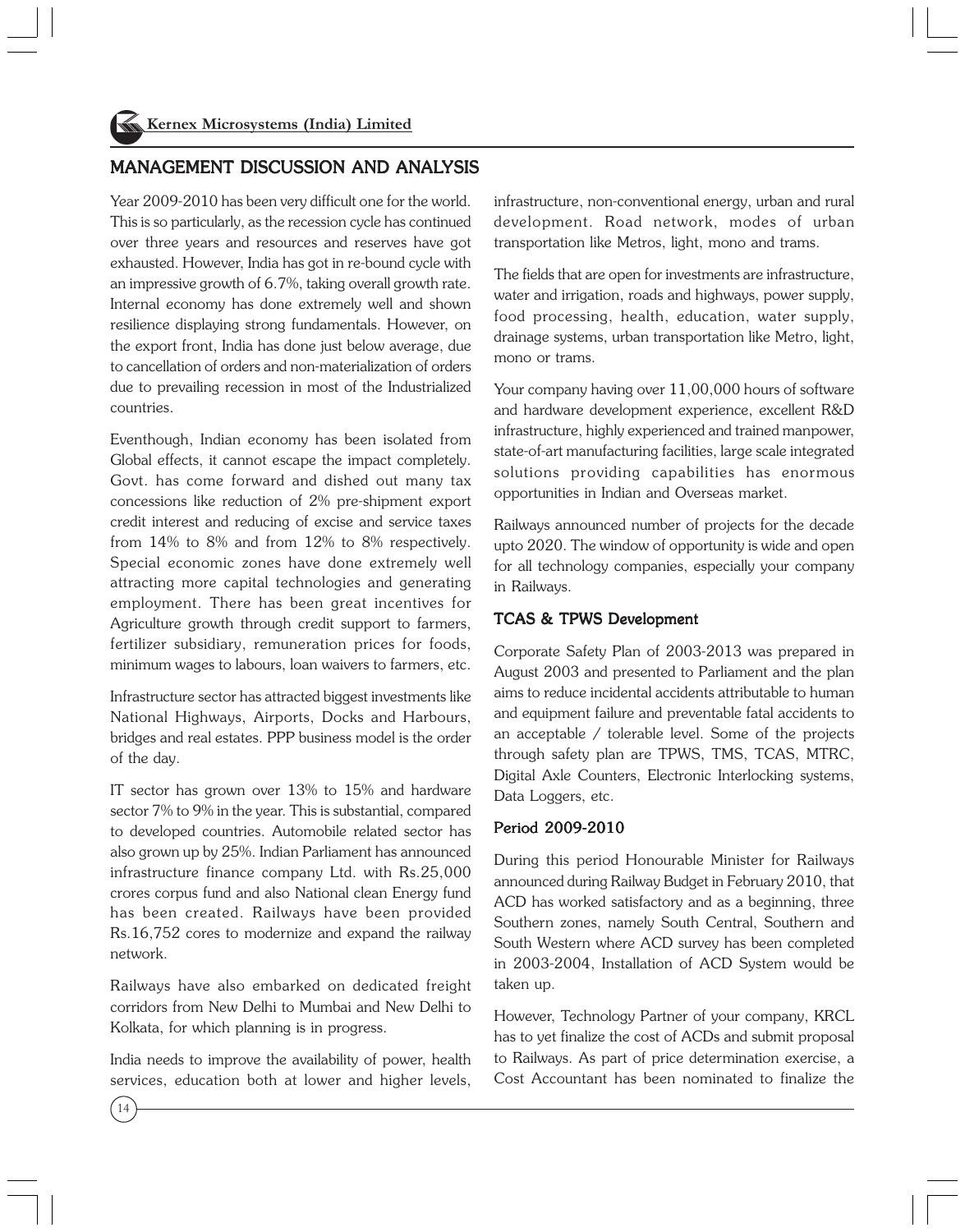costing of ACDs on the basis of 2004-2005 inputs by KRCL. Kernex has submitted all required details and the process of finalization of ACD costs is likely to be completed shortly. However, during this time, Railways wanted the basic model of ACDs that has been deployed, successfully tested, validated, commissioned and approved to be used for three zones under consideration.

Meanwhile, RDSO-Lucknow, IR has come up with new specifications for ACD called TCAS and also a new type of equipment called TPWS (Train Protection and Warning System) to prevent accidents during approach to stations and protect the trains from Red light speed violations. Further to overcome difficulties during the thick fog in the winter in many parts of North India.

Your company's new product Semi & Auto Lx Gates have been approved by Egyptian National Railways and production is in progress and shortly site installation is being taken up. ENR is extremely happy with the technology of Kernex Lx Gates and are in the process of increasing the scope of Lx contract to 310 Gates at cost of Rs.240.00 crores. Further, ENR may buy 400 Gates from your company.

Meanwhile, enquiries have been received from MNCs for supply of Lx Gates and budget proposals are submitted to them for providing Auto Lx Gates in Egypt and also in European countries.

Indian Railways opened the market for Multi-section Digital Axle counters and your company meanwhile has submitted almost all required technical and practical operation details for BO23 MSDAC, being developed in collaboration of M/s Altpro, Croatia.

Your company is exploring to manufacture power supplies in the hardware technology parks like high power invertors, SMS Power supplies, composite power supplies.

Your company is also exploring to establish manpower resourcing company, for providing highly skilled manpower for installation and commissioning of high tech railway safety equipment for overseas markets like Africa.

### Opportunities, threats, Risks and concerns

Your company is focusing on R&D, acquiring latest technology and delivering high tech solutions with high value has great opportunities.

Indian Railways need TCAS, TPWS and also very soon ETCS1 and ETCS2 mainly for improving the capacity of existing routes, safety levels, reliability and achieve better safety. Equipment like Multi-section Digital Axle counters, Electronic Interlocking systems, Data loggers, power supplies are immediately required. In the long run India need Indian Train Control System that is Inter-operational, highly reliable, can increase the through put of the lines by using moving block systems, etc.

We also have great opportunities in Railway field in many developing countries like Egypt, Libya, Turkey, Bangladesh, Indonesia and other African countries where Railways infrastructure is being built and also being upgraded.

Further, Kernex has an opportunity to develop manpower services for such countries to take high tech job in field railways technology projects.

Kernex also has equally great opportunities in power Electronics like composite power supplies and invertors in the field of non-conventional energies.

#### **Threats**

For every Indian technology, there is a threat of foreign MNC's technologies. Further, change of Govt. policies and priorities have a great impact. In future, high prices, manpower and internal security, etc., can play important part. However, change of technology has to be off-set with continuous upgradation.

In the near future, Kernex need to embark on a high technology that can sustain for a longer time. It needs all its equipment to be certified for international use. Manpower needs to be trained to a highest level of proficiency.

#### Risks

Kernex should focus on risk of competition, falling prices, loss of key personnel and financial inadequacies, etc. In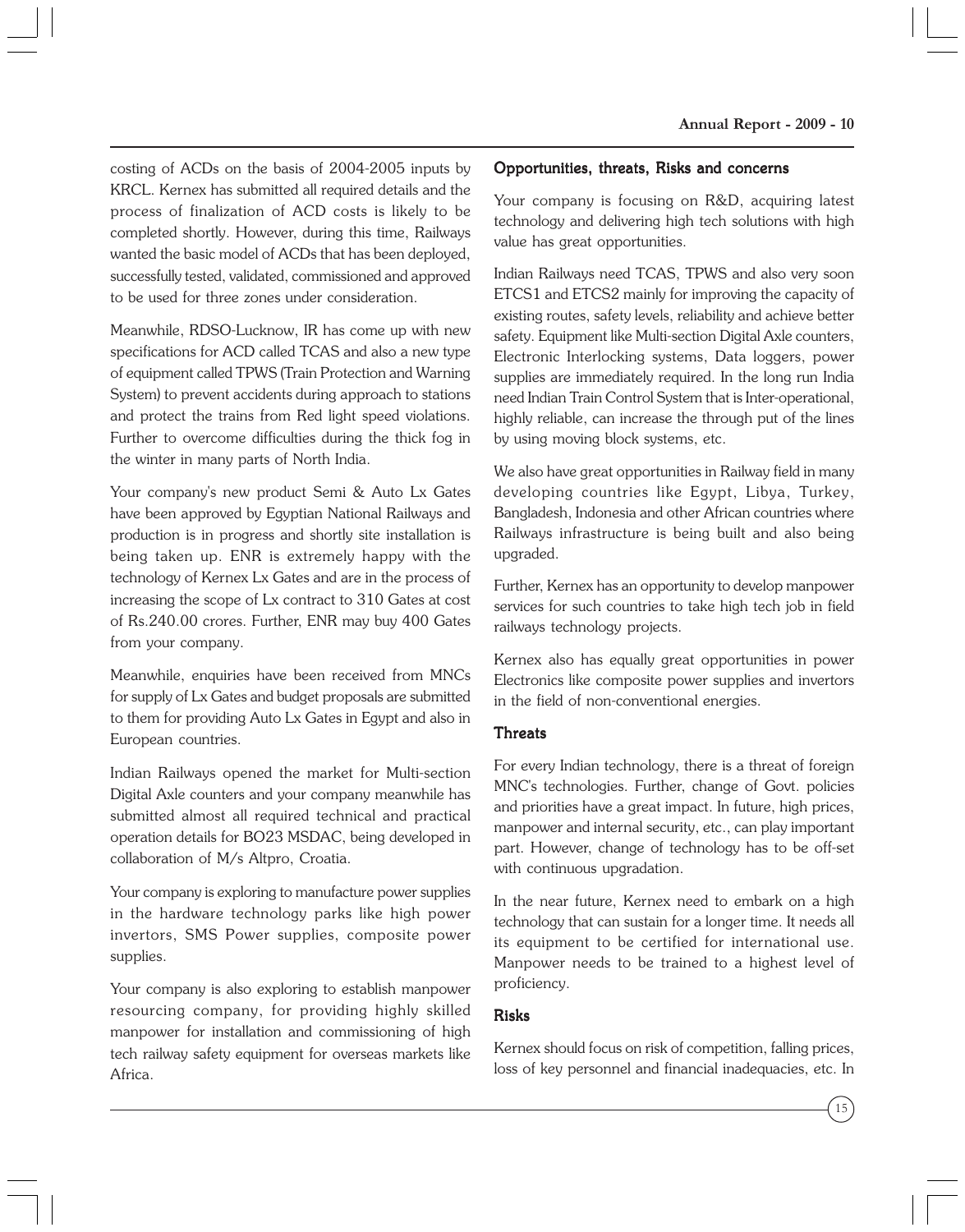order to take on the risks Kernex need to build resilience, with best manpower, infrastructure and reserve funds.

Company need to concentrate on five to six products and constantly upgrade the technology and continuously introduce new technologies and products from time to time based on market demand.

Company's R&D focus, acquisition of new technologies and concentrate on Emerging technologies with high grade manpower should be main goal of the company.

#### Analysis of financial performance of the company

During the financial year under review, the total revenues of the company, were generated from the operational maintenance and Annual Maintenance of the Konkan Route and to a limited extent on S/W and H/W development in the first quarter. However, there was serious set back on the company operations, when operational and Annual maintenance contract from NF Railways was not renewed after waiting over 4 months time and almost 220 personnel has to be laid off with compensation during July/August/Sept 2009. Further, KRCL has stopped the development of H/W and S/W as they could not finalize the actual requirements and deliverables of S/W for the Users. These include new features to be added over to ACD performance monitoring system. Therefore, Kernex could not get revenues almost worth of Rs.17.00 crores due to absence of above two activities. Further, KRCL has curtailed OMC & AMC activities to 73 KMS stretch against 730 KMS where ACDs are deployed. Thus, a total revenue of over Rs.18.5 crores have to be forgone due to curtailment of ACD related activities.

However, in case of Egyptian National Railways project, whose value is over 17.6 million US\$, progressed normally. All relevant and required developmental works in case of Lx Gates have been completed and the project is fully supported financially, technically and procedurally.

Certain short term and long term measure that are initiated to avoid such losses in the present financial year are as under:-

a) Trimming of manpower and salaries: Only essential and key staff is retained. Only minimum and affordable salaries are offered.

- b) Best utilization of infrastructure: If an awaited project does not materialize, use of infrastructure and manpower, on new diversification is being explored including the manpower consulting services.
- c) Diversifications: Company is on constant watch on diversifications and new projects even though they may not be big enough.
- d) Flagship products and cash flow stabilization: Company is planning to come out with 4 to 5 strong products and cash flow is build around them.
- e) Alternative use of Infrastructure: Existing facilities should be utilized so that extra revenues can be generated.
- f) Strengthening marketing setup: Kernex is in the process of strengthening marketing setup and sales group.
- g) Building of International Technological relations and acquiring new technologies: This is continuing.
- h) Speed up existing projects: Existing projects should not slip the target dates.

On the positive side and prospecting look out, Kernex has over Rs.300.00 crores orders that are either ordered, final stages of closing and are in pipeline.

#### Internal control systems and their adequacy

The company has in place systems of internal control commensurate with its size and the nature of its operations. These have been designed to provide reasonable assurance to recording and providing reliable financial and operational information, complying with applicable statutes, safeguarding assets from unauthorized use or losses, executing transactions with proper authorization and ensuring compliance of corporate policies. The control systems are regularly under review.

The internal Audit process is designed to review the adequacy of internal control checks in the systems and covers all significant areas of the Company's operations such as Software and Hardware delivery, production,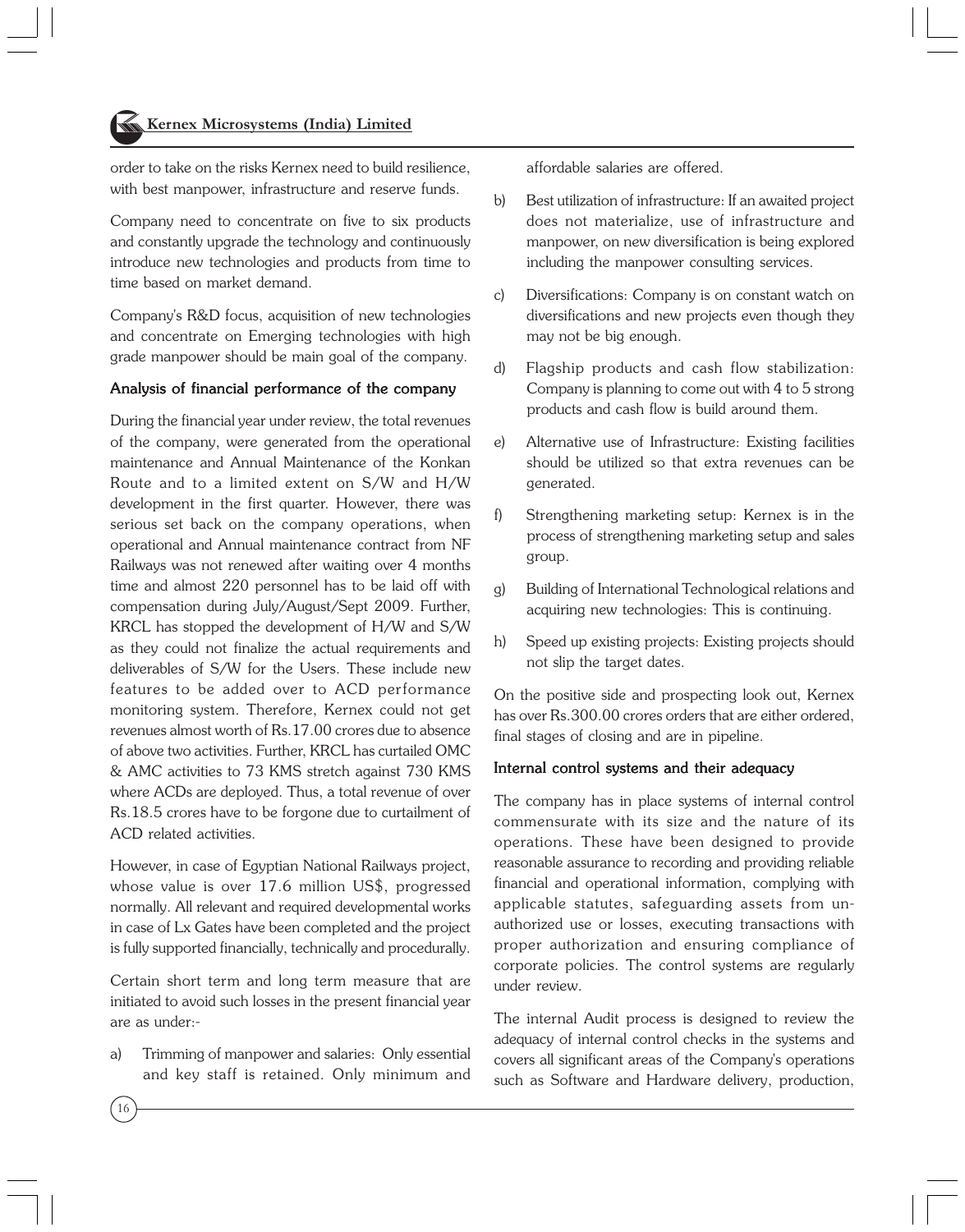accounting and finance, procurement, employee engagement. Travel, insurance, Process in the Company. Safeguarding of assets and their protection against unauthorized use are also a part of these exercises.

The company has an Audit Committee, the details of which have been provided in the Corporate governance Report. The Audit Committee reviews Audit Reports submitted by the Internal Auditors. Suggestions for the improvements are considered and the Audit Committee follows up on the implementation of corrective actions. The Committee also meets the Company's statutory auditors and Internal Auditors to ascertain, interalia, their views on the adequacy of internal control systems in the Company and Keeps the Board of Directors informed of its major observations from time to time.

## Material developments in HR/Industrial relations front including number of people employed

During the fiscal, the company had a new addition of 86 (previous year 110) and the total number of employees as on March, 2010 is 253 as against 419 of March 31, 2009.

The Company has created a favourable work environment that encourages innovation and meritocracy besides having a vibrant work atmosphere that provides its employees with an opportunity to work on new technologies, which enables to leverage talents. As a future focused organization, the Company has continuously rejuvenated competence through training, cross training and skill up-gradation.

The Company enjoys cordial employee relations and there were no significant labour issues outstanding or remaining un-resolved during the year. The Board of Directors and the management wish to place on record their appreciation of the efforts put in by all employees of the Company.

#### Cautionary Statement

Statements in the Management's Discussion & Analysis Report, which seek to describe the Company's objectives, projections, estimates, expectations or predictions may be considered to be "forward looking statements" and are stated as required by applicable laws and regulations. Actual results could differ from those expressed or implied. Many factors including global and domestic demand-supply conditions, prices, raw-materials availability, technological changes, changes in Government Regulations and policies, tax laws and other statutes may effect the actual results, which can be different from what the Director's envisages in terms of future performance and outlook.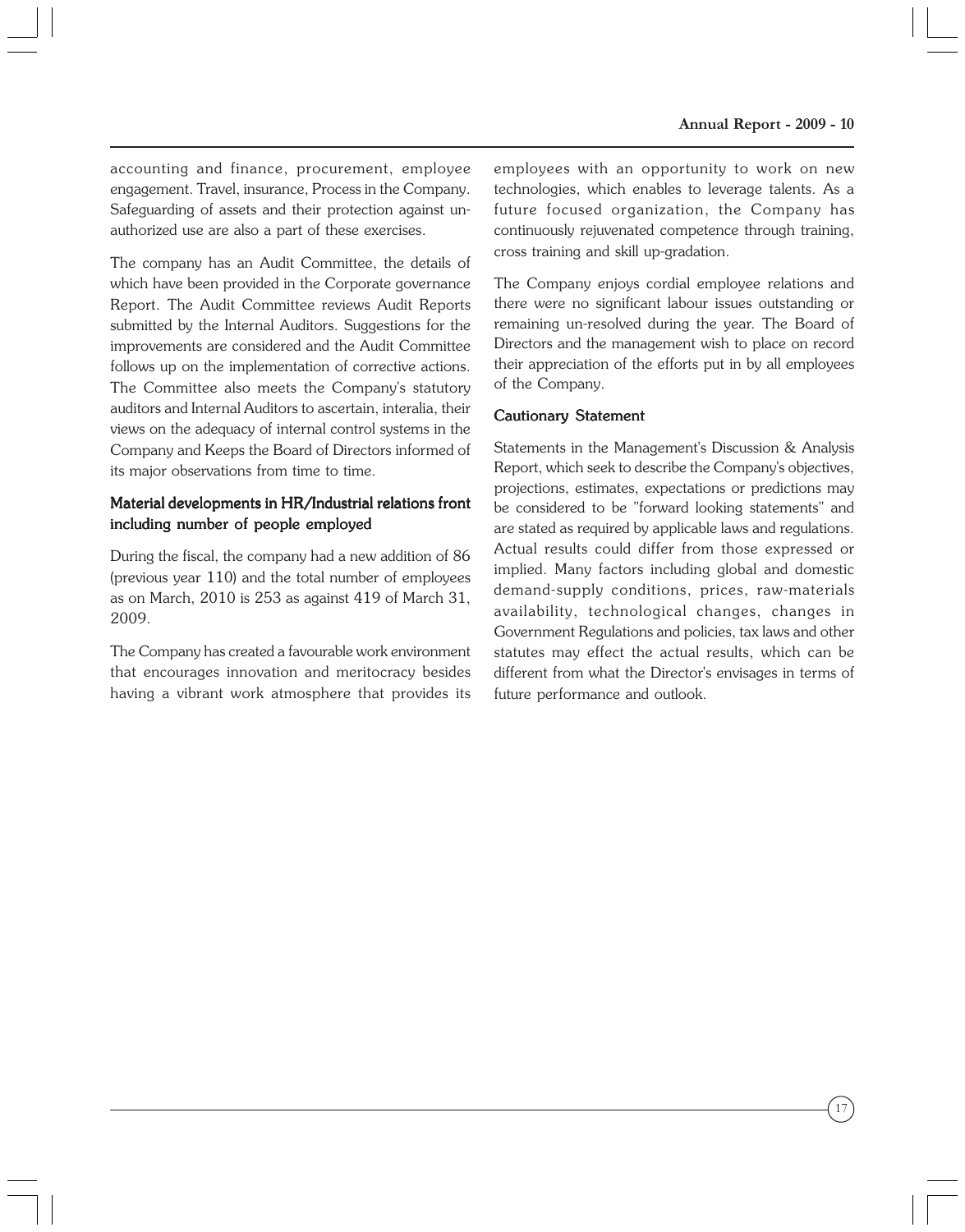

Kernex Microsystems (India) Limited

## CORPORATE GOVERNANCE REPORT

(As required under Clause 49 of the Listing Agreements entered into with Stock Exchanges)

## 1. Company's Philosophy on Code of Governance

The Company believes that good corporate governance practices enable the management to direct and control the affairs of the Company in an efficient manner and to achieve the Company's goal of maximizing value for all its stake holders.

The board considers itself as a trustee of its shareholders and acknowledges its responsibilities to the Shareholders for creation and safeguarding shareholders wealth, while upholding the core values of transparency, integrity, honesty and accountability.

The Company's code of conduct serves as a guide to the employees on the values, ethics and business principles expected of them.

### 2. Board of Directors

- i) The Company has a Non-Executive Chairman. The Board of Directors of the Company consists of eminent persons with professional expertise. The Board comprises of two Executive Directors and Nine Non-executive Directors, of whom four are independent Directors as on March 31, 2010. Accordingly, the Composition of the Board is in conformity with Clause 49 of the listing agreement entered with Stock Exchanges.
- ii) None of the Directors on the Board is a member on more than 10 committees or Chairman of more than 5 committees as specified in clause 49, across all the Companies in which he is a Director. Necessary disclosures regarding Committee positions have been made by the Directors.
- iii) The names and categories of the Directors on the Board, their attendance at Board meetings held during the year and the number of Directorships and Committee memberships held by them in other companies is given below. Other directorships do not include alternate directorships, directorships of private limited Companies and companies incorporated outside India. Chairmanship/membership of Board committees includes membership of Audit and Shareholders/Investor Grievance Committee.

|                        |                 | No. of Board |                                        | Whether                             |                              | No. of Directorships |                                                | No. of committee |  |
|------------------------|-----------------|--------------|----------------------------------------|-------------------------------------|------------------------------|----------------------|------------------------------------------------|------------------|--|
| Name                   | Category        |              | Meetings during<br>the year<br>2009-10 | Attended<br>AGM held on<br>15.09.09 | in other<br>public companies |                      | positions<br>held in other<br>public companies |                  |  |
|                        |                 | Held         | Attended                               |                                     | Chairman                     | Member               | Chairman                                       | Member           |  |
| Sri. S.V. Subba Raju,  | Independent     |              |                                        |                                     |                              |                      |                                                |                  |  |
| Chairman               | Non-Executive   | 6            | 6                                      | Yes                                 |                              |                      |                                                |                  |  |
| Col. L V Raju (Retd.)  | Non-Independent |              |                                        |                                     |                              |                      |                                                |                  |  |
|                        | Executive       | 6            | 6                                      | Yes                                 |                              |                      |                                                |                  |  |
| Sri. B Murali Mohan    | Non-Independent |              |                                        |                                     |                              |                      |                                                |                  |  |
|                        | Executive       | 6            | 5                                      |                                     |                              |                      |                                                |                  |  |
| Dr. M Anji Raju        | Non-Independent |              |                                        |                                     |                              |                      |                                                |                  |  |
|                        | Non-Executive   | 6            | 3                                      |                                     |                              |                      |                                                |                  |  |
| Sri. R Sankaran        | Independent     |              |                                        |                                     |                              |                      |                                                |                  |  |
|                        | Non-Executive   | 6            | 5                                      | Yes                                 |                              | $\mathbf{1}$         | 1                                              | 1                |  |
| Col S S Rajan (Retd)*  | Independent     |              |                                        |                                     |                              |                      |                                                |                  |  |
|                        | Non-Executive   | 6            | 3                                      | Yes                                 |                              |                      |                                                |                  |  |
| Sri. S Nandakumar      | Independent     |              |                                        |                                     |                              |                      |                                                |                  |  |
|                        | Non-Executive   | 6            | 6                                      | Yes                                 |                              |                      |                                                |                  |  |
| Dr. Jyoti Raju         | Non-Independent |              |                                        |                                     |                              |                      |                                                |                  |  |
|                        | Non-Executive   | 6            |                                        |                                     |                              |                      |                                                |                  |  |
| Sri. M. Gopalakrishna, | Independent     |              |                                        |                                     |                              |                      |                                                |                  |  |
| IAS (Retd),            | Non-Executive   | 6            | 5                                      | Yes                                 |                              | 7                    |                                                | 3                |  |
| Sri Kishore B          | Non-Independent |              |                                        |                                     |                              |                      |                                                |                  |  |
| Gottimukkala           | Non-Executive   | 6            | 2                                      |                                     |                              |                      |                                                |                  |  |
| Dr Raju Narasa         | Non-Independent |              |                                        |                                     |                              |                      |                                                |                  |  |
| Mantena                | Non-Executive   | 6            | 3                                      |                                     |                              |                      |                                                |                  |  |
| Dr Janaradhana Reddy   | Non-Independent |              |                                        |                                     |                              |                      |                                                |                  |  |
| Vinta.                 | Non-Executive   | 6            | $\overline{2}$                         |                                     |                              |                      |                                                |                  |  |

\*Col S S Rajan has resigned from the Board with effect from 30th October, 2010

18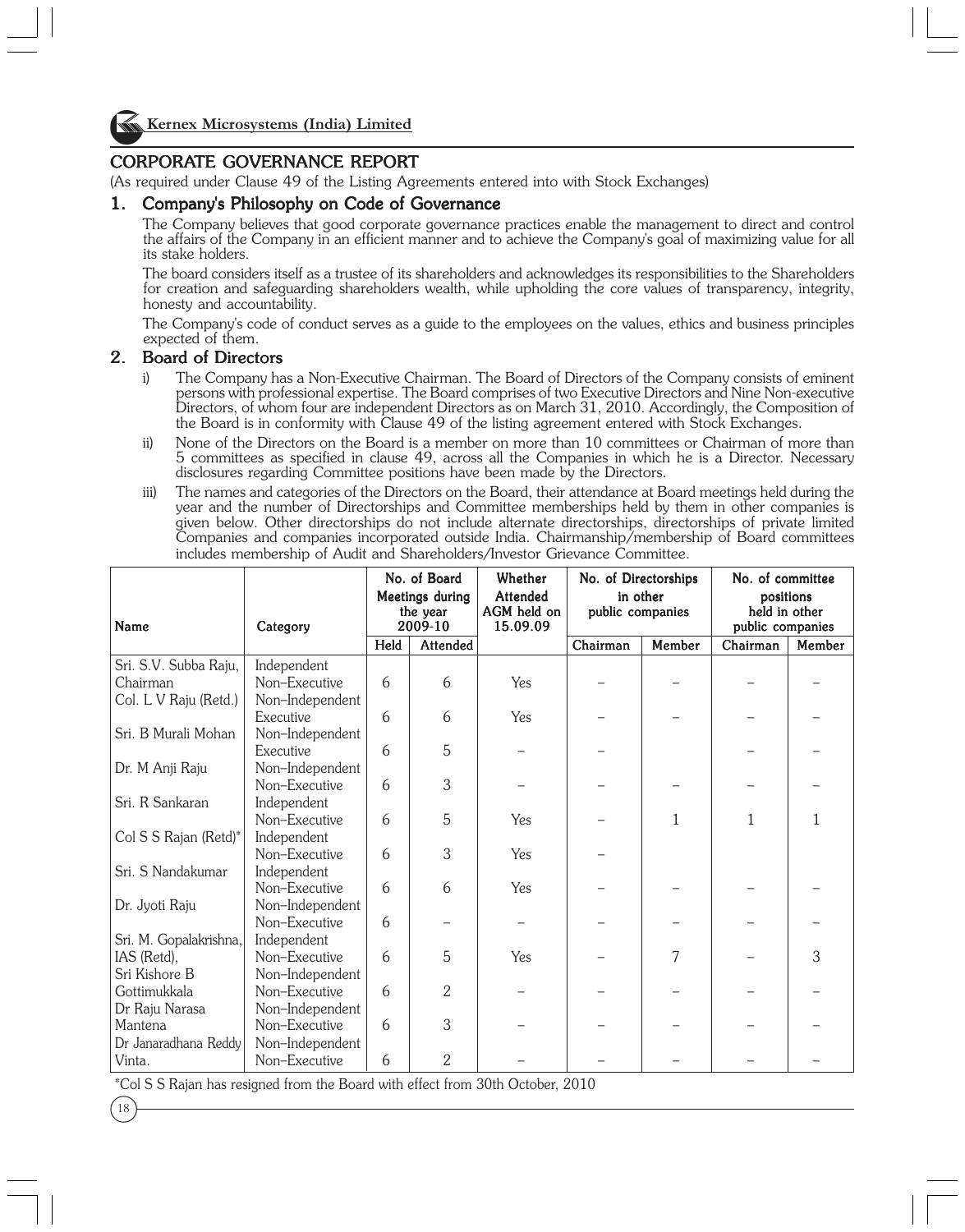iv) 6 Board Meetings were held during the year ended March 31, 2010 and the gap between any two meetings did not exceed four months. The dates on which the Board Meetings were held are as follows.

June 18, 2009: July 31, 2009; August 27, 2009; September 12, 2009: October 30, 2009 and January 30, 2010.

- v) None of the Non-Executive Directors have any material pecuniary relationship or transaction with the Company.
- vi) Necessary information as mentioned in Annexure 1A to clause 49 of the listing agreement has been placed before the Board for their consideration.

#### 3. Audit Committee:

- i. The Audit Committee of the Company during the year under review consists of four Directors, all of whom are independent Directors and the Chairman is a fellow member of the Institute of Chartered Accountants of India and the member of the institute of internal Auditors, UK. All the members of the committee are financially literate. Accordingly the composition of the Audit committee is in conformity with clause 49 of the listing Agreement entered with stock exchanges.
- ii. The terms of reference of the Audit Committee are broadly as under:
	- A. Overview of the company's financial reporting process and the disclosure of its financial information to ensure that the financial statement reflects a true and fair position and that sufficient and credible information is disclosed.
	- B. Recommending the appointment and removal of the statutory auditors, fixation of audit fees and also approval for payment for any other services.
	- C. Discussion with external auditors before the audit commences, of the nature and scope of audit as well as post audit discussion to ascertain any area of concern.
	- D. Reviewing, with the management, the annual financial statements before submission to the board, focusing primarily on :
		- a) Matters required to be included in the Director's Responsibility statement to be incorporated in terms of Section 217(2AA) of the Companies Act, 1956
		- b) Any changes in accounting policies and practices
		- c) Major accounting entries based on the exercise of judgment by management
		- d) Significant adjustments arising out of audit ;
		- e) Compliance with listing and other legal requirements relating to financial statements
		- f) Disclosure of any related party transactions
		- g) Qualifications in the draft audit report.
		- h) Compliance with accounting standards;
		- i) Management discussion and analysis of financial condition and result of operations
	- E. Reviewing the Quarterly Financial Results before submitting the same to the Board's approval
	- F. Reviewing, with the management, the performance of external and internal auditors and adequacy of the internal control systems.
	- G. Reviewing the adequacy of internal audit function and frequency of internal audit.
	- H. Reviewing the findings of any internal investigations by the internal auditors into matters where there is suspected fraud or irregularity or a failure of internal control systems of a material nature and reporting the matter to the board.
	- I. Carrying out any other function as is mentioned in the terms of reference of the Audit Committee.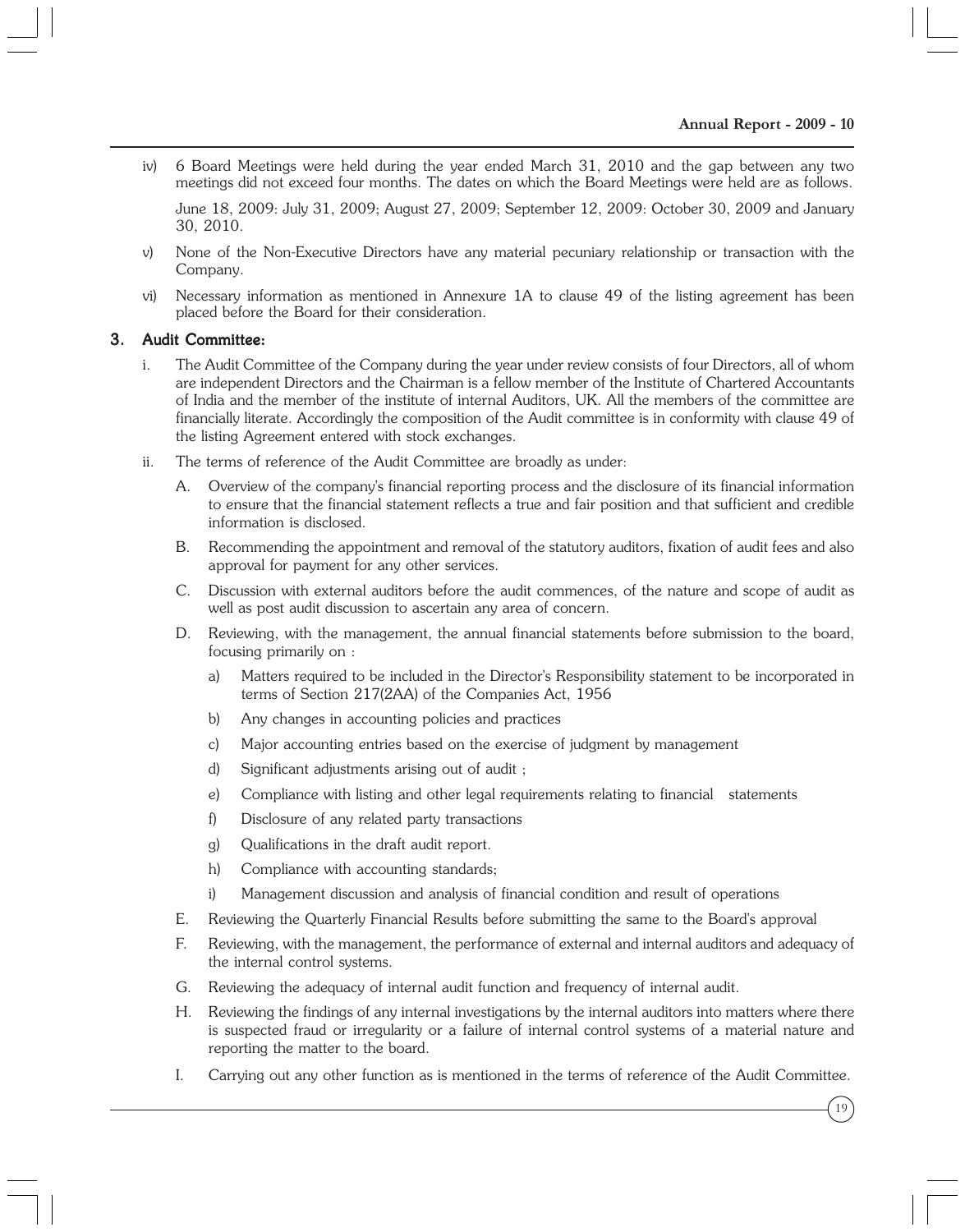## Kernex Microsystems (India) Limited

- iii. The Audit Committee Meetings are usually held at the Registered office of the Company and are usually attended by the Managing Director, Finance head, Statutory Auditors and representatives of the internal auditors.,
- iv. The last Annual General Meeting of the Company was held on September 15, 2009 and the Chairman of the Audit Committee has attended the AGM.
- v. The composition of the Audit Committee as on March 31, 2010 and particulars of meetings attended by the members are as follows:

|                                    |                           | No. of Meetings during<br>the year 2009-10 |                 |
|------------------------------------|---------------------------|--------------------------------------------|-----------------|
| Name                               | Category                  | Held                                       | <b>Attended</b> |
| Sri. R Sankaran, Chairman          | Independent Non-Executive | 5                                          | 5               |
| Sri S V Subba Raju                 | Independent Non-Executive | 5                                          | 5               |
| Sri. M. Gopalakrishna, IAS (Retd)* | Independent Non-Executive | 5                                          | 5               |
| Col S S Rajan (Retd.)*             | Independent Non-Executive | b.                                         | 3               |

\*Col S S Rajan resigned from the Committee due to personal reasons

Five Audit Committee Meetings were held during the year ended March 31, 2010 i.e. May 28, 2009, June 17, 2009: July 30, 2009; October 30, 2009; and January 29, 2010.

vi. The necessary quorum was present at all meetings.

#### 4. Remuneration Committee

- 1. The Remuneration Committee of the Company consists of three directors, all of whom are independent directors.
- 2. The broad terms of reference of the remuneration Committee are as under:
	- a. To review the remuneration and commission / other incentives payable to the Managing and other executive Directors for each financial year.
	- b. Such other matters as the Board may from time to time request the Remuneration Committee to examine and recommend/approve.

| <b>Name</b>                       | Category                  |
|-----------------------------------|---------------------------|
| Sri. R Sankaran, Chairman         | Independent Non-Executive |
| Sri, S. Nandakumar                | Independent Non-Executive |
| Sri. M. Gopalakrishna, IAS (Retd) | Independent Non-Executive |

- 3. The Company does not have any Employee Stock Option Scheme.
- 4. Remuneration Policy:

20

The Company's remuneration policy is driven by the success and performance of the individual employees. The Company follows a compensation of fixed pay. Performance of the individuals is measured through the annual appraisal process.

5. Details of Remuneration and other terms of appointment of Directors: for 2009-2010

The Company's remuneration policy is driven by the success and performance of the individual employees. The Company follows a compensation of fixed pay. Performance of the individuals is measured through the annual appraisal process.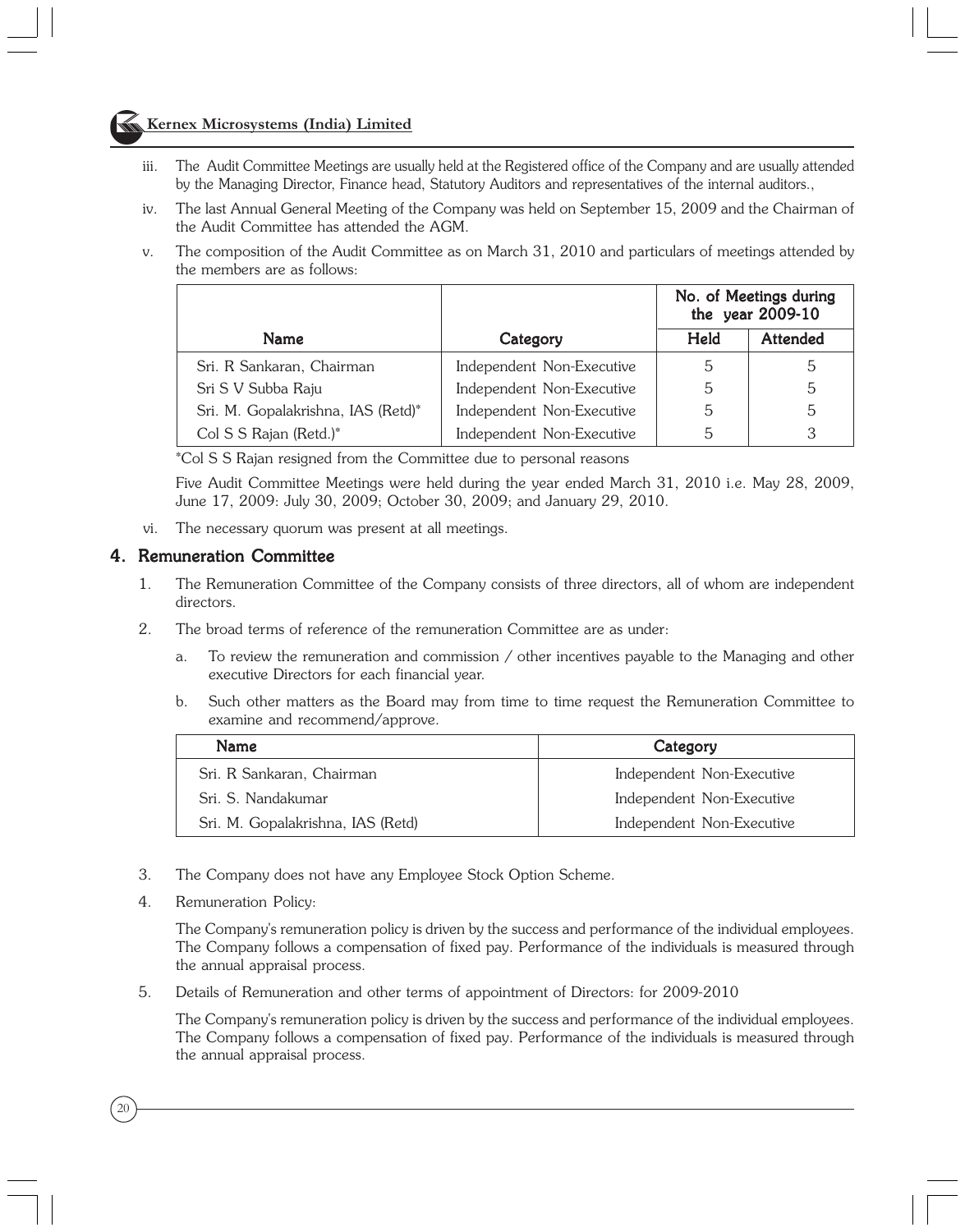### A) Managing/Whole-time Directors:

The company pays remuneration by way of salary, perquisites and allowance (Fixed component) to its Managing Director / Whole time Directors. They, apart from the fixed component, also eligible for commission as may be determined by Board of directors of the company at the end of each financial year, subject to the overall ceiling limits, stipulated under Section 198 and 309 of the company Act 1956. Annual increments are decided by the remuneration committee within the salary scale approved by the members and are effective April 1, each year.

Compensation paid to Managing Director and Whole time Director during the financial year 2009- 10 is follows.

| <b>Name</b>                          | Designation         | <b>REMUNERATION (Rs. Lacs)</b> |                   |       |  |
|--------------------------------------|---------------------|--------------------------------|-------------------|-------|--|
|                                      |                     | Salary & Benefits              | <b>Commission</b> | Total |  |
| <sup>1</sup> Col. L. V. Raju (Retd.) | Managing Director   | 24.09                          | 0.00              | 24.09 |  |
| Mr. B. Murali Mohan                  | Whole time Director | 22.89                          | 0.00              | 22.89 |  |

Besides above, the Managing and Whole time Director of the Company are also entitled to Company's contribution to provident Fund and Superannuation Fund or Annuity Fund to the extent, not taxable under the Income Tax Act 1961, Gratuity and encashment of earned leave, as per the rules of the Company. The terms of appointment of the above Directors are for a period of 5 years from their respective date of appointments.

#### B. Non- Executive Directors:

The Non-Executive Directors (NEDs) are paid sitting fee at the rate of Rs.10000/-For each meeting of the Board and Rs. 10000/-for attending each of committee meetings. The Company also reimburses the out of pocket expenses incurred by the Directors for attending meetings.

Sitting fee paid to non executive Directors during Financial Year 2009-10, is as follows.

| Name                              | Sitting fee<br>(Amount in Rs) | Total<br>(Amount in Rs.) |
|-----------------------------------|-------------------------------|--------------------------|
| Sri. S V Subba Raju               | 1,10,000                      | 1,10,000                 |
| Sri. R Sankaran                   | 1,00,000                      | 1,00,000                 |
| Col. S S Rajan                    | 60,000                        | 60,000                   |
| Sri. S Nandakumar                 | 60,000                        | 60,000                   |
| Dr. M Anji Raju                   | 30,000                        | 30,000                   |
| Dr. Jyoti Raju                    |                               |                          |
| Sri. M. Gopalakrishna, IAS (Retd) | 1,00,000                      | 1,00,000                 |
| Sri. Kishore B Gottimukkala       | 20,000                        | 20,000                   |
| Dr. Raju Narasa Mantena           | 30,000                        | 30,000                   |
| Dr. Janaradhana Reddy Vinta       | 20,000                        | 20,000                   |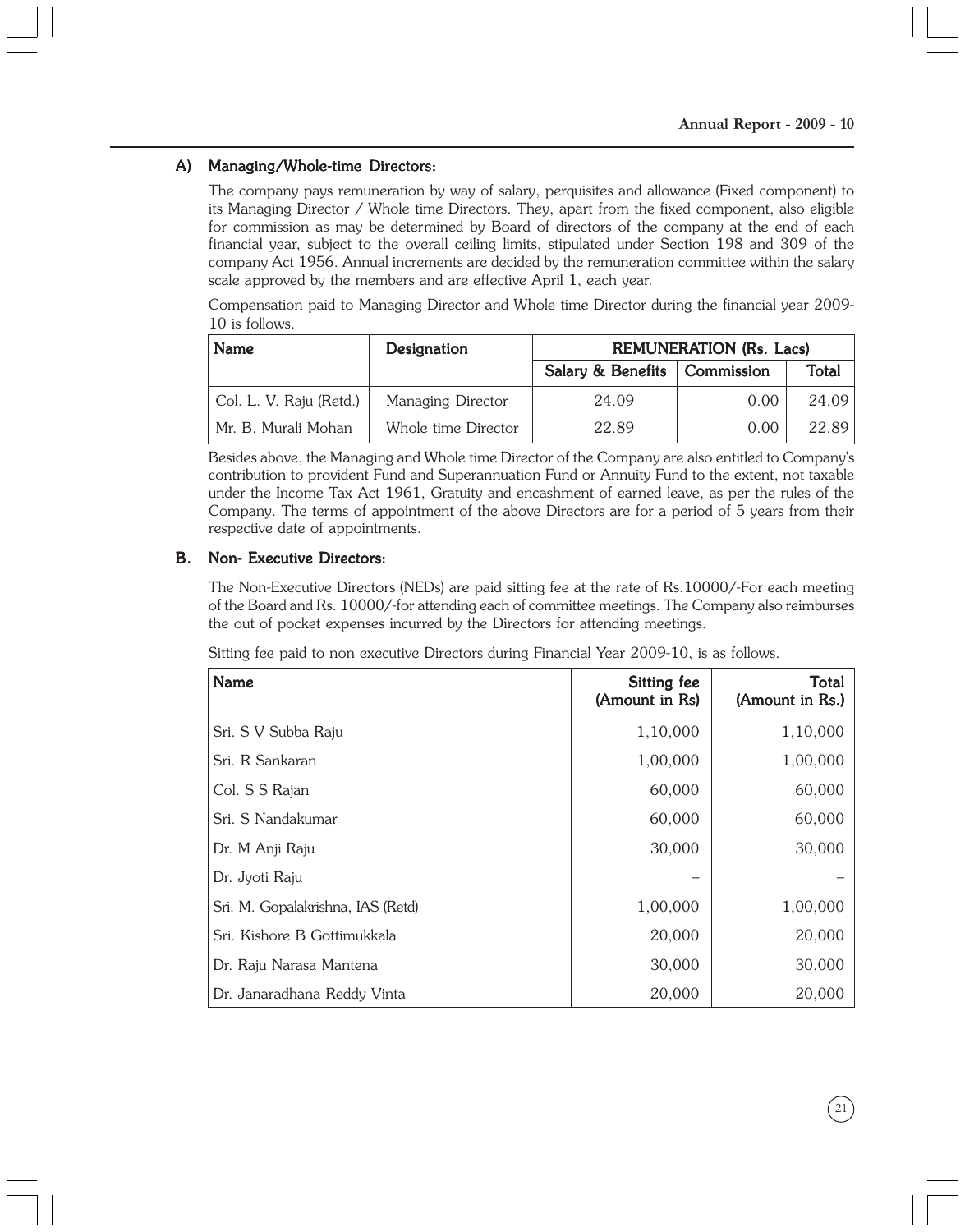# **Kernex Microsystems (India) Limited**

| Name                         | No. of Shares of Rs.10/- each |
|------------------------------|-------------------------------|
| Sri S V Subba Raju, Chairman | 1158                          |
| Col. L V Raju (Retd.)        | 2,25,863                      |
| Sri. B Murali Mohan          | 29,426                        |
| Dr. M Anji Raju              | 4,31,578                      |
| Dr. Jyoti Raju               | 1,73,329                      |
| Sri Kishore B Gottimukkala   | 5, 13, 701                    |
| Dr Raju Narasa Mantena       | 8,54,633                      |
| Dr Janardhana Reddy Vinta    | 1,44,445                      |

6. Share holding of the Directors in the Company as on March 31, 2010.

#### 5. Shareholders/Investors Grievance Committee:

- i. The Shareholders/investors Grievance Committee of Company consists of three directors, all are independent Directors.
- ii. The Composition of the shareholder/investors Grievance Committee is given below.

| <b>Name</b>                       | Category                  |
|-----------------------------------|---------------------------|
| Sri S V Subba Raju, Chairman      | Independent Non-Executive |
| Sri, S.Nandakumar                 | Independent Non-Executive |
| Sri. M. Gopalakrishna, IAS (Retd) | Independent Non-Executive |

- iii. S. Jasminder Singh, Company Secretary is the Compliance Officer.
- iv. Details of complaints received and redressed:

| Opening<br><b>Balance</b> | Received during the<br>period 01.04.2009<br>to 31.03.2010 | Resolved during the<br>period 01.04.2009<br>to 31.03.2010 | Closing<br><b>Balance</b> |
|---------------------------|-----------------------------------------------------------|-----------------------------------------------------------|---------------------------|
| Nil                       |                                                           |                                                           | Nil                       |

### 6. General Body Meetings

i. Details of Last three Annual General Meeting are as follows.

| Year    | Meeting  | Day, Date and<br>Time of the<br>Meeting          | Venue                                                                 |
|---------|----------|--------------------------------------------------|-----------------------------------------------------------------------|
| 2008-09 | 17th AGM | Tuesday, September, 15,<br>$2009$ at $2.30$ P.M. | Hotel Minerva Grand,<br>Sarojini Devi Road,<br>Secunderabad - 500 003 |
| 2007-08 | 16th AGM | Friday, September, 19,<br>2008 at 3.30 P.M.      | Hotel Minerva Grand,<br>Sarojini Devi Road,<br>Secunderabad - 500 003 |
| 2006-07 | 15th AGM | Tuesday, September, 06,<br>2007 at 11.00 A.M.    | Hotel Minerva Grand,<br>Sarojini Devi Road,<br>Secunderabad - 500 003 |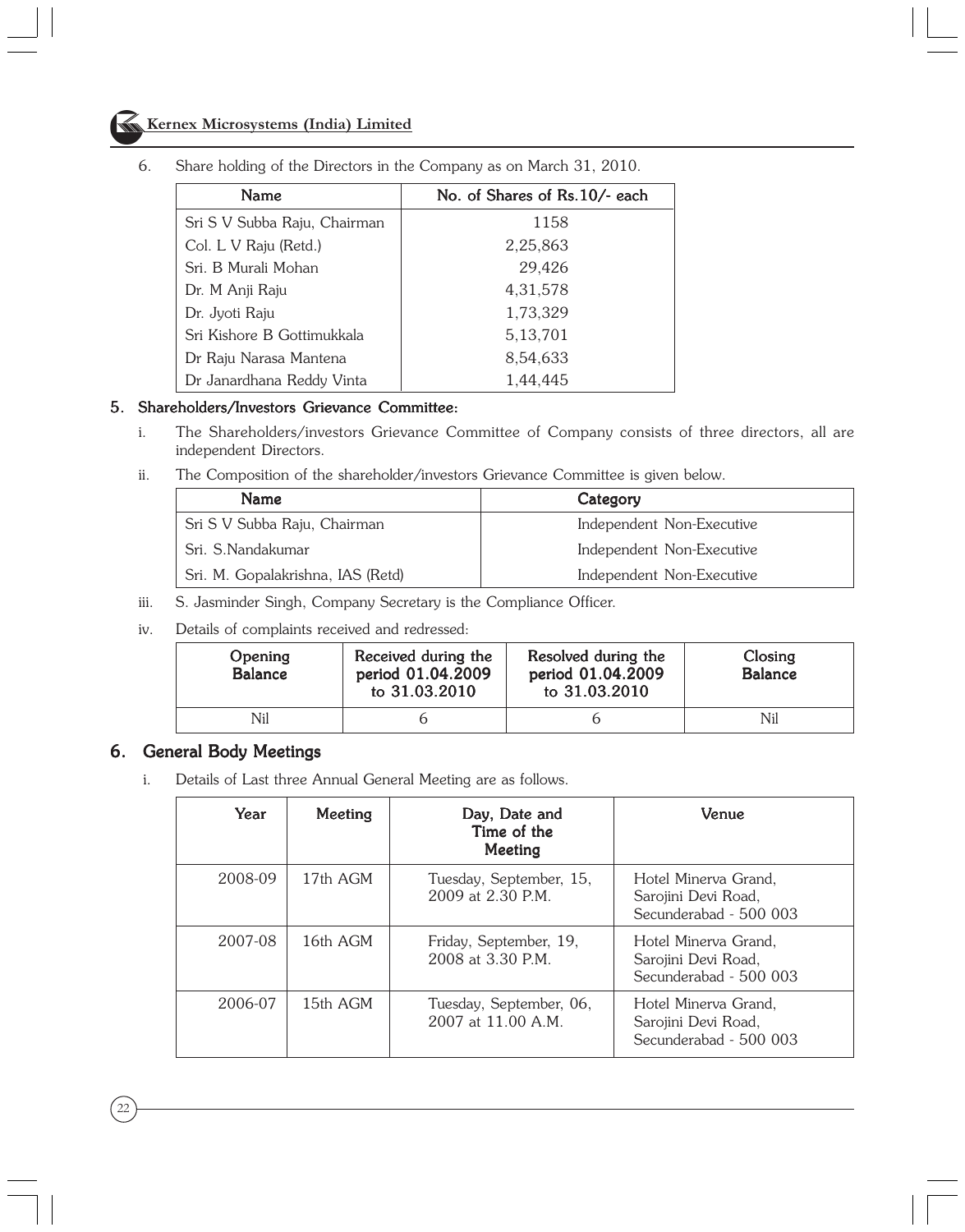ii. During the last three Annual General Meetings of the Company, the members have passed the following Special resolutions.

| No. of AGM | Item on which special resolution passed                     |  |  |
|------------|-------------------------------------------------------------|--|--|
| 17th AGM   | 1. Appointment of sole selling agents for Egypt             |  |  |
| 16th AGM   | Nil                                                         |  |  |
| 15th AGM   | 1. Appointment of sole selling agents for Egypt             |  |  |
|            | 2. Appointment of sole selling agent for Brazil & Venezuela |  |  |
|            | 3. Approval for issue of Bonus shares.                      |  |  |

All the above resolutions were passed with requisite majority

## 7. Disclosures:

- i. There are no materially significant related party transactions of the Company with Promoters, directors or the Management or their relatives or the Subsidiary Company which have potential conflict with the interest of Company at large. Transactions with related parties as per requirements of Accounting Standards - (AS-18) - "Related Party Disclosures" issued by the Institute of Chartered Accountants of India are disclosed in Note 12 of Schedule: S to the accounts in the Annual Report.
- ii. There were no cases of non-compliance by the Company, penalties, strictures imposed on the Company by stock exchanges or SEBI or any statutory authority, on any matter related to capital markets, during the year ended March 31, 2010.
- iii. The Company is in compliance with all the mandatory requirements and has fulfilled the non-mandatory requirements as prescribed in Annexure I D to Clause 49 of the Listing Agreement with Stock Exchanges to the extent of setting up a remuneration committee. Please see the para on Remuneration Committee for details.
- iv. Code of conduct: The code of conduct as adopted by the Board of Directors is applicable to all directors, senior management and employees in above officers' level. The prime purpose of the code is to create an environment wherein all the Board Members and Senior Management of the Company maintain ethical standards and to ensure compliance to the laid down ethical standards. The code is available on the Company's webite: www.kernex.in

### Declaration as required under Clause 49 of the Listing Agreement:

All the directors and senior management of the Company have affirmed compliance with the Company's code of conduct for the financial year ended March 31, 2010

Date : May 29, 2010 Managing Director

Place : Hyderabad **Col. L V Raju (Retd.) Col. L V Raju (Retd.)** 

- v. Compliance: At every Board Meeting a Statement of Compliance with all Laws and Regulations as certified by the Managing Director is placed for review by the Board. The Board reviews the compliance of all the applicable laws and gives appropriate directions wherever necessary.
- vi. Risk Management: The Board regularly discusses the significant business risks identified by the management and the mitigation process being taken up.
- vii. Public issue proceeds: The utilization of Public issue proceeds are regularly placed before the Audit committee for review.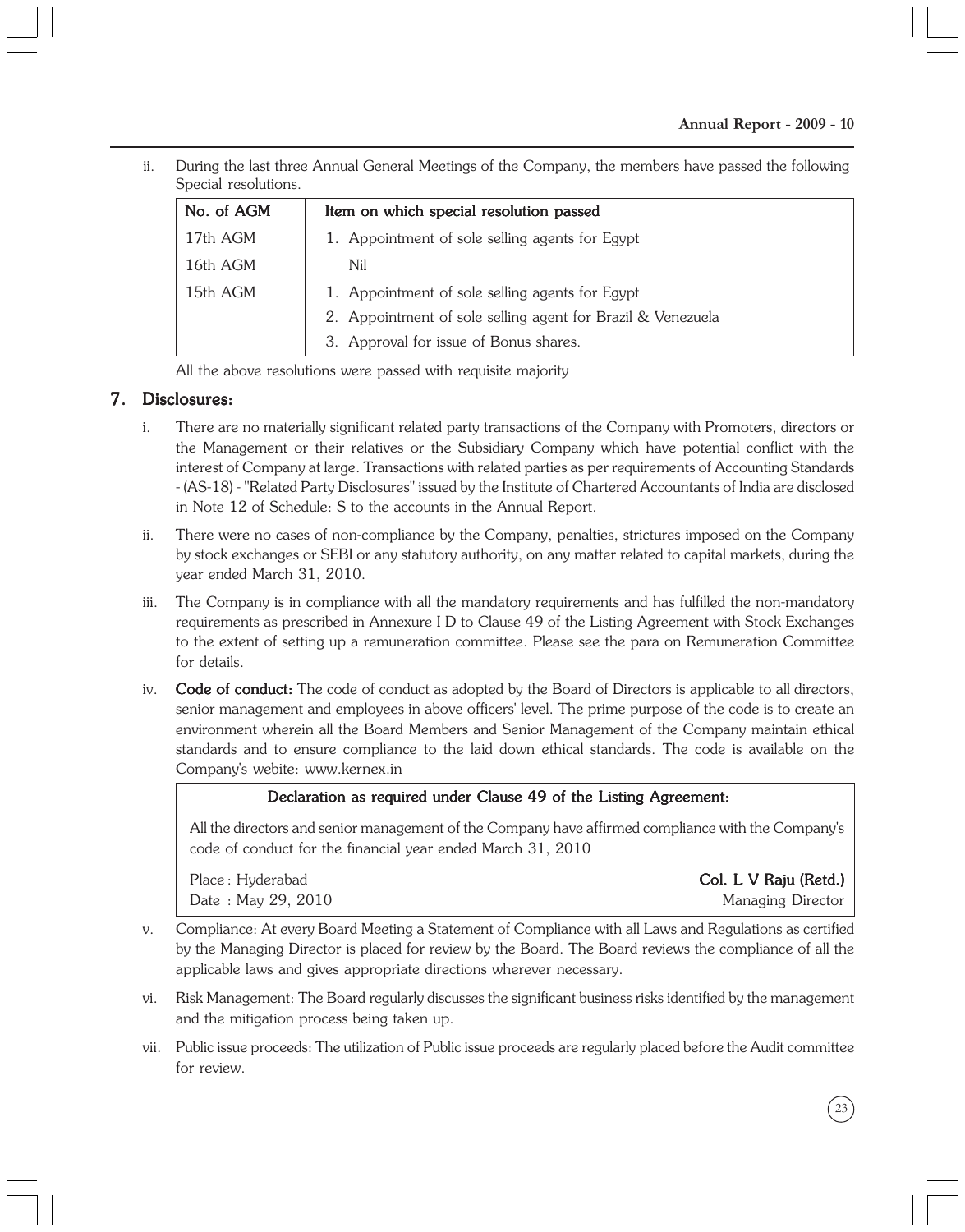## Kernex Microsystems (India) Limited

- viii. CEO certificates: The Managing Director has given a Certificate as contemplated in Clause 49 of the listing agreement.
- ix. Secretarial Audit: A practicing Company Secretary carried out a secretarial audit to reconcile the total admitted capital with National Securities Depository Limited (NSDL) and Central Depository services (India) Limited (CDSL) and the total issued and listed capital. The audit confirms that the total issued / paid-up capital of the Company is in agreement with the total number of shares in physical form and the total number of dematerialized shares held with NSDL and CDSL.

## iii) Means of Communication:

24

The quarterly, half-yearly and annual results of the Company are published in leading newspapers in India which include, the Financial Express, Prajashakti and Andhrabhoomi. The results are also displayed on the Company's web site www.kernex.in. Official press releases made by the Company from time to time are also displayed on the website. Presentations made to the institutional investors and analysts after the declaration of quarterly, half-year and annual results are displayed on the Company's website. The Management's Discussion and Analysis is a part of the Company's annual report.

### iv) General Shareholders information

i) Annual General Meeting

|      | Date                                                                                         |              | 24th September 2010                                                      |
|------|----------------------------------------------------------------------------------------------|--------------|--------------------------------------------------------------------------|
|      | Time                                                                                         |              | 2.30 P.M.                                                                |
|      | Venue                                                                                        |              | : Hotel Minerva Grand.<br>Sarojini Devi Road,<br>Secunderabad - 500 003. |
| ii)  | <b>Financial Calendar</b>                                                                    |              |                                                                          |
|      | Year ending                                                                                  | $\mathbf{r}$ | March 31, 2010                                                           |
|      | <b>AGM</b>                                                                                   |              | September 24, 2010                                                       |
| iii) | Date of Book Closure                                                                         |              | September 19, 2010 to September, 24 2010<br>(Both days inclusive)        |
| iv)  | Listing on Stock Exchange                                                                    |              | : Bombay Stock Exchange Limited                                          |
|      |                                                                                              |              | The National Stock Exchange of India Limited                             |
| v)   | Stock Code/Symbol                                                                            |              |                                                                          |
|      | Bombay Stock Exchange Limited<br>(Physical & Demat)                                          |              | : 532686                                                                 |
|      | The National Stock Exchange of India Limited                                                 |              | : Kernex                                                                 |
| vi)  | International Securities Identification<br>Number (ISIN) allotted to the<br>Company's Shares |              | INE202H01019.                                                            |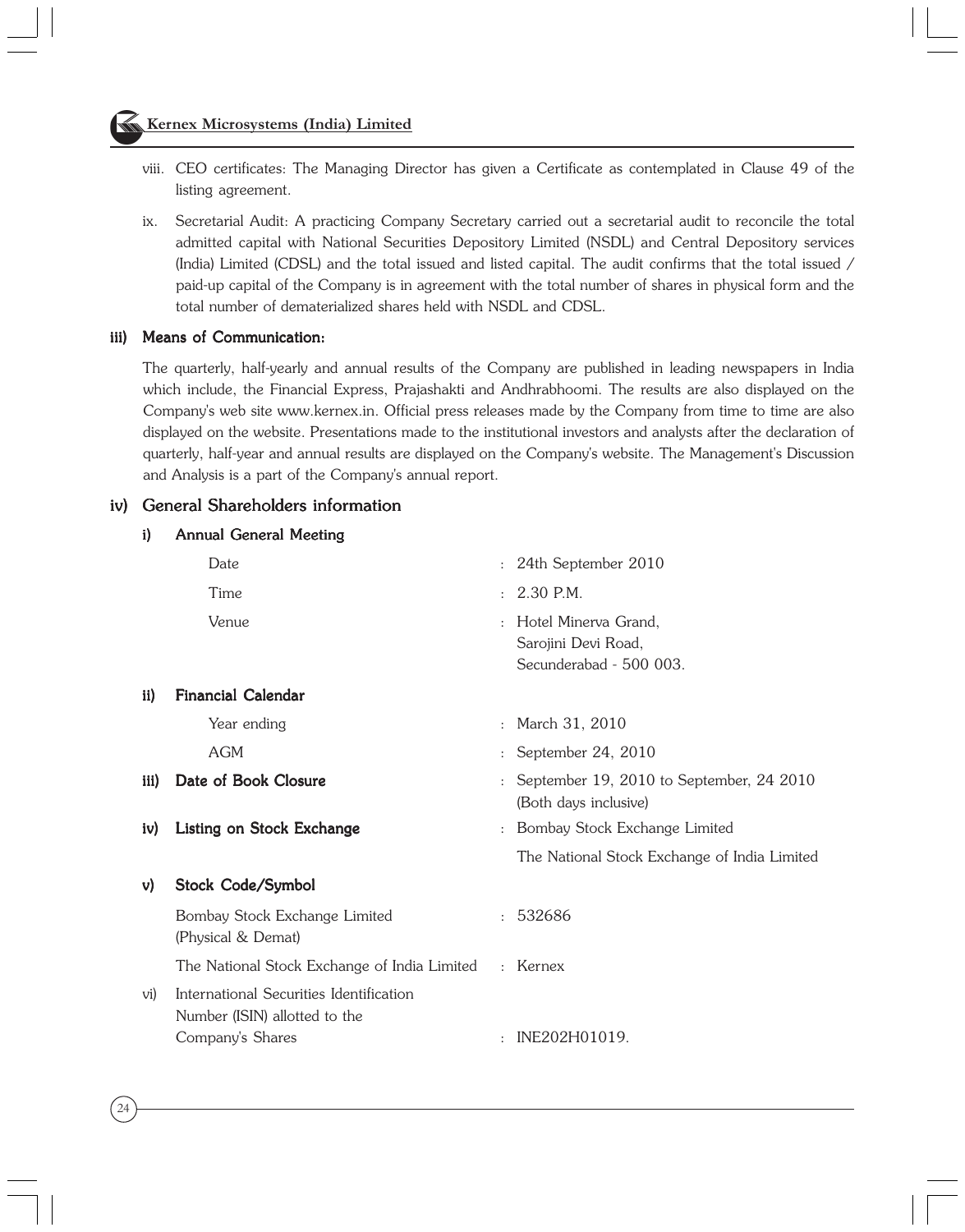vii) Market Price Data: High, Low (Based on the closing prices) and number of shares traded during each month in the last financial year on the National Stock Exchange of India Limited and the Stock Exchange, Mumbai:

|            | Bombay Stock Exchange Limited |           |                                         | National Stock Exchange Limited |           |                                         |
|------------|-------------------------------|-----------|-----------------------------------------|---------------------------------|-----------|-----------------------------------------|
| Month      | High (Rs.)                    | Low (Rs.) | Total No.<br>of Shares<br><b>Traded</b> | High (Rs.)                      | Low (Rs.) | Total No.<br>of Shares<br><b>Traded</b> |
| Apr- $09$  | 72.95                         | 62.20     | 101069                                  | 73.45                           | 61.40     | 88727                                   |
| $May-09$   | 94.30                         | 61.65     | 128875                                  | 94.30                           | 61.00     | 137263                                  |
| $June-09$  | 123.75                        | 94.05     | 279964                                  | 124.05                          | 93.25     | 288306                                  |
| July-09    | 131.70                        | 85.85     | 281981                                  | 131.85                          | 85.30     | 358972                                  |
| Aug-09     | 91.75                         | 74.95     | 180606                                  | 91.20                           | 75.50     | 141739                                  |
| $Sep-09$   | 90.75                         | 80.90     | 343266                                  | 90.40                           | 81.00     | 360488                                  |
| $Oct-09$   | 86.20                         | 69.50     | 298227                                  | 86.45                           | 69.60     | 293236                                  |
| $Nov-09$   | 83.55                         | 66.50     | 595815                                  | 83.25                           | 66.35     | 720749                                  |
| $Dec-09$   | 149.30                        | 82.95     | 5683911                                 | 148.90                          | 82.65     | 12694700                                |
| Jan -10    | 203.65                        | 156.75    | 1067882                                 | 203.85                          | 156.35    | 1445436                                 |
| $Feb - 10$ | 186.50                        | 137.00    | 1404998                                 | 187.90                          | 136.95    | 2816072                                 |
| March -10  | 131.30                        | 102.70    | 1328744                                 | 131.15                          | 102.35    | 2278839                                 |

viii) Performance of the company in comparison to the BSE Sensex



## Historic Graphs

ix) Registrar and Transfer Agents : Karvy Computershare Pvt Ltd., Name & Address 46, Avenue 4, Street 1,

Banjara Hills Hyderabad-500 034 Tel: 91 40 44655000 Fax: 91 40 23420814, E-mail: einward.ris@karvy.com Contact Person: Mr. K S Reddy (Asst. General Manager)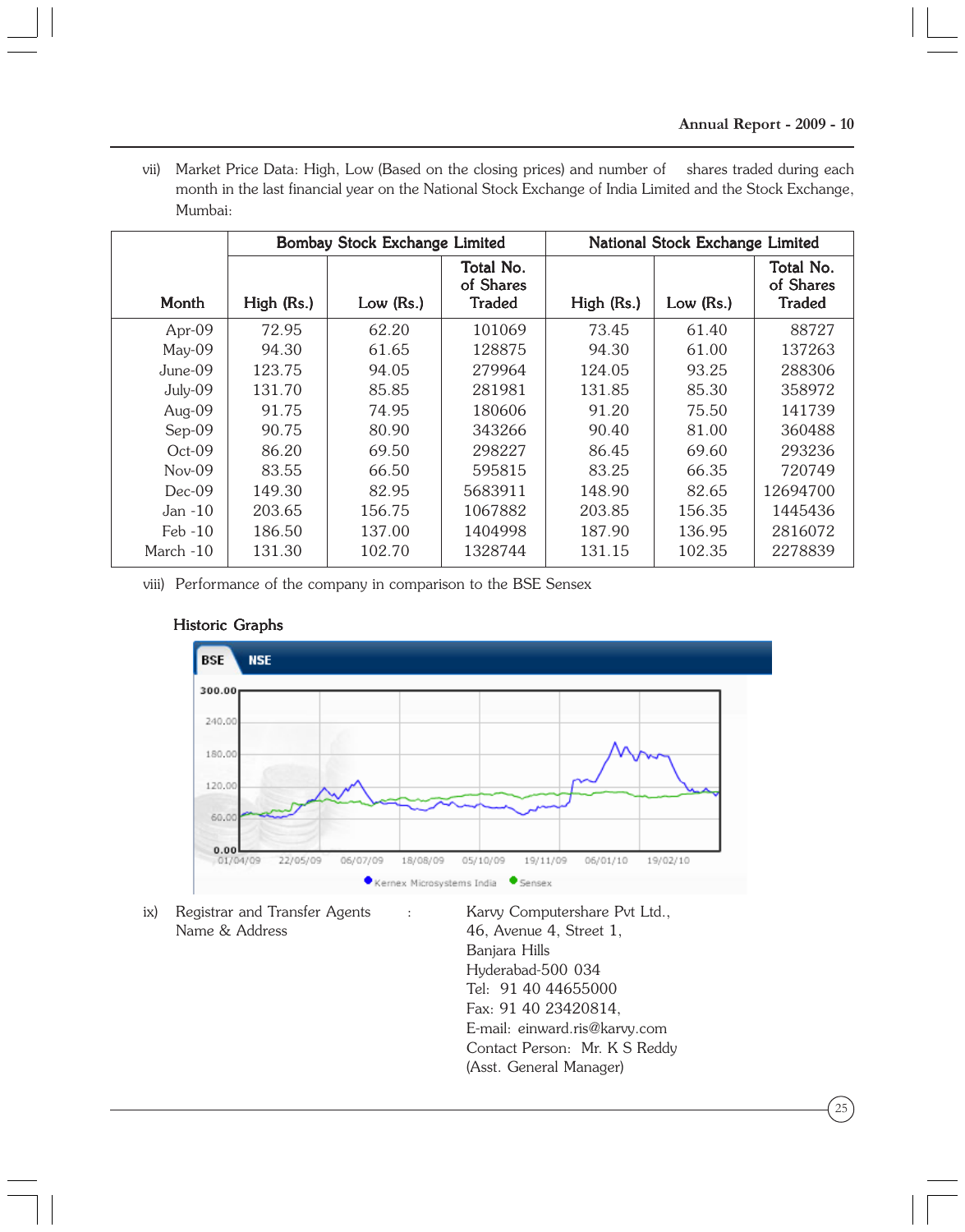#### x) Share Transfer System:

The Company's shares are traded in the stock exchanges compulsorily in Demat form. The Company's Registrar and Transfer agent is the common agency to look after physical and demat share work. The shares lodged for transfer at the registrar are processed and returned to shareholders within the stipulated time.

- xi) Shareholding (as on March 31,2010):
	- a) Distribution of shareholding as on March 31, 2010.

| No. of Shares                    | Holding   | % to Capital | No. of accounts | % to Total Accounts |
|----------------------------------|-----------|--------------|-----------------|---------------------|
| 5000<br>$\overline{\phantom{0}}$ | 17119310  | 13.70        | 20998           | 94.06               |
| 5001<br>$-10000$                 | 5141720   | 4.11         | 680             | 3.05                |
| 10001<br>$-20000$                | 4488340   | 3.59         | 315             | 1.41                |
| 20001<br>$-30000$                | 2517920   | 2.01         | 101             | 0.45                |
| 30001<br>$-40000$                | 1581820   | 1.27         | 44              | 0.20                |
| 40001<br>$-50000$                | 1745250   | 1.40         | 38              | 0.17                |
| 50001<br>$-100000$               | 4072860   | 3.26         | 57              | 0.26                |
| $100001 \&$ above                | 88329330  | 70.67        | 91              | 0.41                |
| <b>GRAND TOTAL</b>               | 124996550 | 100.00       | 22324           | 100.00              |

b) Categories of Shareholders as on March 31, 2010

| Category                                                                    | No.of shareholders | No. of shares | Percentage |
|-----------------------------------------------------------------------------|--------------------|---------------|------------|
| Indian Promoters                                                            | 1                  | 225863        | 1.81       |
| Foreign Promoters                                                           | 6                  | 2545947       | 20.37      |
| Persons acting in Concert                                                   |                    |               |            |
| - Indian                                                                    | 3                  | 118085        | 0.94       |
| - Foreign                                                                   | 10                 | 3726553       | 29.81      |
| Mutual Funds and UTI                                                        | $\Omega$           | $\Omega$      | 0.00       |
| Banks, Financial Institutions, Insurance<br>Companies (Central / State Gov. |                    |               |            |
| Institutions / Non-government Institutions)                                 | 2                  | 1050          | 0.01       |
| Foreign Institutional Investors                                             | $\Omega$           | $\Omega$      | 0.00       |
| Private Corporate Bodies                                                    | 636                | 1422721       | 11.38      |
| Indian Public                                                               | 21310              | 2915353       | 23.32      |
| NRIs / OCBs                                                                 | 226                | 969166        | 7.75       |
| Individual Shareholders excess 1 Lakh                                       | 15                 | 515692        | 4.13       |
| Foreign Trust                                                               | $\overline{2}$     | 24331         | 0.19       |
| Clearing Members                                                            | 103                | 34894         | 0.28       |
| TOTAL                                                                       | 22314              | 1,24,99,655   | 100        |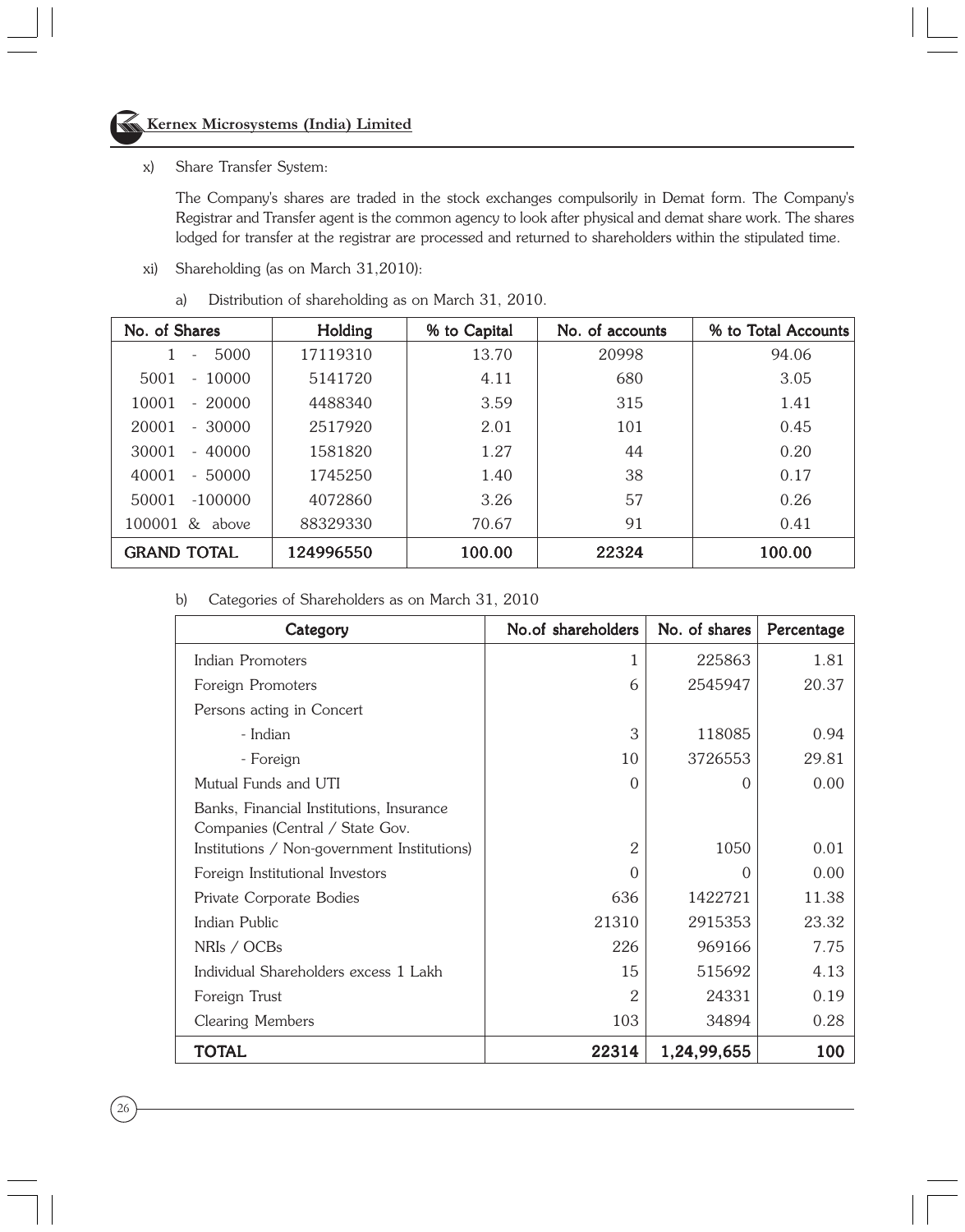xii) Dematerialization of shares and liquidity:

The company's shares are compulsorily traded in dematerialization form. Equity shares of the Company representing 86.68% of the company's share capital are dematerialized as on March 31, 2010.

The Company's shares are regularly traded on The National Stock Exchange of India Limited and The Stock Exchange, Mumbai, in electronic form.

> Infocity, Madhapur Hyderabad-500081

xiii) As on March 31, 2010 the company did not have any outstanding GDRs /ADRs / Warrants or any convertible instruments

|     | xiv) Manufacture facility Locations<br>THRUSHNA" Plot No.7, | $\ddot{\phantom{a}}$ | Kernex Microsystem (India) Ltd.<br>Software Units Layout<br>Infocity, Madhapur<br>Hyderabad-500 081 |
|-----|-------------------------------------------------------------|----------------------|-----------------------------------------------------------------------------------------------------|
| XV) | Address for Correspondence                                  | ÷                    | Kernex Microsystem (India) Ltd.<br>THRUSHNA" Plot No.7,<br>Software Units Layout                    |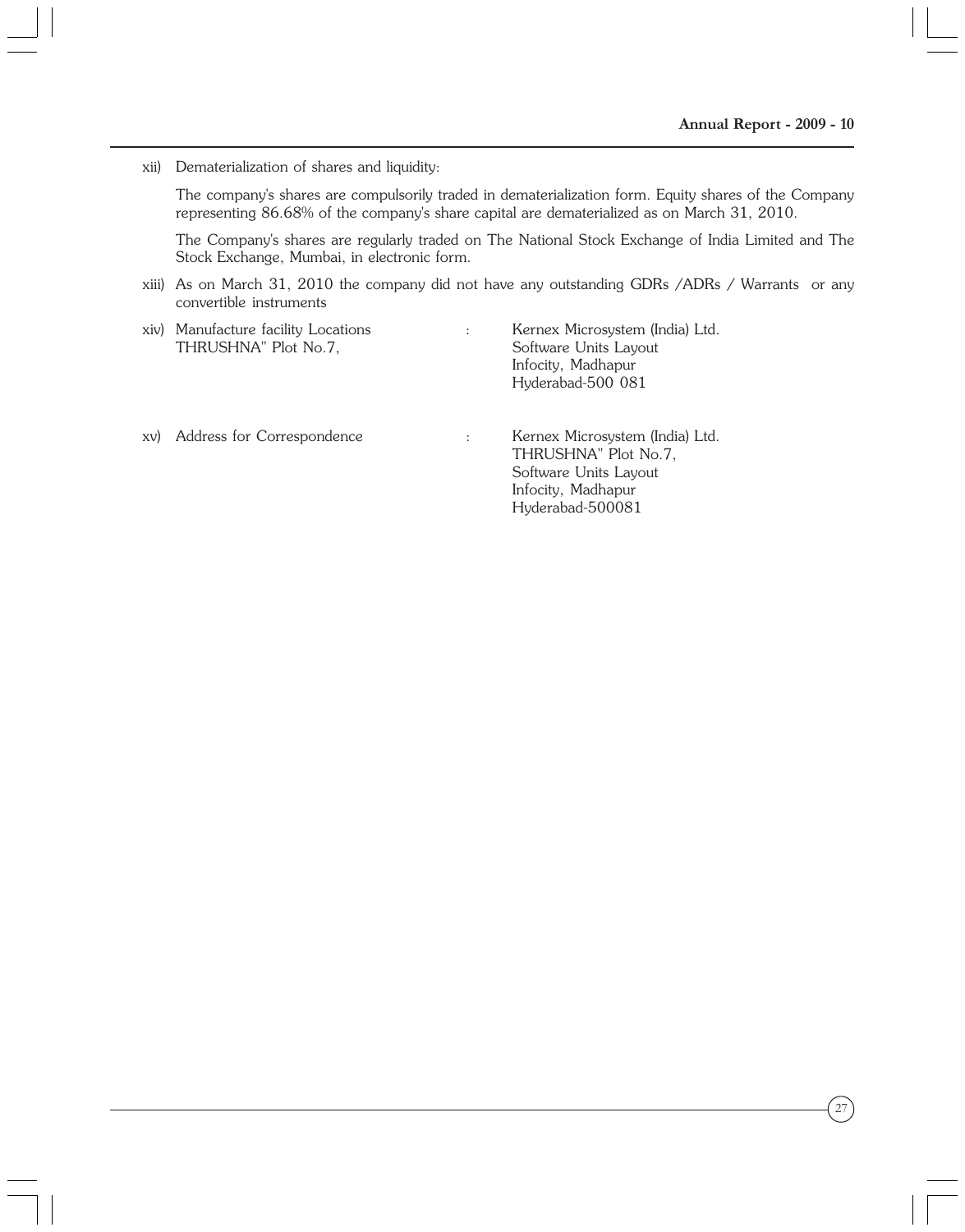# AUDITORS' CERTIFICATE REGARDING CORPORATE GOVERNANCE

To the Members of Kernex Microsystems (India) Limited, Hyderabad.

We have examined the compliance of condition of Corporate Governance by Kernex Microystems (India) Ltd., for the year ended 31st March 2010, as stipulated in Clause 49 of the Listing Agreement of the Company with the stock exchanges.

The Compliance of conditions of corporate governance is the responsibility of the management. Our examination has been limited to review of the procedures and implementation there of, adopted by the company for ensuring the compliance with the conditions of Corporate governance. It is neither an audit nor an expression of opinion on the financial statement of the Company.

In our opinion and to the best of our information and according to the explanation given to us, and based on the representation made by the Directors and the Management, we certify that the Company has complied with the conditions of Corporate Governance as stipulated in Clause 49 of the Listing Agreement.

We state that such compliance is neither an assurance as to the future viability of Company nor the efficiency or effectiveness with which the management has conducted the affairs of the Company.

> For GMK ASSOCIATES... Chartered Accountants (Registration No.006945S)

Place : Hyderabad Partner Partner Partner Partner Partner Partner Partner Partner Partner Partner Partner Partner

28

G. Satyanarayana Murty

Date : 29th May, 2010 Membership No.: 29919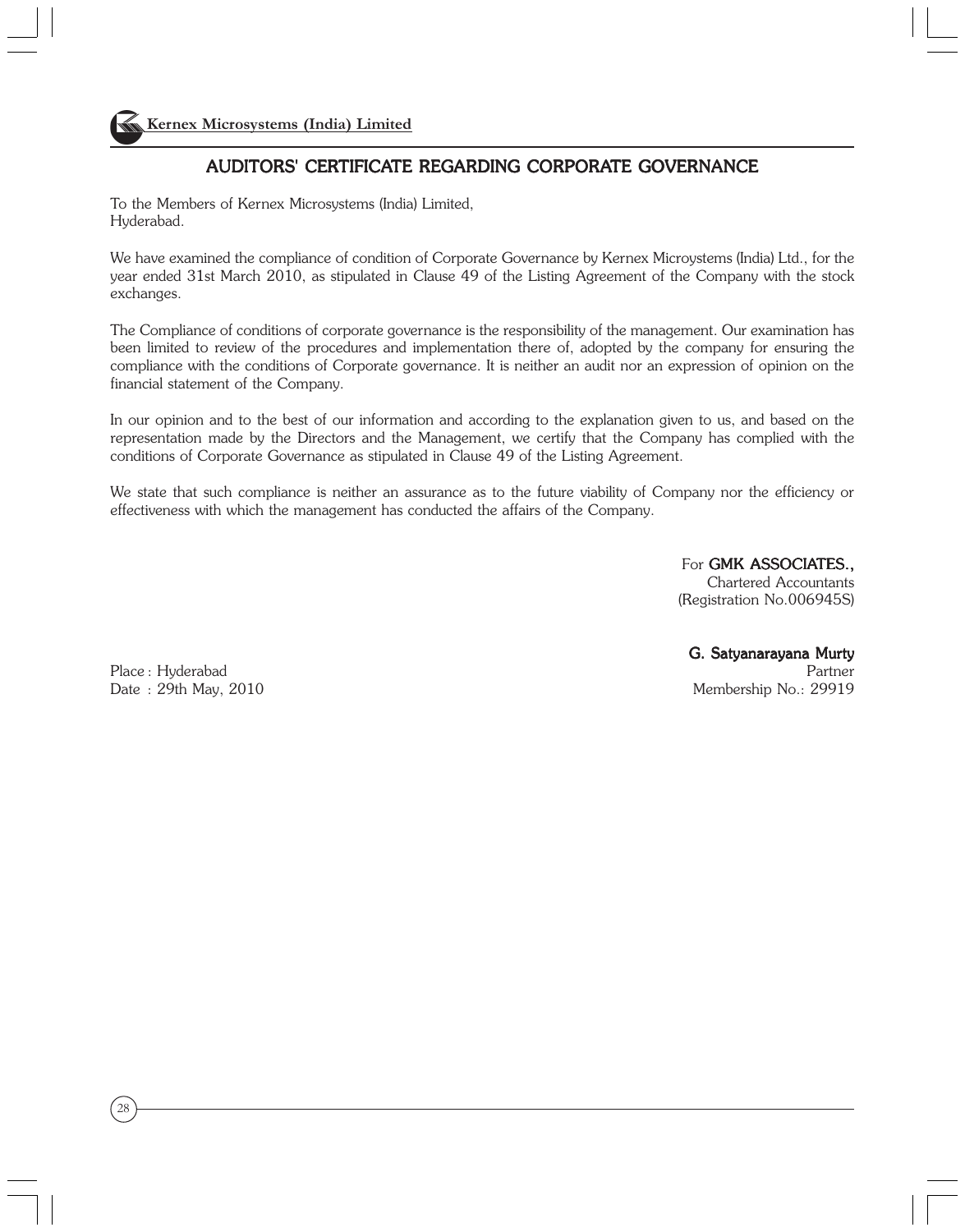# AUDITOR'S REPORT

#### To the members of Kernex Microsystems (India) Limted

We have audited the attached Balance Sheet of Kernex Microsystems (India ) Limited, as at March,31, 2010 and also the Profit and Loss Account and Cash Flow Statement for the year ended on that date annexed thereto. These financial statements are the responsibility of the Company's management. Our responsibility is to express an opinion on these financial statements based on our audit.

We conducted our audit in accordance with auditing standards generally accepted in India. Those Standards require that we plan and perform the audit to obtain reasonable assurance about whether the financial statements are free of material misstatement. An Audit includes examining, on a test basis, evidence supporting the amounts and disclosures in the financial statements. An Audit also includes assessing the accounting principles used and significant estimates made by management, as well as evaluating the overall financial statement presentation. We believe that our audit provides a reasonable basis for our opinion.

As required by the Companies (Auditor's Report) Order,2003,( the Order ) issued by the Central Government of India in terms of sub-section (4A) of section 227 of the Companies Act,1956, we enclose in the Annexure a statement on the matters specified in paragraphs 4 and 5 of the said Order.

Further to our comments in the Annexure referred to above, we report that:

- (i) We have obtained all the information and explanations, which to the best of our Knowledge and belief were necessary for the purpose of our audit;
- (ii) In our opinion, proper books of account as required by law have been kept by the Company, so far as appears from our examination of those books;
- (iii) The Balance Sheet, Profit and Loss Account and Cash Flow Statement dealt with by this report are in agreement with the books of accounts;
- (iv) In our opinion , the Balance Sheet, Profit and Loss Account and Cash Flow Statement dealt with by this report comply with the accounting standards referred to in sub-section (3C) of Section 211 of the Companies Act,1956;
- (v) On the basis of written representations received from the directors as on March 31,2010 and taken on record by the Board of Directors , we report that none of the directors is disqualified as on March 31 , 2010 from being appointed as a director in terms of Clause (g) of sub-section (1) of Section 274 of the Companies Act,1956;
- (vi) In our opinion and to the best of our information and according to the explanations given to us , the said accounts give the information required by the Companies Act,1956, in the manner so required and give a true and fair view in conformity with the accounting principles generally accepted in India ;
	- (a) In the case of Balance Sheet, of the state of affairs of the Company as at 31st March, 2010;
	- (b) In the case of Profit and Loss Account, of the Profit for the year ended on that date; and
	- (c) In the case of Cash Flow Statement, of the cash flows of the Company for the year ended on that date.

For GMK ASSOCIATES.,

Chartered Accountants (Registration No.006945S)

#### G Satyanarayana Murty

Date : 29th May, 2010 Membership No.:29919

Place: Hyderabad Partner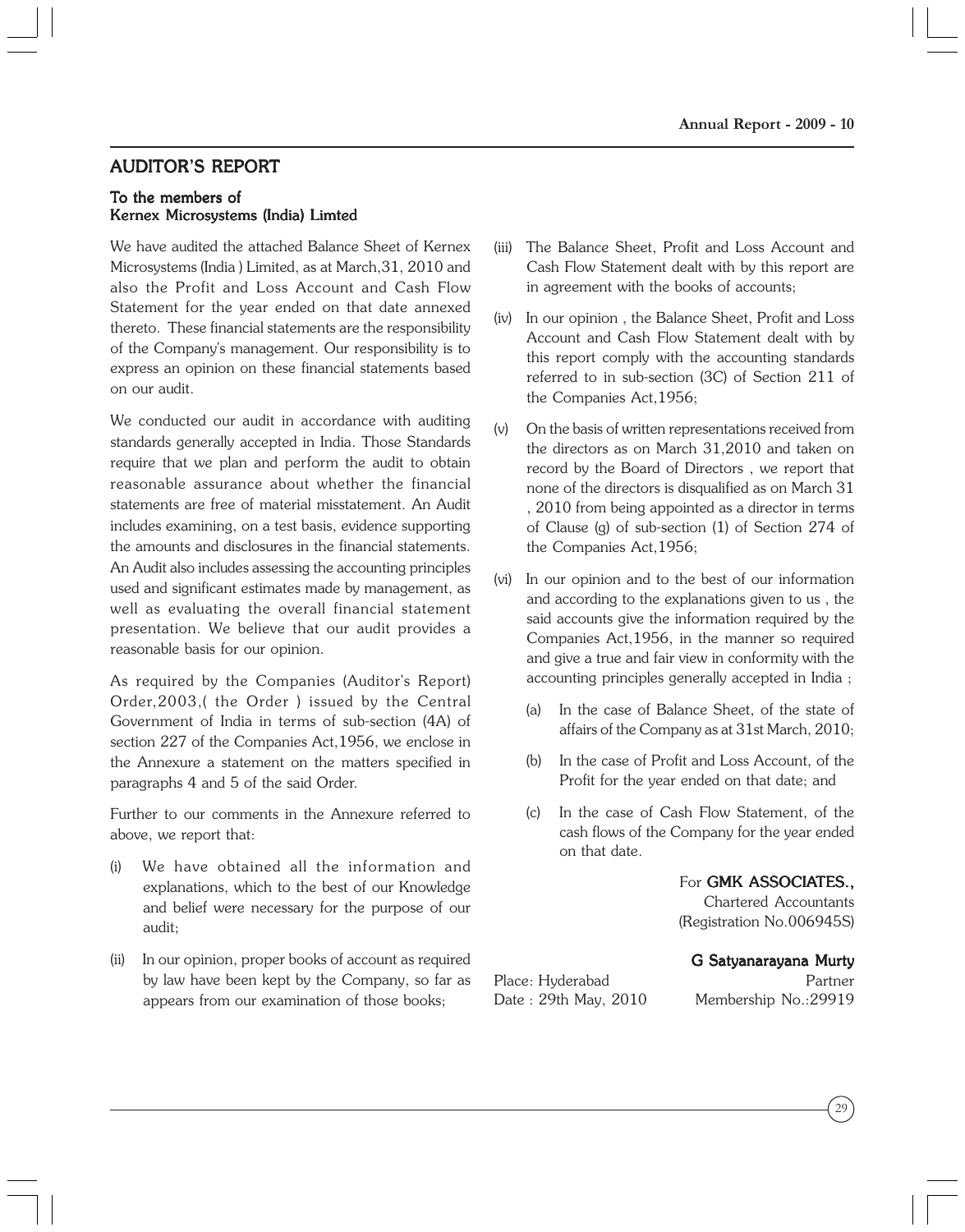## Annexure to the Auditor's report of even date to the Members of Kernex Microsystems (India) Limited

- (I) (a) The Company is in the process of updating the records showing full particulars including Quantitative details and the situation of its fixed assets.
	- (b) The fixed Assets are physically verified by the management according to a phased programme designed to cover all the items over a period of three years, which in our opinion, is reasonable having regard to the size of the company and nature of its assets. Pursuant to the programme, a portion of the fixed assets has been physically verified by the management during the year and no material discrepancies between the book records and the physical inventory have been noticed.
	- (c) None of the major fixed assets of the Company are disposed off during the year.
- (II) (a) The Inventory has been physically verified by the management at reasonable intervals;
	- (b) In our opinion and according to the information and explanations given to us, the procedures for physical verification of inventory followed by the management were reasonable and adequate in relation to the size of the Company and the nature of its business;
	- (c) On the basis of our examination of the inventory records, in our opinion, the company has maintained proper records of inventory. The discrepancies noticed on physical verification of inventory as compared to book records were not material.
- (III) (a) During the year, the Company has not granted any loans, secured or unsecured, to the companies, firms or other parties covered in the register maintained under Section 301 of the Companies Act,1956. Hence Clauses (iii) (b), (c) & (d) of the Order are not applicable.
	- (b) The Company has not taken any loans, secured or unsecured, from companies, firms or other parties covered in the register maintained under

Section 301 of the Companies Act, 1956. Hence Clauses (iii) (f) & (g) of the Order are not applicable.

- (IV) In our opinion and according to the information and explanations provided to us there are adequate internal control systems commensurate with the size of the Company and the nature of its business with regard to purchase of inventory, fixed assets and for sale of goods and services. During the course of our audit, no major weakness has been noticed in the internal control.
- (V) Based on the audit procedures applied by us and according to the information and explanations provided by the management, we are of the opinion that the transactions that need to be entered into the register maintained under Section 301 have been entered and the transactions are made at prices which are reasonable with regard to the prevailing market prices at the relevant time;
- (VI) The Company has not accepted any deposits from the public during the year under review which falls under section 58A and 58AA of the Companies Act 1956;
- (VII) The Company has an internal audit conducted by external auditors , which, in our opinion is commensurate with the size and nature of the business of the company;
- (VIII) We have broadly reviewed the books of account maintained by the Company in respect of the products where, pursuant to the Rules made by the Central Government of India, the maintenance of cost records has been prescribed under clause (d) of Section 209 of the Act and are of the opinion that prima facie, the prescribed accounts and records have been made and maintained. We have not, however, made a detailed examination of the records with a view to determine whether they are accurate or complete.
- (IX) (a) According to the records, information and explanations provided to us, the Company is generally regular in depositing with appropriate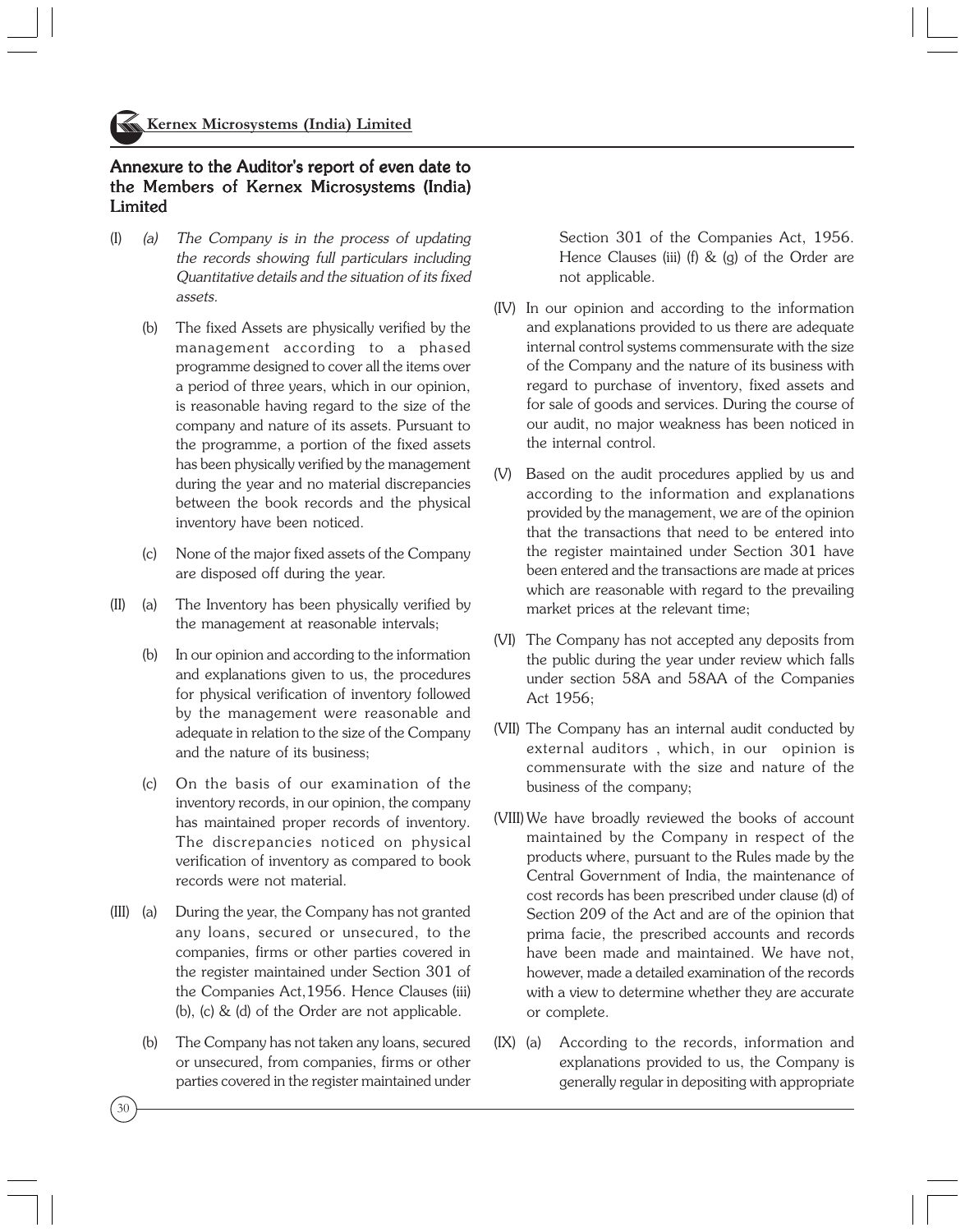authorities undisputed amount of Provident Fund, Investor Education and Protection Fund, Employee's State Insurance, Income-Tax, Sales-Tax, Wealth-Tax, Service Tax, Customs Duty, Excise Duty, Cess and other statutory dues applicable to it and no undisputed amounts payable were outstanding as at 31st March, 2010 for a period of more than six months from the date they became payable ;

(b) According to the information and explanations provided to us, particulars of out standing dues of Income tax have not been deposited on account of any dispute are given below:

| Name of Statute | Nature of the<br><b>Dues</b> | Period to<br>which the<br>amount relates | Amount<br>(Rupees in Lakhs) | Forum where<br>dispute is<br>pending |
|-----------------|------------------------------|------------------------------------------|-----------------------------|--------------------------------------|
| Income Tax Act  | Income Tax                   | A.Y 1998-99                              | 8.00                        | High Court                           |

- (X) The Company has no accumulated losses at the end of the financial year and has incurred a cash loss of Rs. 9.18 Crores during the financial year covered by our audit, and no cash losses incurred in the immediately preceding financial year ;
- (XI) Based on our audit procedures and on the information and explanations given by the management, the Company has not defaulted in repayment of dues to any financial institution or bank;
- (XII) Based on our examination and according to the information and explanations given to us , the Company has not granted loans and advances on the basis of security by way of pledge of shares, debentures and other securities ;
- (XIII) In our opinion, the Company is not a Chit Fund / Nidhi / Mutual Benefit Fund/ Society and Clause 4 (xiii) of the Order are not applicable to this company.
- (XIV) In our opinion, the Company is not dealing or trading in shares, securities, debentures and other investments. Accordingly, the provisions of Clause 4(xiv) of the Order not applicable to the Company.
- (XV) On the basis of our examination of the books of accounts and the information and explanation given to us the Company has not given any guarantee for loans taken by others from bank or financial institutions ;
- (XVI) According to the information and explanations given to us, the company has not availed any term loans during the year under review.
- (XVII) On the basis of our examinations of the books of accounts and the information and explanation given to us, in our opinion, the funds raised on short-term basis have not been used for long-term investment.
- (XVIII)During the year, the Company has not made any preferential allotment of shares to parties and companies covered in the Register maintained under Section 301 of the Act ;
- (XIX) The Company has not made any issue of debentures during the year;
- (XX) During the year covered by our audit report the Company has not raised any money by way of Public Issue.
- (XXI) Based on the audit procedures performed and information and explanations given to us by the management, we report that no fraud on or by the Company has been noticed or reported during the course of our audit.

### For GMK ASSOCIATES.,

Chartered Accountants (Registration No.006945S)

### G Satyanarayana Murty

Place: Hyderabad Partner Date : 29th May, 2010 Membership No.:29919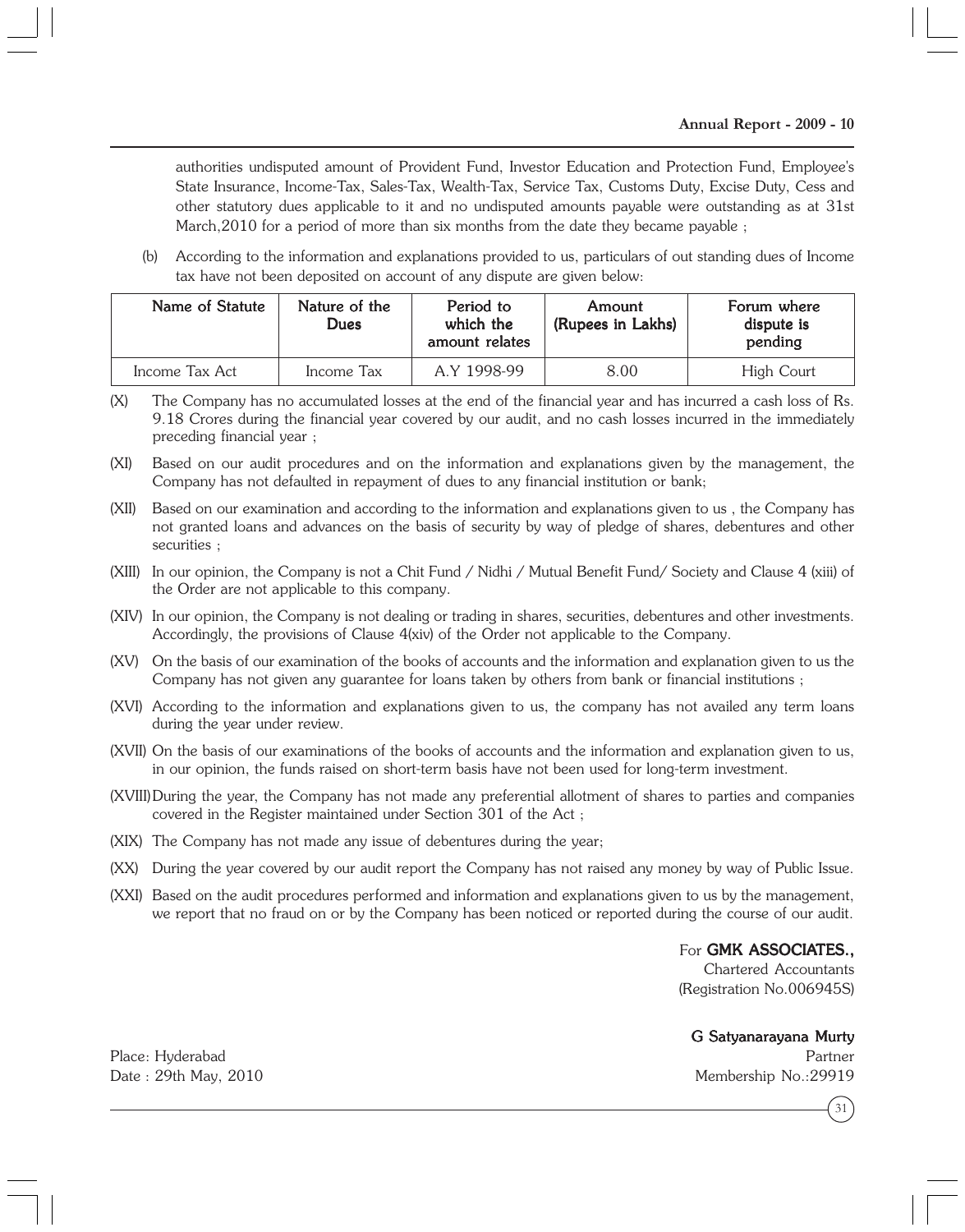

# Balance Sheet as at March 31, 2010

|                                    |                                                                                        | (Amount in Rupees)                                                                                                                                      |
|------------------------------------|----------------------------------------------------------------------------------------|---------------------------------------------------------------------------------------------------------------------------------------------------------|
| Schedule<br>Reference              | AS AT<br>31.03.2010                                                                    | AS AT<br>31.03.2009                                                                                                                                     |
|                                    |                                                                                        |                                                                                                                                                         |
|                                    |                                                                                        |                                                                                                                                                         |
| A                                  |                                                                                        | 124,996,550                                                                                                                                             |
|                                    |                                                                                        | 1,178,173,778                                                                                                                                           |
|                                    |                                                                                        |                                                                                                                                                         |
|                                    |                                                                                        |                                                                                                                                                         |
| $\mathcal{C}$                      | 190,323,062                                                                            | 110,557,749                                                                                                                                             |
|                                    | 1,423,582,899                                                                          | 1,413,728,077                                                                                                                                           |
|                                    |                                                                                        |                                                                                                                                                         |
|                                    |                                                                                        |                                                                                                                                                         |
|                                    |                                                                                        | 393,248,065                                                                                                                                             |
|                                    | 128,220,064                                                                            | 114,223,693                                                                                                                                             |
|                                    | 274,115,351                                                                            | 279,024,372                                                                                                                                             |
|                                    | 505,937,268                                                                            | 476,128,914                                                                                                                                             |
|                                    |                                                                                        |                                                                                                                                                         |
| E                                  | 11,830,950                                                                             | 11,830,950                                                                                                                                              |
| Current Assets, Loans and advances |                                                                                        |                                                                                                                                                         |
| $\mathsf{F}$                       | 207,050,575                                                                            | 170,583,182                                                                                                                                             |
|                                    | 200,258,081                                                                            | 203,306,522                                                                                                                                             |
|                                    |                                                                                        | 352,589,059                                                                                                                                             |
|                                    |                                                                                        | 78,207,434                                                                                                                                              |
|                                    |                                                                                        | 804,686,196                                                                                                                                             |
|                                    |                                                                                        |                                                                                                                                                         |
|                                    |                                                                                        | 143,598,382                                                                                                                                             |
|                                    |                                                                                        | 14,623,971                                                                                                                                              |
|                                    |                                                                                        | 646,463,844                                                                                                                                             |
|                                    |                                                                                        | 279,997                                                                                                                                                 |
|                                    |                                                                                        | 1,413,728,077                                                                                                                                           |
|                                    |                                                                                        |                                                                                                                                                         |
|                                    |                                                                                        |                                                                                                                                                         |
|                                    | B<br>$\mathbf D$<br>G<br>H<br>I<br><b>Current Liabilities and Provisions</b><br>J<br>S | 124,996,550<br>1,108,263,287<br>402,335,415<br>216,961,989<br>117,441,251<br>741,711,896<br>146, 132, 925<br>595,578,971<br>36,120,360<br>1,423,582,899 |

As per our report of even date for GMK ASSOCIATES, For and on behalf of the Board Chartered Accountants

(G. Satyanarayana Murty) S.V. Subba Raju Col. L.V. Raju (Retd.) Partner Chairman Chairman Managing Director Membership No. 29919

Place : Hyderabad **S. Jasminder Singh** Date : 29th May, 2010 Company Secretary

32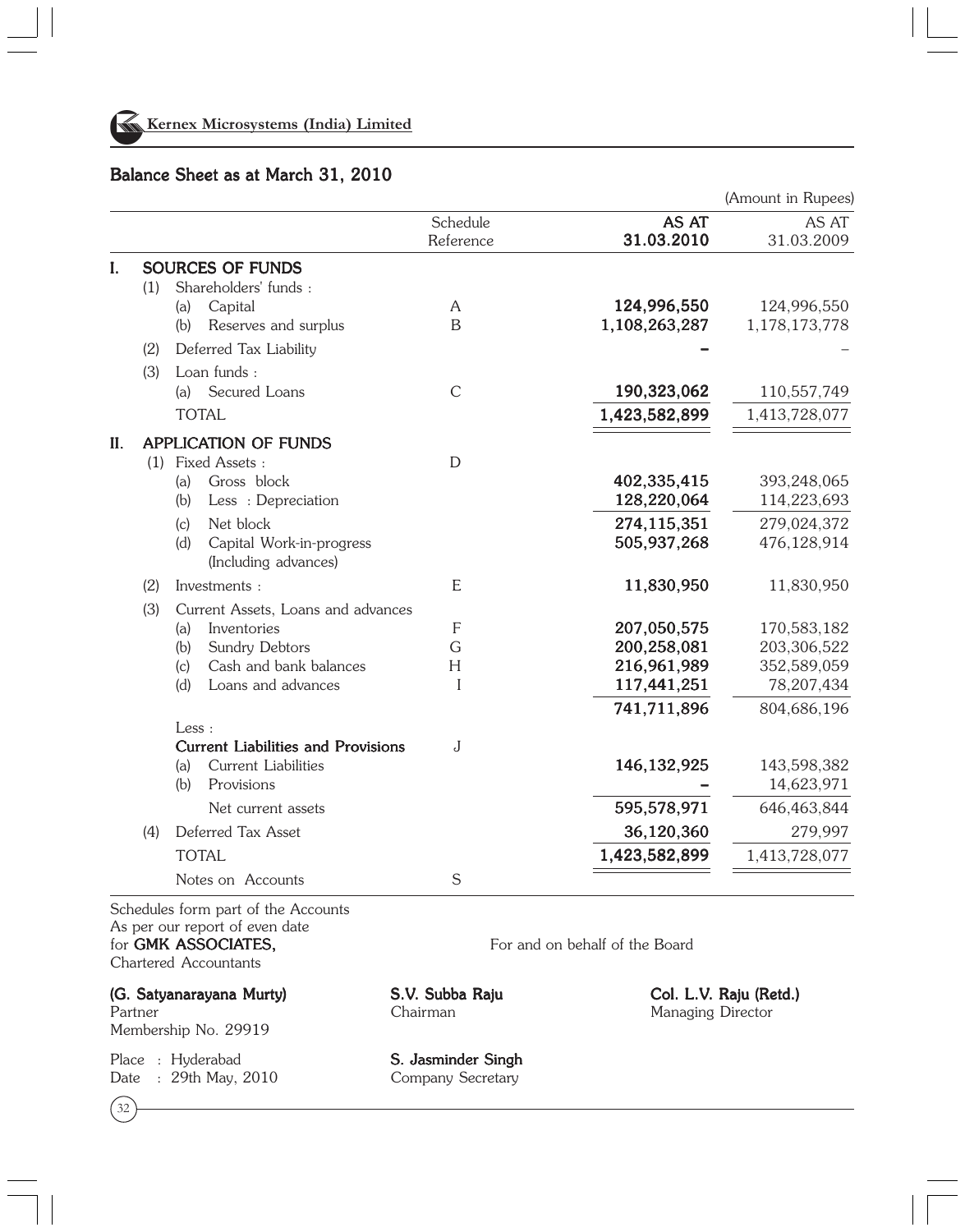|                                                 |                       |                                  | (Amount in Rupees)               |
|-------------------------------------------------|-----------------------|----------------------------------|----------------------------------|
|                                                 | Schedule<br>Reference | For the Year ended<br>31.03.2010 | For the Year ended<br>31.03.2009 |
| <b>INCOME</b>                                   |                       |                                  |                                  |
| Sales and Services                              | K                     | 43,732,837                       | 231,165,524                      |
| Less: Duties and Taxes                          | $M_{\rm}$             | 3,762,337                        | 25,128,607                       |
| Net Sales and Services                          |                       | 39,970,500                       | 206,036,917                      |
| Other Income                                    | L                     | 25,760,103                       | 36,689,313                       |
| <b>TOTAL</b>                                    |                       | 65,730,603                       | 242,726,230                      |
| <b>EXPENDITURE</b>                              |                       |                                  |                                  |
| Cost of Materials and Services                  | N                     | 53,474,828                       | 37,077,142                       |
| (Increase)/Decrease in Stocks                   | $\circ$               | (34, 382, 866)                   | (4,543,750)                      |
| Personnel Expenses                              | P                     | 67,381,446                       | 83,139,731                       |
| Operating, Admn and Selling Expenses            | Q                     | 47,318,375                       | 51,901,938                       |
| Finance Charges                                 | $\mathsf{R}$          | 23,693,304                       | 10,596,474                       |
| Depreciation                                    | D                     | 13,996,371                       | 18,189,853                       |
| <b>TOTAL</b>                                    |                       | 171,481,457                      | 196, 361, 388                    |
| Profit before Tax                               |                       | (105, 750, 854)                  | 46,364,842                       |
| Less: Provision for Taxation:                   |                       |                                  |                                  |
| Current Year<br>(a)                             |                       |                                  | 19,000,000                       |
| Fringe Benefit Tax<br>(b)                       |                       |                                  | 775,000                          |
| Deferred Tax<br>(c)                             |                       | (35, 840, 363)                   | (1,401,056)                      |
| <b>Profit after Tax</b>                         |                       | (69, 910, 491)                   | 27,990,898                       |
| Add : Profit brought forward from Previous Year |                       | 199,740,602                      | 187,073,675                      |
| Profit Available for Appropriation              |                       | 129,830,111                      | 215,064,573                      |
| Less: Provision for Dividend                    |                       |                                  | 12,499,655                       |
| Less: Tax on distributed Profits                |                       |                                  | 2,124,316                        |
| Less: Transfer to General Reserve               |                       |                                  | 700,000                          |
| <b>Balance Carried to Balance Sheet</b>         |                       | 129,830,111                      | 199,740,602                      |
| Earning Per Share - Basic                       |                       | (5.59)                           | 2.24                             |
| Diluted                                         |                       | (5.59)                           | 2.24                             |
| Notes on Accounts                               | $\mathsf S$           |                                  |                                  |

# Profit and Loss Account for the year ended March 31, 2010

Schedules form part of the Accounts As per our report of even date for **GMK ASSOCIATES,** For and on behalf of the Board Chartered Accountants

(G. Satyanarayana Murty) S.V. Subba Raju Col. L.V. Raju (Retd.) Partner Chairman Chairman Managing Director Membership No. 29919

Place : Hyderabad **S. Jasminder Singh** Date : 29th May, 2010 Company Secretary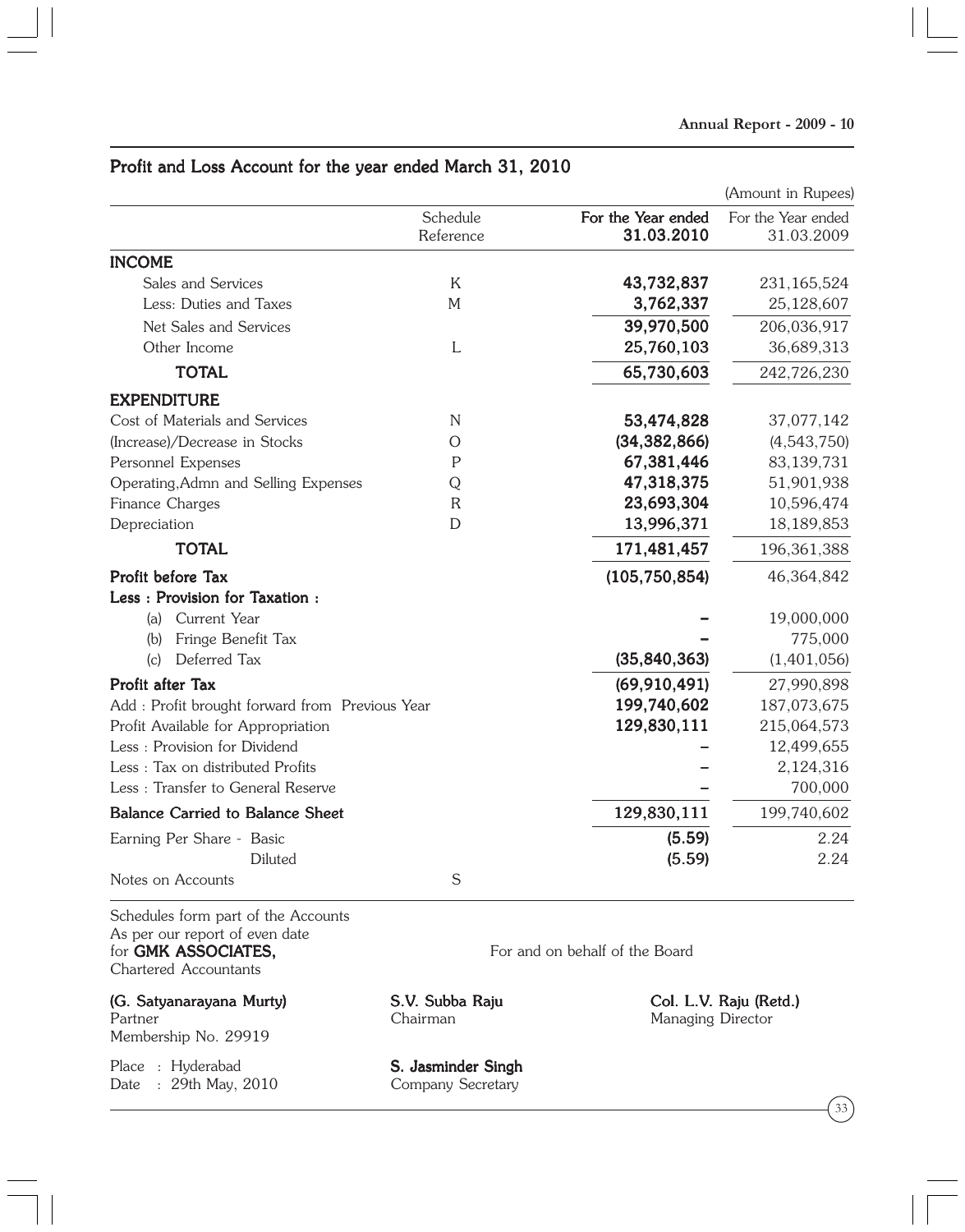

34

# Schedules to the Balance Sheet

|                                                                                                                                             |                           | (Amount in Rupees)        |
|---------------------------------------------------------------------------------------------------------------------------------------------|---------------------------|---------------------------|
|                                                                                                                                             | As at<br>31.03.2010       | As at<br>31.03.2009       |
| <b>SCHEDULE - A</b><br><b>SHARE CAPITAL</b>                                                                                                 |                           |                           |
| <b>AUTHORISED CAPITAL</b><br>1,50,00,000 Equity Shares of Rs.10/- each                                                                      | 150,000,000               | 150,000,000               |
| ISSUED SUBSCRIBED AND PAID UP CAPITAL<br>12,499,655 EQUITY SHARES OF Rs.10/- each<br>(Of the above shares 55,22,177 number of Equity Shares | 124,996,550               | 124,996,550               |
| of Rs 10/- each were allotted by way of bonus shares by<br>capitalizing free reserves of the company)                                       | 124,996,550               | 124,996,550               |
| <b>SCHEDULE - B</b><br><b>RESERVES AND SURPLUS</b>                                                                                          |                           |                           |
| <b>Securities Premium</b><br>As at the commencement of the year<br>Add: received during the year                                            | 917,219,545               | 917,219,545               |
|                                                                                                                                             | 917,219,545               | 917,219,545               |
| <b>General Reserve</b><br>At the commencement of the year<br>Add: Transfer from the profit & Loss account                                   | 61,213,631                | 60,513,631<br>700,000     |
| Balance in Profit & Loss A/c                                                                                                                | 61,213,631<br>129,830,111 | 61,213,631<br>199,740,602 |
|                                                                                                                                             | 1,108,263,287             | 1,178,173,778             |
| <b>SCHEDULE - C</b><br><b>SECURED LOANS</b>                                                                                                 |                           |                           |
| Short Term Corporate loan                                                                                                                   |                           | 50,000,000                |
| Interest Accrued and due.                                                                                                                   |                           | 552,250                   |
| Working Capital Facilities from Banks                                                                                                       | 125,321,063               |                           |
| Short Term Loans against Deposits<br>Vehicle loans                                                                                          | 63,637,743<br>1,364,256   | 57,938,822<br>2,066,677   |
|                                                                                                                                             | 190,323,062               | 110,557,749               |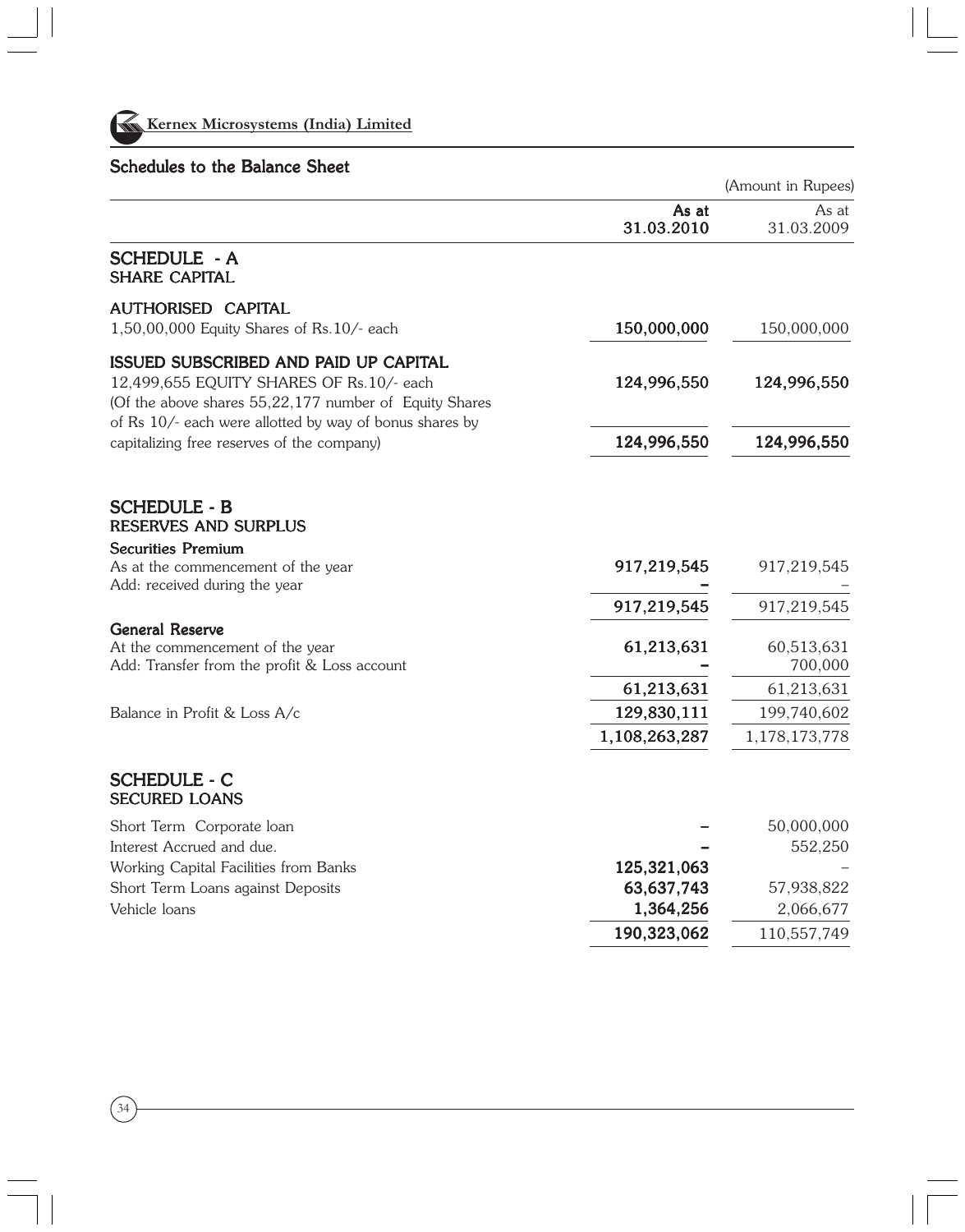Schedules to the Balance Sheet Schedules to the Balance Sheet

SCHEDULE "D" SCHEDULE "D"

FIXED ASSETS FIXED ASSETS

| (Amount in Rupees) |                    | $31 - 03 - 09$<br>As on                |                                       |             | 25,394,499             | 34,548,756   | 4,449,756  | 3,847,176                | 3,577,558               |                                       |                                      |
|--------------------|--------------------|----------------------------------------|---------------------------------------|-------------|------------------------|--------------|------------|--------------------------|-------------------------|---------------------------------------|--------------------------------------|
|                    | Net Block          | $31 - 03 - 10$<br>As on                | $215,844,647$ $207,206,627$           | 22,855,049  | 25,613,250             | 3,883,325    | 3,267,752  | 2,651,328                | 274,115,351 279,024,372 | 279,024,372 218,390,789               | 505,937,268 476,128,914              |
|                    |                    | $31 - 03 - 10$<br>Upto                 |                                       | 20,816,871  | 88,390,224             | 5,216,091    | 8,301,749  | 5,495,129                | 128,220,064             | 114,223,693                           |                                      |
|                    |                    | Adjust-<br>ments                       | I                                     | $\mathsf I$ | I                      | $\mathsf{I}$ | I          | I                        |                         | $\begin{array}{c} \hline \end{array}$ |                                      |
|                    | Depreciation       | the year<br>During                     | I                                     | 2,539,450   | 9,198,206              | 622,795      | 709,690    | 926,230                  | 13,996,371              | 18,189,852                            |                                      |
|                    |                    | $31 - 03 - 09$<br>Upto                 | I                                     | 18,277,421  | 114,003,474 79,192,018 | 4,593,296    | 7,592,059  | 4,568,899                | 114,223,693             | 96,033,841                            |                                      |
|                    |                    |                                        |                                       |             |                        |              |            |                          |                         |                                       |                                      |
|                    |                    | $31 - 03 - 10$<br>As on                | 215,844,647                           | 43,671,920  |                        | 9,099,416    | 11,569,501 | 8,146,457                | 402,335,415             | 393,248,065                           | 505,937,268                          |
|                    |                    | Deletions<br><b>Deductions</b>         |                                       | I           | I                      | I            | ı          | I                        |                         |                                       |                                      |
|                    | <b>Gross Block</b> | <b>Additions</b><br>the Year<br>during | 8,638,020                             | I           | 262,700                | 56,364       | 130,266    | $\overline{\phantom{a}}$ | 9,087,350               | 78,823,435                            | 29,808,354                           |
|                    |                    | $01 - 04 - 09$<br>g<br>$\lambda$ s     | Land & Land development   207,206,627 | 43,671,920  | 13,740,774             | 9,043,052    | 11,439,235 | 8,146,457                | 393,248,065             | 314,424,630                           | Capital Work-in-Progress 476,128,914 |

 $\widehat{35}$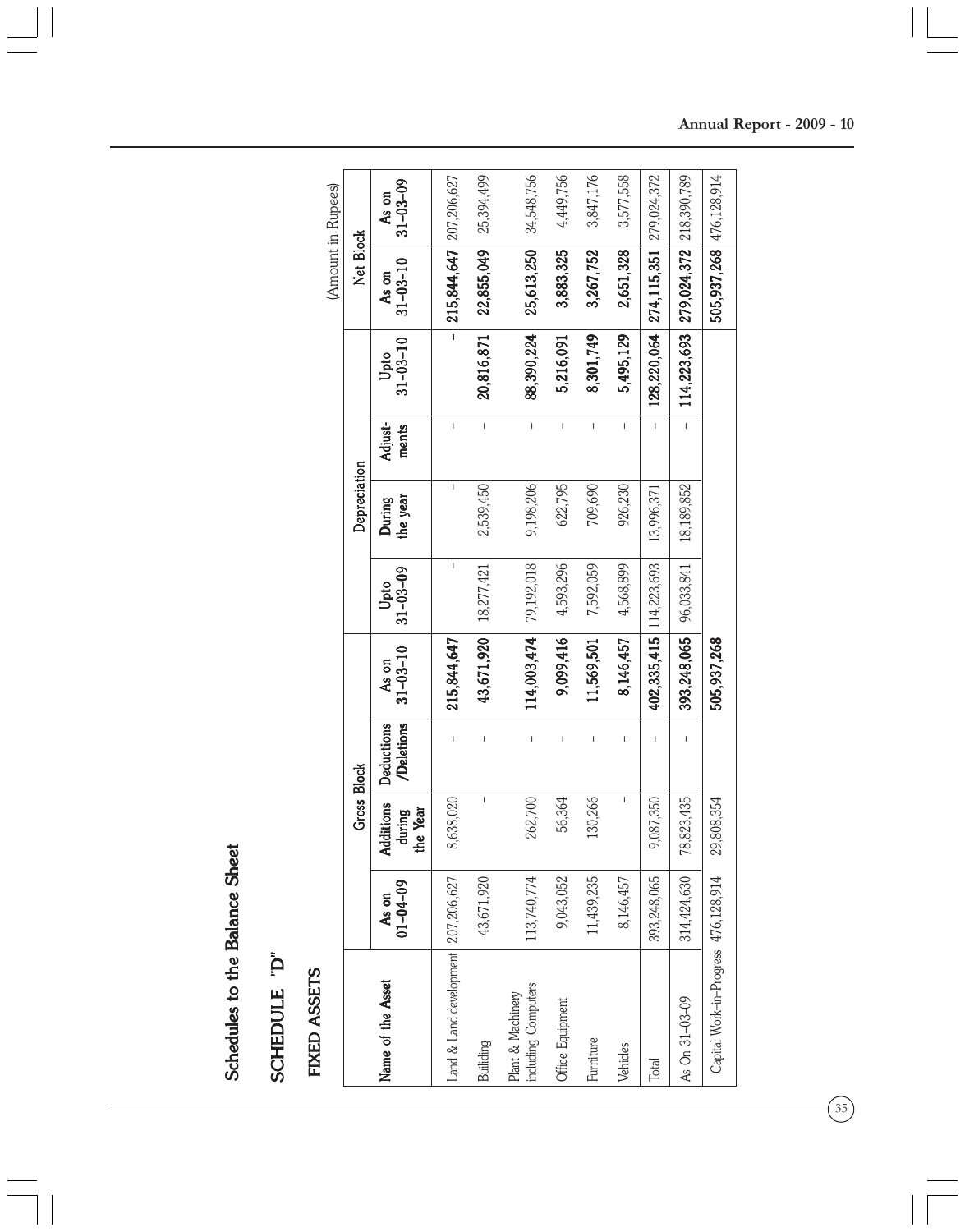

# Schedules to the Balance Sheet

(Amount in Rupees)

|                                                                                                                                                                                       |                                                     |                           | $\mu$ module in expect    |
|---------------------------------------------------------------------------------------------------------------------------------------------------------------------------------------|-----------------------------------------------------|---------------------------|---------------------------|
|                                                                                                                                                                                       |                                                     | As at                     | As at                     |
|                                                                                                                                                                                       |                                                     | 31.03.2010                | 31.03.2009                |
| <b>SCHEDULE - E</b><br><b>INVESTMENTS (At Cost)</b>                                                                                                                                   |                                                     |                           |                           |
| Long Term, Trade (Unquoted)<br>35,80,000 equity shares of US\$0.02 and<br>$17,99,240$ equity shares of Us\$0.10 in<br>Avant-Garde Infosystems inc.USA (Fully Paid)<br>100% subsidiary |                                                     | 11,830,950                | 11,830,950                |
|                                                                                                                                                                                       |                                                     | 11,830,950                | 11,830,950                |
| <b>SCHEDULE - F</b><br><b>INVENTORIES (As certified by Management)</b>                                                                                                                |                                                     |                           |                           |
| Work in progress                                                                                                                                                                      | ACD<br><b>ENR</b>                                   | 113,912,918<br>34,382,866 | 113,912,918               |
| Closing Stock of Materials                                                                                                                                                            | <b>ACD</b><br><b>ENR</b>                            | 52,001,913<br>6,752,878   | 56,670,264                |
|                                                                                                                                                                                       |                                                     | 207,050,575               | 170,583,182               |
| <b>SCHEDULE - G</b><br><b>SUNDRY DEBTORS</b>                                                                                                                                          |                                                     |                           |                           |
| (Unsecured and considered good)<br>Outstanding for a period exceeding Six months<br>Other Debts                                                                                       |                                                     | 191,724,884<br>8,533,197  | 155,859,082<br>47,447,440 |
|                                                                                                                                                                                       |                                                     | 200,258,081               | 203,306,522               |
| <b>SCHEDULE - H</b><br><b>CASH AND BANK BALANCES</b>                                                                                                                                  |                                                     |                           |                           |
| Cash on Hand<br>Cheques on hand<br>Cash at Bank:                                                                                                                                      |                                                     | 262,949                   | 47,195<br>30,530,411      |
| in current Account with scheduled Banks<br>in Fixed Deposits                                                                                                                          |                                                     | 6,703,972<br>209,995,068  | 55,422,601<br>266,588,852 |
|                                                                                                                                                                                       |                                                     | 216,961,989               | 352,589,059               |
| <b>SCHEDULE - I</b><br><b>LOANS AND ADVANCES</b>                                                                                                                                      |                                                     |                           |                           |
| (Unsecured and Considered good)<br>Advances to Suppliers & Services<br>Advances to Suppliers-ENR                                                                                      |                                                     | 7,046,898<br>38,948,413   | 11,925,260                |
| Deposits<br>Deferred Interest                                                                                                                                                         |                                                     | 40,882,904<br>208,146     | 30,441,316<br>380,365     |
| Other Current Assets                                                                                                                                                                  | Loan to Avant-Garde Infosystems inc. (USA 100% WOS) | 20,706,495<br>9,648,397   | 19,165,345<br>16,295,148  |
|                                                                                                                                                                                       |                                                     | 117,441,253               | 78,207,434                |
|                                                                                                                                                                                       |                                                     |                           |                           |

36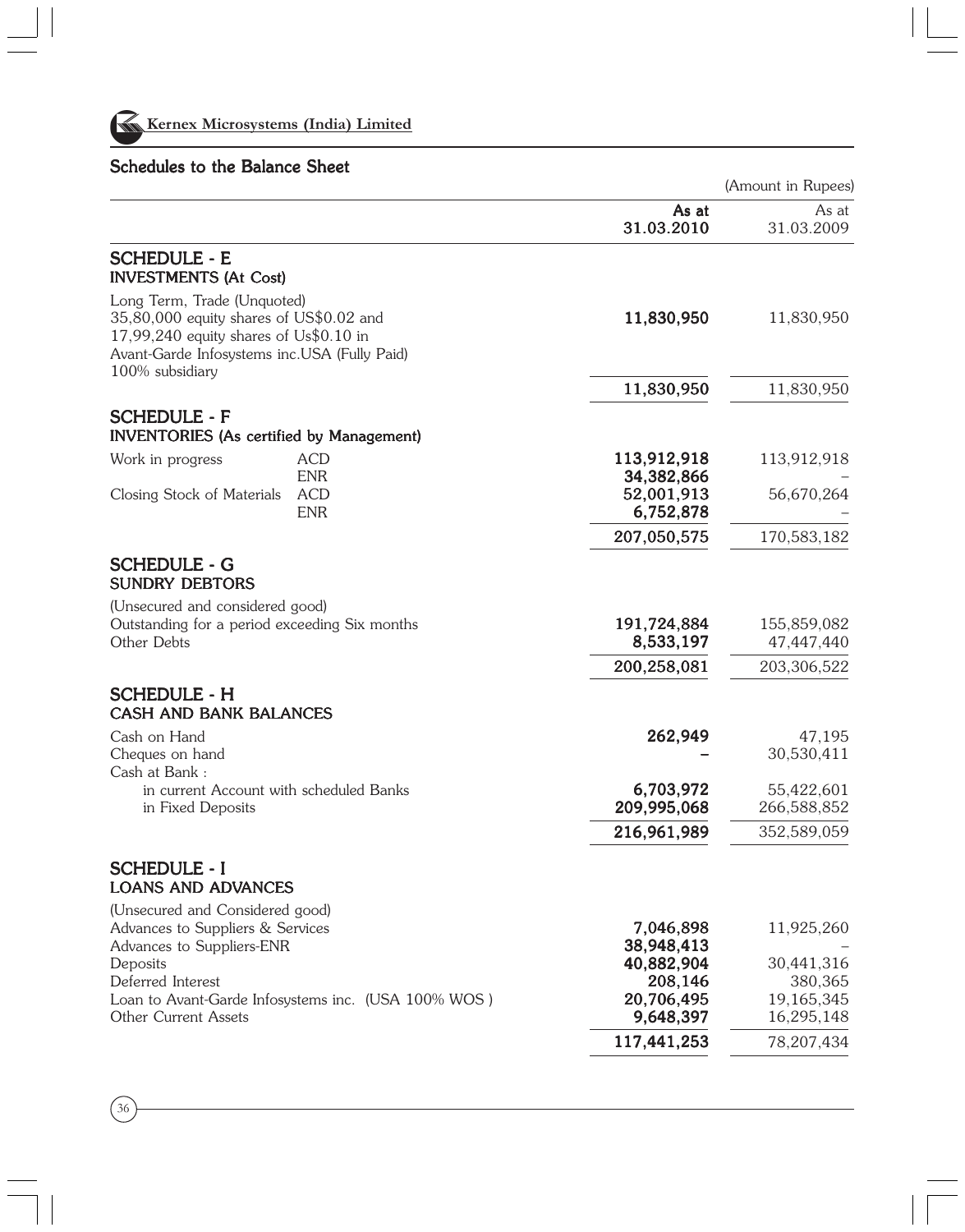|     | Schedules to the Balance Sheet                                   |                     |                     |
|-----|------------------------------------------------------------------|---------------------|---------------------|
|     |                                                                  |                     | (Amount in Rupees)  |
|     |                                                                  | As at<br>31.03.2010 | As at<br>31.03.2009 |
|     | <b>SCHEDULE - J</b><br><b>CURRENT LIABILITIES AND PROVISIONS</b> |                     |                     |
| (A) | <b>CURRENT LIABILITIES</b>                                       |                     |                     |
|     | Creditors for Supplies                                           | 6,489,639           | 4,865,300           |
|     | Creditors for Expenses                                           | 37,058,919          | 38,698,063          |
|     | Creditors for Capital Goods                                      | 28,334,672          | 20,930,783          |
|     | Advances Received from Customers                                 | 73,715,268          | 78,564,171          |
|     | Share Application Money unpaid refund                            | 362,050             | 418,300             |
|     | Unclaimed Dividend                                               | 172,377             | 121,765             |
|     |                                                                  | 146, 132, 925       | 143,598,382         |
| (B) | <b>PROVISIONS</b>                                                |                     |                     |
|     | Income Tax (Net)                                                 |                     |                     |
|     | Dividend                                                         |                     | 12,499,655          |
|     | Dividend Distribution Tax                                        |                     | 2,124,316           |
|     |                                                                  |                     | 14,623,971          |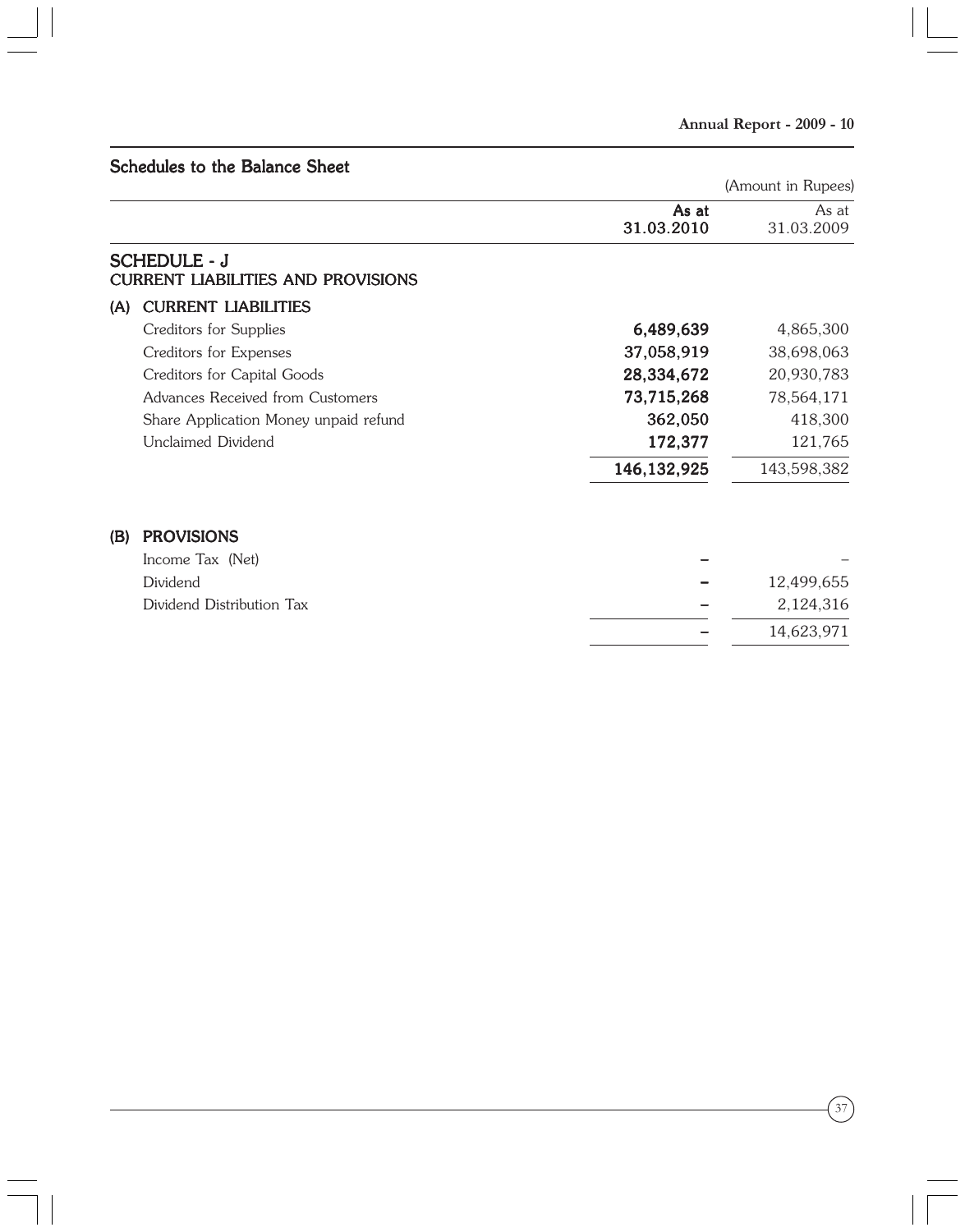

# Schedules to the Profit and Loss Account

|                                                                                                                                   |                          |                                                             | Amount in Rupees.                      |
|-----------------------------------------------------------------------------------------------------------------------------------|--------------------------|-------------------------------------------------------------|----------------------------------------|
|                                                                                                                                   |                          | For the Year ended<br>31.03.2010                            | For the Year ended<br>31.03.2009       |
| <b>SCHEDULE - K</b><br><b>SALES AND SERVICES</b>                                                                                  |                          |                                                             |                                        |
| Sales Domestic<br>(A)<br>Sales Export<br>(B)<br>Service income<br>(C)                                                             |                          | 51,144<br>8,519,336<br>35,162,357                           | 2,116,257<br>3,139,895<br>225,909,372  |
| <b>SCHEDULE - L</b><br><b>OTHER INCOME</b>                                                                                        |                          | 43,732,837                                                  | 231,165,524                            |
| Interest Received : Banks<br>Others (Subsidiary)<br>Miscellaneous Income                                                          |                          | 18,788,819<br>1,541,150<br>5,430,134                        | 27,981,007<br>1,492,075<br>7,216,231   |
|                                                                                                                                   |                          | 25,760,103                                                  | 36,689,313                             |
| <b>SCHEDULE - M</b><br><b>DUTIES AND TAXES</b>                                                                                    |                          |                                                             |                                        |
| Central Excise Duty<br>Service Tax<br>Sales Tax                                                                                   |                          | 3,461<br>3,741,141<br>17,735                                | 180,106<br>24,896,925<br>51,576        |
|                                                                                                                                   |                          | 3,762,337                                                   | 25,128,607                             |
| <b>SCHEDULE - N</b><br><b>COST OF MATERIALS &amp; SERVICES</b>                                                                    |                          |                                                             |                                        |
| Consumption of raw materials and bought-out items                                                                                 |                          |                                                             |                                        |
| Opening Stock of raw materials<br>Add : Purchases<br>Less: Closing Stock                                                          |                          | 56,670,264<br>17,139,285<br>58,754,791                      | 33,275,563<br>29,485,281<br>56,670,264 |
| Material consumed<br>Accessories purchased<br>Project Execution Expenses<br>Direct Expenses-ENR<br>Project Execution Expenses-ENR |                          | 15,054,758<br>58,880<br>16,464,103<br>650,624<br>21,246,462 | 6,090,580<br>848,516<br>30,138,046     |
| Net Cost of Materials & Services                                                                                                  |                          | 53,474,828                                                  | 37,077,142                             |
| <b>SCHEDULE - O</b><br>(INCREASE) / DECREASE IN STOCKS                                                                            |                          |                                                             |                                        |
| <b>Opening Stocks</b><br>Opening Work in progress<br>Opening work in progress                                                     | <b>ACD</b><br><b>ENR</b> | 113,912,918                                                 | 109,369,168                            |
| Total-A                                                                                                                           |                          | 113,912,918                                                 | 109,369,168                            |
| <b>Closing Stocks</b><br>Closing work in Progress<br>Closing work in progress                                                     | <b>ACD</b><br><b>ENR</b> | 113,912,918<br>34,382,866                                   | 113,912,918                            |
| Total-B                                                                                                                           |                          | 148,295,784                                                 | 113,912,918                            |
| Total-A-B                                                                                                                         |                          | (34, 382, 866)                                              | (4,543,750)                            |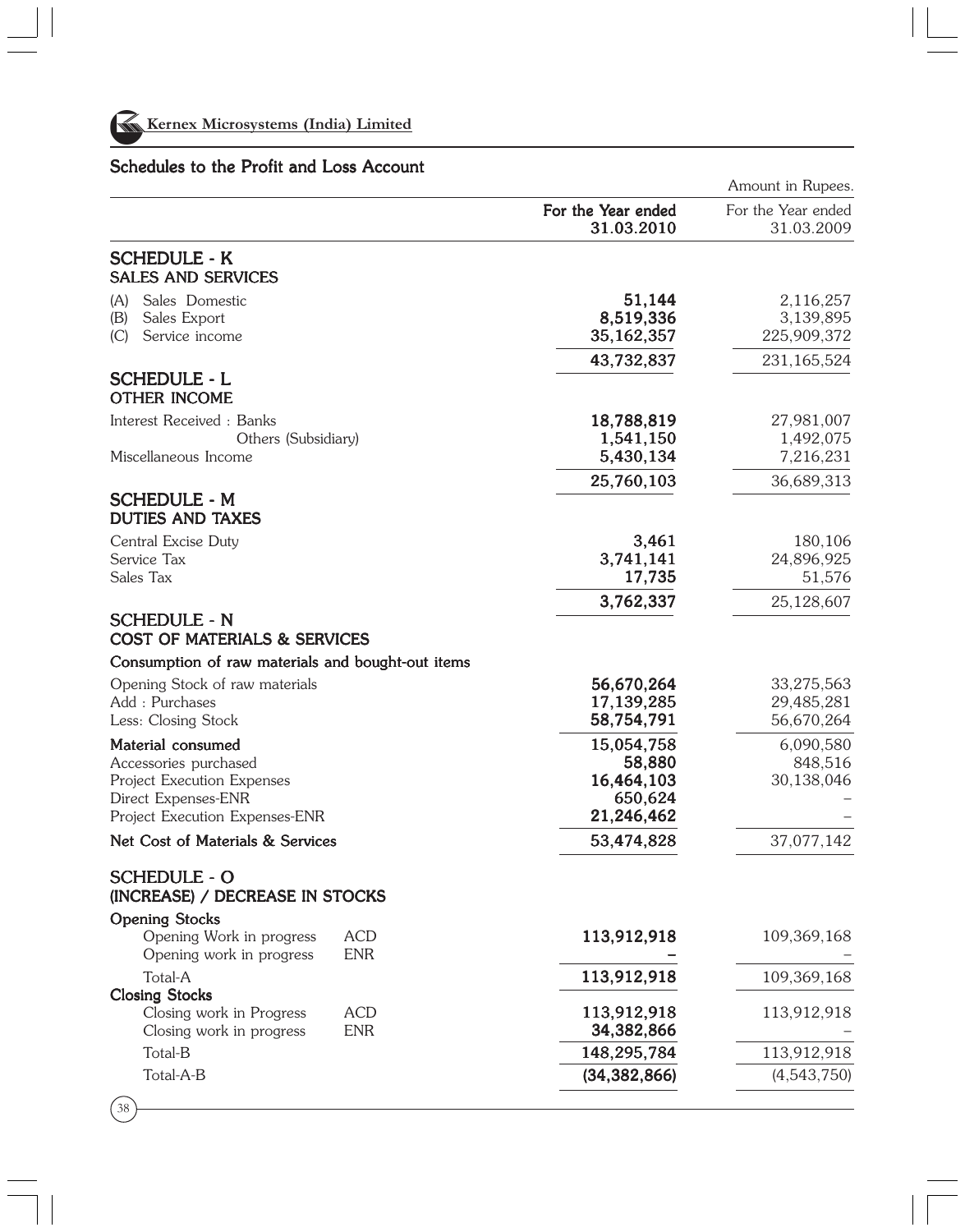| Schedules to the Profit And Loss Account             |                                  | Amount in Rupees.                |
|------------------------------------------------------|----------------------------------|----------------------------------|
|                                                      | For the Year ended<br>31.03.2010 | For the Year ended<br>31.03.2009 |
| <b>SCHEDULE - P</b><br>PERSONNEL EXPENSES            |                                  |                                  |
| Salaries and Other Benefits                          | 62,913,283                       | 75,205,713                       |
| Contribution to PF & Other funds                     | 2,991,173                        | 3,908,542                        |
| Staff Welfare                                        | 1,476,990                        | 4,025,476                        |
|                                                      | 67,381,446                       | 83,139,731                       |
| <b>SCHEDULE - Q</b><br>OPERATING, ADMINISTRATIVE AND |                                  |                                  |
| <b>SELLING EXPENSES</b>                              |                                  |                                  |
| Rent<br>Rates and Taxes                              | 3,115,350<br>2,058,895           | 2,874,251<br>2,648,247           |
| Printing & Stationery                                | 537,740                          | 735,948                          |
| Directors Remuneration                               | 4,680,000                        | 5,672,948                        |
| Bad Debts Written off                                | 8,751,111                        |                                  |
| Directors sitting fees                               | 550,000                          | 472,500                          |
| Communication Expenses                               | 1,543,956                        | 2,357,859                        |
| Repairs and Maintenance                              | 3,556,086                        | 3,236,073                        |
| Electricity Charges                                  | 1,753,258                        | 2,168,899                        |
| Professional & Consultancy Fees                      | 3,994,813                        | 1,729,536                        |
| Security Charges                                     | 940,029                          | 915,849                          |
| Books and Periodicals                                | 14,295                           | 19,437                           |
| Traveling & Conveyance Expenses                      | 4,712,753                        | 8,122,588                        |
| Insurance                                            | 380,665                          | 661,391                          |
| General Expenses                                     | 859,411                          | 578,175                          |
| Auditors remuneration                                | 770,480                          | 602,270                          |
| <b>Business Promotion</b>                            | 912,974                          | 838,226                          |
| Research and Development expenses                    | 7,414,290                        | 18,211,689                       |
| Freight                                              | 238,649                          | 56,052                           |
| Branch Administration Expenses-ENR                   | 533,620                          |                                  |
|                                                      | 47,318,375                       | 51,901,938                       |
| <b>SCHEDULE - R</b>                                  |                                  |                                  |
| <b>FINANCE CHARGES</b>                               |                                  |                                  |
| Interest on term Loan                                | 3,040,752                        | 3,522,267                        |
| Interest on Working Capital                          | 12,401,023                       | 2,925,558                        |
| Bank Commission & Other Financial Charges            | 8,251,529                        | 4,148,650                        |
|                                                      | 23,693,304                       | 10,596,475                       |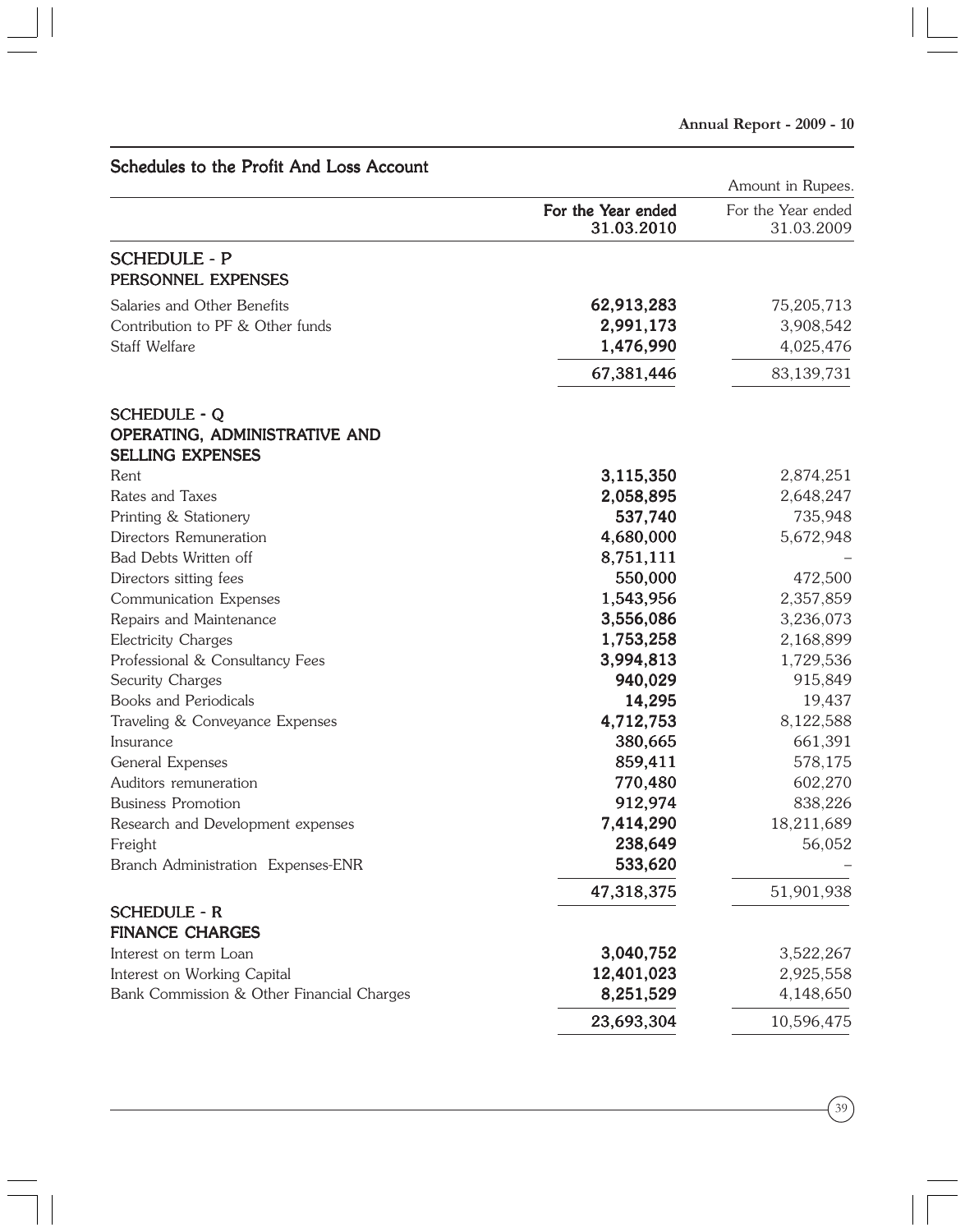

#### SCHEDULE 'S': Notes forming part of the Accounts for the year ended March 31, 2010

#### Significant Accounting Policies and notes on accounts:

#### Company Overview:

Kernex Microsystems (India) Limited is engaged in the Manufacture and sale of Safety Systems for Railways and Software Services.

#### A Significant Accounting Policies:

#### 1. Accounting Convention

The Financial statements are prepared under historical cost convention, on an accrual basis and in accordance with the generally accepted accounting principles in india, the applicable mandatory Accounting Standards as notified by the Companies (Accounting Standard) Rules, 2006 and the relevant provisions of the Companies Act,1956

#### 2. Revenue Recognition:

Revenue from contracts priced on a time and materials basis are recognized when services are rendered and related costs are incurred.

Revenue from product sales is stated exclusive of returns, and applicable trade discounts but inclusive of Duties and Taxes collected on the same.

Service Income is recognized as per the terms of Contracts with the Customer, when the related services are performed.

#### 3. Retirement Benefits to Employees:

#### i) Defined Contribution plan

In respect of retirement benefits in the form of provident fund, the contribution payable by the company for a year is charged to the Profit and Loss account.

#### ii) Defined Benefit Plan

#### General Description of Plans:-

**Leave encashment:** The Company does not have any scheme for Leave encashment.

**Gratuity:** Gratuity benefit is applicable to all permanent and full time employees of the company. Gratuity paid out is based on last drawn basic salary and DA at the time of termination or retirement. The scheme takes into account each completed year of service or part thereof in excess of 6 months. Annual contribution to the employees's Gratuity fund, Established with LIC of India (LIC) are determined based on an acturial valuation made by the LIC as at the year end.

#### 4. Foreign Currency Transactions:

Income and Expenditure in foreign currency is accounted at the exchange rate prevalent when such expenditure/income is incurred/arised. The exchange difference arising on foreign currency transactions are recognized as income or Expenses in the period in which the payment is made/income received.

#### 5. Income Tax:

#### 5.1 Current Tax:

Provision for current tax is made and retained in the Accounts on the basis of estimated tax liability as per the applicable provisions of the income-tax Act,1961.

#### 5.2 Deferred Tax:

Deferred tax has been accounted in accordance with Accounting Standard - 22 "Accounting for Taxes on Income" issued by the ICAI , under the liability method.

A provision is made for Income tax annually based on the Tax Liability computed. The difference that result between the profit offered for income taxes and the Profit as per the Financial Statements are identified and thereafter a deferred tax asset or deferred tax liability for timing differences, namely the difference that originate in one accounting period and reverse in another, based on the tax effect of the aggregate amount being considered.

The tax effect is calculated on the accumulated timing differences at the end of an accounting period based on prevailing enacted regulations.

Deferred tax assets are recognized only if there is reasonable certainty that they will be realized and are reviewed for the appropriateness of their respective carrying values at each balance sheet date.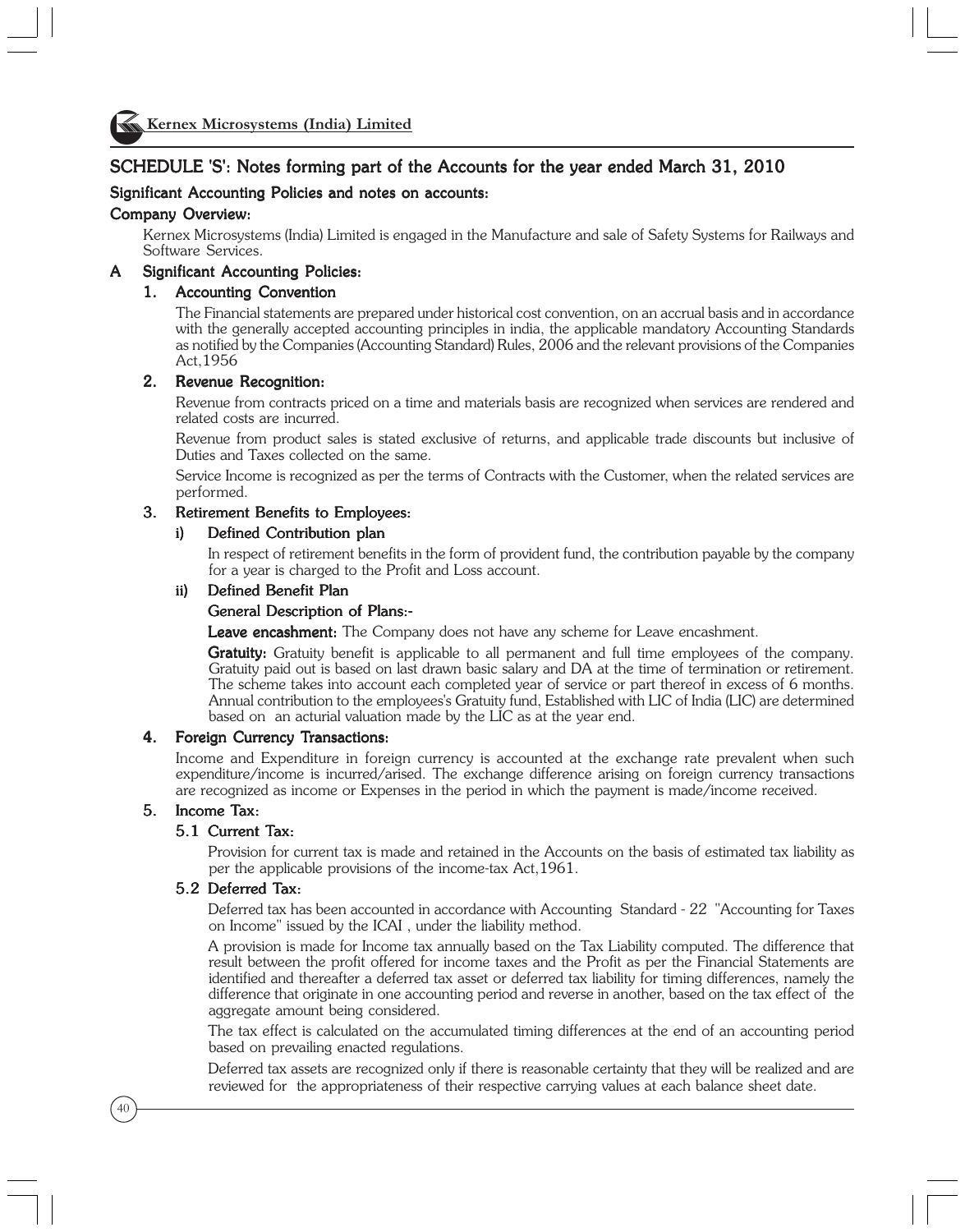#### 6. Fixed Assets

Fixed assets are valued at original cost including incidental expenditures, taxes and duties net of CENVAT and VAT credit availed.

Capital expenditure incurred on Expansion Project at Hardware Technology Park (HTP) is under advanced stage of completion and shown under capital Work In Progress.

#### 7. Research and Development Expenditure:

Revenue expenditure incurred on Research and Development is charged to Profit and Loss Account in the year it is incurred.

#### 8. Depreciation

Depreciation has been charged on fixed assets on WDV method as per the rates specified in Schedule XIV of the Companies Act,1956.

#### 9. Inventories

Inventories of Components are valued at cost or realizable value which ever is less. Work in progress is valued at cost of materials and services used.

#### 10. Warranty Expenses

Anticipated product warranty costs for the period of warranty are provided for in the year of sale.

#### 11. Segment Reporting :

Since the Company has no Reportable segment to report , "Segment Reporting " under "Accounting Standard 17" issued by the "ICAI" is not applicable.

#### 12. Related Party Disclosures:

- a) There are no related parties where control exists other than 100% Wholly Owned subsidiary.
- b) Other related parties with whom transactions have taken place during the year are :

Cova Technologies Inc, USA Enterprise owned by relative of Managing Director;

Consultancy services on Procurement & Inspection of goods in USA.

(No. Transactions during the year, Rs.9.65 Lakhs during the Previous Year)

(Outsatnding at the year end Mar,10 is Rs 2.53 Lakhs

Outstanding at the year end Mar,09 is Rs 6.23 Lakhs)

c) The Company entered into related party transactions with Avant-Garde Infosystems Inc, USA. a 100 % Wholly owned Subsidiary with regard to :

|                                                      |                     | (Amt Rs. in lacs) |  |
|------------------------------------------------------|---------------------|-------------------|--|
|                                                      | Year ended March 31 |                   |  |
| <b>Particulars</b>                                   | 2010                | 2009              |  |
| <b>Capital Transactions:</b><br>Working Capital Loan | Nil                 | Nil               |  |
| 2.<br>Revenue Transactions:<br>Interest receivable   | 15.41               | 14.92             |  |
| Sale of Services:                                    | <b>Nil</b>          | Nil               |  |

|--|

| d) Key Management Personnel: |        |                     |              | 2009-10 | 2008-09 |
|------------------------------|--------|---------------------|--------------|---------|---------|
| Col. L.V.Raju ( Retd )       | $\sim$ | Managing Director   | Remuneration | 24.09   | 31.67   |
| B. Murali Mohan              |        | Whole-time Director | Remuneration | 22.89   | 20.04   |

41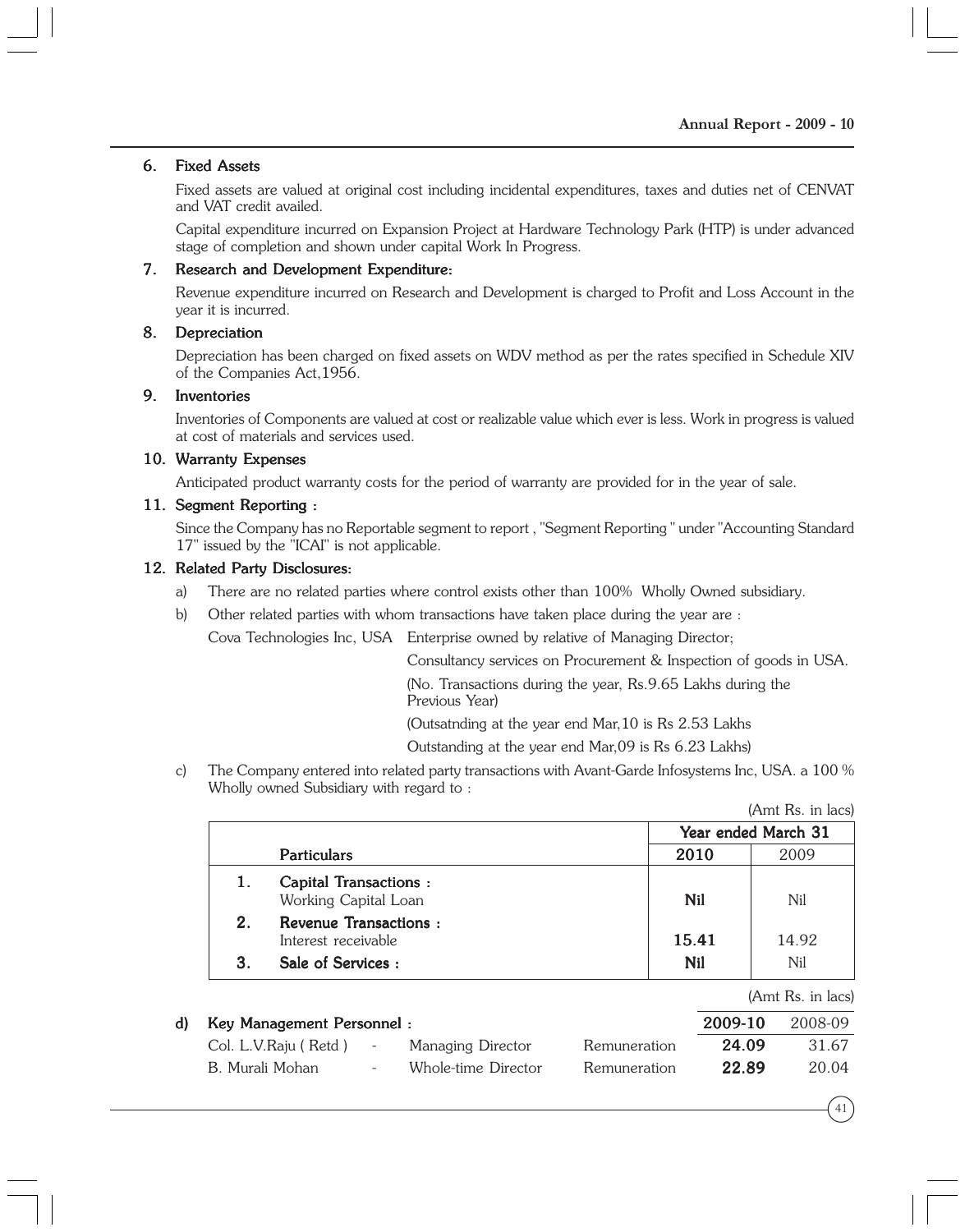#### 13. Impairment Of Assets :

An Assets is treated as impaired when the carrying cost of the asset exceeds its recoverable value being higher of value in use and netselling price. Value in use is computed at net present value of cash flow expected over the balance useful life of the assets. An impairment loss is recognised as an expense in the profit and loss account in the year in which an asset is identifed as impaired. The impairment loss in prior accounting period is reversed if there has been an improvement in recoverable amount.

The Management of the Company is of the opinion that there are no Fixed Assets to be impaired for the period, as identified by the sources of Information, mentioned in the Accounting Standard -28 "Impairment of Assets" issued by the ICAI.

#### B. Notes to Accounts :

1. All Amounts in the financial statements are presented in Rupees. The Previous Year's figures have been regrouped / reclassified, wherever necessary to confirm to the current year's presentation.

Figures are rounded off to the nearest rupee.

2. Sundry Debtors and Creditors are Subject to Reconcilation and Confirmation. 2.

#### 3. Contingent Liabilities in respect of :-

- a) Claims against the Company not acknowledged as debt Rs. 8 Lakhs in respect of Income Tax for the Assessment Year 1998-99 for which the companies appeal is Pending before the High Court of Andhra Pradesh and Rs.4.13 Lakhs in respect of Sales Tax for the year 2002-03 for which the company appeal is pending before STAT
- b) Bank guarantees outstanding Rs.1209.79 Lakhs as on 31st March, 2010 (2009: Rs.1633.58 Lakhs)
- c) Estimated amount of contracts remaining to be executed on capital account and not accounted are Rs.5.60 crores (Previous Year:Rs.5.48crores)

#### 4. Term Loans and Cash Credits:

- a) Cash credit facility from SBH is primarily secured by hypothecation of current assets of the companyand collaterally secured by first charge on fixed assets of the company and equitable mortgage of land & buildings situated at Madhapur.
- b) Other Short term Loans are secured byFixed and Term Deposits
- c) Vehicle Loans are secured by Hypothecation of Vehicles.
- d) Export Packing Credit facility is Primarily Secured by Hypothecation of Raw Materials, Stock in Process, Finished Goods in transit,stores spares, accessories of Anti Collisiion Devices ranking paripassu with other banks under multiple banking agreement and collaterally secured by all Fixed Assets Land & Buildings under construction

|    |                                                                                                                                                   |                             |                      | (Amt Rs. in lacs)    |
|----|---------------------------------------------------------------------------------------------------------------------------------------------------|-----------------------------|----------------------|----------------------|
|    |                                                                                                                                                   |                             | 2009-10              | 2008-09              |
| 5. | Auditors remuneration relates to<br>Statutory, Tax Audits including quarterly audits<br>Other Services<br>Reimbursement of Out of Pocket expenses |                             | 6.00<br>1.55<br>0.15 | 6.00<br>0.60<br>0.02 |
| 6. | Directors remuneration relates to<br><b>Managing Director</b><br>Salary including PF Contribution*<br>Commission                                  | $\ddot{\cdot}$<br>$\bullet$ | 24.09<br>0.00        | 31.67<br>0.00        |
|    | Whole Time Director<br>Salary including PF Contribution<br>Commission                                                                             | $\ddot{\phantom{a}}$        | 22.89<br>0.00        | 20.04<br>0.00        |
|    | Non-Whole Time Directors<br>Sitting Fees<br>Commission                                                                                            | $\ddot{\phantom{a}}$<br>٠   | 5.50<br>0.00         | 4.73<br>5.20         |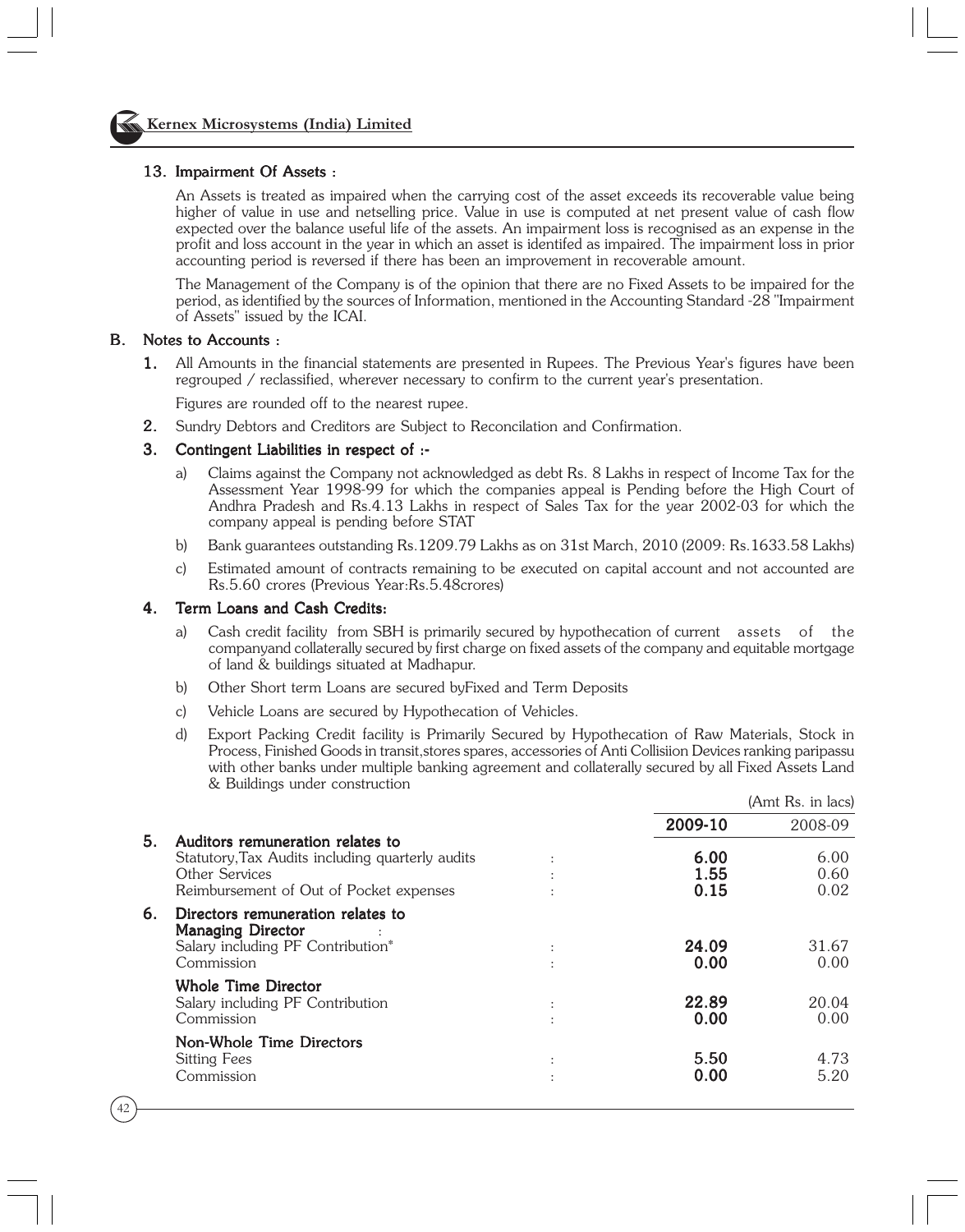7. The Company is in the process of obtaining information with respect to parties covered, If any, under the Micro, Small and Medium Enterprises Development Act, 2006 (or the "Act"). The Company would account for significant interest obligations in this regard, If any, subsequently. Accordingly required disclosures in this regard have not been given in the current year.

#### 8. Loans and Advances :

Loans and advances include Rs. 2,07,06,495 /- (Previous year Rs.1,91,65,345/-) including interest on working capital loan to Avant-Garde Infosystems Inc, a 100% subsidiary in USA.

#### 9. Earning Per Share :

Earning / Diluted Earning Per Share of the Company has been calculated as per the Accounting Standard 20 "Earning Per Share" Issued by ICAI.

(Amount in Rupees)

|                           | 2009-10 | $2008 - 09$ |
|---------------------------|---------|-------------|
| Earning Per Share         | (5.59)  | 2.24 I      |
| Diluted Earning Per Share | (5.59)  | $-.24$      |

#### 10. Disclosure required by Clause 32 of the Listing Agreement

Amount of Loans and advances in nature of loans outstanding from subsidiaries in the year ended March 31, 2010.

| Name of<br>Subsidiary<br>Company | Outstanding<br>as at<br>March 31, 2010<br>(Rs. In Lacs) | Maximum Amt<br>Outstanding<br>during the year<br>(Rs. In Lacs) | Investment in<br>shares of the<br>Company<br>(No. of shares) | Investment in shares<br>of subsidiaries of the<br>Company<br>(No. of shares) |
|----------------------------------|---------------------------------------------------------|----------------------------------------------------------------|--------------------------------------------------------------|------------------------------------------------------------------------------|
| Avant-Garde<br>Info systems Inc  | 207.06                                                  | 207.06                                                         |                                                              | 5379240                                                                      |

#### 11. Additional Information pursuant to paragraphs 3,4(c) and 4(d) of Part II of Schedule VI of the Companies Act,1956.

(I) Installed Capacity 4200 ACD's p.a.\*

(\*as certified by the management as on date)

#### (II) Production and Sales :

|                         |            |      | For The Year 2009-10 |              | For The Year 2008-09 |                            |      |            |
|-------------------------|------------|------|----------------------|--------------|----------------------|----------------------------|------|------------|
|                         | Production |      |                      | <b>Sales</b> |                      | Production<br><b>Sales</b> |      |            |
|                         |            |      |                      | Amount       |                      |                            |      | Amount     |
| <b>Item Description</b> | Unit       | Qty. | Qty.                 | Rs.in lacs   | Unit                 | Qty.                       | Qty. | Rs.in lacs |
| <b>Acid Test Units</b>  | No's       |      |                      |              | No's                 | 6                          | 6    | 14.00      |
| <b>ECM</b>              | No's       | 4    | 4                    | 17.41        | No's                 | -                          |      |            |
| Flashing Lights         | No's       | 37   | 37                   | 12.89        | No's                 |                            |      |            |
| Control Panels          | No's       | 7    | 7                    | 17.41        | No's                 |                            |      |            |
| Interlocking            | No's       |      |                      | 1.62         | No's                 |                            |      |            |
| <b>Bells</b>            | No's       | 8    | 8                    | 0.47         |                      |                            |      |            |
| Others*                 |            |      |                      |              | No's                 | LS                         | LS   | 7.00       |

\* It is not practicable to give quantitative information in the absence of common expressible unit.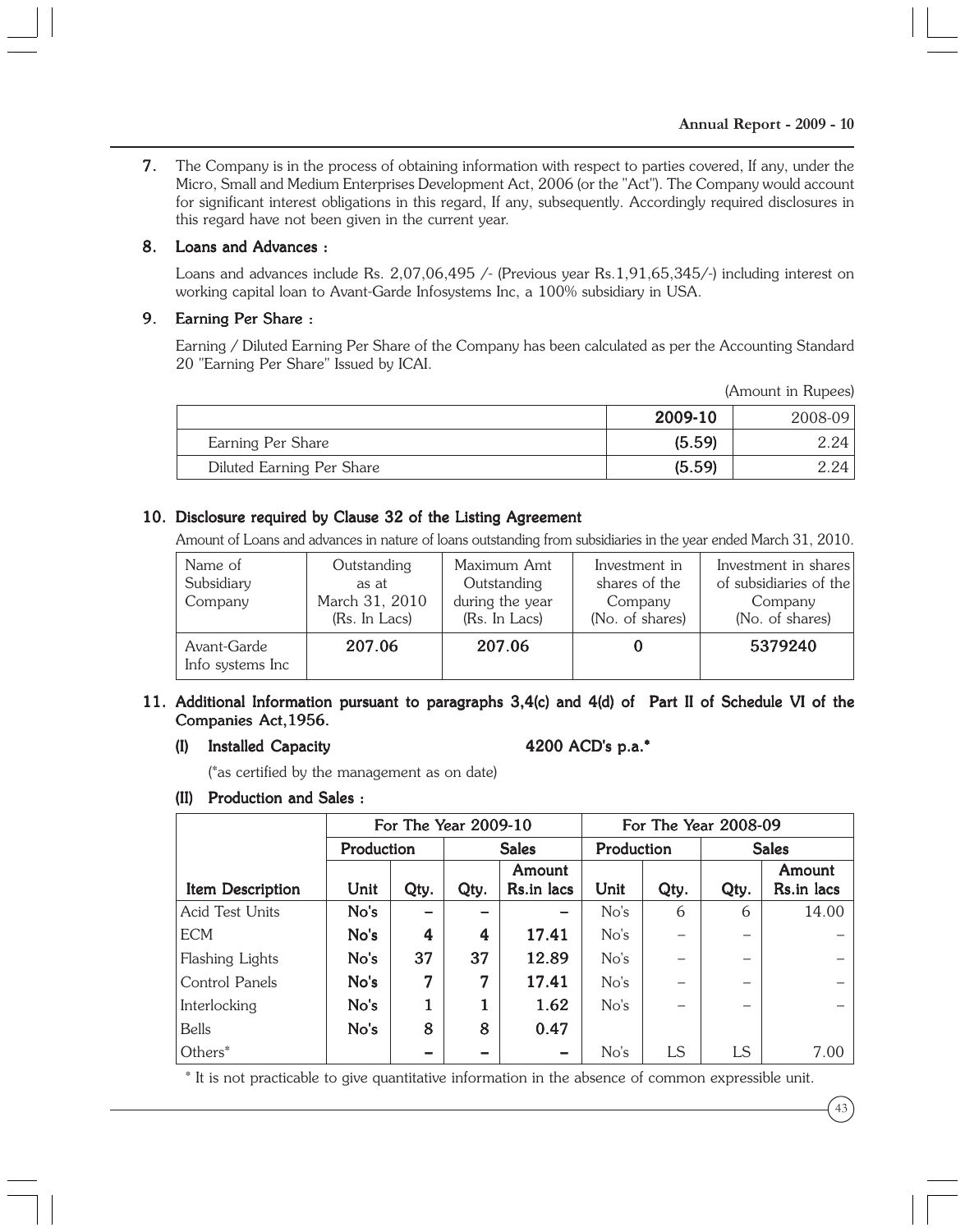# Kernex Microsystems (India) Limited

| (III) Traded Goods<br>(Exports) |             |                          |        |                          |      |                          |                          |    |
|---------------------------------|-------------|--------------------------|--------|--------------------------|------|--------------------------|--------------------------|----|
| <b>LCD</b>                      | <b>Sets</b> | -                        | 6      | 13.22                    |      |                          | $\overline{\phantom{a}}$ |    |
| <b>Wheel Sensors</b>            | <b>Sets</b> | -                        | 3      | 3.74                     | -    | $\overline{\phantom{a}}$ | $\overline{\phantom{a}}$ |    |
| DVD & Camera                    | <b>Sets</b> | -                        | 5      | 18.42                    | -    | -                        |                          |    |
| <b>Barriers</b>                 | No's        | $\overline{\phantom{a}}$ | $\sim$ | $\overline{\phantom{0}}$ | No's | b                        | b                        | 31 |

|                      |             | For The Year 2009-2010 |                      | For The Year 2008-2009 |      |                      |  |
|----------------------|-------------|------------------------|----------------------|------------------------|------|----------------------|--|
| Item<br>Description* | Unit        | Qty.                   | Amount<br>Rs.in lacs | Unit                   | Qty. | Amount<br>Rs.in lacs |  |
| <b>Battery</b>       | No's        |                        |                      | No's                   | 46   | 4.63                 |  |
| Planar Antenna       | No's        |                        |                      | No's                   | 31   | 1.69                 |  |
| <b>PVC Cables</b>    | <b>Mtrs</b> |                        | 0.37                 | <b>Mtrs</b>            |      | 1.99                 |  |
| Others <sup>*</sup>  | No's        | ٠                      | 0.22                 | No's                   | *    | 0.17                 |  |

\* It is not practicable to give quantitative information in the absence of common expressible unit. (IV) Raw material Consumed :

|                         |      | For The Year 2009-10 |                      |      | For The Year 2008-09 |                      |
|-------------------------|------|----------------------|----------------------|------|----------------------|----------------------|
| <b>Item Description</b> | Unit | Qty.                 | Amount<br>Rs.in lacs | Unit | Qty.                 | Amount<br>Rs.in lacs |
| Radio Modems            | No's | 58                   | 25.74                | No's | 120                  | 55.21                |
| <b>GPS</b> Receivers    | No's | 9                    | 0.47                 | No's | 12                   | 0.63                 |
| <b>GPS</b> Antennae     | No's |                      |                      | No's | 33                   | 0.37                 |
| Disk On chip            | No's |                      |                      | No's | 92                   | 1.01                 |
| CPU Boards              | No's |                      |                      | No's | 54                   | 2.52                 |
| Push Button Switches    | No's | 41                   | 0.26                 | No's |                      |                      |
| Noise Filters           | No's | 105                  | 3.67                 | No's |                      |                      |
| SMD-Relays              | No's | 12,639               | 14.49                | No's |                      |                      |
| Convertors              | No's | 210                  | 7.35                 | No's |                      |                      |
| Connectors              | No's | 9,733                | 12.19                | No's |                      |                      |
| Control Boards          | No's | 12,963               | 10.09                | No's |                      |                      |
| <b>Fabricated Boxes</b> | No's | 959                  | 19.69                | No's |                      |                      |
| Others*                 |      |                      | 56.60                |      | *                    | 1.18                 |

\* It is not practicable to give quantitative information in the absence of common expressible unit.

|                         |        | For The Year 2009-10 |        | For The Year 2008-09 |
|-------------------------|--------|----------------------|--------|----------------------|
| <b>Item Description</b> | %      | Rs.in lakhs          | %      | Rs.in lakhs          |
| Raw Material            |        |                      |        |                      |
| Imported                | 27.22% | 40.97                | 99.47% | 60.59                |
| Indigenous              | 72.80% | 109.58               | 0.53%  | 0.32                 |

#### (V) Value of Imported and Indigenous materials consumed :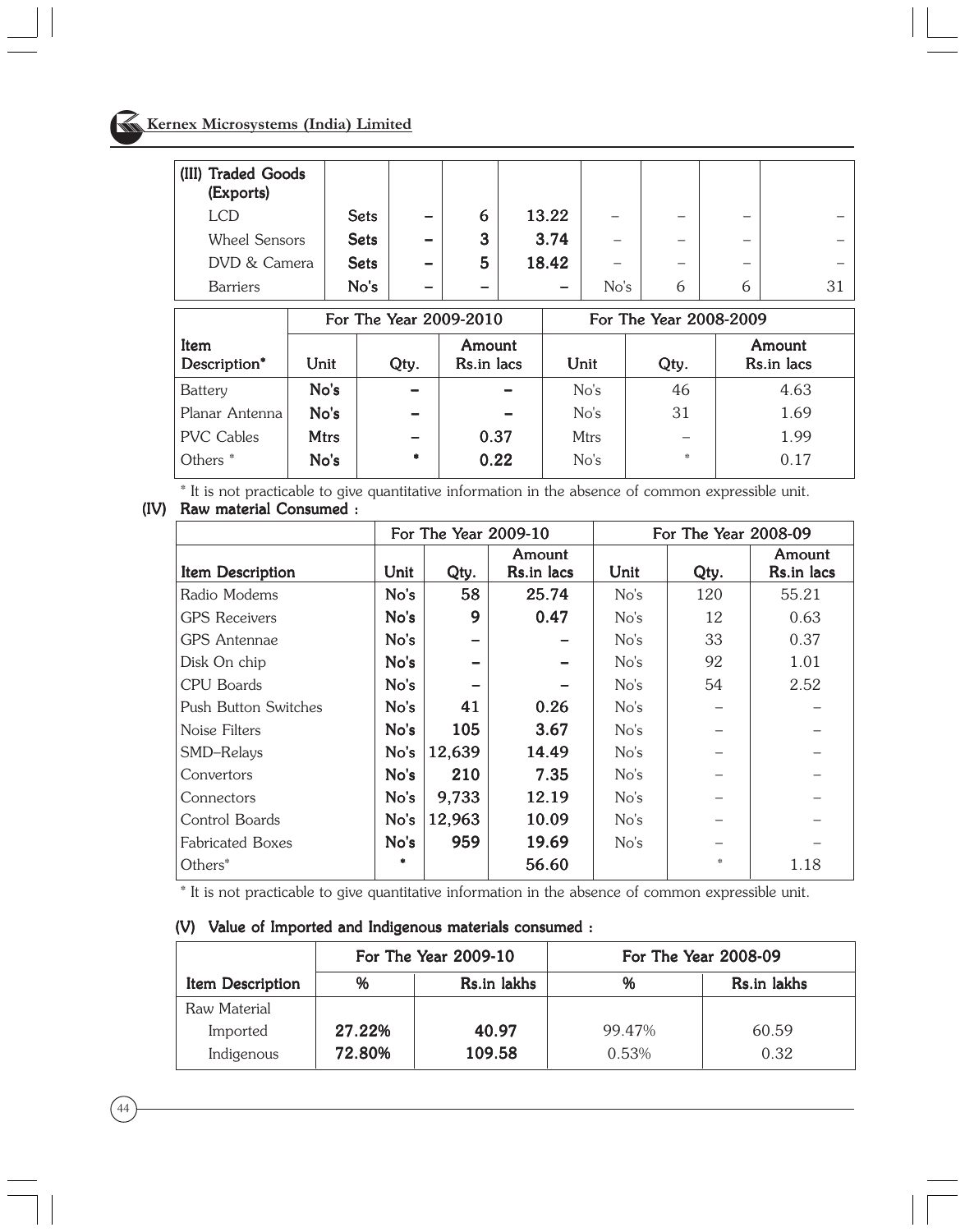| (Amount/Value in Rs. lacs) |  |  |  |  |  |
|----------------------------|--|--|--|--|--|
|----------------------------|--|--|--|--|--|

| Item Description                                                                                                                                                                                                            | 2009-10                                           | 2008-09                                           |
|-----------------------------------------------------------------------------------------------------------------------------------------------------------------------------------------------------------------------------|---------------------------------------------------|---------------------------------------------------|
| (VI) Opening Stock :- *<br>Work-in-progress<br>Components                                                                                                                                                                   | 1139.13<br>566.70                                 | 1093.69<br>332.75                                 |
| (VII) Closing Stock :- *<br>Work-in-progress<br>Components<br>*Inventory values at the year end are as certified by the<br>Management of the Company.                                                                       | 1482.96<br>587.55                                 | 1139.13<br>566.70                                 |
| (VIII) CIF value of Imports :<br>Raw materials/Components:<br>Consumables:<br>Capital Goods:<br>(IX) Foreign Exchange :<br>Earnings in Foreign Exchange :<br>a)                                                             | 44.67<br>0.00<br>0.00                             | 213.41<br>0.00<br>73.97<br>407.93                 |
| (On receipt basis)<br>$\mathbf{b}$<br><b>Expenditure in Foreign Exchange:</b> (On payment basis)<br>Traveling & Other Expn<br>Capital Goods<br>Components/Materials<br><b>Dividends</b><br>Egypt Branch<br>Consultancy Fees | 12.81<br>0.00<br>46.78<br>21.36<br>164.43<br>3.70 | 45.96<br>75.12<br>163.38<br>19.97<br>0.00<br>8.64 |

#### (X) Deferred Taxation : axation : axation : axation is a set of the set of  $(Amount Rs. in lacs)$

| <b>Particulars</b>                 | As on<br>31.03.10 | As on<br>31.03.10 |
|------------------------------------|-------------------|-------------------|
| Payments under 43B                 | 5,781,970         | 6,786,996         |
| Unabsorbed Business Loss (2009-10) | 34,782,444        |                   |
| <b>Total Deferred Tax Asset</b>    | 40,564,414        | 6,786,996         |
| Deferred Tax Liability             |                   |                   |
| Difference in Block of Assets      | 4,444,053         | 6,506,999         |
| Total Deferred tax liability       | 4,444,053         | 6,506,999         |
| Net Deferred tax (Asset)/Liability | (36, 120, 361)    | (279, 997)        |

Note: As per the Accounting Standard-22 "Accounting for Taxes on Income" issued by ICAI, The Net deferred tax Asset for the year Rs. 35,840,364 is credited to P&L Account.

Signatories to Schedule A to S As per our report of even date for GMK ASSOCIATES, For and on behalf of the Board Chartered Accountants

(G. Satyanarayana Murty) (G. S.V. Subba Raju Col. L.V. Raju (Retd.) . (Retd.) Membership No. 29919

Place : Hyderabad **S. Jasminder Singh** Date : 29th May, 2010 Company Secretary

Managing Director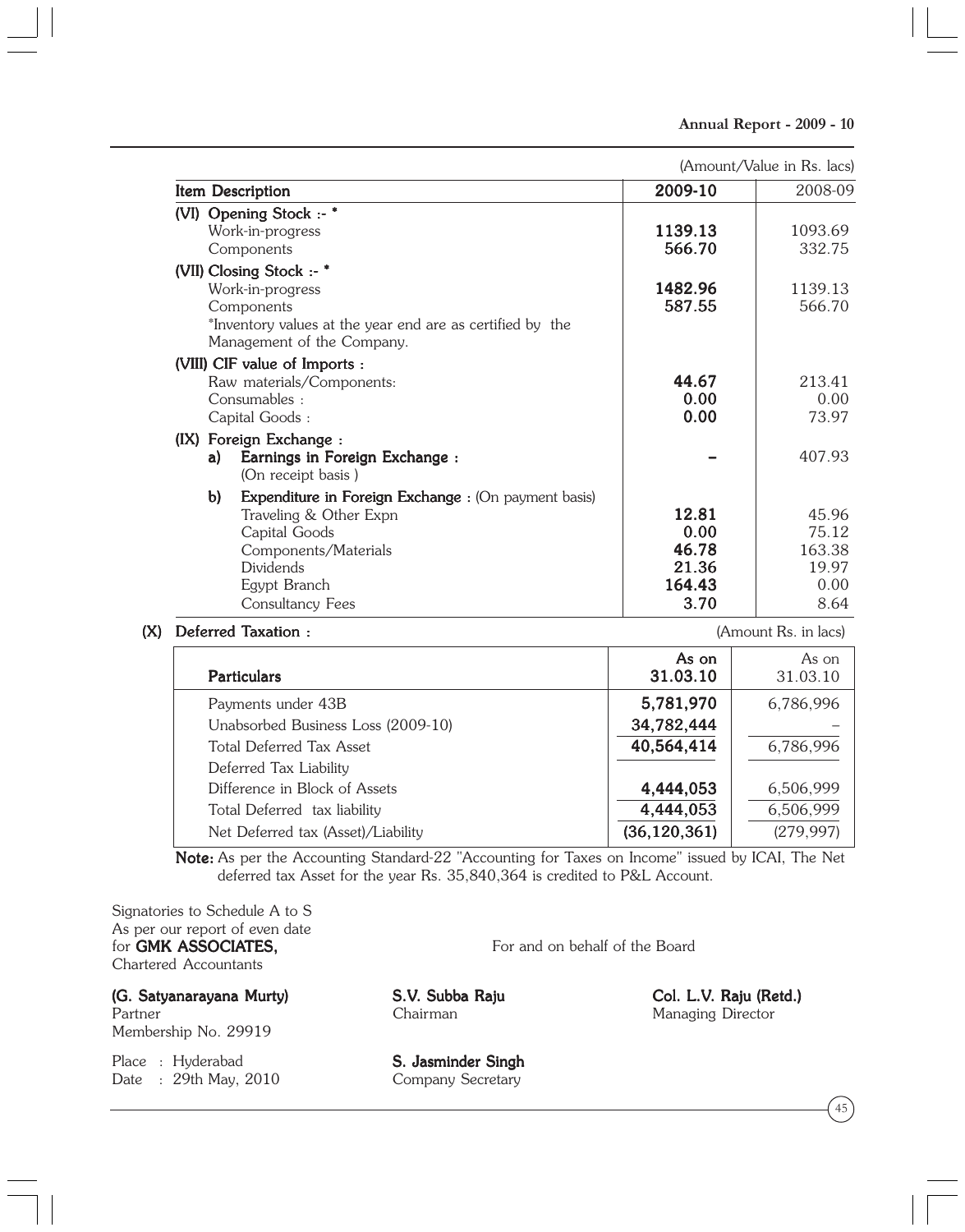

#### Cash Flow Statement for the year ended March 31, 2010

|                                                                      |                 | (Amount in Rupees) |
|----------------------------------------------------------------------|-----------------|--------------------|
| <b>Particulars</b>                                                   | March 31, 2010  | March 31, 2009     |
| CASH FLOW FROM OPERATING ACTIVITIES                                  |                 |                    |
| Profit before tax                                                    | (105, 750, 854) | 46,364,842         |
| Adjustments for:                                                     |                 |                    |
| Depreciation and amortisation                                        | 13,996,371      | 18,189,852         |
| Interest and other financial charges                                 | 23,693,304      | 10,596,475         |
| Interest Income                                                      | (20, 329, 969)  | (29, 473, 082)     |
| <b>Operating Profit Before Working Capital Changes</b>               | (88, 391, 148)  | 45,678,087         |
| Sundry debtors                                                       | 3,048,441       | 29,869,894         |
| Inventories                                                          | (36, 467, 393)  | (27, 938, 451)     |
| Loans and Advances                                                   | (30, 535, 666)  | (20, 809, 054)     |
| Current liabilities and provisions                                   | 2,534,544       | 78,144,452         |
| Income-taxes paid during the year                                    | (8,698,152)     | (20,039,103)       |
| Net cash generated by operating activities                           | (158, 509, 375) | 84,905,825         |
| CASH FLOWS FROM INVESTING ACTIVITIES                                 |                 |                    |
| Purchases of fixed assets and change in capital work-in-progress     | (38, 895, 704)  | (181, 622, 347)    |
| Interest income                                                      | 20,329,969      | 29,473,082         |
| Net cash used in investing activities                                | (18, 565, 735)  | (152, 149, 265)    |
| CASH FLOWS FROM FINANCING ACTIVITIES                                 |                 |                    |
| Secured Loans Received/ (Repayment)                                  | 79,765,313      | 65,765,723         |
| Interest and other financial charges                                 | (23, 693, 304)  | (10, 596, 475)     |
| Dividends paid during the year, including dividend tax               | (14, 623, 971)  | (14, 623, 971)     |
| Net cash used in financing activities                                | 41,448,038      | 40,545,277         |
| Net (decrease)/increase in cash and cash equivalents during the year | (135, 627, 070) | (26, 698, 164)     |
| Cash and cash equivalents at the beginning of the period/year        | 352,589,059     | 379,287,222        |
| Cash and cash equivalents at the end of the year                     | 216,961,989     | 352,589,059        |

As per our report of even date<br>for **GMK ASSOCIATES.** Chartered Accountants

(G. Satyanarayana Murty) (G. Satyanarayana Murty) (G. Satyanarayana Murty) (G. Satyanarayana S.V. Subba Raju (Retd.) . Raju (Retd.) . Raju (Retd.) . Raju (Retd.) . Raju (Retd.) . Raju (Retd.) . Raju (Retd.) . Raju (Retd.) Partner Chairman Chairman Managing Director

Membership No. 29919

Date : 29th May, 2010 Company Secretary

46

Place : Hyderabad **S. Jasminder Singh** 

For and on behalf of the Board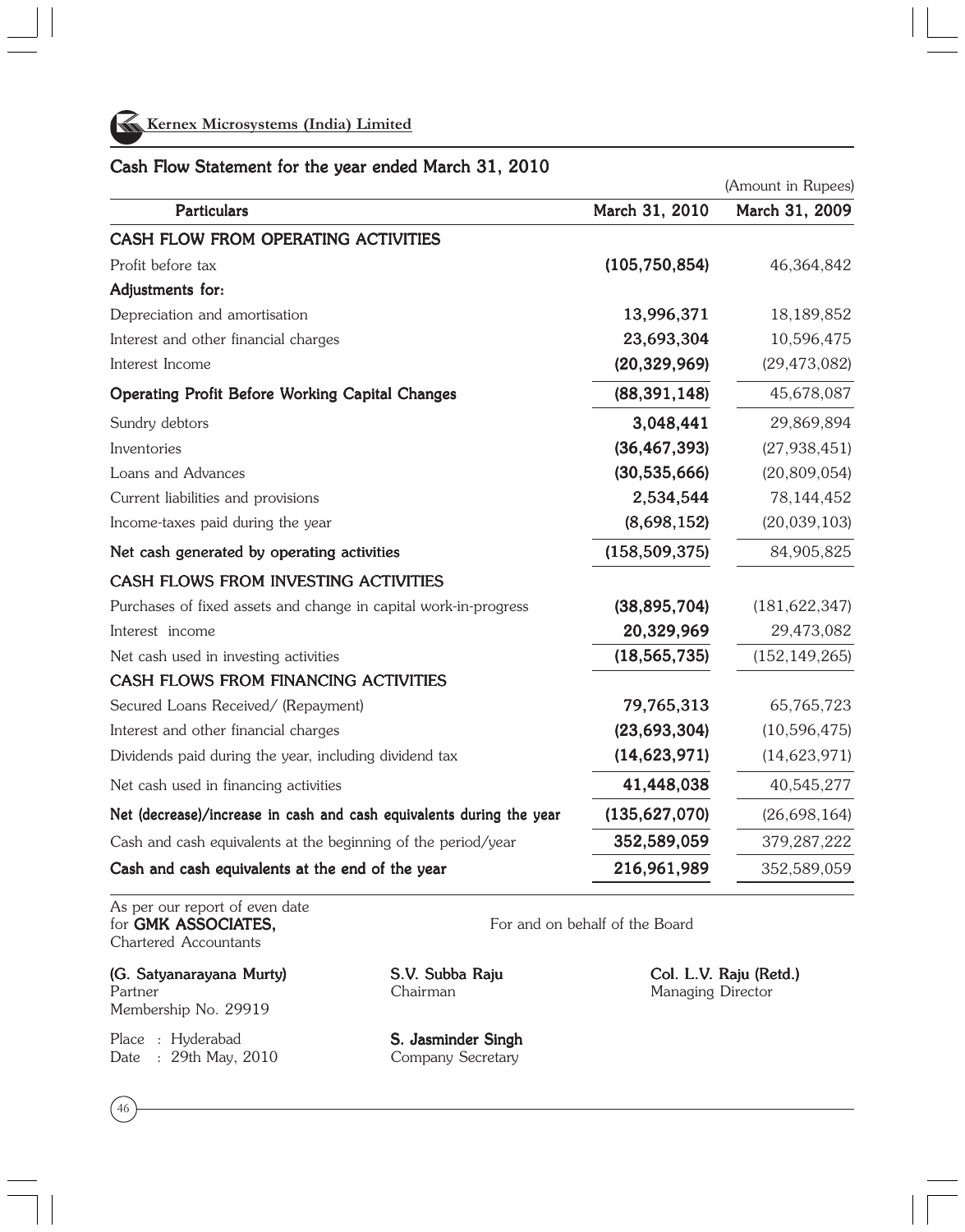| Registration No.<br>$\overline{0}$ | 3<br>$\mathbf{1}$<br>1<br>$\overline{2}$<br>1                   | 9<br>$\overline{2}$<br>9<br>$\mathbf{1}$<br>9 | $\mathbf{1}$<br>State Code:<br>$\Omega$                                                      |
|------------------------------------|-----------------------------------------------------------------|-----------------------------------------------|----------------------------------------------------------------------------------------------|
| Balance sheet Date:                | 3<br>$\overline{3}$<br>$\mathbf{1}$<br>$\Omega$                 | 2<br>$\overline{0}$<br>$\overline{0}$<br>1    |                                                                                              |
| Capital raised during the year     |                                                                 |                                               | (Amount in Rs. Thousands)                                                                    |
| Public Issue                       | N<br>L<br>$\perp$                                               | Bonus Issue                                   | $\mathbf N$<br>L                                                                             |
| Rights Issue                       | $\mathbb N$<br>L                                                | Private Placement                             | N<br>L                                                                                       |
| Sweat Equity                       | N                                                               |                                               |                                                                                              |
|                                    | Position of Mobilization and Deployment of Funds:               |                                               |                                                                                              |
| <b>Total Liabilities</b>           | $\overline{2}$<br>3<br>$\overline{4}$<br>5<br>8<br>3            | <b>Total Assets</b>                           | $\overline{5}$<br>$\overline{2}$<br>3<br>8<br>$\mathbf{3}$<br>$\mathbf{1}$<br>$\overline{4}$ |
| Sources of Funds:                  |                                                                 |                                               |                                                                                              |
| Paid up Capital                    | $\mathbf{2}$<br>$\overline{4}$<br>9<br>9<br>6<br>1              | Reserves & Surplus                            | $\mathbf{2}$<br>$\mathbf{3}$<br>8<br>6<br>$\overline{0}$<br>1                                |
| Secured Loan                       | 2<br>3<br>$\mathbf{1}$<br>9<br>3<br>$\overline{0}$              | Unsecured Loans                               | $\mathbf N$<br>L<br>$\mathbf{I}$                                                             |
| Deferred Tax Liability             | N<br>L                                                          |                                               |                                                                                              |
| Application of Funds:              |                                                                 |                                               |                                                                                              |
| Net Fixed Assets                   | $\overline{2}$<br>7<br>5<br>$\overline{4}$<br>$\mathbf 1$<br>1  | <b>Investments</b>                            | 8<br>3<br>$\mathbf{1}$<br>$\mathbf{1}$<br>1                                                  |
| Capital Work in Progress           | 5<br>3<br>5<br>9<br>$\overline{7}$<br>$\Omega$                  | Misc. Expenditure                             | N                                                                                            |
| Net Current Assets                 | 5<br>9<br>5<br>7<br>9<br>5                                      | Deferred Tax Asset                            | 3<br>$\overline{2}$<br>$\mathbf{1}$<br>$\overline{0}$<br>6                                   |
| Performance of Company:            |                                                                 |                                               |                                                                                              |
| <b>Total Revenues</b>              | $\mathfrak{B}$<br>3<br>3<br>$\overline{4}$<br>7                 | <b>Total Expenditure</b>                      | 8<br>$\mathbf{2}^{\prime}$<br>7<br>$\overline{4}$<br>$\mathbf{1}$<br>1                       |
| Profit Before Tax                  | 5<br>5<br>1)<br>7<br>$\overline{0}$<br>(1)                      | Profit after Tax                              | 9<br>(6)<br>9<br>$\mathbf{1}$<br>(0)                                                         |
| Earning Per Share                  | (5)<br>$\overline{5}$<br>9)<br>$\mathbf R$<br>$\mathsf{s}$      | Dividend                                      | N<br>I                                                                                       |
|                                    | Generic Names of three Principal Products / Services of Company |                                               |                                                                                              |
| Item Code                          | 8<br>5<br>2<br>4 <br>9<br>9<br>$\Omega$<br>$\overline{0}$       | 1<br>$\overline{0}$                           |                                                                                              |
| <b>Product Description</b>         | Computer Software                                               |                                               |                                                                                              |
| Item Code                          |                                                                 |                                               |                                                                                              |
| <b>Product Description</b>         | Electronic Safety Devices for Indian Railways                   |                                               |                                                                                              |

## Balance Sheet Abstract and Company's General Business Profile

For and on behalf of the Board

S.V. Subba Raju Col. L.V. Raju (Retd.) Chairman Managing Director

Place : Hyderabad **S. Jasminder Singh** Date : 29th May, 2010 Company Secretary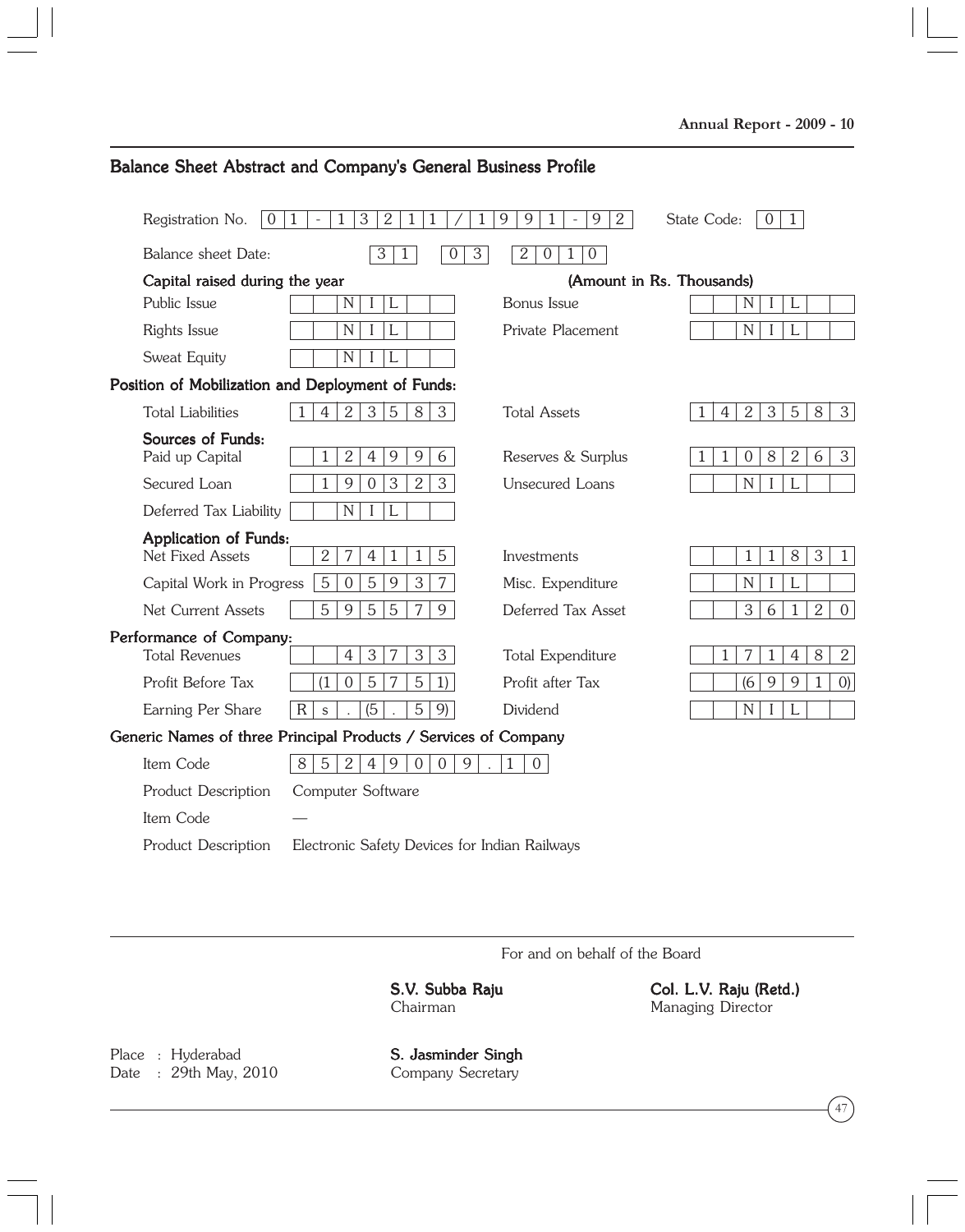#### AUDITOR'S REPORT ON THE CONSOLIDATED FINANCIAL STATEMENTS

#### To the Board of Directors on the Consolidated Financial Statements of

#### KERNEX MICROSYSTEMS (INDIA) LIMTED AND ITS SUBSIDIARY.

We have audited the attached Consolidated Balance Sheet of Kernex Microsystems (India ) Limited,( the Company ) and Avant-garde Info systems inc , USA ( subsidiary) as at March,31, 2010 and also the Consolidated Profit and Loss Account and Consolidated Cash Flow Statement for the year ended on that date annexed thereto. These financial statements are the responsibility of the Company's management. Our responsibility is to express an opinion on these financial statements based on our audit.

We conducted our audit in accordance with auditing standards generally accepted in India. Those Standards require that we plan and perform the audit to obtain reasonable assurance about whether the financial statements are free of material misstatements. An Audit includes examining, on a test basis, evidence supporting the amounts and disclosures in the financial statements. An Audit also includes assessing the accounting principles used and significant estimates made by management, as well as evaluating the overall financial statement presentation. We believe that our audit provides a reasonable basis for our opinion.

We did not audit the financial statements of 100% wholly owned overseas subsidiary, whose financial statements reflect total assets of US \$ 4, 98,696/- as at 31st March 2010, the total Loss before tax of US \$ 42,677/- for the year ended on that date. These financial statements and other financial information have been compiled by other auditors whose compilation report has been furnished to us, and our opinion is based solely on the compilation report of other auditors.

We report that the consolidated financial statements have been prepared by the Company's management in accordance with the requirements of Accounting Standard (AS) 21, Consolidated Financial Statements, issued by the Institute of Chartered Accountants of India.

In our opinion and to the best of our information and according to the explanations given to us, the consolidated financial statements give a true and fair view in conformity with the accounting principles generally accepted in India:

- (i) In the case of the consolidated Balance Sheet, the state of affairs of the Kernex Microsystems (India) Limited group as at 31st March,2010.
- (ii) In the case of the consolidated Profit and Loss account, of the profit of the Kernex Microsystems (India) Limited group for the Year ended 31st March, 2010.
- (iii) In the case of the consolidated cash flow statement of the Kernex Micro Systems (India) Limited group.

For GMK ASSOCIATES., Chartered Accountants (Registration No.006945S)

#### G. Satyanarayana Murty

 Partner Place : Hyderabad Membership No.: 29919

Date : 29th May, 2010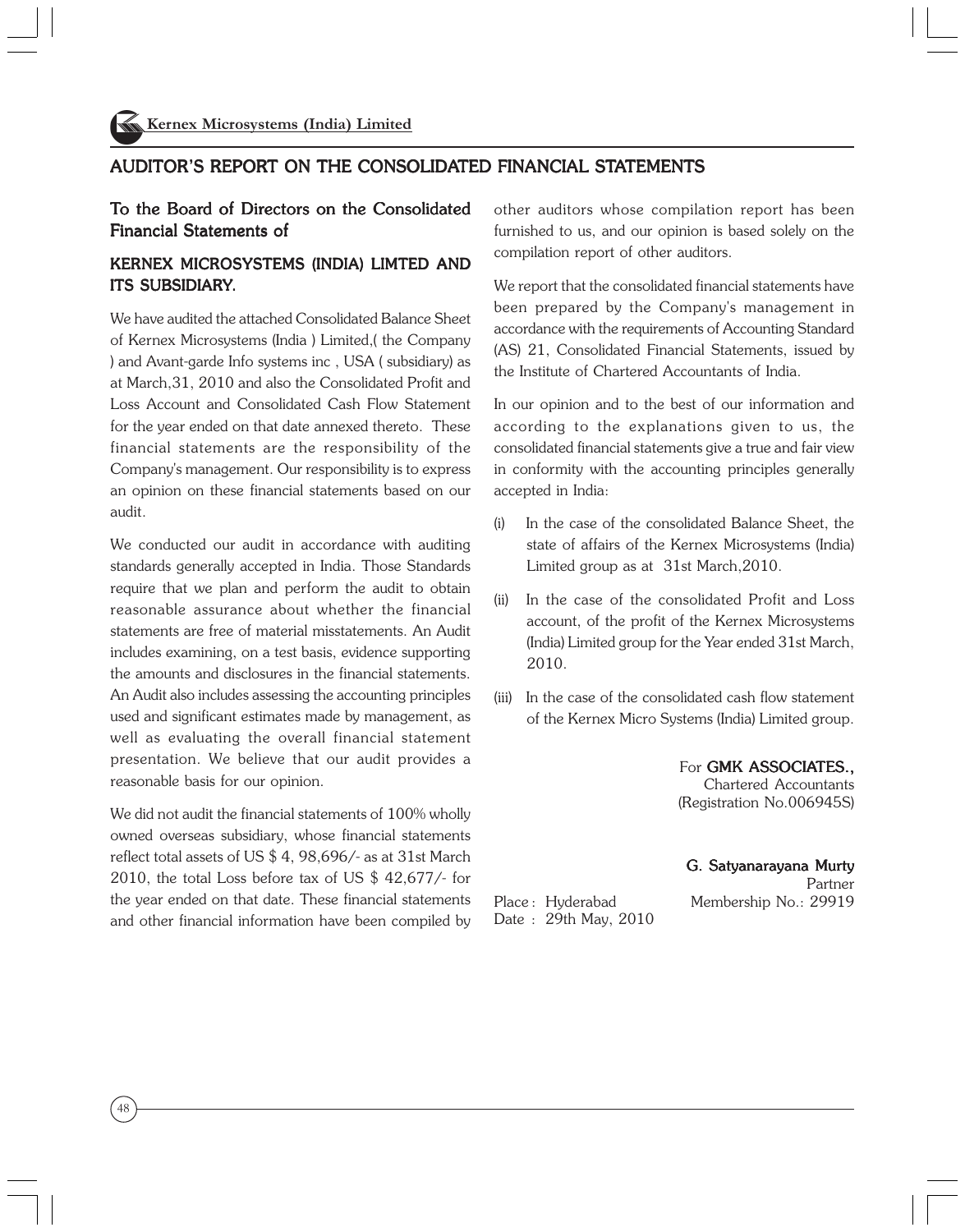#### Consolidated Balance Sheet as at March 31, 2010

|     |       |                                         |                           |                     | (Amount in Rupees.) |
|-----|-------|-----------------------------------------|---------------------------|---------------------|---------------------|
|     |       |                                         | Schedule<br>Reference     | AS AT<br>31.03.2010 | AS AT<br>31.03.2009 |
| I.  |       | <b>SOURCES OF FUNDS</b>                 |                           |                     |                     |
|     | (1)   | Shareholders' funds:                    |                           |                     |                     |
|     |       | Capital<br>(a)                          | A                         | 124,996,550         | 124,996,550         |
|     |       | (b)<br>Reserves and surplus             | $\overline{B}$            | 1,096,280,149       | 1,168,095,456       |
|     | (2)   | Deferred Tax Liability                  |                           |                     |                     |
|     | (3)   | Loan funds:                             |                           |                     |                     |
|     |       | Secured Loans<br>(a)                    | $\mathcal{C}$             | 190,323,062         | 110,557,748         |
|     |       | <b>TOTAL</b>                            |                           | 1,411,599,761       | 1,403,649,754       |
| II. |       | <b>APPLICATION OF FUNDS</b>             |                           |                     |                     |
|     | (1)   | Fixed Assets:                           | $\mathbf D$               |                     |                     |
|     |       | Gross block<br>(a)                      |                           | 403,478,463         | 394,391,113         |
|     |       | Less : Depreciation<br>(b)              |                           | 129,363,112         | 115,366,742         |
|     |       | Net block<br>(c)                        |                           | 274,115,351         | 279,024,371         |
|     |       | (d)<br>Capital Work-in-progress         |                           | 505,937,268         | 476,128,914         |
|     | (2)   | Investments :                           | E                         |                     |                     |
|     | (3)   | Current Assets, Loans and advances :    |                           |                     |                     |
|     | (a)   | Inventories                             | $\boldsymbol{\mathsf{F}}$ | 207,050,575         | 170,583,182         |
|     | (b)   | Sundry Debtors                          | G                         | 200,258,081         | 203,306,522         |
|     | (c)   | Cash and bank balances                  | H                         | 216,962,396         | 352,593,084         |
|     | (d)   | Loans and advances                      | I                         | 96,734,757          | 59,042,089          |
|     | Less: |                                         |                           | 721,005,809         | 785,524,877         |
|     |       | Current Liabilities and Provisions:     | J                         |                     |                     |
|     | (a)   | <b>Current Liabilities</b>              |                           | 146, 487, 726       | 143,598,382         |
|     | (b)   | Provisions                              |                           |                     | 14,623,971          |
|     |       | Net current assets                      |                           | 574,518,083         | 627,302,524         |
|     | (4)   | Miscellaneous expenditure to the<br>(a) |                           |                     |                     |
|     |       | extent not written off or adjusted      | $\mathsf{K}$              | 73,571              | 78,820              |
|     |       | Product Development Expenses<br>(b)     |                           | 20,835,128          | 20,835,128          |
|     |       | Deferred Tax Asset<br>(c)               |                           | 36,120,360          | 279,997             |
|     |       | <b>TOTAL</b>                            |                           | 1,411,599,761       | 1,403,649,754       |
|     |       | Notes on Accounts                       | T                         |                     |                     |

Schedules referred above and notes thereon form part of Consolidated balance sheet. This is the consolidated Balance sheet referred to in our report of even date

#### for **GMK ASSOCIATES**, For and on behalf of the Board

Chartered Accountants

# (G. Satyanarayana Murty) (G. Satyanarayana Murty) (G. Satyanarayana Murty) (G. Satyanarayana Col. L.V. Raju (Retd.) . Raju (Retd.) . Raju (Retd.) . Raju (Retd.) . Raju (Retd.) . Raju (Retd.) . Raju (Retd.) . Raju (Retd.) . Membership No. 29919

Place : Hyderabad S. Jasminder Singh

Managing Director

Date : 29th May, 2010 Company Secretary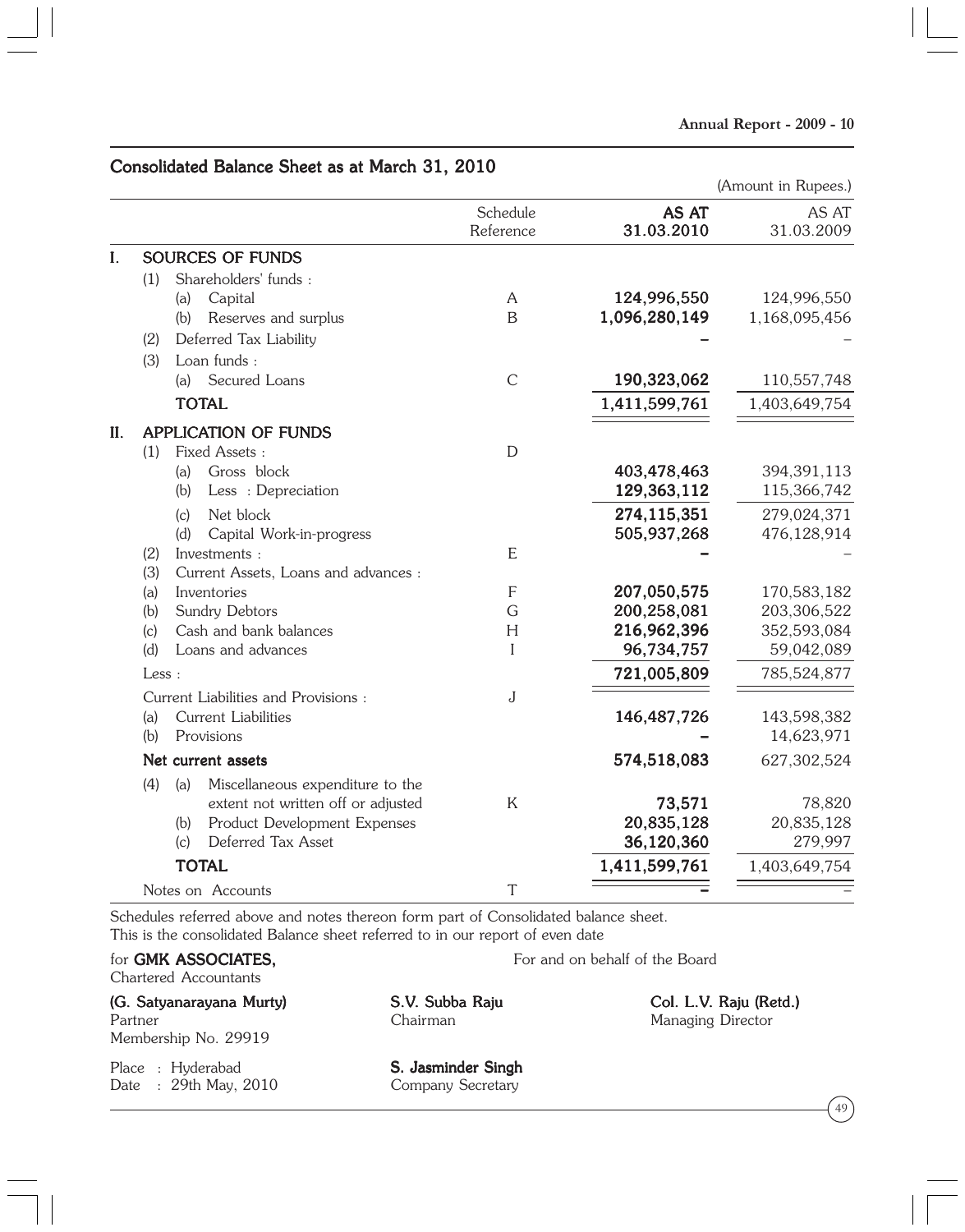

|                                                       |                       |                                  | (Amount in Rupees)               |
|-------------------------------------------------------|-----------------------|----------------------------------|----------------------------------|
|                                                       | Schedule<br>Reference | For the Year ended<br>31.03.2010 | For the Year ended<br>31.03.2009 |
| <b>INCOME</b>                                         |                       |                                  |                                  |
| Sales and Services                                    | L                     | 43,898,917                       | 231,305,274                      |
| Less: Duties and Taxes                                | $\overline{N}$        | 3,762,337                        | 25,128,607                       |
| Net Sales and Services                                |                       | 40,136,580                       | 206,176,667                      |
| Other Income                                          | M                     | 25,058,419                       | 33,807,339                       |
| <b>TOTAL</b>                                          |                       | 65,194,999                       | 239,984,006                      |
| <b>EXPENDITURE</b>                                    |                       |                                  |                                  |
| Cost of Materials and Services                        | O                     | 53,474,828                       | 37,077,142                       |
| (Increase) / Decrease in Stocks                       | $\mathsf{P}$          | (34, 382, 866)                   | (4,543,750)                      |
| Personnel Expenses                                    | Q                     | 67,381,446                       | 83,139,731                       |
| Operating, Admn and Selling Expenses                  | $\mathsf{R}$          | 47,847,815                       | 52,046,556                       |
| Finance Charges                                       | S                     | 23,710,584                       | 10,611,625                       |
| Depreciation & Amortization                           | D                     | 14,001,619                       | 18,195,100                       |
| <b>TOTAL</b>                                          |                       | 172,033,425                      | 196,526,403                      |
| Profit before Tax                                     |                       | (106, 838, 426)                  | 43,457,603                       |
| Less: Provision for Taxation:                         |                       |                                  |                                  |
| Current Year<br>(a)                                   |                       |                                  | 19,000,000                       |
| Fringe Benefit Tax<br>(b)                             |                       |                                  | 775,000                          |
| Deferred Tax<br>(c)                                   |                       | (35, 840, 363)                   | (1,401,056)                      |
| Profit after Tax<br>Add : Profit brought forward from |                       | (70,998,063)                     | 25,083,659                       |
| Previous year                                         |                       | 190,692,147                      | 180,932,460                      |
| Profit Available for Appropriation                    |                       | 119,694,084                      | 206,016,119                      |
| Less: Provision for Dividend                          |                       |                                  | 12,499,655                       |
| Less: Tax on distributed Profits                      |                       |                                  | 2,124,316                        |
| Less: Transfer to General Reserve                     |                       |                                  | 700,000                          |
| <b>Balance Carried to Balance Sheet</b>               |                       | 119,694,084                      | 190,692,147                      |
| Earning Per Share:-Basic                              |                       | (5.68)                           | 2.01                             |
| Diluted                                               |                       | (5.68)                           | 2.01                             |
| Notes on Accounts                                     | T                     |                                  |                                  |

#### Consolidated Profit and Loss Account for the year ended March 31,2010

Schedules referred above and notes thereon form part of Consolidated Profit and Loss Account. This is the consolidated Profit and Loss Account referred to in our report of even date

#### for **GMK ASSOCIATES,** For and on behalf of the Board

Chartered Accountants

(G. Satyanarayana Murty) S.V. Subba Raju Col. L.V. Raju (Retd.) Partner **Managing Director** Chairman Chairman Managing Director Membership No. 29919

Date : 29th May, 2010 Company Secretary

 $\mathfrak{c}_{50}$ 

Place : Hyderabad **S. Jasminder Singh**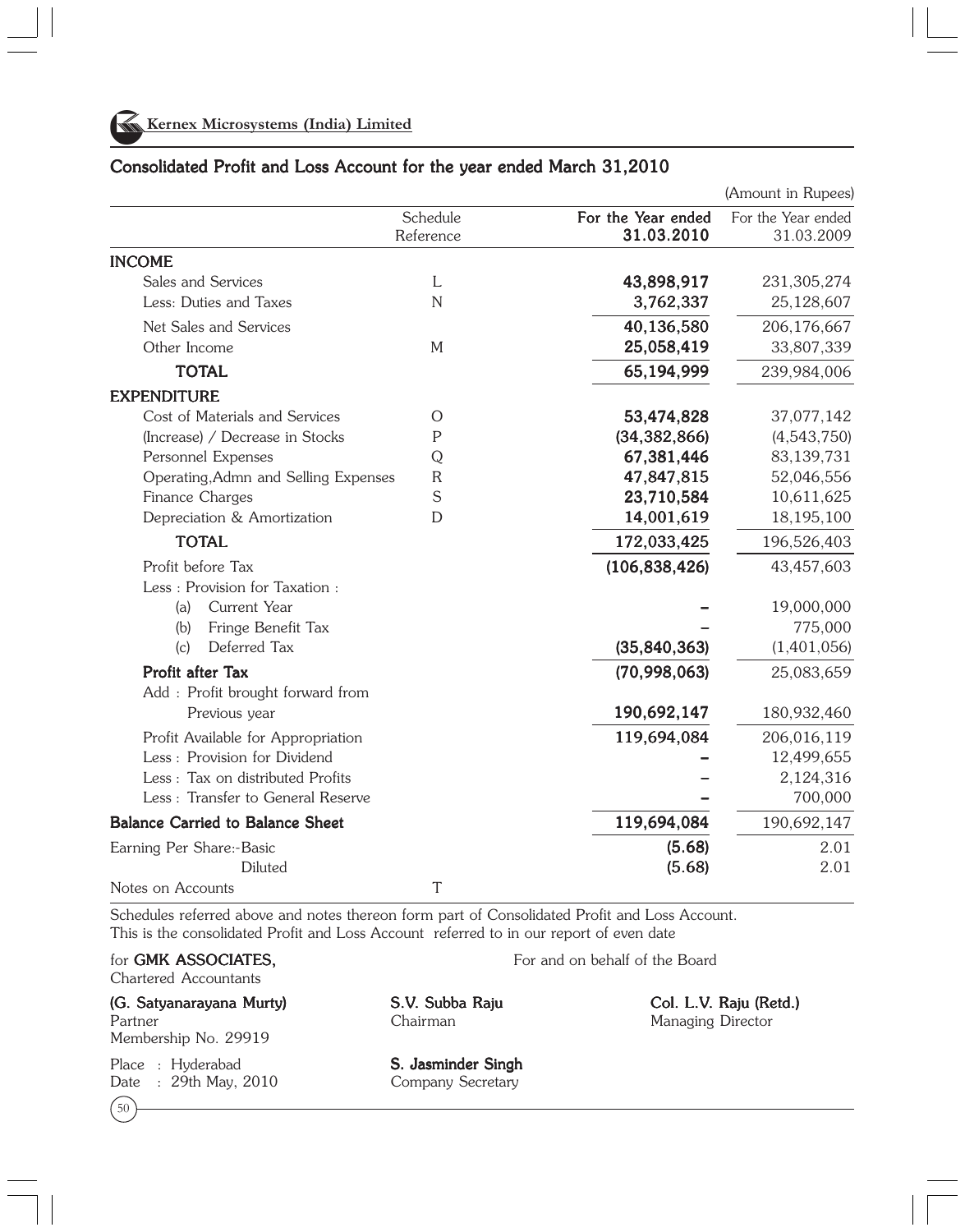Schedules to the Consolidated Balance Sheet

|                                                                                                                                                                                                                                                      | AS AT<br>31.03.2010 | AS AT<br>31.03.2009 |
|------------------------------------------------------------------------------------------------------------------------------------------------------------------------------------------------------------------------------------------------------|---------------------|---------------------|
| SCHEDULE - A<br><b>SHARE CAPITAL</b><br><b>AUTHORISED CAPITAL</b>                                                                                                                                                                                    |                     |                     |
| 1,50,00,000 Equity Shares of Rs. 10/- each                                                                                                                                                                                                           | 150,000,000         | 150,000,000         |
| ISSUED SUBSCRIBED AND PAID UP CAPITAL<br>12,499,655 EQUITY SHARES OF RS.10/- each<br>(Of the above shares 55,22,177 number of Equity Shares<br>of Rs 10/- each were allotted by way of bonus shares by<br>capitalizing free reserves of the company) | 124,996,550         | 124,996,550         |
| <b>TOTAL</b>                                                                                                                                                                                                                                         | 124,996,550         | 124,996,550         |
| <b>SCHEDULE - B</b><br><b>RESERVES AND SURPLUS</b>                                                                                                                                                                                                   |                     |                     |
| <b>Securities Premium</b><br>As at the commencement of the year                                                                                                                                                                                      | 917,219,545         | 917,219,545         |
| Add: received during the year                                                                                                                                                                                                                        |                     |                     |
|                                                                                                                                                                                                                                                      | 917,219,545         | 917,219,545         |
| <b>General Reserve</b>                                                                                                                                                                                                                               |                     |                     |
| At the commencement of the year                                                                                                                                                                                                                      | 60,183,762          | 60,513,631          |
| Add: Transfer from the profit & Loss account                                                                                                                                                                                                         |                     | 700,000             |
| Less: Foreign Currency Translation Adjustment                                                                                                                                                                                                        | 817,242             | 1,029,869           |
|                                                                                                                                                                                                                                                      | 59,366,520          | 60,183,762          |
| Balance in Profit & Loss A/c                                                                                                                                                                                                                         | 119,694,084         | 190,692,149         |
| <b>TOTAL</b>                                                                                                                                                                                                                                         | 1,096,280,149       | 1,168,095,456       |
| <b>SCHEDULE - C</b><br><b>SECURED LOANS</b>                                                                                                                                                                                                          |                     |                     |
| Short Term Corporate loan                                                                                                                                                                                                                            |                     | 50,000,000          |
| Interest Accrued and due                                                                                                                                                                                                                             |                     | 552,250             |
| Working Capital Facilities from Banks                                                                                                                                                                                                                | 125,321,063         |                     |
| Short Term Loans against Deposits                                                                                                                                                                                                                    | 63,637,743          | 57,938,822          |
| Vehicle loans                                                                                                                                                                                                                                        | 1,364,256           | 2,066,676           |
|                                                                                                                                                                                                                                                      | 190,323,062         | 110,557,748         |
|                                                                                                                                                                                                                                                      |                     |                     |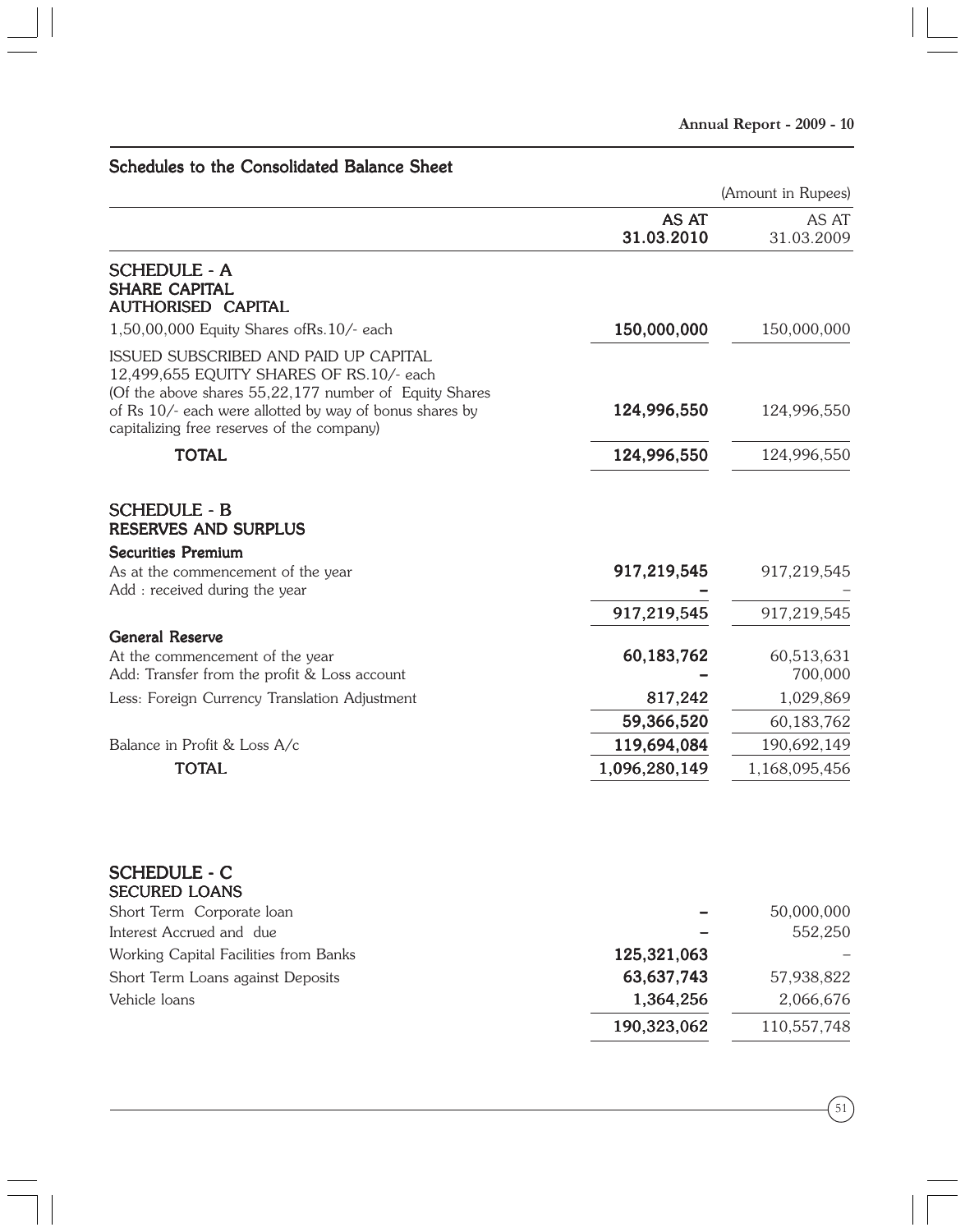# SSCHEDULE "D" SSCHEDULE "D"

# FIXED ASSETS FIXED ASSETS

|                                          |                   |                                                                                                                                                                                                                                                                                                                                                                                  |                         |                    |                  |                    |                                       |                        |                         | (Amount in Rupees) |  |
|------------------------------------------|-------------------|----------------------------------------------------------------------------------------------------------------------------------------------------------------------------------------------------------------------------------------------------------------------------------------------------------------------------------------------------------------------------------|-------------------------|--------------------|------------------|--------------------|---------------------------------------|------------------------|-------------------------|--------------------|--|
|                                          |                   | <b>Gross Block</b>                                                                                                                                                                                                                                                                                                                                                               |                         |                    |                  | Depreciation       |                                       |                        | Net Block               |                    |  |
| Name of the Asset                        | As on<br>1-Apr-09 | Additions<br>the Year<br>during                                                                                                                                                                                                                                                                                                                                                  | Deductions<br>Deletions | 31-Mar-10<br>As on | 1-Apr-09<br>Upto | The year<br>During | Adjust-<br>ments                      | $31 - 03 - 10$<br>Upto | $31 - 03 - 10$<br>As on | 31-Mar-09<br>As on |  |
| Land & Land<br>development               | 207,206,627       | 8,638,020                                                                                                                                                                                                                                                                                                                                                                        | $\mathbf{I}$            | 215,844,647        | I.               | I                  | $\mathbf{I}$                          | $\blacksquare$         | 215,844,647             | 207,206,627        |  |
| Builiding                                | 026<br>43,671     | $\sf I$                                                                                                                                                                                                                                                                                                                                                                          | $\mathbf{I}$            | 43,671,920         | 18,277,421       | 2,539,450          | $\overline{1}$                        | 20,816,871             | 22,855,049              | 25,394,499         |  |
| including Computers<br>Plant & Machinery | 114,158,530       | 262,700                                                                                                                                                                                                                                                                                                                                                                          | $\bar{1}$               | 114,421,230        | 79,572,620       | 9,198,206          | $\overline{1}$                        | 88,770,826             | 25,650,404              | 34,585,910         |  |
| Office Equipment                         | 587<br>9,337      | 56,364                                                                                                                                                                                                                                                                                                                                                                           | $\mathbf{I}$            | 9,393,951          | 5,012,888        | 622,795            | $\mathbf{I}$                          | 5,635,683              | 3,758,268               | 4,324,699          |  |
| Furniture                                | ,992<br>11,869    | 130,266                                                                                                                                                                                                                                                                                                                                                                          | Ï                       | 12,000,258         | 7,934,913        | 709,690            | I                                     | 8,644,603              | 3,355,655               | 3,935,079          |  |
| Vehicles                                 | 8,146,457         | $\begin{array}{c} \rule{0pt}{2.5ex} \rule{0pt}{2.5ex} \rule{0pt}{2.5ex} \rule{0pt}{2.5ex} \rule{0pt}{2.5ex} \rule{0pt}{2.5ex} \rule{0pt}{2.5ex} \rule{0pt}{2.5ex} \rule{0pt}{2.5ex} \rule{0pt}{2.5ex} \rule{0pt}{2.5ex} \rule{0pt}{2.5ex} \rule{0pt}{2.5ex} \rule{0pt}{2.5ex} \rule{0pt}{2.5ex} \rule{0pt}{2.5ex} \rule{0pt}{2.5ex} \rule{0pt}{2.5ex} \rule{0pt}{2.5ex} \rule{0$ | I                       | 8,146,457          | 4,568,899        | 926,230            | $\begin{array}{c} \hline \end{array}$ | 5,495,129              | 2,651,328               | 3,577,558          |  |
| Total                                    | 113<br>394,391    | 9,087,350                                                                                                                                                                                                                                                                                                                                                                        |                         | 403,478,463        | 115,366,741      | 13,996,371         | I                                     | 129,363,112            | 274,115,351             | 279,024,372        |  |
| As On 31-03-09                           | 678<br>315,567    | 78,823,435                                                                                                                                                                                                                                                                                                                                                                       |                         | 394, 391, 113      | 97,176,890       | 18,189,852         | I.                                    | 115,366,742            | 279,024,371             | 218,390,788        |  |
| Capital Work-in-Progress                 | 8,914<br>476,128, | 29,808,354                                                                                                                                                                                                                                                                                                                                                                       |                         | 505,937,268        |                  |                    |                                       | L                      | 505,937,268             | 476,128,914        |  |

 $\left(\overline{52}\right)$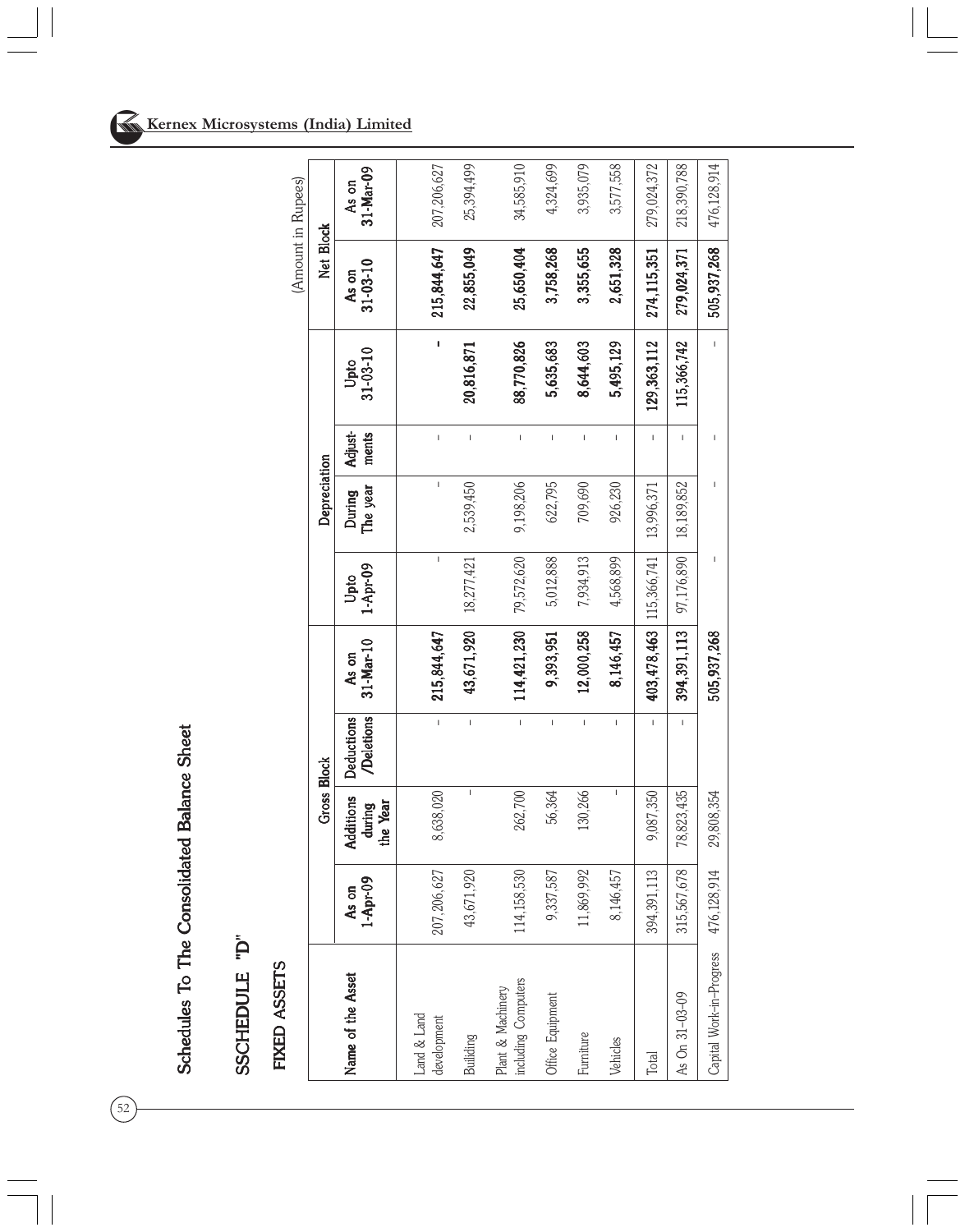# Schedules to the Consolidated Balance Sheet

|                                                                                                 |                                       | (Amount in Rupees)        |
|-------------------------------------------------------------------------------------------------|---------------------------------------|---------------------------|
|                                                                                                 | AS AT<br>31.03.2010                   | AS AT<br>31.03.2009       |
| <b>SCHEDULE - E</b>                                                                             |                                       |                           |
| <b>INVESTMENTS:</b>                                                                             | <b>NIL</b>                            | NIL                       |
|                                                                                                 |                                       |                           |
| <b>SCHEDULE - F</b><br><b>INVENTORIES</b> (As certified by Management)                          |                                       |                           |
| <b>ACD</b><br>Work in progress                                                                  | 113,912,918                           | 113,912,918               |
| <b>ENR</b><br><b>ACD</b><br>Closing Stock of Materials<br><b>ENR</b>                            | 34,382,866<br>52,001,913<br>6,752,878 | 56,670,264                |
|                                                                                                 | 207,050,575                           | 170,583,182               |
| <b>SCHEDULE - G</b><br><b>SUNDRY DEBTORS</b>                                                    |                                       |                           |
| (Unsecured and considered good)<br>Outstanding for a period exceeding Six months<br>Other Debts | 191,724,884<br>8,533,197              | 155,859,082<br>47,447,440 |
|                                                                                                 | 200,258,081                           | 203,306,522               |
| <b>SCHEDULE - H</b><br><b>CASH AND BANK BALANCES</b>                                            |                                       |                           |
| Cash on Hand                                                                                    | 263,355                               | 47,195                    |
| Cheques on hand<br>Cash at Bank:                                                                |                                       | 30,530,411                |
| in current Account with scheduled Banks<br>in Fixed Deposits                                    | 6,703,972<br>209,995,068              | 55,426,626<br>266,588,852 |
|                                                                                                 | 216,962,396                           | 352,593,084               |
| <b>SCHEDULE - I</b><br><b>LOANS AND ADVANCES</b>                                                |                                       |                           |
| (Unsecured Considered good)<br>Advances to Suppliers & Services<br>Advances to Suppliers-ENR    | 7,046,898<br>38,948,413               | 11,925,260                |
| Deposits                                                                                        | 40,882,904                            | 30,441,316                |
| Deferred Interest<br>Other Current Assets                                                       | 208,146<br>9,648,397                  | 380,365<br>16,295,148     |
|                                                                                                 | 96,734,757                            | 59,042,089                |
|                                                                                                 |                                       |                           |

 $\binom{53}{}$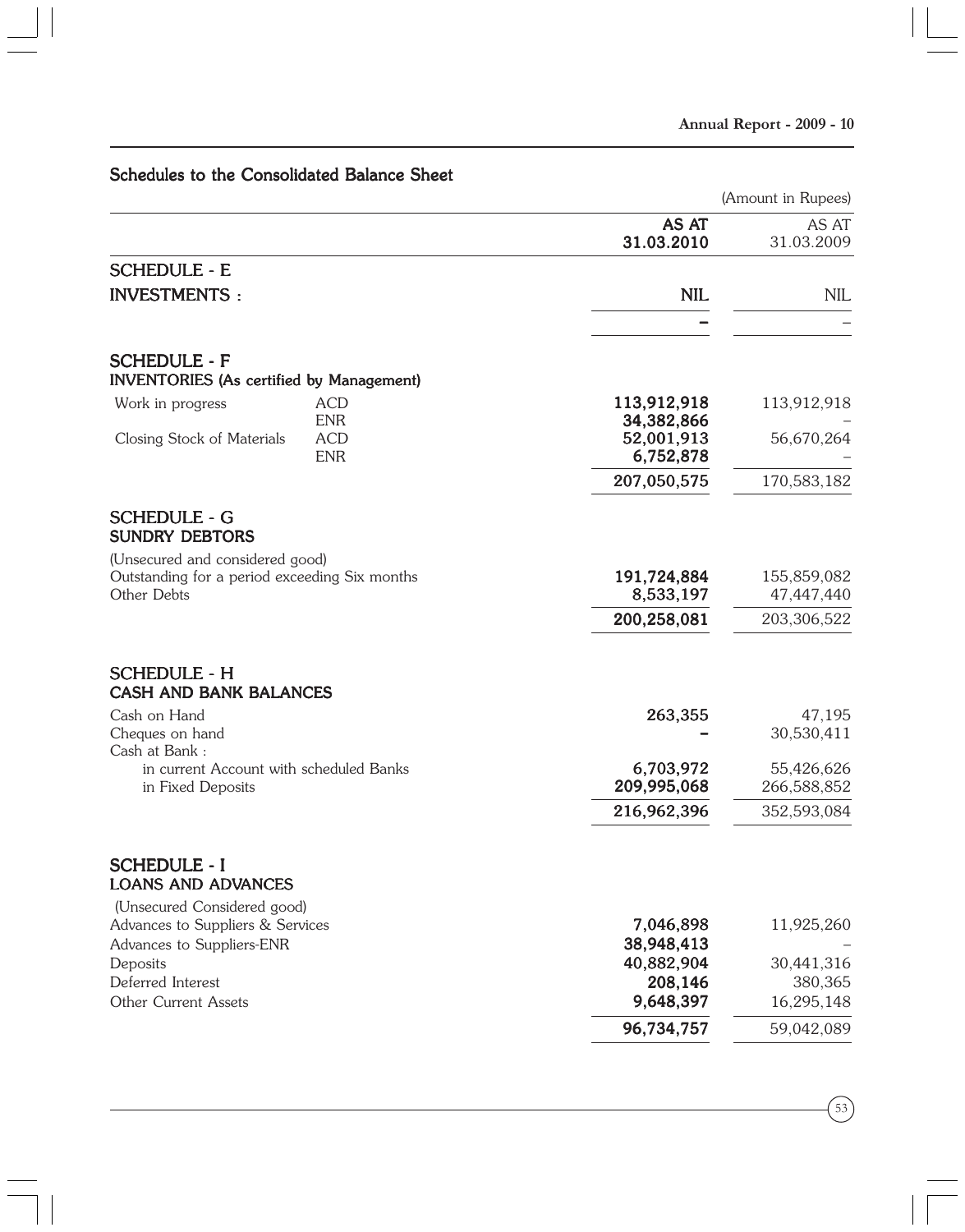

#### Schedules to the Consolidated Balance Sheet

(Amount in Rupees) AS AT AS AT 31.03.2010 31.03.2009 SCHEDULE - J **CURRENT LIABILITIES AND PROVISIONS** (A) CURRENT LIABILITIES Creditors for Supplies 6,489,639 6,489,639 6,489,6300 6,489,639 6,489,6300 6,489,6300 6,489,6300 6,489,6300  $\sigma$ Creditors for Expenses 37,413,720 37,413,720 38,698,063 Creditors for Capital Goods 28,334,672 28,334,672 20,930,783 Advances Received from Customers 73,715,268 73,715,268 78,564,171 Share Application Money unpaid refund A/c 362,050 362,050 418,300 Unclaimed Dividend 172,377 121,765 146,487,726 146,487,726 143,598,382 (B) PROVISIONS Income Tax (Net) Dividend – 12,499,655 – Dividend Distribution Tax – 2,124,316 – – 14,623,971 – SCHEDULE - K Miscellaneous expenditure to the extent not written off or adjusted a) Organisational Costs 143,039 143,039 143,039 Start-up Costs 244,872 244,872 244,872

Computer Software 71,488 71,488 71,488

Less: Amortized During the year 5,248 5,248 5,248 Less: already Amortized 380,580 380,580 375,331

b) Product Development Expenses 20,835,128 20,835,128 20,835,128

459,399 459,399 459,399

73,571 73,571 78,820

54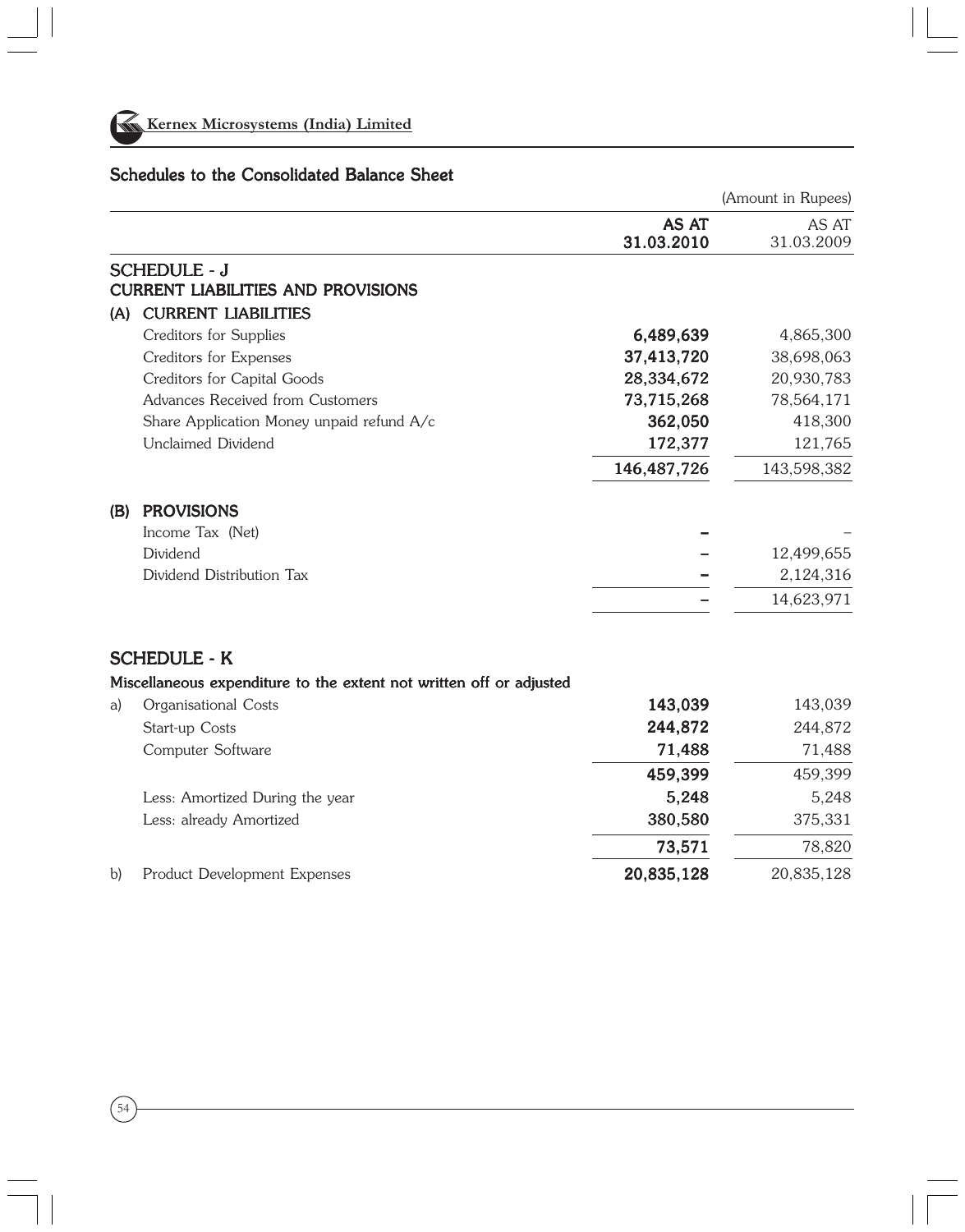# Schedules to Consolidated Profit and Loss Account

|                                                      |                          |                                  | (Amount in Rupees)               |
|------------------------------------------------------|--------------------------|----------------------------------|----------------------------------|
|                                                      |                          | For the Year ended<br>31.03.2010 | For the Year ended<br>31.03.2009 |
| <b>SCHEDULE - L</b><br><b>SALES AND SERVICES</b>     |                          |                                  |                                  |
| (A)<br>Sales Domestic                                |                          | 217,224                          | 2,256,007                        |
| Sales Export<br>(B)                                  |                          | 8,519,336                        | 3,139,895                        |
| Service income<br>(C)                                |                          | 35,162,357                       | 225,909,372                      |
|                                                      |                          | 43,898,917                       | 231,305,274                      |
| <b>SCHEDULE - M</b><br><b>OTHER INCOME</b>           |                          |                                  |                                  |
| Interest Received: Banks                             |                          | 18,788,819                       | 27,981,007                       |
| Miscellaneous Income                                 |                          | 6,269,600                        | 5,826,332                        |
|                                                      |                          | 25,058,419                       | 33,807,339                       |
| SCHEDULE - N<br><b>DUTIES AND TAXES</b>              |                          |                                  |                                  |
| Central Excise Duty                                  |                          | 3,461                            | 180,106                          |
| Service Tax                                          |                          | 3,741,141                        | 24,896,925                       |
| Sales Tax                                            |                          | 17,735                           | 51,576                           |
|                                                      |                          | 3,762,337                        | 25,128,607                       |
| <b>SCHEDULE - O</b><br>Cost of Materials & Services  |                          |                                  |                                  |
| Consumption of raw materials and bought-out items    |                          |                                  |                                  |
| Opening Stock of raw materials                       |                          | 56,670,264                       | 33,275,563                       |
| Add: Purchases                                       |                          | 17, 139, 285                     | 29,485,281                       |
| Less: Closing Stock                                  |                          | 58,754,791                       | 56,670,264                       |
| Material consumed                                    |                          | 15,054,758                       | 6,090,580                        |
| Accessories purchased                                |                          | 58,880                           | 848,516                          |
| Project Execution Expenses<br>Direct Expenses-ENR    |                          | 16,464,103<br>650,624            | 30,138,046                       |
| Project Execution Expenses-ENR                       |                          | 21,246,462                       |                                  |
| Net Cost of Materials & Services                     |                          | 53,474,828                       | 37,077,142                       |
| <b>SCHEDULE - P</b>                                  |                          |                                  |                                  |
| (INCREASE)/DECREASE IN STOCKS                        |                          |                                  |                                  |
| <b>Opening Stocks</b>                                |                          |                                  |                                  |
| Opening Work in progress                             | <b>ACD</b>               | 113,912,918                      | 109,369,168                      |
| Opening work in progress                             | <b>ENR</b>               |                                  |                                  |
| Total (A)                                            |                          | 113,912,918                      | 109,369,168                      |
| <b>Closing Stocks</b>                                |                          |                                  |                                  |
| Closing work in Progress<br>Closing work in progress | <b>ACD</b><br><b>ENR</b> | 113,912,918                      | 113,912,918                      |
|                                                      |                          | 34,382,866                       |                                  |
| Total (B)                                            |                          | 148,295,784                      | 113,912,918                      |
| Total (A-B)                                          |                          | (34, 382, 866)                   | (4,543,750)                      |
|                                                      |                          |                                  |                                  |

 $(55)$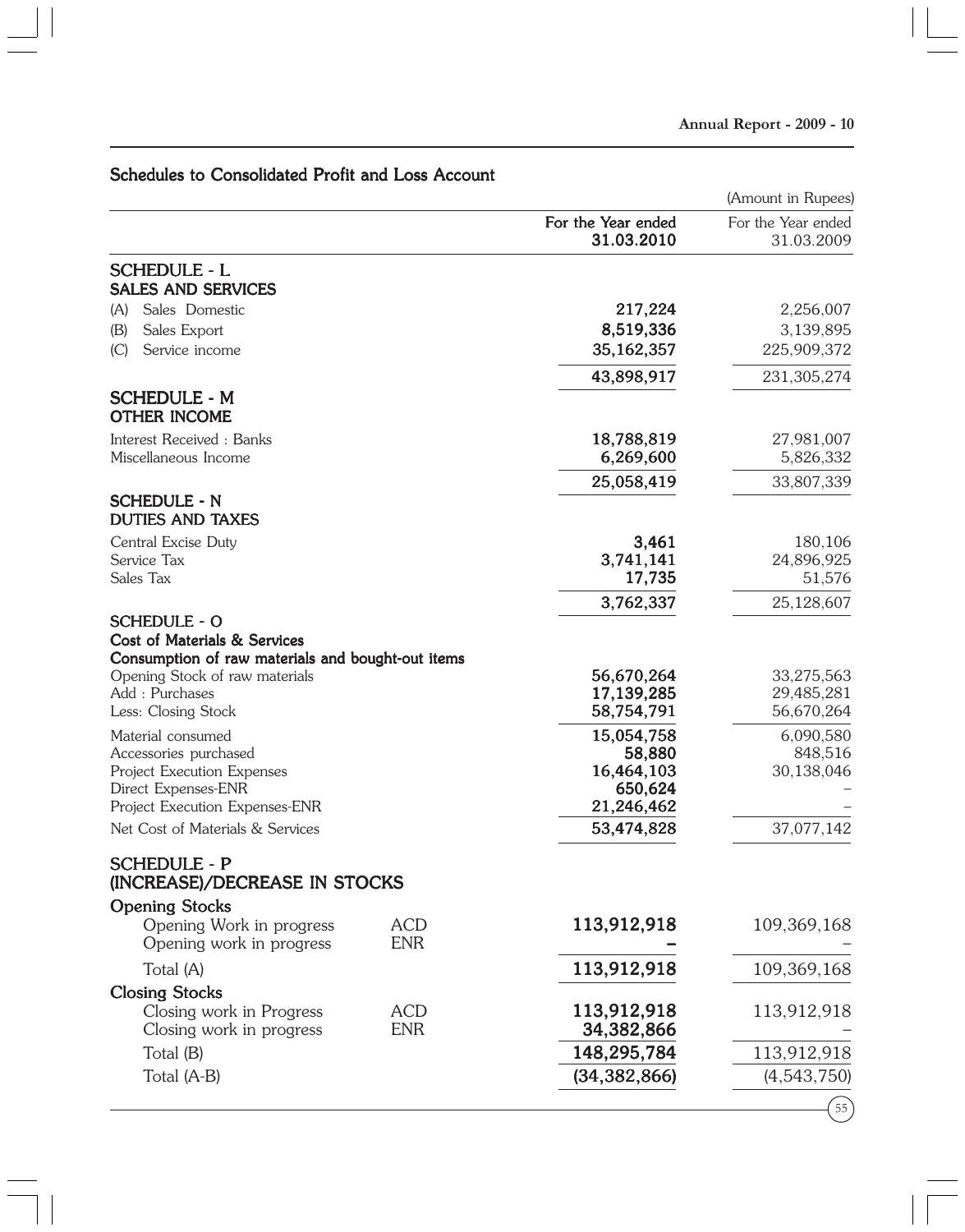

|                                                             |                                  | (Amount in Rupees)               |
|-------------------------------------------------------------|----------------------------------|----------------------------------|
|                                                             | For the Year ended<br>31.03.2010 | For the Year ended<br>31.03.2009 |
| <b>SCHEDULE - Q</b><br>PERSONNEL EXPENSES                   |                                  |                                  |
| Salaries and Other Benefits                                 | 62,913,283                       | 75,205,713                       |
| Contribution to PF & Other funds                            | 2,991,173                        | 3,908,542                        |
| Staff Welfare                                               | 1,476,990                        | 4,025,476                        |
|                                                             | 67,381,446                       | 83,139,731                       |
| <b>SCHEDULE - R</b><br><b>OPERATING, ADMINISTRATIVE AND</b> |                                  |                                  |
| <b>SELLING EXPENSES</b>                                     |                                  |                                  |
| Rent                                                        | 3,507,030                        | 2,874,251                        |
| Rates and Taxes                                             | 2,103,055                        | 2,694,157                        |
| Printing & Stationery                                       | 537,740                          | 735,948                          |
| Directors Remuneration                                      | 4,680,000                        | 5,672,948                        |
| Bad Debts Written off<br>Directors sitting fees             | 8,751,111                        | 472,500                          |
| Communication Expenses                                      | 550,000                          | 2,357,859                        |
| Repairs and Maintenance                                     | 1,543,956<br>3,556,086           | 3,236,073                        |
| <b>Electricity Charges</b>                                  | 1,753,258                        | 2,168,899                        |
| Professional & Consultancy Fees                             | 4,088,413                        | 1,828,243                        |
| Security Charges                                            | 940,029                          | 915,849                          |
| <b>Books and Periodicals</b>                                | 14,295                           | 19,437                           |
| Traveling & Conveyance Expenses                             | 4,712,753                        | 8,122,588                        |
| Insurance                                                   | 380,665                          | 661,391                          |
| General Expenses                                            | 859,411                          | 578,175                          |
| Auditors remuneration                                       | 770,480                          | 602,270                          |
| <b>Business Promotion</b>                                   | 912,974                          | 838,226                          |
| Research and Development expenses                           | 7,414,290                        | 18,211,689                       |
| Freight                                                     | 238,649                          | 56,052                           |
| Branch Administration Expenses-ENR                          | 533,620                          |                                  |
|                                                             | 47,847,815                       | 52,046,556                       |
| <b>SCHEDULE - S</b><br><b>FINANCE CHARGES</b>               |                                  |                                  |
| Interest on term Loan                                       | 3,040,752                        | 3,522,267                        |
| Interest on Working Capital                                 | 12,401,023                       | 2,925,558                        |
| Bank Commission & Other Financial Charges                   | 8,268,809                        | 4,163,800                        |
|                                                             | 23,710,584                       | 10,611,625                       |

# Schedules to Consolidated Profit and Loss Account

 $\binom{56}{ }$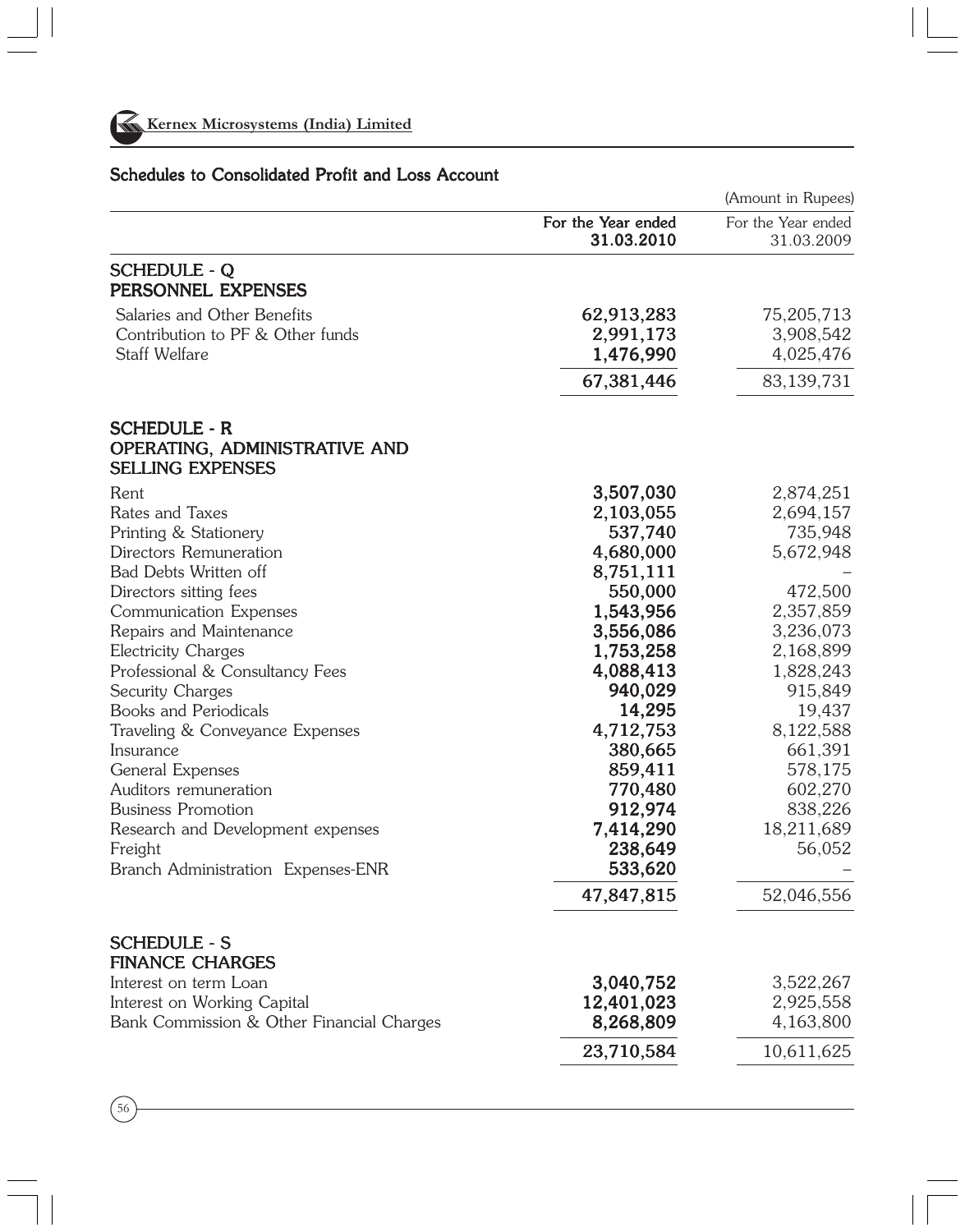#### SCHEDULE 'T' : Notes forming part of the Accounts for the year ended March 31, 2010

#### Significant Accounting Policies and notes on accounts :

#### Company Overview :

Kernex Microsystems (India) Limited is engaged in the Manufacture and sale of Safety Systems for Railways and Software Services.

#### A. Significant accounting policies :

#### 1. Accounting Convention:

The Financial statements are prepared under historical cost convention, on an accrual basis and in accordance with the generally accepted accounting principles in india, the applicable mandatory Accounting Standards as notified by the Companies (Accounting Standard) Rules, 2006 and the relevat provisions of the Companies Act,1956 The Accounting policies have been consistently applied by the Company unless otherwise stated.

- a. The Consolidated Financial statements have been prepared on the following basis : The financial statements are prepared in accordance with the principles and procedures required for the preparation and presentation of consolidated financial statements as laid down under the accounting standards on consolidated financial statements issued by the ICAI. The financial statements of the Parent Company Kernex Microsystems ( India ) Limited ,have been combined with 100% WOS Avant-Garde Infosystems Inc, USA on a line -by-line basis by adding together book values of like items of assets,liabilities,income and expenses after eliminating intra-group balances and transactions and resulting un-realized gain / loss.
- b. The excess/deficit of cost to the parent company of its investment in the subsidiary over its portion of equity in the subsidiary at the respective dates on which investment in such subsidiary was made is recognized in the financial statements as goodwill/capital reserve.
- c. The Parent company's portion of equity In such subsidiary is determined on the basis of the Investment made as on the date of transaction as per the financial statements of the subsidiary.
- d. The consolidated financial statements are presented, to the extent possible, in the same format as that adopted by the parent company for its separate financial statements.
- e. The consolidated financial statements are prepared using uniform accounting policies for like transactions and other events in similar circumstances.

#### 2. Fixed Assets, Depreciation and Amortization

Fixed assets are carried at the cost of acquisition less accumulated depreciation. Fixed assets are valued at original cost including incidental expenditures, taxes and duties net of cenvat credit availed.

Depreciation has been charged on fixed assets on WDV method as per the rates specified in Schedule XIV of the Companies Act,1956.

Depreciation is calculated on the computer Equipment, Office Equipment and Furniture and Fixtures over their estimated useful lives for the Subsidiary.

Start-up and Organisational Costs and Computer Software are Amortized over a period of its useful life.

Capital Expenditure incurred on expansion oriject at Hardware Technology Park(HTP) is under advanced stage of completion and shown under Capital Work in progress.

#### 3. Revenue Recognition :

Revenue from contracts priced on a time and materials basis are recognized when services are rendered and related costs are incurred.

Revenue from product sales is stated exclusive of returns, and applicable trade discounts but inclusive of Duties and Taxes collected on the same.

Service Income is recognized as per the terms of Contracts with the Customer, when the related services are performed.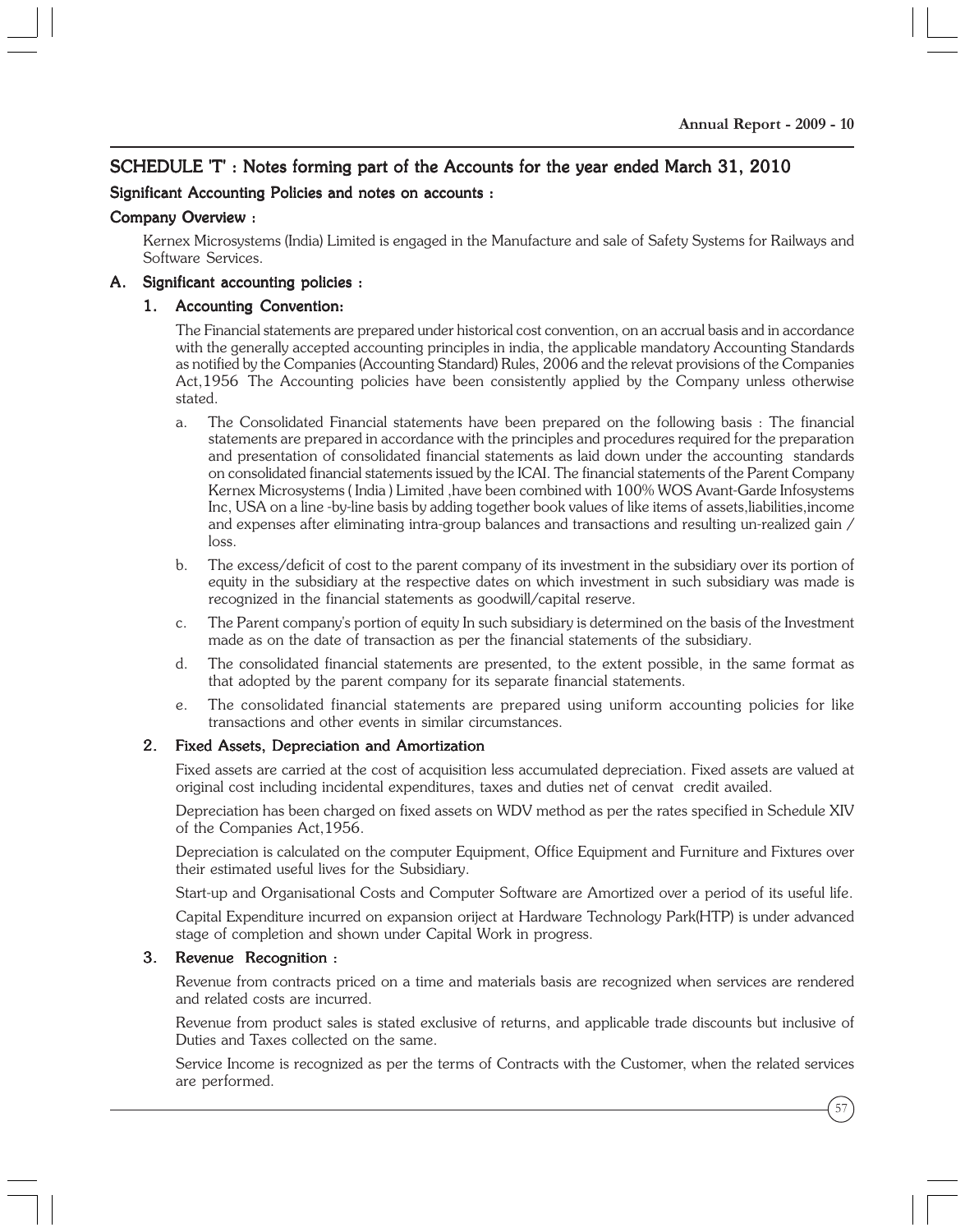

#### 4. Retirement Benefits to Employees :

#### i) Defined Contribution plan

In respect of retirement benfits in the form of provident fund, the contribution payable by the company for a year is charged to the Profit and Loss account.

#### iI) Defined Benefit Plan

#### General Description of Plans:-

Leave encashment: The Company does not have any scheme for Leave encashment.

**Gratuity:** Gratuity benefit is applicable to all permanent and full time employees of the company. Gratuity paid out is based on last drawn basic salary and DA at the time of termination or retirement. The scheme takes into account each completed year of service or part thereof in excess of 6 months. Annual contribution to the employees's Gratuity fund, Established with LIC of India (LIC) or determined based on an acturial valuation by the LIC as at the year end.

#### 5. Foreign Currency Transactions :

Income and Expenditure in foreign currency is accounted at the exchange rate prevalent when such expenditure/income is incurred/arised. The exchange difference arising on foreign currency transactions are recognized as income or Expenses in the period in which the payment is made/income received.

#### 6. Income Tax :

#### 6.1 Current Tax :

Provision for current tax is made and retained in the Accounts on the basis of estimated tax liability as per the applicable provisions of the income-tax Act,1961.

#### 6.2 Deferred Tax :

Deferred tax has been accounted in accordance with Accounting Standard - 22 "Accounting for Taxes on Income" issued by the ICAI, under the liability method.

A provision is made for Income tax annually based on the Tax Liability computed. The difference that result between the profit offered for income taxes and the Profit as per the Financial Statements are identified and thereafter a deferred tax asset or deferred tax liability for timing differences, namely the difference that originate in one accounting period and reverse in another, based on the tax effect of the aggregate amount being considered.

The tax effect is calculated on the accumulated timing differences at the end of an accounting period based on prevailing enacted regulations. Deferred tax assets are recognized only if there is reasonable certainty that they will be realized and are reviewed for the appropriateness of their respective carrying values at each balance sheet date.

#### 7. Fixed Assets

Fixed assets are valued at original cost including incidental expenditures, taxes and duties net of CENVAT and VAT credit availed.

Capital Expenditure incurred on expansion oriject at Hardware Technology Park(HTP) is under advanced stage of completion and shown under Capital Work in progress.

#### 8. Research and Development Expenditure:

For Kernex Micro Systems (Ind) Ltd Revenue expenditure incurred on Research and Development is charged to Profit and Loss Account in the year it is incurred. Capital expenditure is included in the respective heads under Fixed Assets. For Avant-Garde Inc, USA Product Development Costs were Capitalized.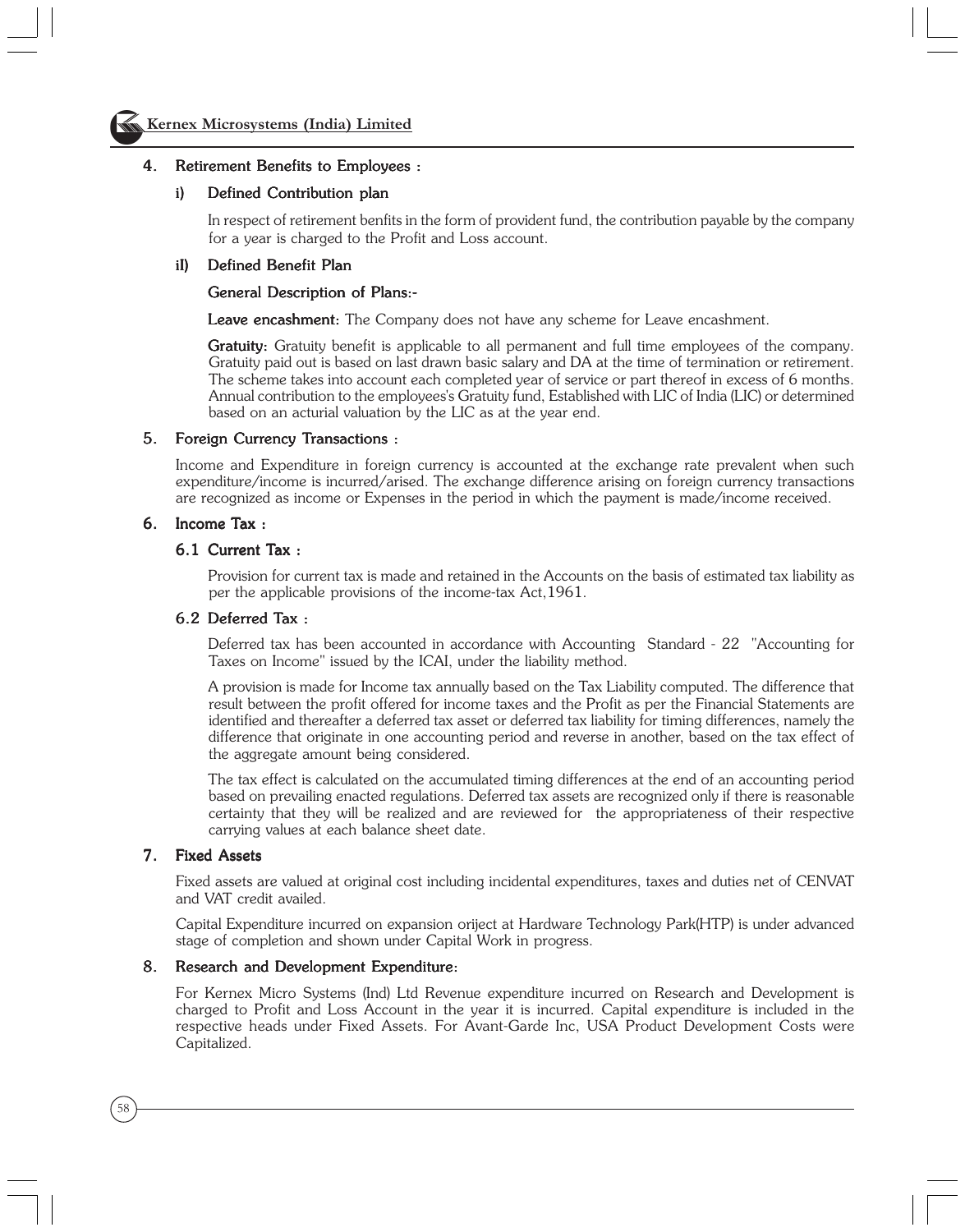(Amt Rs. in lacs)

#### 9. Depreciation

Depreciation has been charged on fixed assets on WDV method as per the rates specified in Schedule XIV of the Companies Act,1956.

#### 10. Inventories

Inventories of Components are valued at cost or realizable value which ever is less. Work in progress is valued at cost of materials and services used.

#### 11. Warranty Expenses

Anticipated product warranty costs for the period of warranty are provided for in the year of sale.

#### 12. Segment Reporting:

Since the Company has no Reportable segment to report, "Segment Reporting" under "Accounting Standard 17" issued by the "ICAI" is not applicable.

#### 13. Related Party Disclosures:

- a) There are no related parties where control exists other than 100% Wholly Owned subsidiary.
- b) Other related parties with whom transactions have taken place during the year are:

Cova Technologies Inc, USA Enterprise owned by relative of Managing Director;

Consultancy services on Procurement & Inspection of goods in USA. (No Transactions during the year, Rs.9.65 during the Previous Year)

(Outsatnding at the year end Mar,10 Rs 2.53 lacs Outstanding at the year end Mar,09 Rs 6.23 lacs)

The Company entered into related party transactions with Avant-Garde Infosystems Inc, USA. a 100 % Wholly owned Subsidiary with regard to :

|       | Year ended March 31 |
|-------|---------------------|
| 2010  | 2009                |
|       |                     |
| 15.41 | 14.92               |
|       |                     |
|       | (Amt Rs. in lacs)   |
|       |                     |

| d) Key Management Personnel: |        |                     |              | 2009-10 | 2008-09 |
|------------------------------|--------|---------------------|--------------|---------|---------|
| Col. L.V. Raju (Retd.)       | $\sim$ | Managing Director   | Remuneration | 24.09   | 31.67   |
| B. Murali Mohan              | $\sim$ | Whole-time Director | Remuneration | 22.89   | 20.04   |

#### 14. Impairment Of Assets :

An Assets is treated as impaired when the carrying cost of the asset exceeds its recoverable value being higher of value in use and netselling price. Value in use is computed at net present value of cash flow expected over the balance useful life of the assets. An impairment loss is recognised as an expense in the profit and loss account in the year in which an asset is identifed as impaired. The impairment loss in prior accounting period is reversed if there has been an improvement in recoverable amount.

The Management of the Company is of the opinion that there are no Fixed Assets to be impaired for the period, as identified by the sources of Information, mentioned in the Accounting Standard -28 "Impairment of Assets" issued by the ICAI.

59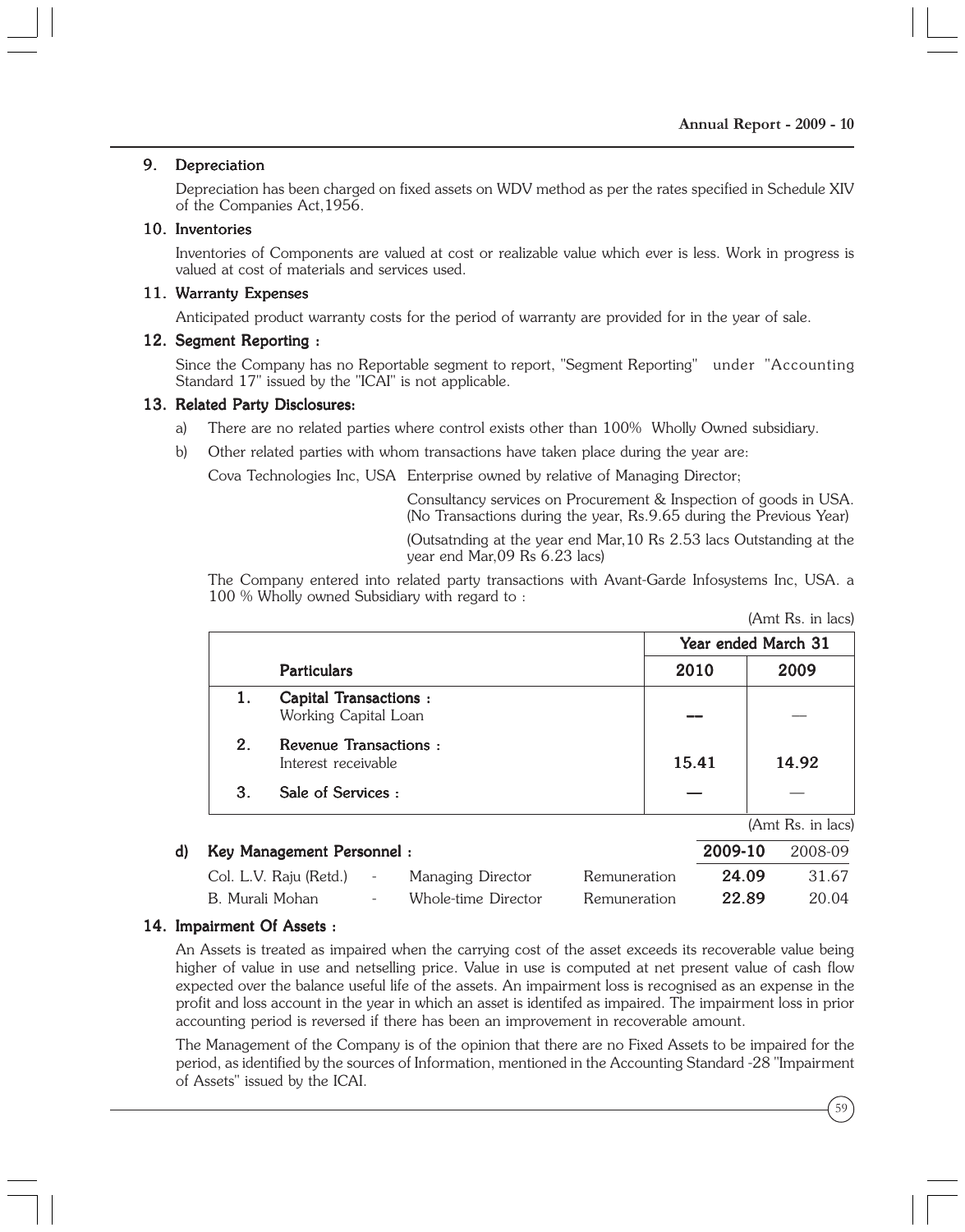

#### Kernex Microsystems (India) Limited

#### B. Notes to Accounts:

- 1. All Amounts in the financial statements are presented in Rupees. The Previous Year's figures have been regrouped/reclassified, wherever necessary to confirm to the current year's presentation. Figures are rounded off to the nearest rupee.
- 2. Sundry Debtors,Advances and Creditors are Subject to Reconciliation & Confirmation. 2.
- **3.** Contingent Liabilities in respect of :
	- a) Claims against the Company not acknowledged as debt Rs. 8 lakhs in respect of Income Tax for the Assessment Year 1998-99 for which the companies appeal is Pending before the High Court of Andhra Pradesh and Rs.4.13 Lakhs in respect of Sales Tax for the year 2002-03 for which the company appeal is pending before STAT
	- b) Bank guarantees outstanding Rs.1209.79 lakhs as on 31st March, 2010 (2009:Rs.1633.58 lakhs)
	- c) Estimated amount of contracts remaining to be executed on capital account and not accounted are Rs.5.60 crores (Previous Year:Rs.5.48crores)

#### 4. Exchange Differences:

Exchange Fluctuation difference of Rs.8,39,466 /- ( Previous Year Rs.13,89,899) is added to the Miscellaneous Income.

#### 5. Term Loans and Cash Credits:

- a) Cash credit facility from SBH is primarily secured by hypothecation of current assets of the companyand collaterally secured by first charge on fixed assets of the company and equitable mortgage of land & buildings situated at Madhapur.
- b) Other Short term Loans are secured by Fixed and Term Deposits
- c) Vehicle Loans are secured by Hypothecation of Vehicles.
- d) Export Packing Credit facility is Primarily Secured by Hypothecation of Raw Materials, Stock in Process, Finished Goods in transit,stores spares, accessories of Anti Collisiion Devices ranking paripassu with other banks under multiple banking agreement and collaterally secured by all Fixed Assets Land & Buildings under construction

|    |                                                  |                      |         | (Amount in Rupees) |
|----|--------------------------------------------------|----------------------|---------|--------------------|
|    |                                                  |                      | 2009-10 | 2008-09            |
| 6. | Auditors Remuneration relates to                 |                      |         |                    |
|    | Statutory, Tax Audits including quarterly audits | $\ddot{\phantom{a}}$ | 6.00    | 6.00               |
|    | Other Services                                   |                      | 1.55    | 1.72               |
|    | Reimbursement of Out of Pocket expenses          |                      | 0.15    | 0.00               |

#### 7. Earning Per Share :

Earning/Diluted Earning Per Share of the Company has been calculated as per the Accounting Standard 20 "Earning Per Share" Issued by ICAI.

|                           |         | (Amount in Rupees) |
|---------------------------|---------|--------------------|
|                           | 2009-10 | $2008 - 09$        |
| Earning Per Share         | (5.68)  |                    |
| Diluted Earning Per Share | (5.68)  |                    |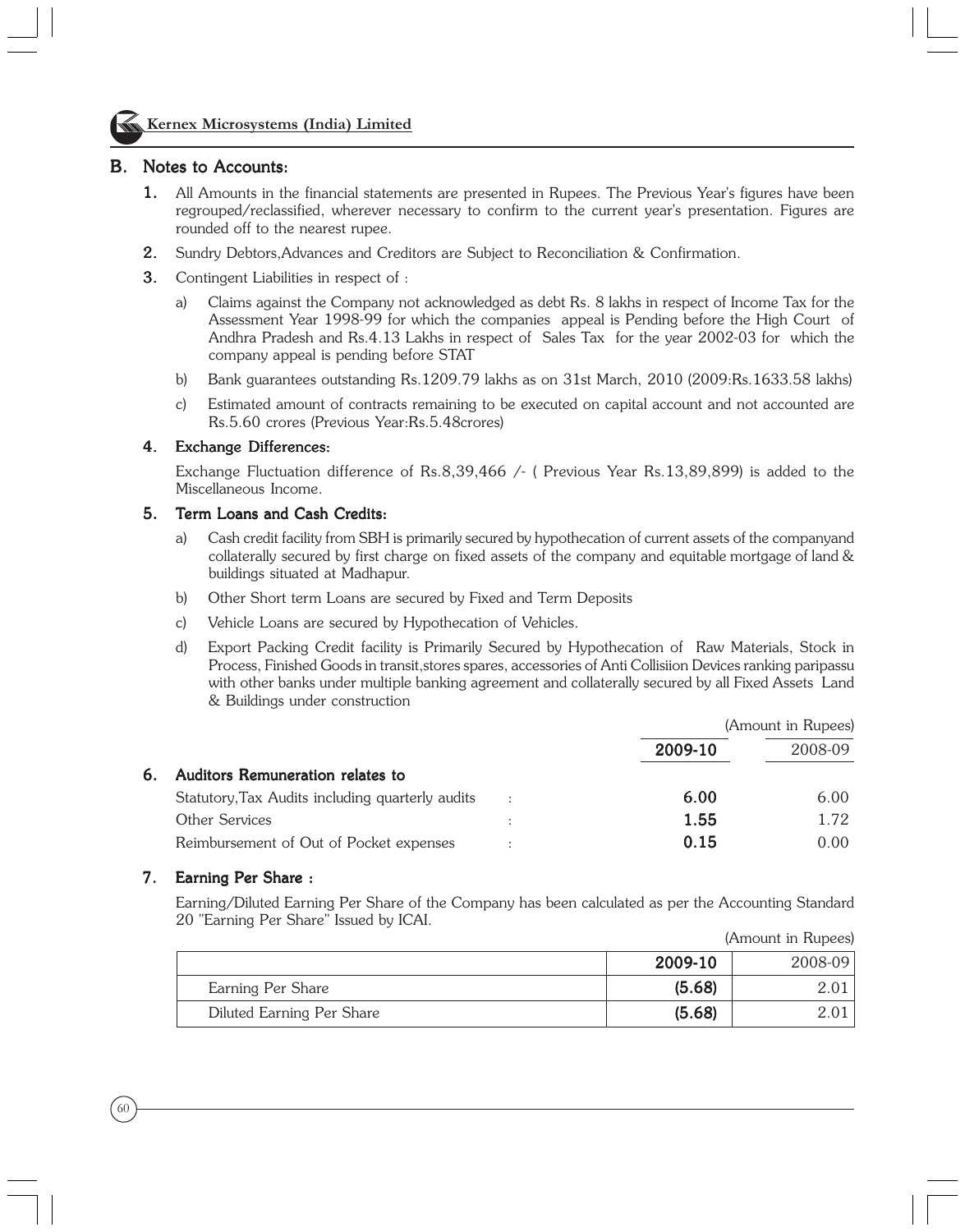#### 8. Disclosure required by Clause 32 of the Listing Agreement

Amount of Loans and advances in nature of loans outstanding from subsidiaries in the year ended March 31, 2010.

| Name of<br>Subsidiary<br>Company | Outstanding<br>as at<br>March 31, 2010<br>(Rs. In Lacs) | Maximum Amt<br>Outstanding<br>during the year<br>(Rs. In Lacs) | Investment in<br>shares of the<br>Company<br>(No. of shares) | Investment in shares<br>of subsidiaries of the<br>Company<br>(No. of shares) |
|----------------------------------|---------------------------------------------------------|----------------------------------------------------------------|--------------------------------------------------------------|------------------------------------------------------------------------------|
| Avant-Garde<br>Info systems Inc  | 207.06                                                  | 207.06                                                         |                                                              | 5,379,240                                                                    |

#### 9. Deferred Taxation :

(Amount Rs. in lacs)

| <b>Particulars</b>                   | As on<br>31.03.09 | As on<br>31.03.08 |
|--------------------------------------|-------------------|-------------------|
| Payments under 43B                   | 5,781,970         | 6,786,997         |
| Unabsorbed Business Loss (2009-10)   | 34,782,444        |                   |
| Total Deferred Tax Asset             | 40,564,414        | 6,786,997         |
| Deferred Tax Liability               |                   |                   |
| Difference in Block of Assets        | 4,444,053         | 6,506,999         |
| Total Deferred tax liability         | 4,444,053         | 6,506,999         |
| Net Deferred tax (Asset) / Liability | (36, 120, 361)    | (279,998)         |

#### Note :

As per the Accounting Standard-22 "Taxes on Income" issued by ICAI, The Net deferred tax Liability for the year Rs3,58,40,364/- is Credited to P&L A/c.

Signatories to Schedule A to T As per our report of even date

Chartered Accountants

(G Satyanarayana Murty) S V Subba Raju Col. L V Raju (Retd.) Partner Chairman Chairman Managing Director Membership No. 29919

Place : Hyderabad **S. Jasminder Singh** Date : 29th May, 2010 Company Secretary

for **GMK ASSOCIATES**, For and on behalf of the Board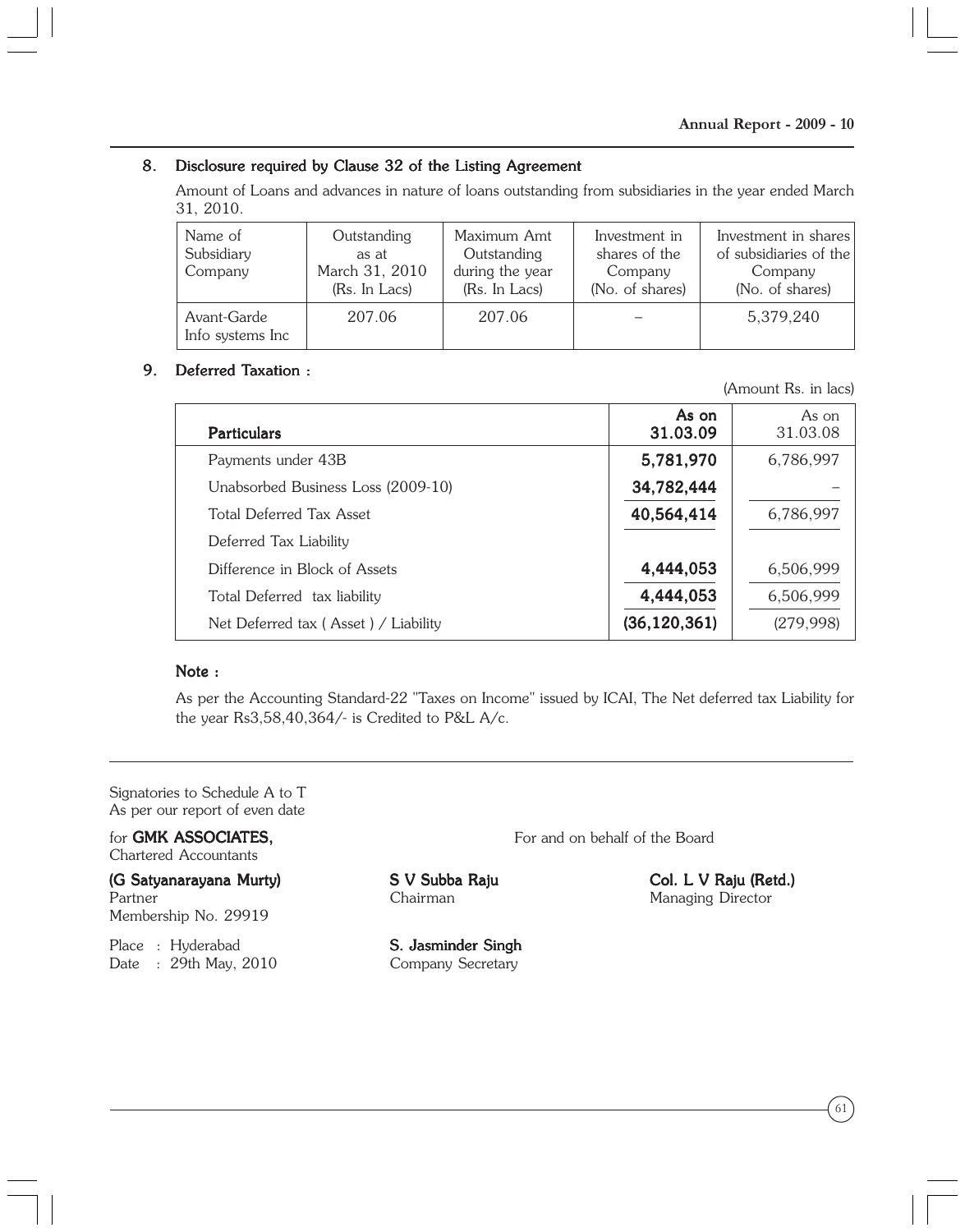

#### Consolidated Cash Flow Statement for the year ended March 31, 2010

(Amount in Rupees) Particulars **March 31, 2010** March 31, 2010 March 31, 2009 CASH FLOW FROM OPERATING ACTIVITIES **Profit before tax**  $(106,838,426)$   $43,457,603$ Adjustments for: Depreciation and amortisation 14,001,619 14,001,619 15,195,100 Interest and other financial charges 23,710,584 23,710,584 10,611,625 Interest income (20,329,969) (20,329,969) (20,329,969) (29,473,082) Operating Profit Before Working Capital Changes (89,456,192) 42,791,246 Sundry debtors 3.048.441 31.268.844 Inventories (36,467,393) (36,467,393) (36,467,393) (27,938,451) Loans and Advances (28,994,516) (28,994,516) (28,994,516) (20,804,212) Current liabilities and provisions 2,889,344 2,889,344 78,144,452 Income-taxes paid during the year  $(8,698,152)$   $(20,039,104)$ Net cash generated by operating activities (157,678,468) 83,422,775 Cash flows from investing activities Purchases of fixed assets and change in capital work-in-progress (38,895,704) (181,622,347) Interest income 20,329,969 20,329,969 29,473,082 Net cash used in investing activities (18,565,735) (18,565,735) (18,565,735) (152,149,265) Cash flows from financing activities Secured Loans Received/ (Repayment) 79,765,314 65,765,723 Interest and other financial charges (23,710,584) (23,710,584) (23,710,584) (10,611,625) Dividends paid during the year, including dividend tax (14,623,971) (14,623,971) (14,623,971) Net cash used in financing activities 41,430,759 41,430,759 40,530,127 Net (decrease)/increase in cash and cash equivalents during the year (134,813,444) (28,196,363) Effect of exchange difference on translation (817,242)  $1,500,009$ Cash and cash equivalents at the beginning of the period/year 352,593,082 379,289,436 Cash and cash equivalents at the end of the year 216,962,395 352,593,082

As per our report of even date

for **GMK ASSOCIATES**. Chartered Accountants

Partner **Managing Director** Chairman Chairman Managing Director Membership No. 29919

Place : Hyderabad **S. Jasminder Singh** Date : 29th May, 2010 Chief Financial Officer

62

(G. Satyanarayana Murty) S.V. Subba Raju Col. L.V. Raju (Retd.)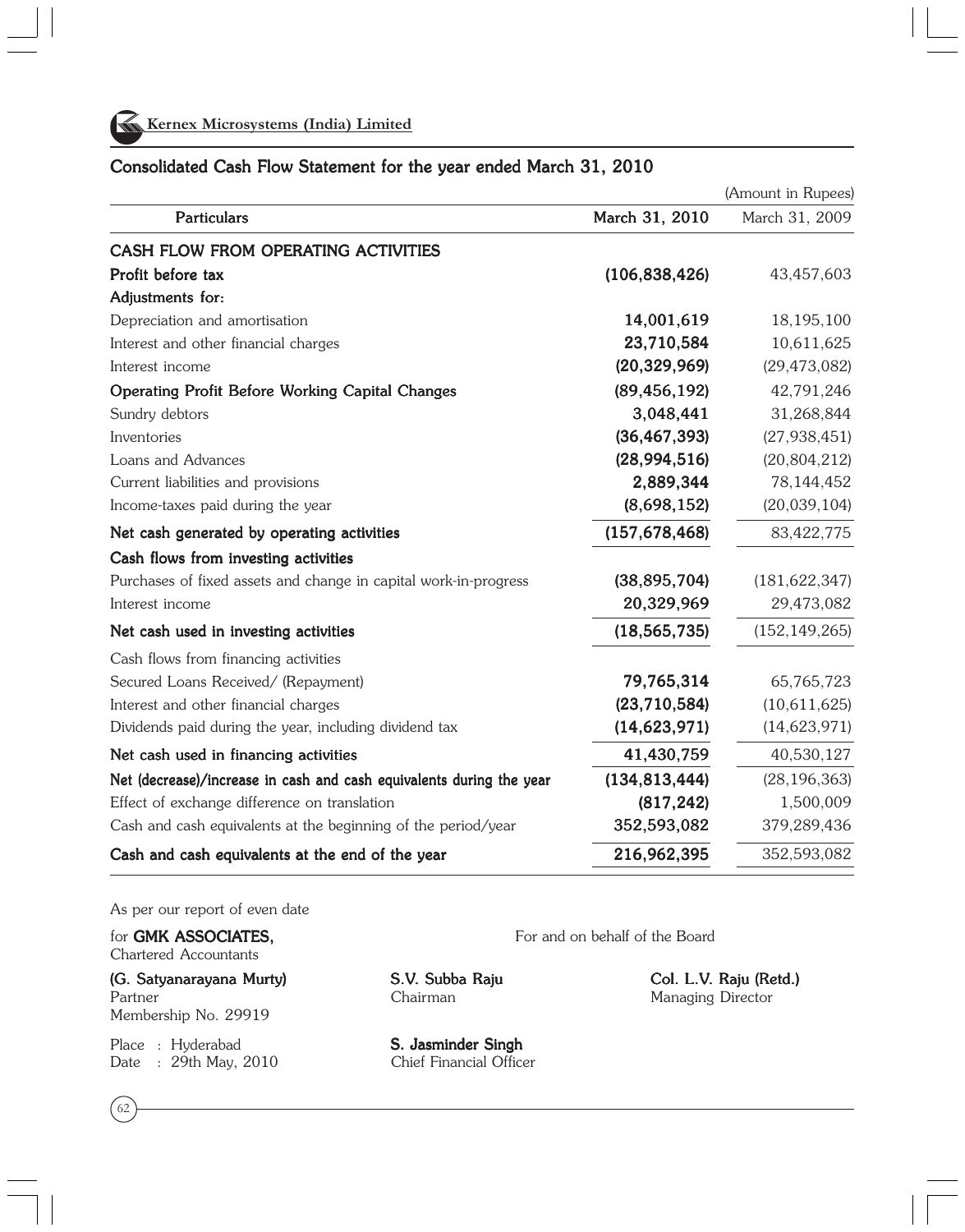# STATEMENT PURSUANT TO SECTION 212 OF THE COMPANIES ACT, 1956.

| $\mathbf{1}$ . | Name of Subsidiary Company                                                                                                                                 | Avant - Garde Infosystems Inc.,                                                            |
|----------------|------------------------------------------------------------------------------------------------------------------------------------------------------------|--------------------------------------------------------------------------------------------|
| 2.             | Financial Year of Subsidiary Company                                                                                                                       | Ended on 31-03-2010                                                                        |
| 3.             | Holding Company's Interest                                                                                                                                 | 100%                                                                                       |
| 4.             | Number of Shares held by Kernex Microsystems<br>(India) Limited in the Subsidiary Company                                                                  | 35,80,000 Ordinary Shares of \$0.02 each<br>and 17,99,240 Equity Shares of US \$ 0.10 each |
|                | The net aggregate of Profits for the current<br>financial year of Subsidiary Company, so far it<br>concerns to the members of the Company                  |                                                                                            |
| 5.             | Dealt with in the accounts of Holding<br>a)<br>Company)                                                                                                    |                                                                                            |
|                | b)<br>Not Dealt with in the accounts of<br>Holding Company                                                                                                 | \$42677                                                                                    |
| 6.             | The net aggregate of losses for the previous<br>financial years of the Subsidiary Company, so<br>far it concerns to the members of the Holding<br>Company: |                                                                                            |
|                | Dealt with in the accounts of<br>Holding Company                                                                                                           |                                                                                            |
|                | Not Dealt with in the accounts of<br>Holding Company                                                                                                       | \$212702                                                                                   |
|                |                                                                                                                                                            |                                                                                            |

Notes: 1. Avant-Garde Infosystems Inc, USA was incorporated on September 25, 2000 as 100% subsidiary of Kernex Microsystems ( India) Limited.

2. The Financial year of Holding Company and the Subsidiary ended on March, 31, 2010.

For and on behalf of the Board

S.V. Subba Raju Col. L.V. Raju (Retd.) Chairman Managing Director

Place : Hyderabad **S. Jasminder Singh** Date : 29th May, 2010 Company Secretary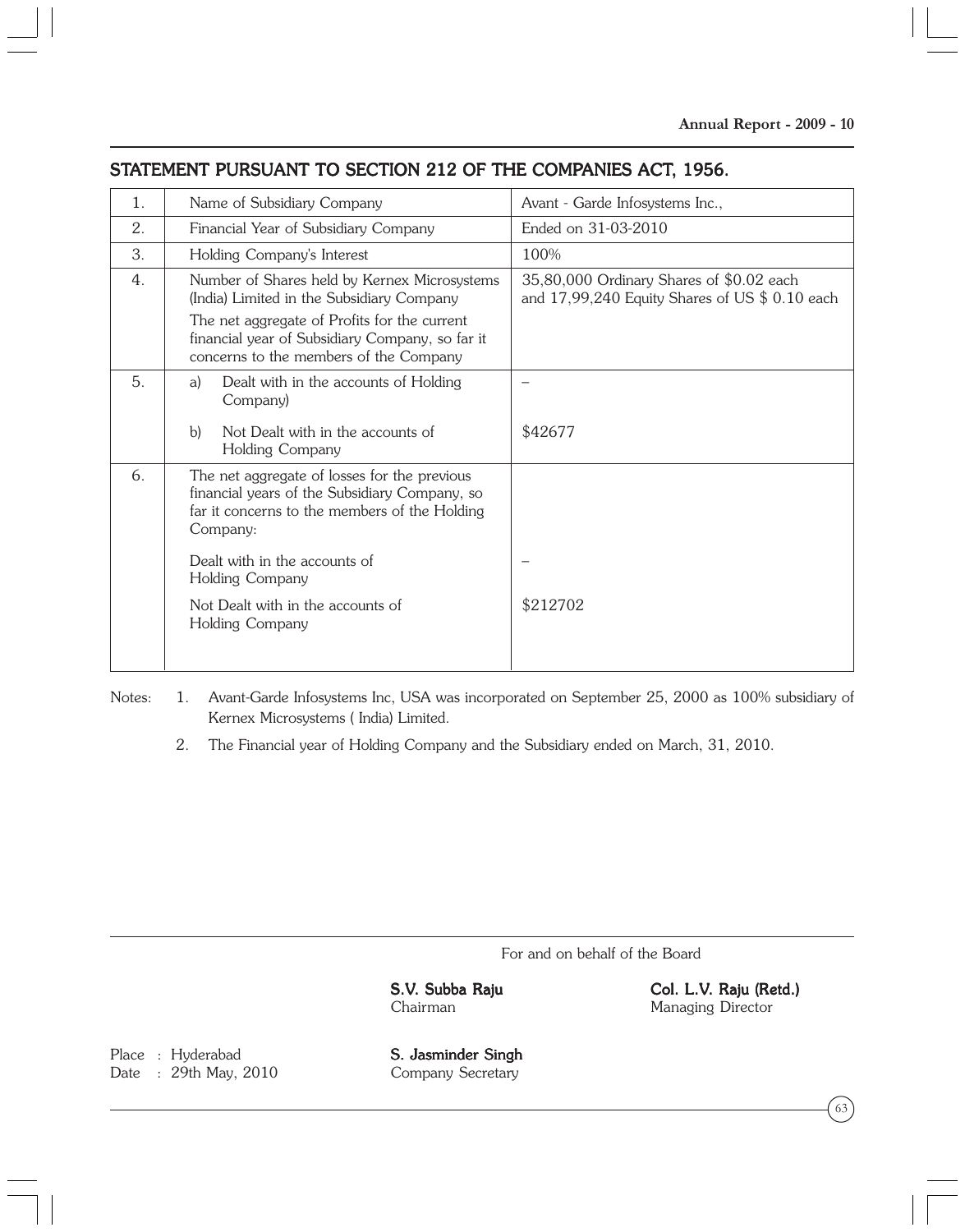#### Directors' Report

#### To

#### The Members

The Board of Directors of Avant-Garde Infosystems Inc., has pleasure in submitting the Eighth Annual Report in respect of the period form April 1, 2009 to March 31, 2010.

#### **Directors**

The Names of the Directors in office during or since the end of the Financial Year are

| <b>Names</b>           | <b>Position</b>        |
|------------------------|------------------------|
| COL. L.V. Raju (Retd.) | Director and President |
| L. Muralidhara Raju    | Director               |

#### Principal Activity

The Principal activity of the Company during the Financial Year was developing, marketing software services and products in American Continent.

#### Financial Year

The Financial Year of the company is form April 1 to March 31 to align with Kernex Microsystems (India) Limited, the Holding Company.

#### Financial Results

The net loss of the company for the financial year was Rs. 10.88 lacs due to provision of interest on the loan availed from Kernex Microsystems (India) Limited.

#### **Operations**

During the year the Company received an income of Rs. 1.66 lacs

#### Future prospects

The Balance work on account of improving "Patient Medical Documentation Tracking Systems" is going as per the additional functional requirements from its technology partner Wolverine systems, Detroit and the marketing of the product to the corporate hospital in USA.

For Avant - Garde Infosystems, Inc.,

Col. L V Raju (Retd.) **Director** Date : 27th May, 2010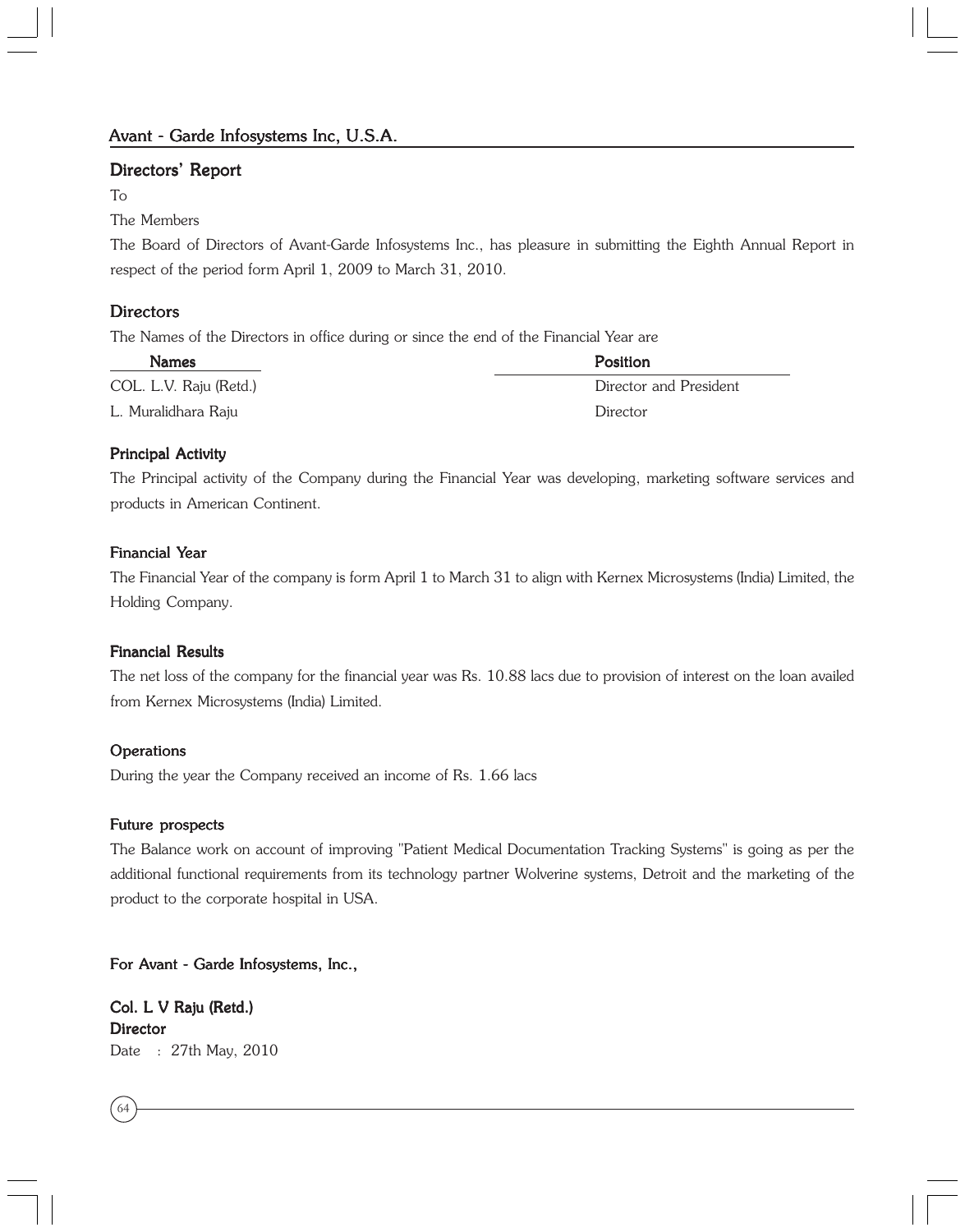#### Avant - Garde Infosystems Inc, U.S.A.

#### Balance Sheet as at March 31, 2010

(Amount in Rupees)

|                                                               | Schedule<br>No. | AS AT<br>31.03.2010 | AS AT<br>31.03.2009 |
|---------------------------------------------------------------|-----------------|---------------------|---------------------|
| <b>SOURCES OF FUNDS:</b>                                      |                 |                     |                     |
| Share Capital                                                 | I               | 11,830,950          | 11,830,950          |
| Reserves and Surplus                                          | $\mathbf{I}$    |                     |                     |
| Secured Loans                                                 |                 |                     |                     |
| Un-secured Loans                                              | III             | 10,774,236          | 10,774,236          |
| <b>TOTAL SOURCES</b>                                          |                 | 22,605,186          | 22,605,186          |
| <b>APPLICATION OF FUNDS:</b>                                  |                 |                     |                     |
| Fixed Assets (Net Block)                                      |                 |                     |                     |
| Gross Block                                                   | IV              | 1,143,048           | 1,143,048           |
| Less: Depreciation                                            |                 | 1,143,048           | 1,143,048           |
| Net Block                                                     |                 |                     |                     |
| <b>CURRENT ASSETS, LOANS &amp; ADVANCES</b><br>Sundry debtors |                 |                     |                     |
| Cash and bank balances                                        | V               | 406                 | 4,025               |
| Advances & Deposits                                           | VI              |                     |                     |
|                                                               |                 |                     |                     |
| TOTAL CURRENT ASSETS                                          |                 | 406                 | 4,025               |
| Less: Current Liabilities                                     | VII             | 8,439,961           | 7,361,256           |
| <b>NET CURRENT ASSETS</b>                                     |                 | (8, 439, 555)       | (7, 357, 231)       |
| Miscellaneous Expenditure                                     |                 |                     |                     |
| (To the extent not written off)                               |                 |                     |                     |
| Organisational Costs and Start-Up Costs                       | <b>VIII</b>     | 73,571              | 78,819              |
| Research and Development Costs                                |                 | 20,835,127          | 20,835,127          |
| Debit Balance in Profit & Loss Account                        |                 | 10,136,043          | 9,048,471           |
| Notes on accounts                                             | IX              |                     |                     |
| Forming part of accounts                                      |                 | 22,605,186          | 22,605,186          |
|                                                               |                 |                     |                     |

#### For Avant - Garde Infosystems, Inc.,

#### Col. L V Raju (Retd.) **Director**

Place : Fremont Date : 27th May, 2010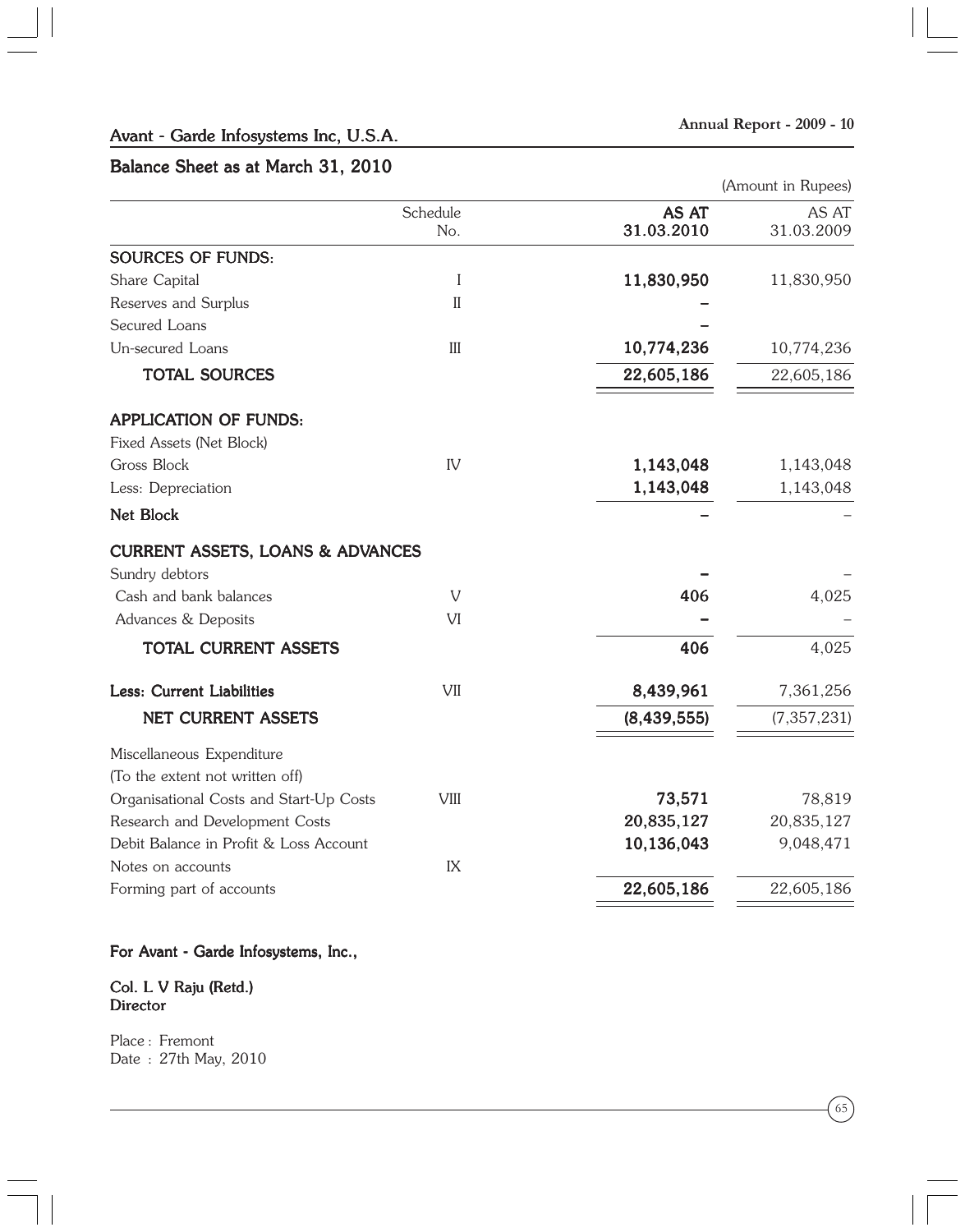# Profit and Loss Account for the year ending March 31, 2010

|                                                  |                                  | (Amount in Rupees)               |
|--------------------------------------------------|----------------------------------|----------------------------------|
|                                                  | For the Year ended<br>31.03.2010 | For the Year ended<br>31.03.2009 |
| <b>INCOME</b>                                    |                                  |                                  |
| Sales                                            | 166,080                          | 139,750                          |
| <b>TOTAL</b>                                     | 166,080                          | 139,750                          |
| <b>EXPENDITURE</b>                               |                                  |                                  |
| Rent                                             | 391,680                          |                                  |
| Accounting                                       | 93,600                           | 98,707                           |
| <b>Bank Charges</b>                              | 17,280                           | 15,150                           |
| Interest                                         | 1,662,384                        | 1,492,075                        |
| Amortization Expenses                            | 5,248                            | 5,248                            |
| <b>Taxes</b>                                     | 44,160                           | 45,910                           |
| <b>TOTAL EXPENSES</b>                            | 2,214,352                        | 1,657,090                        |
| Profit/(Loss) before Tax and extraordinary items | (2,048,272)                      | (1,517,340)                      |
| Add/(Less): Net Exchange Difference              | (960, 700)                       | (1,389,899)                      |
| Profit/(Loss before Tax)                         | (1,087,572)                      | (2,907,239)                      |
| Provision for Tax                                |                                  |                                  |
| Profit after Tax                                 | (1,087,572)                      | (2,907,239)                      |
| Profit/(Loss) brought forward from earlier years | (9,048,471)                      | (6, 141, 232)                    |
| Profit/(Loss) carried to Balance Sheet           | (10, 136, 043)                   | (9,048,471)                      |

## For Avant - Garde Infosystems, Inc.,

#### Col. L V Raju (Retd.) **Director**

Place : Fremont Date : 27th May, 2010

 $66$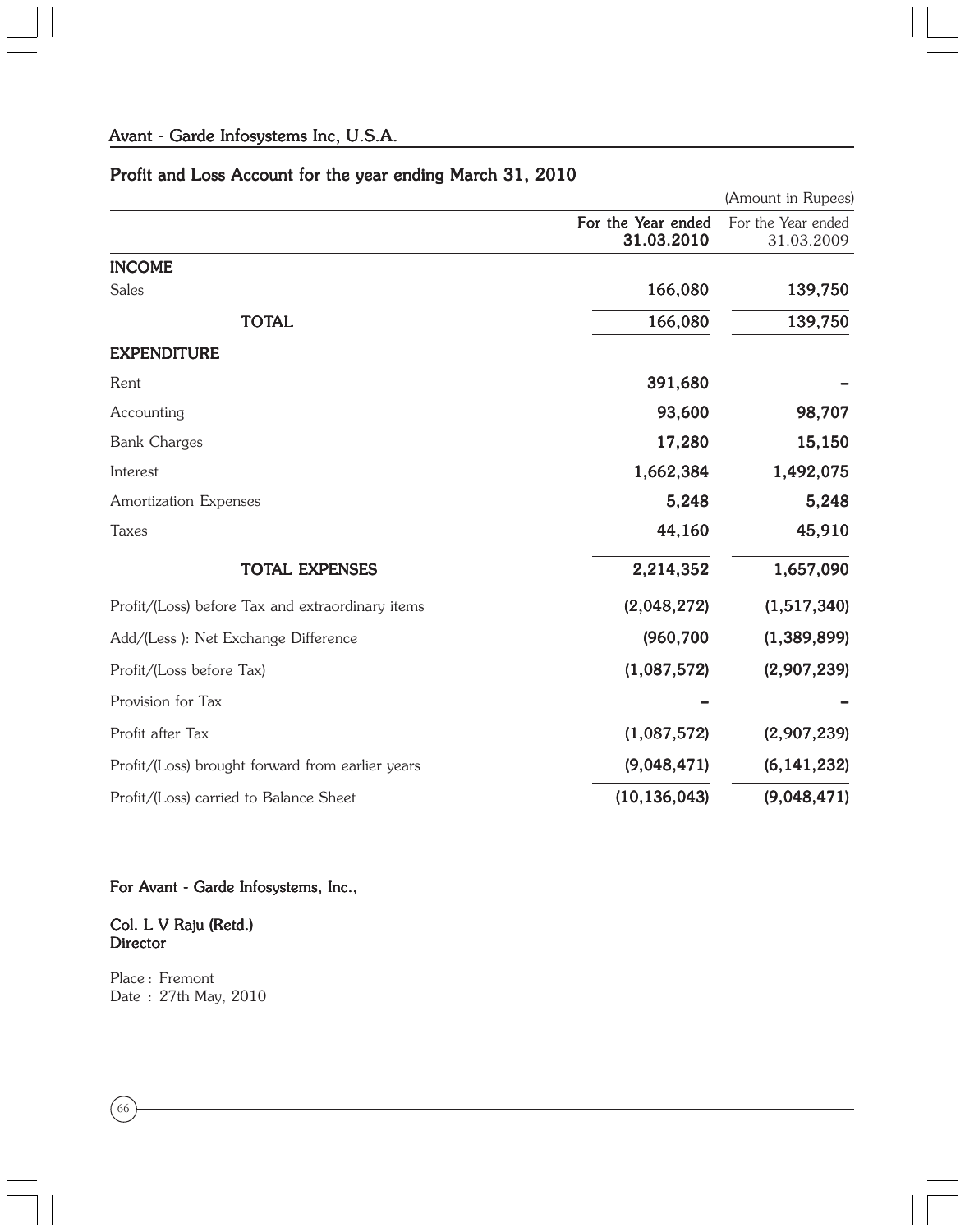# Schedules forming part of Balance Sheet

|                                                                                                                          |                             | (Amount in Rupees)   |  |
|--------------------------------------------------------------------------------------------------------------------------|-----------------------------|----------------------|--|
|                                                                                                                          | AS AT<br>31.03.2010         | AS AT<br>31.03.2009  |  |
| <b>SCHEDULE 'I'</b><br>SHARE CAPITAL<br>Authorised Capital                                                               |                             |                      |  |
| Common Shares at no par value                                                                                            | 50,000,000<br><b>Shares</b> | 50,000,000<br>Shares |  |
| Issued, Subscribed and Paid-up Capital<br>35,80,000 equity shares of US\$0.02<br>and 17,99,240 equity shares of US\$0.10 | 11,830,950                  | 11,830,950           |  |
|                                                                                                                          | 11,830,950                  | 11,830,950           |  |
| <b>SCHEDULE 'II'</b><br>Reserves and Surplus                                                                             |                             |                      |  |
| <b>SCHEDULE 'III'</b>                                                                                                    |                             |                      |  |
| Unsecured Loans :-<br>Loan from Kernex Microsystems (India) Ltd                                                          | 10,774,236                  | 10,774,236           |  |
|                                                                                                                          | 10,774,236                  | 10,774,236           |  |
| <b>SCHEDULE 'V'</b><br>Cash and Bank Balances                                                                            |                             |                      |  |
| California Pacific Bank                                                                                                  | 406                         | 4,025                |  |
|                                                                                                                          | 406                         | 4,025                |  |
| <b>SCHEDULE 'VI'</b><br>Loans and Advances<br>(Considered Good unless otherwise stated)                                  |                             |                      |  |
| Rent Deposit<br>Accounts Receivables                                                                                     |                             |                      |  |
| Advance for suppliers                                                                                                    |                             |                      |  |
| Pre-Paid Taxes                                                                                                           |                             |                      |  |
| <b>SCHEDULE 'VII'</b>                                                                                                    |                             |                      |  |
| <b>Current Liabilities and Provisions</b><br>Rent Payable                                                                | 266,777                     |                      |  |
| Accounts Payable<br>Interest Payable                                                                                     | 88,023<br>8,085,161         | 7,361,256            |  |
|                                                                                                                          | 8,439,961                   | 7,361,256            |  |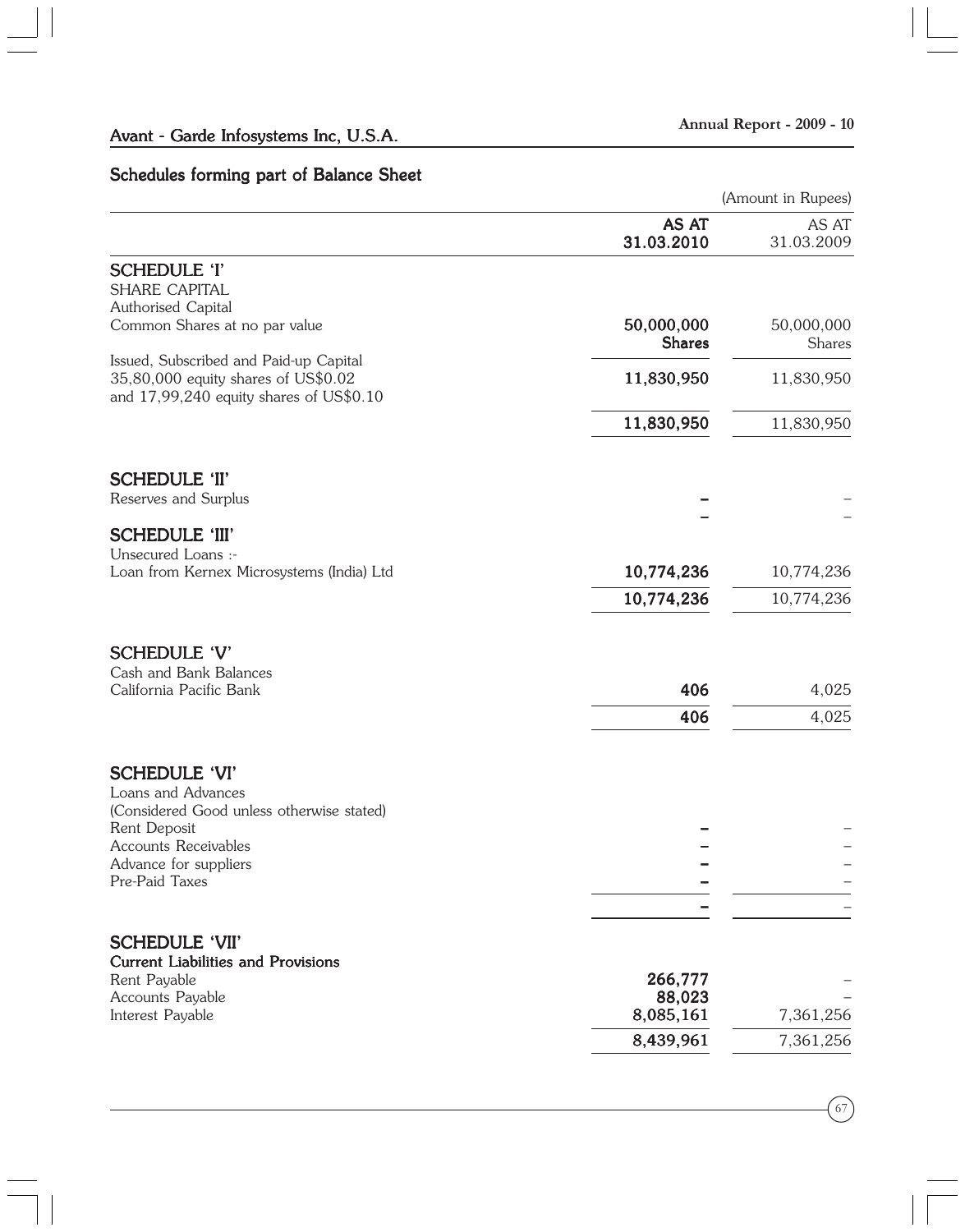|                                         |               |                    |                    | $31 - 03 - 2009$<br>As on | т                                                                                                                                                                                                                                                                                                                                                                                | $\mathsf I$                                                                                                                                                                                                                                                                                                                                                                      | $\begin{array}{c} \end{array}$ | T           |                   | 65,332         | 13,488                         | 78,820                         |                                       |         |
|-----------------------------------------|---------------|--------------------|--------------------|---------------------------|----------------------------------------------------------------------------------------------------------------------------------------------------------------------------------------------------------------------------------------------------------------------------------------------------------------------------------------------------------------------------------|----------------------------------------------------------------------------------------------------------------------------------------------------------------------------------------------------------------------------------------------------------------------------------------------------------------------------------------------------------------------------------|--------------------------------|-------------|-------------------|----------------|--------------------------------|--------------------------------|---------------------------------------|---------|
|                                         |               | (Amount in Rupees) | NET BLOCK          |                           | ı                                                                                                                                                                                                                                                                                                                                                                                | ı                                                                                                                                                                                                                                                                                                                                                                                | ı                              | ı           |                   |                |                                |                                |                                       |         |
|                                         |               |                    |                    |                           |                                                                                                                                                                                                                                                                                                                                                                                  | As on                                                                                                                                                                                                                                                                                                                                                                            |                                |             |                   |                |                                | 61,270                         | 12,302                                | 73,572  |
|                                         |               |                    |                    |                           | 31-03-2010 31-03-2010<br>As on                                                                                                                                                                                                                                                                                                                                                   | 417,756                                                                                                                                                                                                                                                                                                                                                                          | 294,535                        | 430,757     | 1,143,048         | 143,039        | 183,602                        | 59,186                         | 385,827                               |         |
|                                         |               |                    | DEPRECIATION       | During the<br>year        | $\begin{array}{c} \rule{0pt}{2.5ex} \rule{0pt}{2.5ex} \rule{0pt}{2.5ex} \rule{0pt}{2.5ex} \rule{0pt}{2.5ex} \rule{0pt}{2.5ex} \rule{0pt}{2.5ex} \rule{0pt}{2.5ex} \rule{0pt}{2.5ex} \rule{0pt}{2.5ex} \rule{0pt}{2.5ex} \rule{0pt}{2.5ex} \rule{0pt}{2.5ex} \rule{0pt}{2.5ex} \rule{0pt}{2.5ex} \rule{0pt}{2.5ex} \rule{0pt}{2.5ex} \rule{0pt}{2.5ex} \rule{0pt}{2.5ex} \rule{0$ | $\begin{array}{c} \rule{0pt}{2.5ex} \rule{0pt}{2.5ex} \rule{0pt}{2.5ex} \rule{0pt}{2.5ex} \rule{0pt}{2.5ex} \rule{0pt}{2.5ex} \rule{0pt}{2.5ex} \rule{0pt}{2.5ex} \rule{0pt}{2.5ex} \rule{0pt}{2.5ex} \rule{0pt}{2.5ex} \rule{0pt}{2.5ex} \rule{0pt}{2.5ex} \rule{0pt}{2.5ex} \rule{0pt}{2.5ex} \rule{0pt}{2.5ex} \rule{0pt}{2.5ex} \rule{0pt}{2.5ex} \rule{0pt}{2.5ex} \rule{0$ | $\begin{array}{c} \end{array}$ | I           |                   | 4,062          | 1,186                          | 5,248                          |                                       |         |
|                                         |               |                    |                    |                           | $01 - 04 - 2009$<br>Up to                                                                                                                                                                                                                                                                                                                                                        | 417,756                                                                                                                                                                                                                                                                                                                                                                          | 294,535                        | 430,757     | 1,143,048         | 143,039        | 179,540                        | 58,000                         | 380,579                               |         |
|                                         |               |                    |                    | $31 - 03 - 2010$<br>As on | 417,756                                                                                                                                                                                                                                                                                                                                                                          | 294,535                                                                                                                                                                                                                                                                                                                                                                          | 430,757                        | 1,143,048   | 143,039           | 244,872        | 71,488                         | 459,399                        |                                       |         |
|                                         |               |                    |                    |                           | GROSS BLOCK                                                                                                                                                                                                                                                                                                                                                                      | during the<br>Additions<br>year                                                                                                                                                                                                                                                                                                                                                  | $\overline{1}$                 | $\mathsf I$ | $\mathsf I$       | $\mathbf{I}$   | $\begin{array}{c} \end{array}$ | $\begin{array}{c} \end{array}$ | $\begin{array}{c} \hline \end{array}$ | I       |
|                                         |               |                    |                    |                           |                                                                                                                                                                                                                                                                                                                                                                                  | $01 - 04 - 2009$<br>As on                                                                                                                                                                                                                                                                                                                                                        | 417,756                        | 294,535     | 430,757           | 1,143,048      | 143,039                        | 244,872                        | 71,488                                | 459,399 |
| Schedules forming part of Balance Sheet | SCHEDULE "IV" | FIXED ASSETS       | <b>PARTICULARS</b> |                           | Computer Equipment                                                                                                                                                                                                                                                                                                                                                               | Equipment - Others                                                                                                                                                                                                                                                                                                                                                               | Furniture & Fixtures           |             | Computer Software | Start-Up costs | Organisational Costs           |                                |                                       |         |

# Schedules forming part of Balance Sheet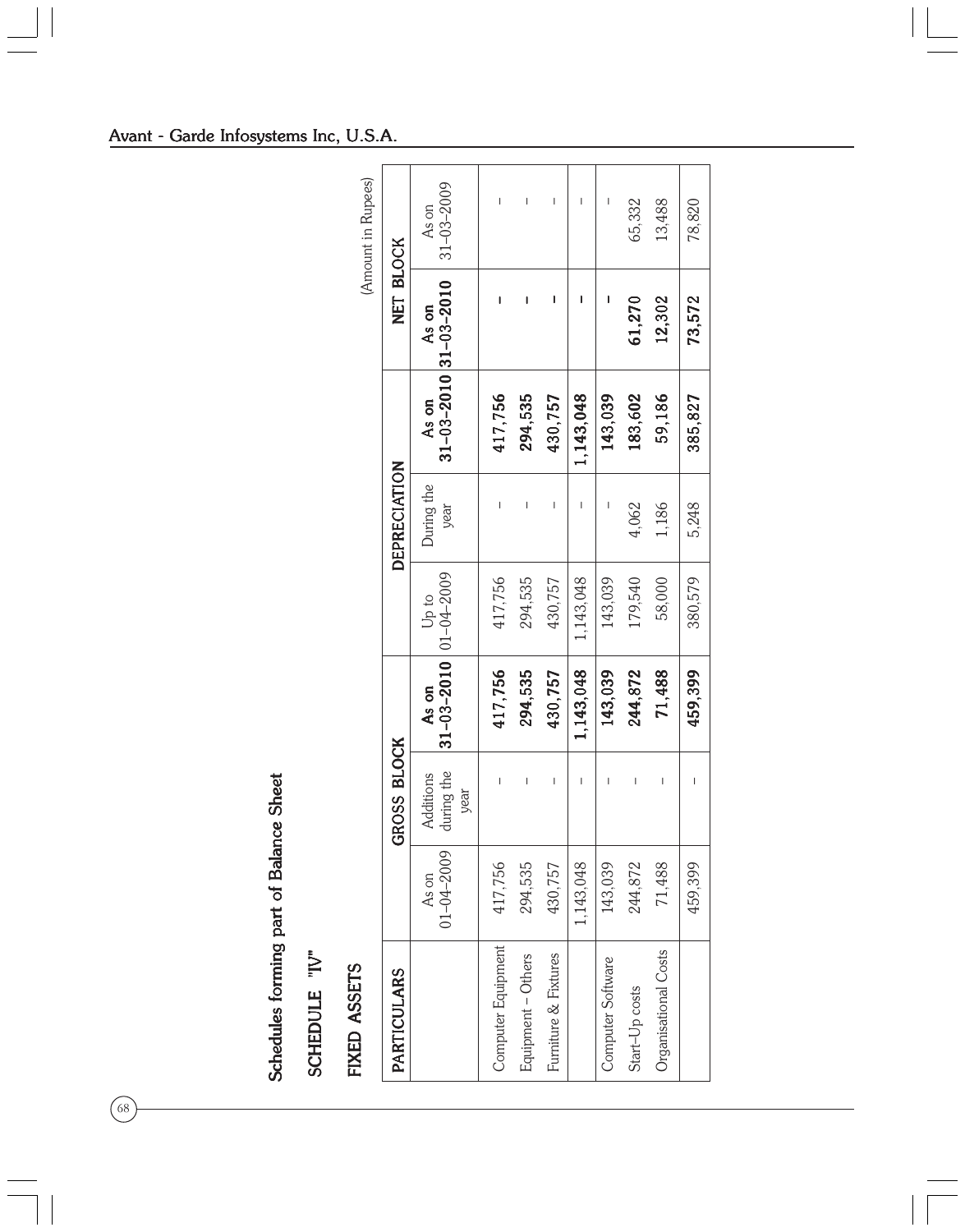#### Schedules forming part of Balance Sheet

(Amount in Rupees.)

|                                                                     | AS AT<br>31.03.2010 | AS AT<br>31.03.2009 |
|---------------------------------------------------------------------|---------------------|---------------------|
| <b>SCHEDULE 'VIII'</b>                                              |                     |                     |
| Miscellaneous Expenditure to the Extent not written off or Adjusted |                     |                     |
| Research & Development Expenses                                     | 20,835,127          | 20,835,127          |
| Organisational Costs                                                | 143,039             | 143,039             |
| Start-up Costs                                                      | 244,872             | 244,872             |
| Computer Software                                                   | 71,488              | 71,488              |
| <b>TOTAL</b>                                                        | 459,399             | 459,399             |
| Less: Already Amortized                                             | 380,580             | 375,332             |
| Less Amortized during the year                                      | 5,248               | 5,248               |
| <b>Balance</b>                                                      | 73,571              | 78,819              |
|                                                                     |                     |                     |

#### Schedule-IX : Notes to Accounts - March 31, 2010

#### A. Significant Accounting Policies

#### 1. Basis of Accounting

The accounts expressed in equivalent Indian Rupees are prepared in accordance with the historical cost convention.

#### 2. PRINCIPAL ACTIVITIES

The Principal activities of the company are that of provision of computer consultancy, software development and related services.

#### 3. SHARE CAPITAL

No of Shares as on 31.03.2010

Authorised Common shares at no par value 50000000

#### 4. HOLDING COMPANY

The company is wholly owned Subsidiary of Kernex Microsystems (India) Limited.

#### 5. ACCOUNTING PERIOD

The Financial Statements are prepared for the period from 1st April, 2009 to 31st March, 2010

6. RELATED PARTY TRANSACTIONS The company has received the share capital and working capital loan from Kernex Microsystems (India) Limited a related Company.

#### 7. Fixed Assets, Depreciation and Amortization

Fixed assets are carried at the cost of acquisition less accumulated depreciation. Depreciation has been charged on fixed assets on WDV method as per the rates specified in Schedule XIV of the Companies Act,1956.

Depreciation is calculated on the computer Equipment, Office Equipment and Furniture and Fixtures over their estimated useful lives for the Subsidiary. Start-up and Organisational Costs and Computer Software are Amortized over a period of its useful life.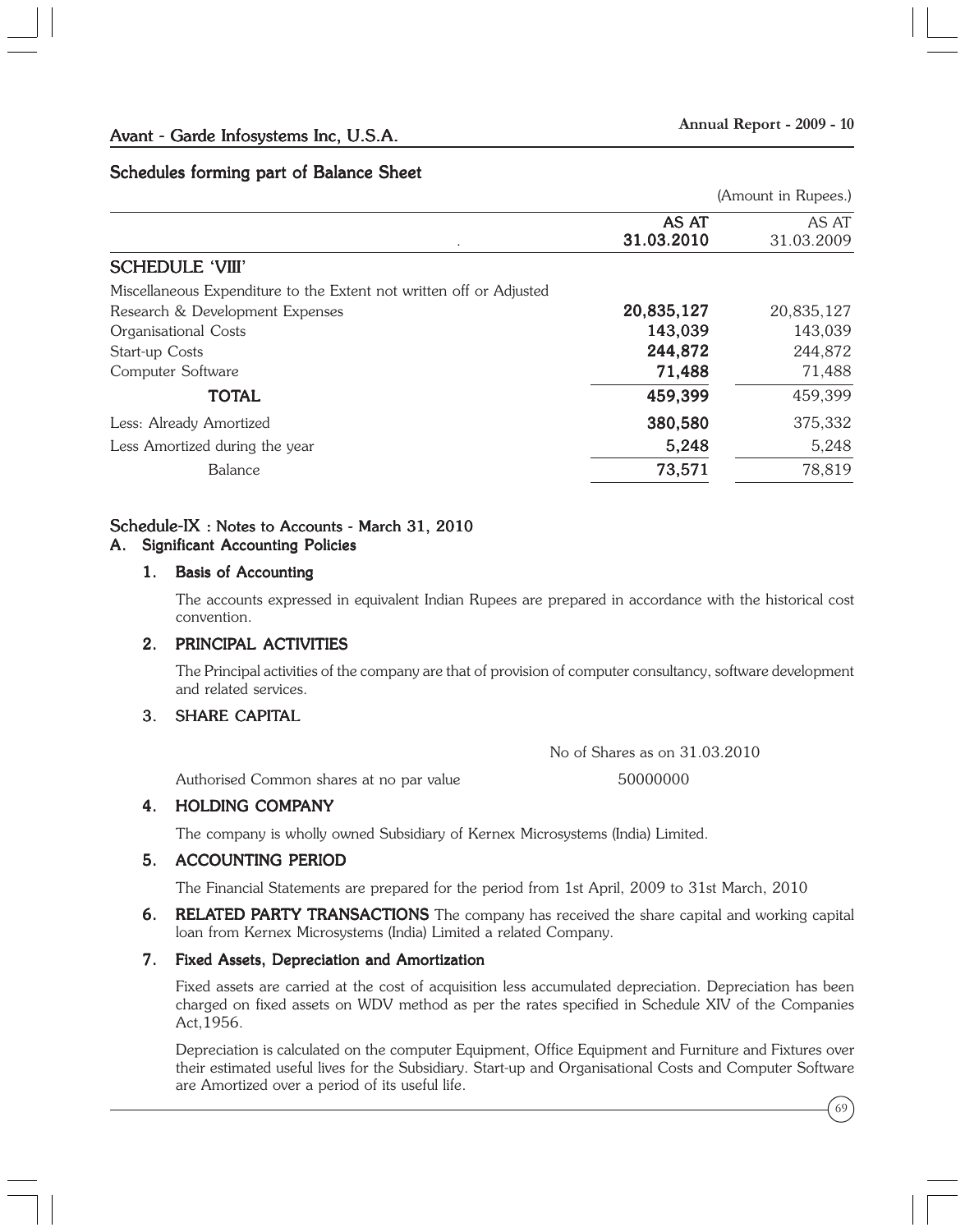# Avant - Garde Infosystems Inc, U.S.A.

#### 8. Foreign Currency Transactions :

Expenditure in foreign currency is accounted at the exchange rate prevalent when such expenditure/ income is incurred. The exchange difference arising on foreign currency transactions are recognized as income or Expenses in the period in which the payment is made/income received.

The financial statements of the foreign subsidiary is translated into Indian rupees as follows :

- a Revenue items, except opening and closing inventories and depreciation are translated at the respective monthly average rates. Depreciation is translated at the rates used for the translation of the values of the assets on which depreciation is calculated.
- b Monetary items are translated using the closing rate.
- c Non-monetary items, other than inventories and fixed assets, are translated using the exchange rate at the date of transaction i.e., the date when they were acquired.
- d Fixed assets are translated using the exchange rate at the date of their acquisition.
- e The net exchange difference resulting from the translation of items in the financial statements of foreign subsidiary is recognized as income or as expense for the year.
- 9. The accounts are reclassified to confirm as near as to the Schedule VI of the Companies Act, 1956.
- 10. The Financial Statements are the responsibility of the Company's Management and are not required to be Audited as per the existing US Laws.
- 11. Previous Years Figures were re-grouped and re-arranged wherever necessary.
- 12. The Balance Sheet and Profit & Loss Account for the year ended 31.03.2010 are prepared based on the Financial Statements duly certified by C.P.A

For Avant - Garde Infosystems, Inc.,

#### Col. L V Raju (Retd.) **Director**

Place: Fremont Date : 27th May, 2010

70